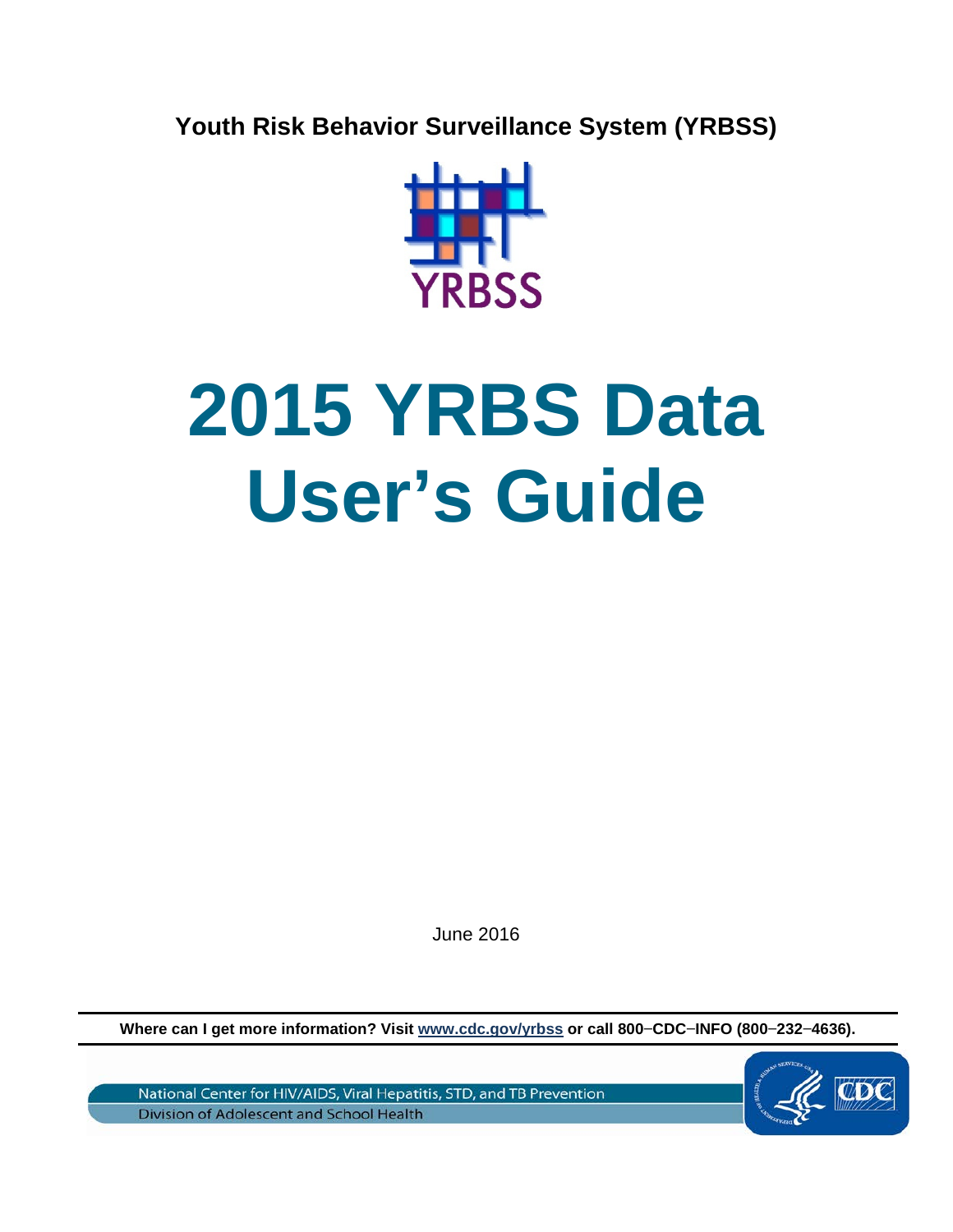## **Table of Contents**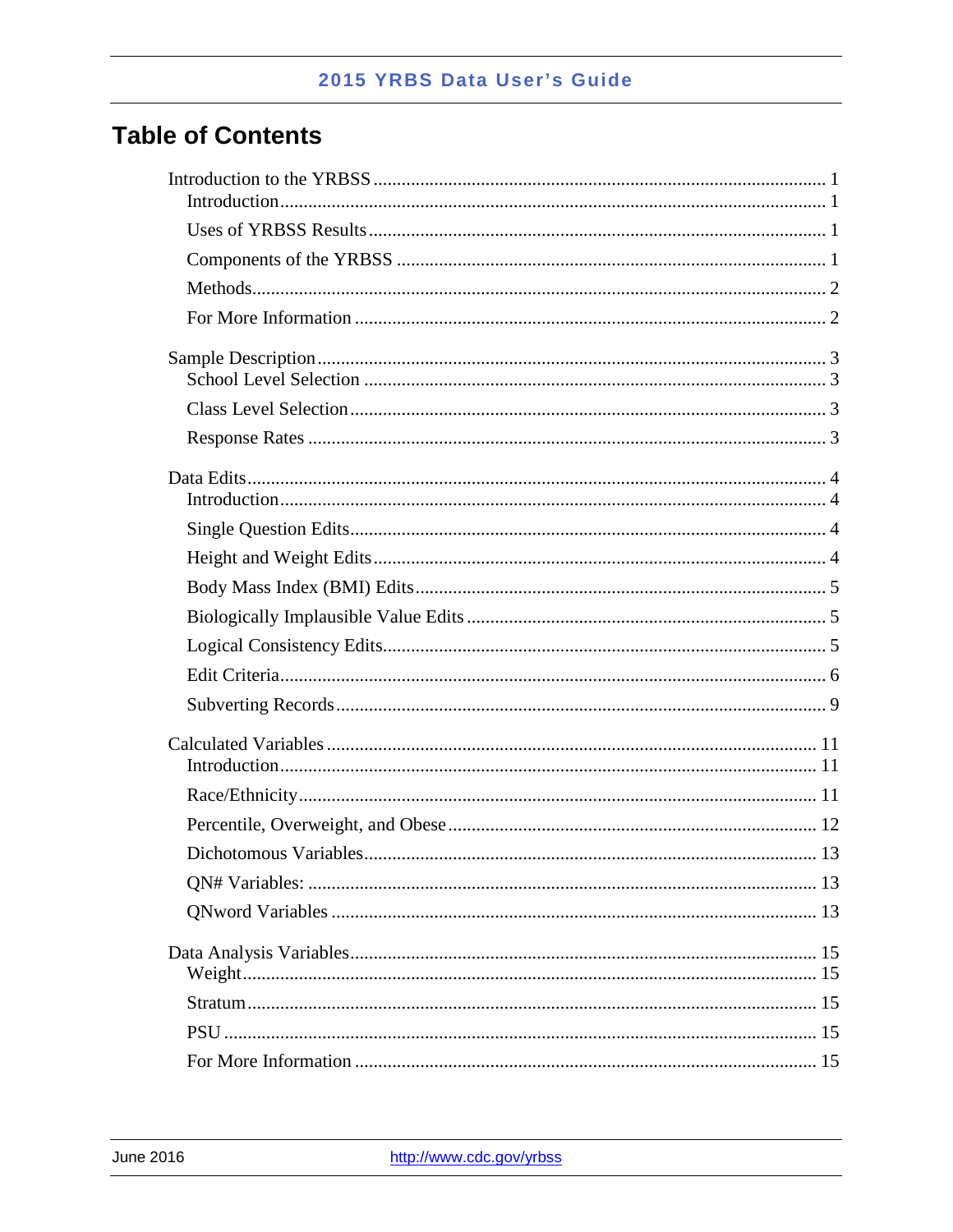| Appendix A: National High School YRBS Questions and Dichotomous Variables 19 |
|------------------------------------------------------------------------------|
| Appendix B: National High School YRBS Supplemental (Qnword) Variables 49     |
|                                                                              |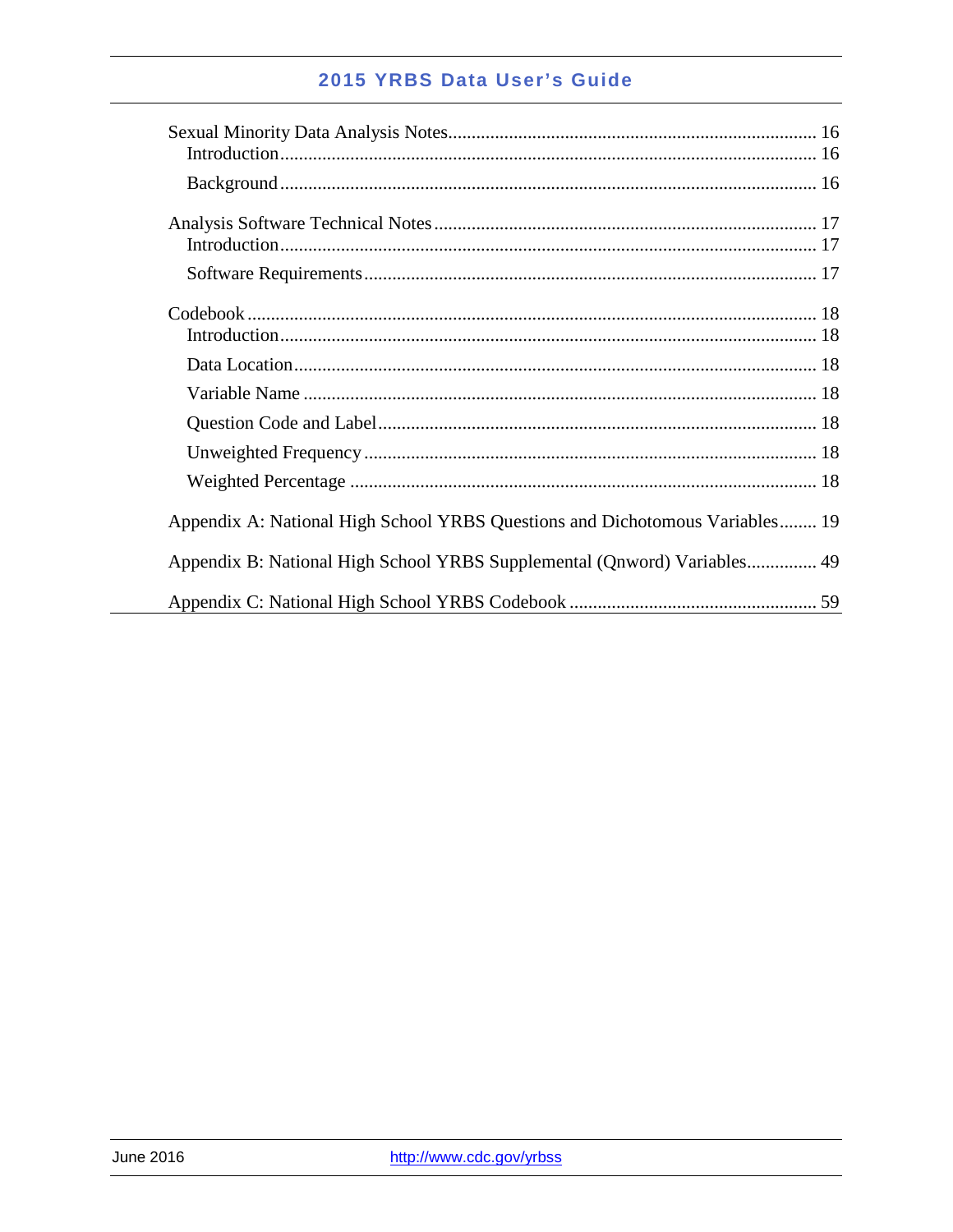## <span id="page-3-0"></span>**Introduction to the YRBSS**

<span id="page-3-1"></span>**Introduction** The YRBSS was developed in 1990 to monitor priority health risk behaviors that contribute markedly to the leading causes of death, disability, and social problems among youth and adults in the United States. These behaviors, often established during childhood and early adolescence, include

- Behaviors that contribute to unintentional injuries and violence.
- Sexual behaviors that contribute to unintended pregnancy and sexually transmitted infections, including HIV infection.
- Alcohol and other drug use.
- Tobacco use.
- Unhealthy dietary behaviors.
- Inadequate physical activity.

In addition, the YRBSS monitors the prevalence of obesity and asthma.

From 1991 through 2015, the YRBSS has collected data from more than 3.8 million high school students in more than 1,100 separate surveys.

<span id="page-3-2"></span>

|                | <b>Uses of YRBSS</b> The YRBSS was designed to |
|----------------|------------------------------------------------|
| <b>Results</b> |                                                |

- Determine the prevalence of health risk behaviors.
- Assess whether health risk behaviors increase, decrease, or stay the same over time.
- Examine the co-occurrence of health risk behaviors.
- Provide comparable national, state, territorial, tribal, and local data.
- Provide comparable data among subpopulations of youth.
- Monitor progress toward achieving the Healthy People objectives and other program indicators.

<span id="page-3-3"></span>**Components of the YRBSS** The YRBSS includes national, state, territorial, tribal government, and local school-based surveys of representative samples of 9th through 12th grade students. These surveys are conducted every two years, usually during the spring semester. The national survey, conducted by CDC, provides data representative of 9th through 12th grade students in public and private schools in the United States. The state, territorial, tribal government, and local surveys, conducted by departments of health and education, provide data representative of mostly public high school students in each jurisdiction.

The YRBSS also includes additional surveys conducted by CDC:

• A middle school survey conducted by interested states, territories, tribal governments, and large urban school districts.

| June 2016 | http://www.cdc.gov/yrbss | Page 1 |
|-----------|--------------------------|--------|
|           |                          |        |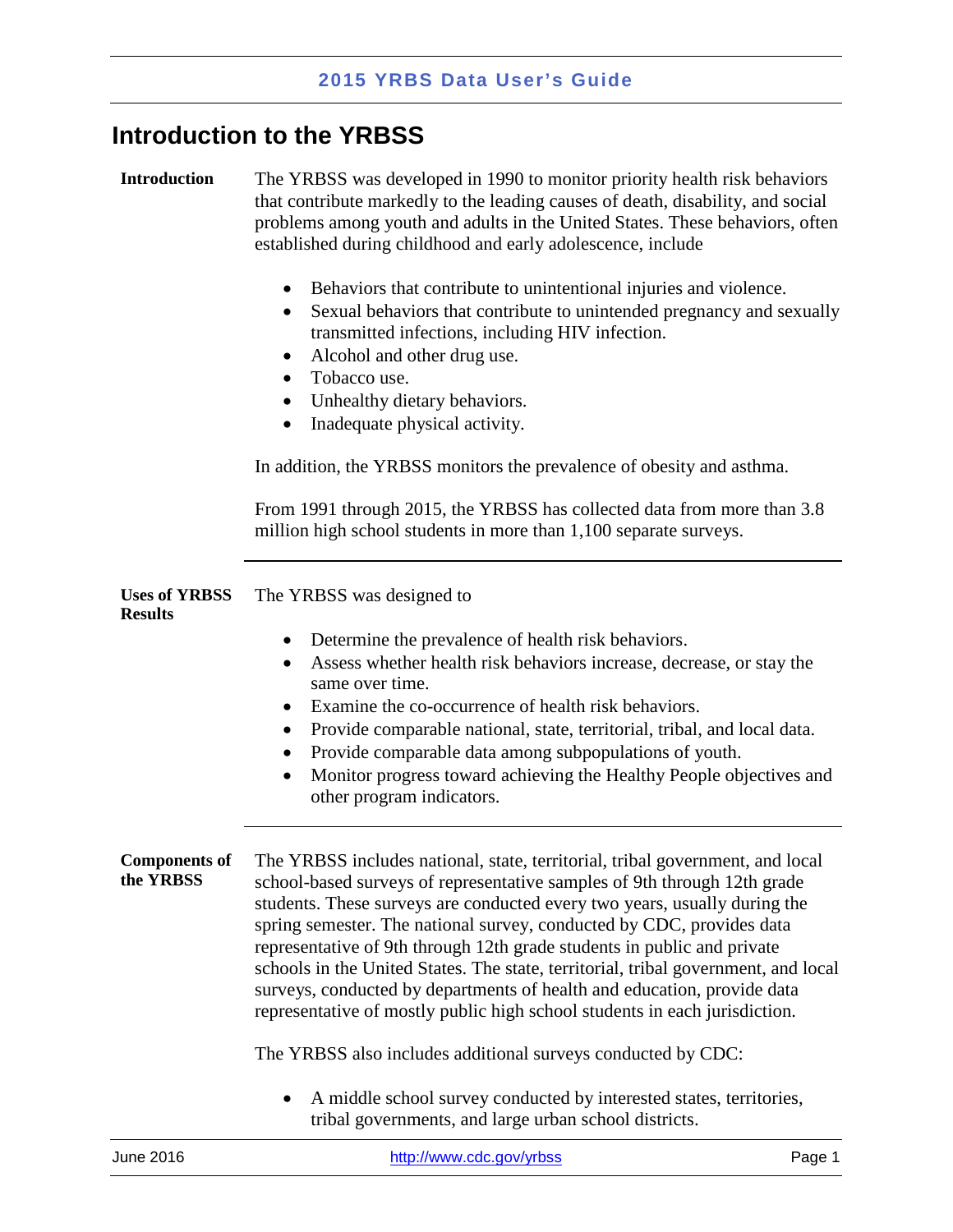<span id="page-4-1"></span><span id="page-4-0"></span>

|                                       | A 2010 study to measure physical activity and nutrition-related<br>behaviors and determinants of these behaviors among a nationally<br>representative sample of high school students.<br>A series of methods studies conducted in 1992, 2000, 2002, 2004, and<br>$\bullet$<br>2008 to improve the quality and interpretation of the YRBSS data.<br>The National Alternative High School Youth Risk Behavior Survey<br>$\bullet$<br>conducted in 1998 among a representative sample of almost 9,000<br>students in alternative high schools.<br>The National College Health Risk Behavior Survey conducted in 1995<br>$\bullet$<br>among a representative sample of about 5,000 undergraduate students.                                                                                                                                                                                                                                                                        |  |
|---------------------------------------|-------------------------------------------------------------------------------------------------------------------------------------------------------------------------------------------------------------------------------------------------------------------------------------------------------------------------------------------------------------------------------------------------------------------------------------------------------------------------------------------------------------------------------------------------------------------------------------------------------------------------------------------------------------------------------------------------------------------------------------------------------------------------------------------------------------------------------------------------------------------------------------------------------------------------------------------------------------------------------|--|
| <b>Methods</b>                        | The National Youth Risk Behavior Survey (YRBS) uses a three-stage cluster<br>sample design to produce a representative sample of 9th through 12th grade<br>students. The target population consisted of all public, Catholic, and other<br>private school students in grades 9 through 12. A weighting factor was<br>applied to each student record to adjust for nonresponse and the oversampling<br>of black and Hispanic students in the sample. The final, overall weights were<br>scaled so the weighted count of students was equal to the total sample size,<br>and the weighted proportions of students in each grade matched population<br>projections for each survey year. Because of the complexity of the cluster<br>sampling design used, a statistical software package that can calculate<br>sampling variance appropriately must be used. This document provides the<br>information needed to correctly use and analyze data from the 2015 National<br>YRBS. |  |
| <b>For More</b><br><b>Information</b> | Visit the YRBSS web site at www.cdc.gov/yrbss for more information on the<br>YRBSS, its methodology, data analysis, and answers to frequently asked<br>questions.                                                                                                                                                                                                                                                                                                                                                                                                                                                                                                                                                                                                                                                                                                                                                                                                             |  |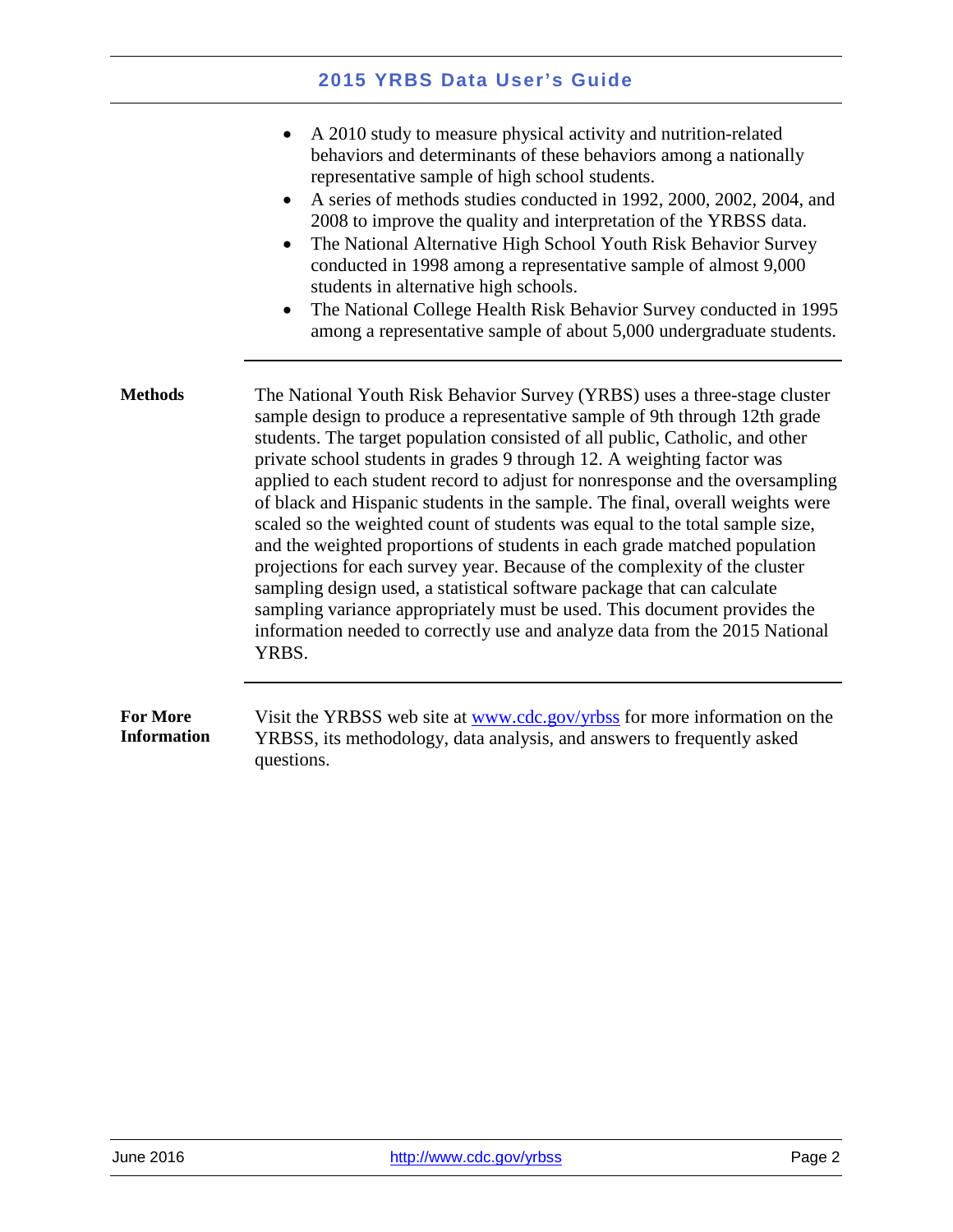## <span id="page-5-0"></span>**Sample Description**

<span id="page-5-3"></span><span id="page-5-2"></span><span id="page-5-1"></span>

| <b>School Level</b><br><b>Selection</b> | All regular public, Catholic, and other private school students, in grades 9<br>through 12, in the 50 States and the District of Columbia were included in the<br>sampling frame for the 2015 national YRBS. Puerto Rico, the trust territories,<br>and the Virgin Islands were excluded from the frame. Schools were selected<br>systematically with probability proportional to enrollment in grades 9 through<br>12 using a random start. One hundred and eighty schools were sampled. |  |  |
|-----------------------------------------|-------------------------------------------------------------------------------------------------------------------------------------------------------------------------------------------------------------------------------------------------------------------------------------------------------------------------------------------------------------------------------------------------------------------------------------------------------------------------------------------|--|--|
| <b>Class Level</b><br><b>Selection</b>  | All classes in a required subject or all classes meeting during a particular<br>period of the day, depending on the school, were included in the sampling<br>frame. Systematic equal probability sampling with a random start was used to<br>select classes from each school that participated in the survey.                                                                                                                                                                             |  |  |
| <b>Response Rates</b>                   | The 2015 national YRBS attained the following response rates:                                                                                                                                                                                                                                                                                                                                                                                                                             |  |  |
|                                         | School response rate - 125 of the 180 sampled schools participated.                                                                                                                                                                                                                                                                                                                                                                                                                       |  |  |
|                                         | $125/180 = 69\%$ school response rate                                                                                                                                                                                                                                                                                                                                                                                                                                                     |  |  |
|                                         | Student response rate $-15,713$ of the 18,165 sampled students submitted                                                                                                                                                                                                                                                                                                                                                                                                                  |  |  |
|                                         | questionnaires; 15,624 questionnaires were usable after data editing.                                                                                                                                                                                                                                                                                                                                                                                                                     |  |  |
|                                         | $15,624/18,165=86\%$                                                                                                                                                                                                                                                                                                                                                                                                                                                                      |  |  |
|                                         | Overall response rate = School response rate $*$ Student response rate                                                                                                                                                                                                                                                                                                                                                                                                                    |  |  |
|                                         | $69\% * 86\% = 60\%$                                                                                                                                                                                                                                                                                                                                                                                                                                                                      |  |  |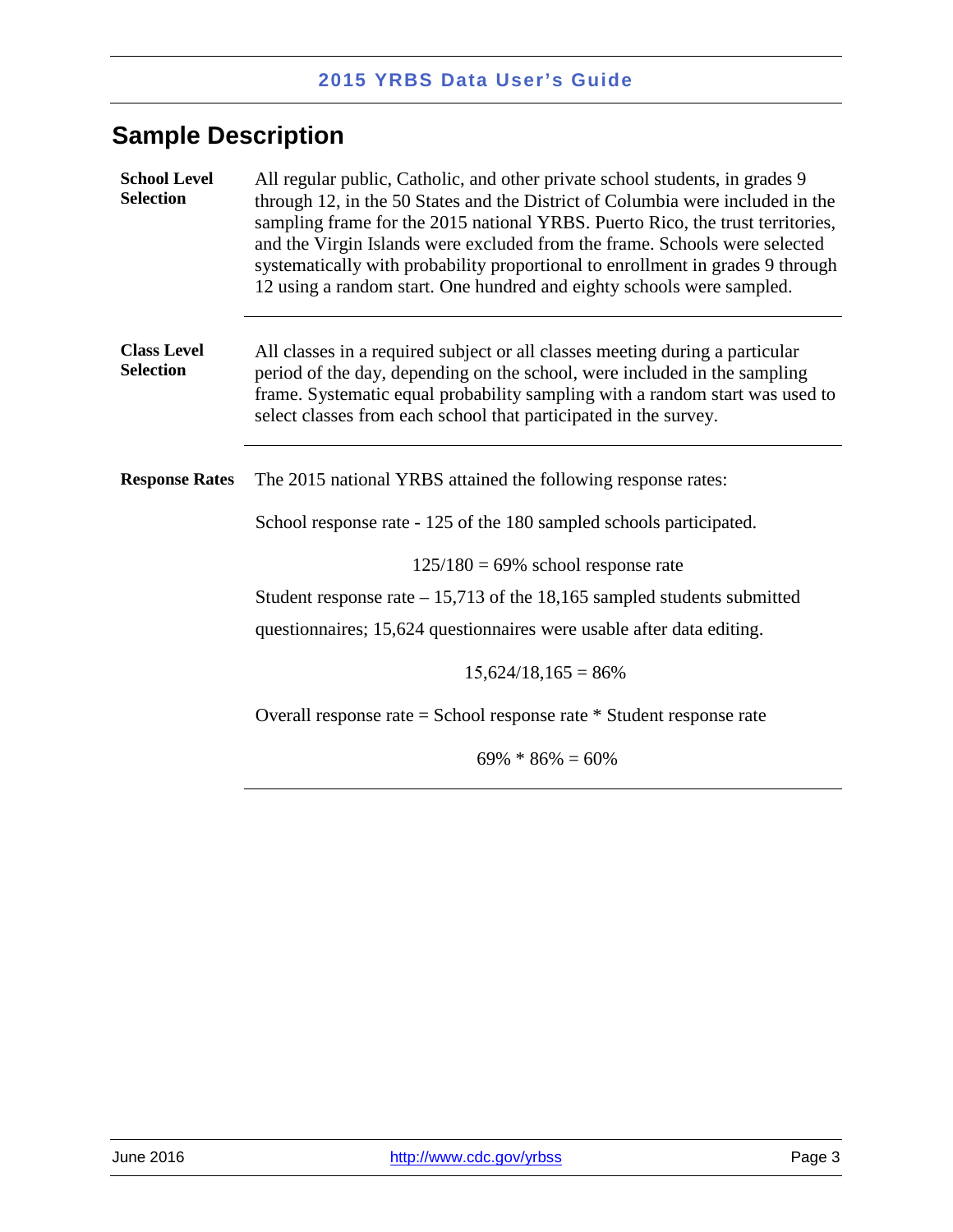## **Data Edits**

<span id="page-6-3"></span><span id="page-6-2"></span><span id="page-6-1"></span><span id="page-6-0"></span>

| <b>Introduction</b>                      | Data edits consist of checking responses for range, height/weight plausibility,<br>and logical consistency. Data deemed invalid are set to missing.                                                                                                                                                                                                                                                                                     |  |  |
|------------------------------------------|-----------------------------------------------------------------------------------------------------------------------------------------------------------------------------------------------------------------------------------------------------------------------------------------------------------------------------------------------------------------------------------------------------------------------------------------|--|--|
| <b>Single Question</b><br><b>Edits</b>   | • If the response to a question does not correspond to one of the possible<br>responses, the response for that question is invalid and is set to missing.<br>This can occur if the only response options for a question are "A" or "B"<br>and the response recorded is "C", "D", "E", "F", "G", or "H", for example.                                                                                                                    |  |  |
|                                          | • If more than one response is selected for a question, the response for that<br>question will be considered invalid and set to missing. The one exception is<br>the race question $(Q5)$ , which can have multiple responses.                                                                                                                                                                                                          |  |  |
| <b>Height</b> and<br><b>Weight Edits</b> | Height is read as a three-column character variable. It is not compressed or<br>justified by the scanning program. The possible responses for the first column<br>range from "3" to "7" and indicate feet; the possible responses for the second<br>and third columns range from "00" to "11" and indicate inches. The height in<br>feet and inches is converted to height in meters using the formula below.                           |  |  |
|                                          | Height (in m) = $[(feet \times 12) + inches] \times 0.0254$ m/in                                                                                                                                                                                                                                                                                                                                                                        |  |  |
|                                          | • If either feet or inches is not filled in or is unreadable, then Height is set to<br>missing.                                                                                                                                                                                                                                                                                                                                         |  |  |
|                                          | • If Weight is missing or set to missing, then Height is set to missing.                                                                                                                                                                                                                                                                                                                                                                |  |  |
|                                          | Weight is read as a three-column character variable. It is not compressed or<br>justified by the scanning program. The first column indicates 100s of pounds<br>ranging from "0" to "3"; the second column indicates 10s of pounds and<br>ranges from "0" to "9"; the third column indicates single pounds and ranges<br>from "0" to "9". The weight in pounds is then converted to weight in<br>kilograms using the following formula: |  |  |
|                                          | Weight (in $kg$ ) = Weight (in lbs) $\times$ 0.4536 kg/lb                                                                                                                                                                                                                                                                                                                                                                               |  |  |
|                                          | • If the first column is left blank, it is assumed to be a "0".                                                                                                                                                                                                                                                                                                                                                                         |  |  |
|                                          | • If the first column is unreadable, all columns are set to missing and Weight<br>is set to missing.                                                                                                                                                                                                                                                                                                                                    |  |  |
|                                          | • If column two or column three is left blank or is unreadable, all columns are<br>set to missing and Weight is set to missing.                                                                                                                                                                                                                                                                                                         |  |  |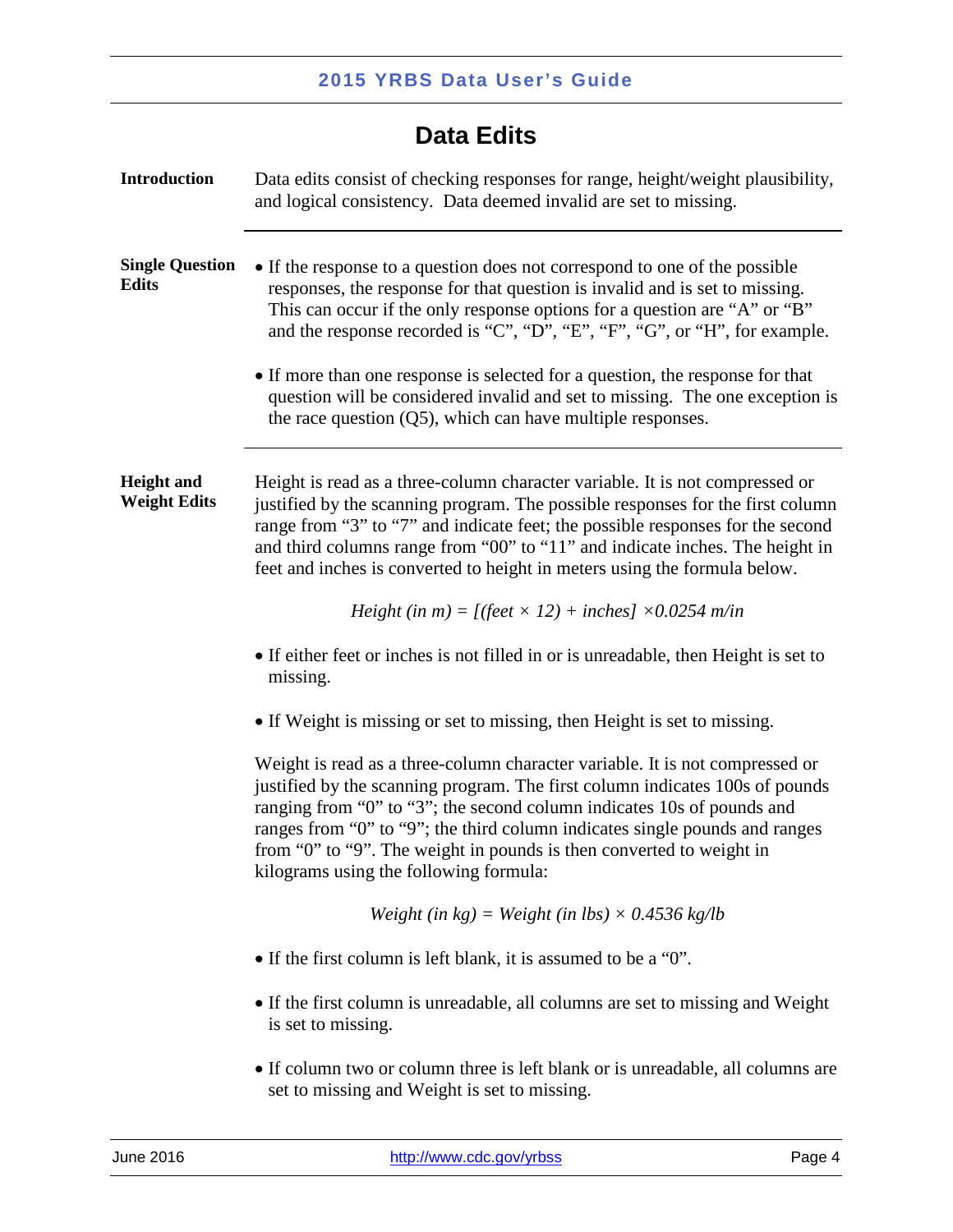• If Height is missing or set to missing, then Weight is set to missing.

<span id="page-7-0"></span>**Body Mass Index (BMI) Edits** BMI is calculated using Height and Weight in the following formula: *BMI = kg/m2 = Weight (in kg)/[Height (in m)2]* 

- If Height or Weight are missing, BMI is set to missing
- If age or sex is missing, Height, Weight, and BMI are set to missing because the biologically implausible limits (see section 2c) are based on age and sex.

#### <span id="page-7-1"></span>**Biologically Implausible Value Edits**

When the basic edits for BMI are complete, further edits are applied to Height, Weight, and BMI to ensure the results are biologically plausible. Height, Weight, and BMI are set to missing when an observation lies outside the following limits developed by the Division of Nutrition, Physical Activity and Obesity, CDC.

| Age       | <b>Males</b>                                                      | <b>Females</b>                                               |
|-----------|-------------------------------------------------------------------|--------------------------------------------------------------|
| $\leq 10$ | Weight: 13.61-90.72 kg<br>Height: 0.94-1.68 m<br>$BMI: 11.5 - 41$ | Weight: 13.61-90.72 kg<br>Height: 0.94-1.73 m<br>BMI: 11-40  |
| $11 - 12$ | Weight: 20.41-136.08 kg<br>Height: 1.02-1.83 m<br>BMI: 11.5-41    | Weight: 15.88-136.08 kg<br>Height: 1.02-1.83 m<br>BMI: 11-40 |
| $13 - 14$ | Weight: 27.22-181.44 kg<br>Height: 1.27-1.98 m<br>BMI: 13-55      | Weight: 27.22-181.44 kg<br>Height: 1.27-1.98 m<br>BMI: 13-55 |
| $\geq$ 15 | Weight: 31.75-181.44 kg<br>Height: 1.27-2.11 m<br>BMI: 13-55      | Weight: 27.22-181.44 kg<br>Height: 1.27-1.98 m<br>BMI: 13-55 |

#### <span id="page-7-2"></span>**Logical Consistency Edits**

The majority of the edit criteria compare two questions at a time to ensure logical consistency. If responses from two questions conflict logically, both questions are set to blank. (Exception – data from demographic questions are not set to missing in this case.)

For modified questionnaires, there may be additional edit criteria for siteadded questions. Site-added questions are only edited among themselves. If necessary, demographic variables also may be used to edit against the siteadded questions. However, no other standard variables are used to cross-edit with site-added questions, maintaining the integrity of internal consistency among standard questions.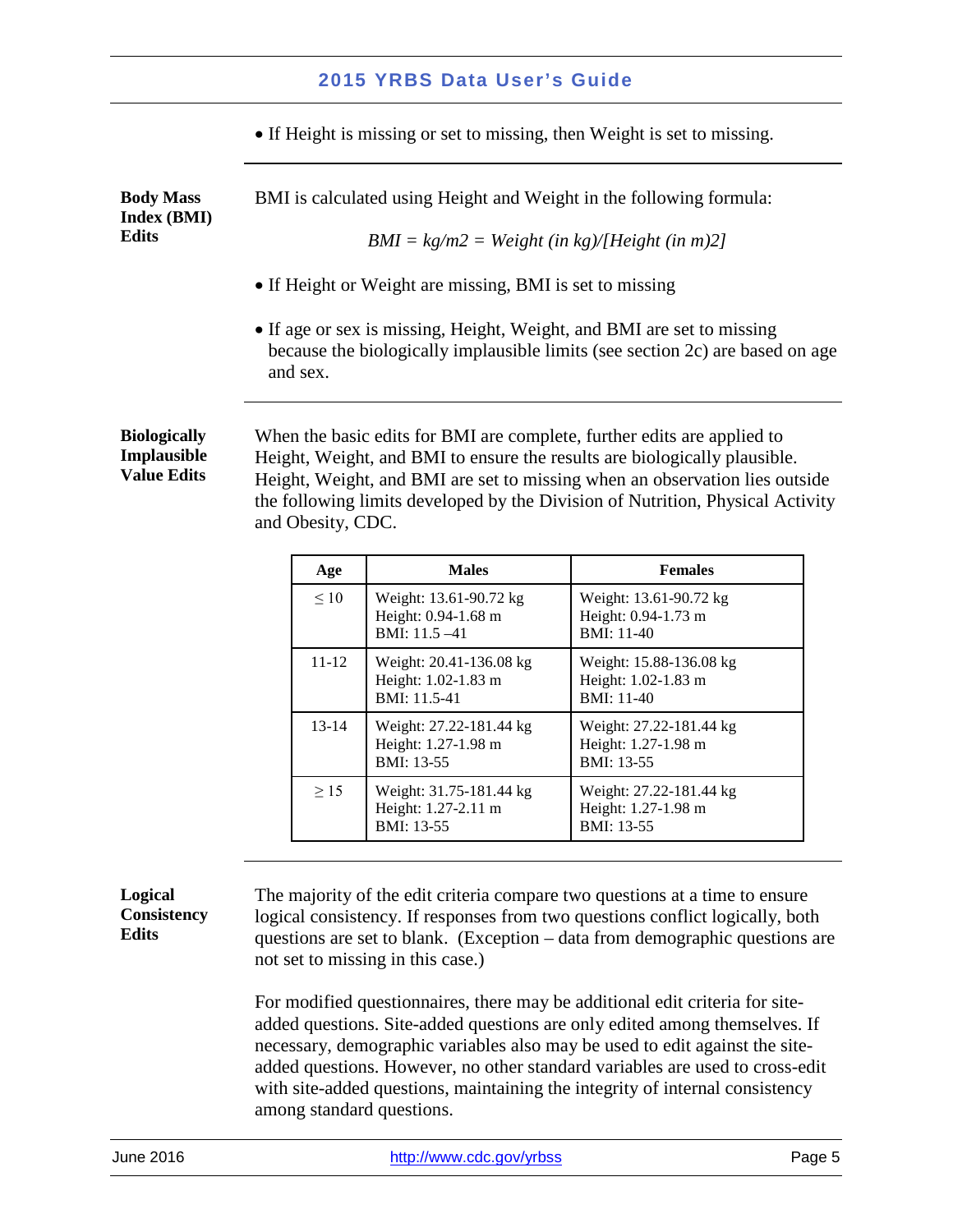The list of the logical edits used for the 2015 national high school data follows. If the edit criteria are met, data from the questions are changed to missing, unless they are demographic questions.

**Note:** Site-added questions are not edited against standard questions. Some sites have added standard high school questions to the middle school questionnaire. These questions are considered site-added for the middle school questionnaire and are not edited the same as they are in the high school questionnaire.

#### <span id="page-8-0"></span>**Edit Criteria Weapon Carrying**

- 1. Q11=A and Q12=B,C,D,E,F,G,H
- 2. Q12=A and Q11=B,C,D,E,F
- 3. Q13=A AND Q14=B,C,D,E
- 4. Q13=B AND Q14=C,D,E
- 5. Q13=C AND Q14=D,E
- 6. Q13=D AND Q14=E
- 7. Q13=A AND Q15=B,C,D,E
- 8. Q13=B AND Q15=C,D,E
- 9. Q13=C AND Q15=D,E
- 10. Q13=D AND Q15=E

#### **Fighting**

- 11. Q18=A AND Q19=B,C,D,E
- 12. Q18=B AND Q19=C,D,E
- 13. Q18=C AND Q19=D,E
- 14. Q18=D AND Q19=E
- 15. Q18=A AND Q20=B,C,D,E,F,G,H
- 16. Q18=B AND Q20=C,D,E,F,G,H
- 17. Q18=C AND Q20=D,E,F,G,H
- 18. Q18=D AND Q20=E,F,G,H
- 19. Q18=E AND Q20=F,G,H
- 20. Q18=F AND Q20=G,H
- 21. Q18=G AND Q20=H
- 

#### **Dating Violence**

- 22. Q22=A AND Q23=B,C,D,E,F
- 23. Q23=A AND Q22=B,C,D,E,F

#### **Suicide**

- 24. Q29=A AND Q30=B,C
- 25. Q30=A AND Q29=B,C,D,E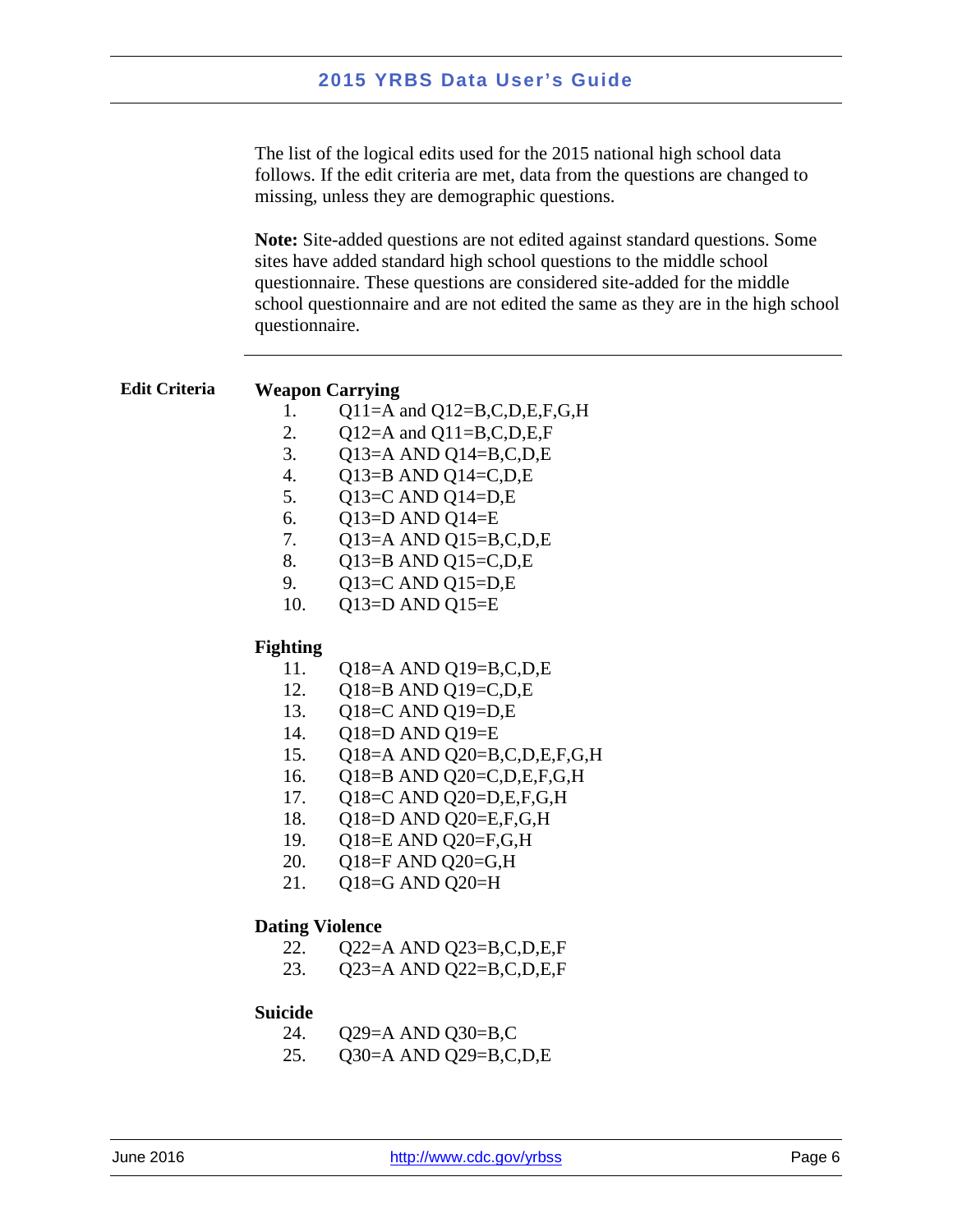#### **Tobacco**

- 26. Q1=A AND Q32=E,F,G
- 27. Q1=B AND Q32=F,G
- 28. Q1=C AND Q32=F,G
- 29. Q1=D AND Q32=G
- 30. Q1=E AND Q32=G
- 31. Q31=B AND Q32=B,C,D,E,F,G
- 32. Q31=B AND Q33=B,C,D,E,F,G
- 33. Q31=B AND Q34=B,C,D,E,F,G
- 34. Q31=B AND Q35=B,C,D,E,F,G,H
- 35. Q31=B AND Q36=B
- 36. Q32=A AND Q34=C,D,E,F,G
- 37. Q32=A AND Q35=B,C,D,E,F,G,H
- 38. Q32=A AND Q36=B,C
- 39. Q33=A AND Q34=B,C,D,E,F,G
- 40. Q33=A AND Q35=B,C,D,E,F,G,H
- 41. Q34=A AND Q33=B,C,D,E,F,G
- 42. Q34=A AND Q35=B,C,D,E,F,G,H
- 43. Q35=A AND Q33=B,C,D,E,F,G
- 44. Q35=A AND Q34=B,C,D,E,F,G
- 45. Q36=A AND Q33=B,C,D,E,F,G
- 46. Q36=A AND Q34=B,C,D,E,F,G
- 47. Q36=A AND Q35=B,C,D,E,F,G,H
- 48. Q39=B AND Q40=B,C,D,E,F,G

#### **Alcohol Use**

- 49. Q1=A AND Q42=E,F,G
- 50. Q1=B AND Q42=F,G
- 51. Q1=C AND Q42=F,G
- 52. Q1=D AND Q42=G
- 53. Q1=E AND Q42=G
- 54. Q41=A AND Q11=C,D,E,F
- 55. Q41=A AND Q43=B,C,D,E,F,G
- 56. Q41=B AND Q43=C,D,E,F,G
- 57. Q41=C AND Q43=E,F,G
- 58. Q41=D AND Q43=F,G
- 59. Q41=A AND Q44=B,C,D,E,F,G
- 60. Q41=B AND Q44=D,E,F,G
- 61. Q41=C AND Q44=F,G
- 62.  $Q41 = D$  AND  $Q44 = G$
- 63. Q41=A AND Q45=B,C,D,E,F,G,H
- 64. Q41=A AND Q46=B,C,D,E,F,G,H
- 65. Q43=A AND Q11=C,D,E,F
- 66. Q43=A AND Q44=B,C,D,E,F,G
- 67. Q43=B AND Q44=D,E,F,G
- 68. Q43=C AND Q44=E,F,G
- 69. Q43=D AND Q44=F,G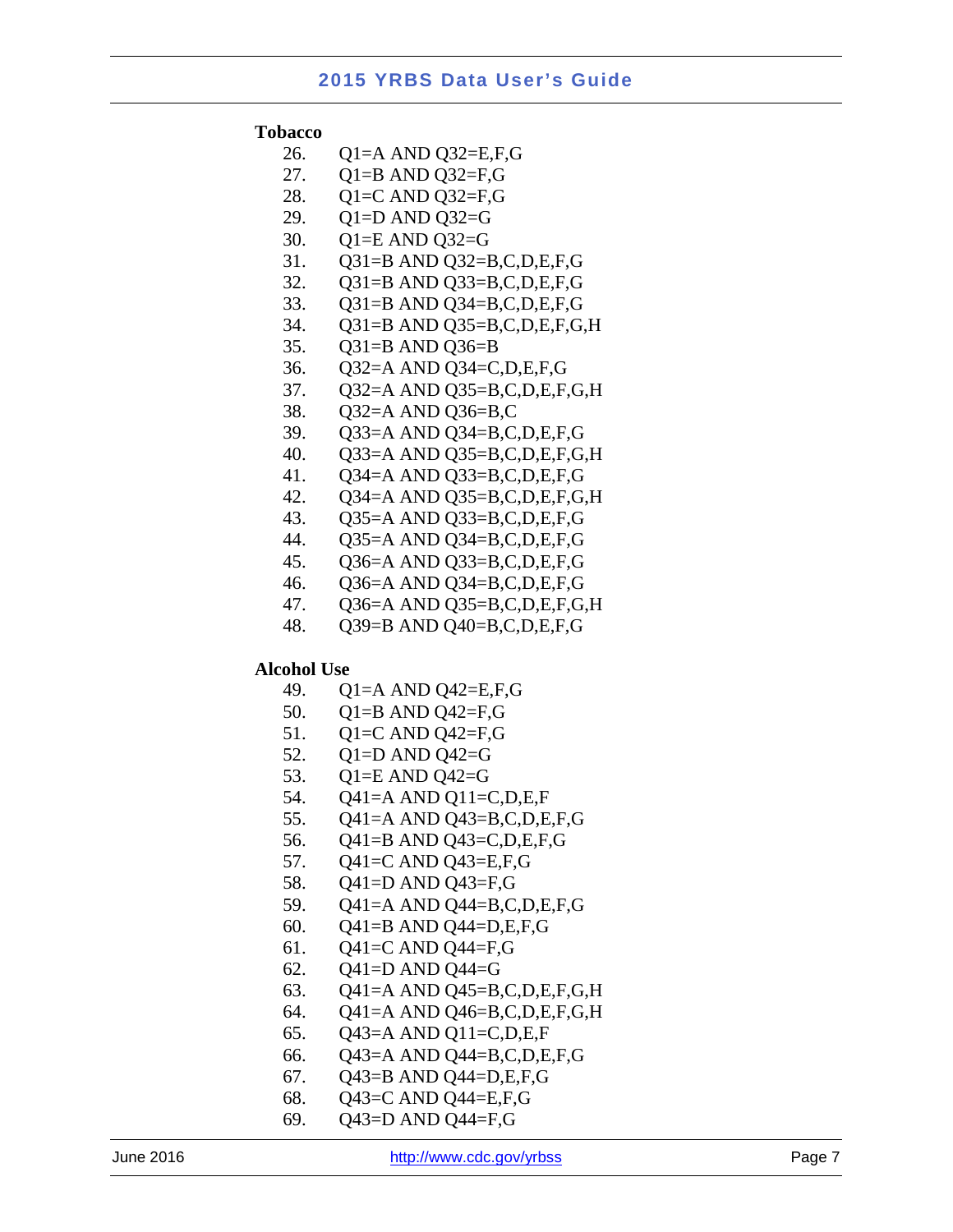- 70. Q43=E AND Q44=G
- 71. Q43=A AND Q45=B,C,D,E,F,G,H
- 72. Q43=A AND Q46=B,C,D,E,F,G,H
- 73. Q44=A AND Q45=E,F,G,H
- 74. Q45=A AND Q11=C,D,E,F
- 75. Q45=A AND Q43=B,C,D,E,F,G
- 76. Q45=A AND Q44=B,C,D,E,F,G
- 77. Q45=A AND Q46=B,C,D,E,F,G,H
- 78. Q46=A AND Q11=C,D,E,F
- 79. Q46=A AND Q43=B,C,D,E,F,G
- 80. Q46=A AND Q44=B,C,D,E,F,G
- 81. Q46=A AND Q45=B,C,D,E,F,G,H

#### **Marijuana Use**

- 82. Q1=A AND Q48=E,F,G
- 83. Q1=B AND Q48=F,G
- 84.  $Q1=C$  AND  $Q48=F,G$
- 85. Q1=D AND Q48=G
- 86. Q1=E AND Q48=G
- 87. Q47=A AND Q48=B,C,D,E,F,G
- 88. Q47=A AND Q49=B,C,D,E,F
- 89. Q47=B AND Q49=C,D,E,F
- 90. Q47=C AND Q49=D,E,F
- 91. Q47=D AND Q49=E,F
- 92. Q47=E AND Q49=F
- 93. Q48=A AND Q47=B,C,D,E,F,G
- 94. Q48=A AND Q49=B,C,D,E,F

#### **Sexual Behaviors**

- 95. Q1=A AND Q61=D,E,F,G,H
- 96. Q1=B AND Q61=E,F,G,H
- 97. Q1=C AND Q61=F,G,H
- 98. Q1=D AND Q61=G,H
- 99. Q1=E AND Q61=H
- 100. Q60=A AND Q61=A
- 101. Q60=B AND Q61=B,C,D,E,F,G,H
- 102. Q60=A AND Q62=A
- 103. Q60=B AND Q62=B,C,D,E,F,G
- 104. Q60=A AND Q63=A
- 105. Q60=B AND Q63=B,C,D,E,F,G,H
- 106. Q60=A AND Q64=A
- 107. Q60=B AND Q64=B,C
- 108. Q60=A AND Q65=A
- 109. Q60=B AND Q65=B,C
- 110. Q60=A AND Q66=A
- 111. Q60=B AND Q66=B,C,D,E,F,G,H
- 112. Q60=A AND Q67=A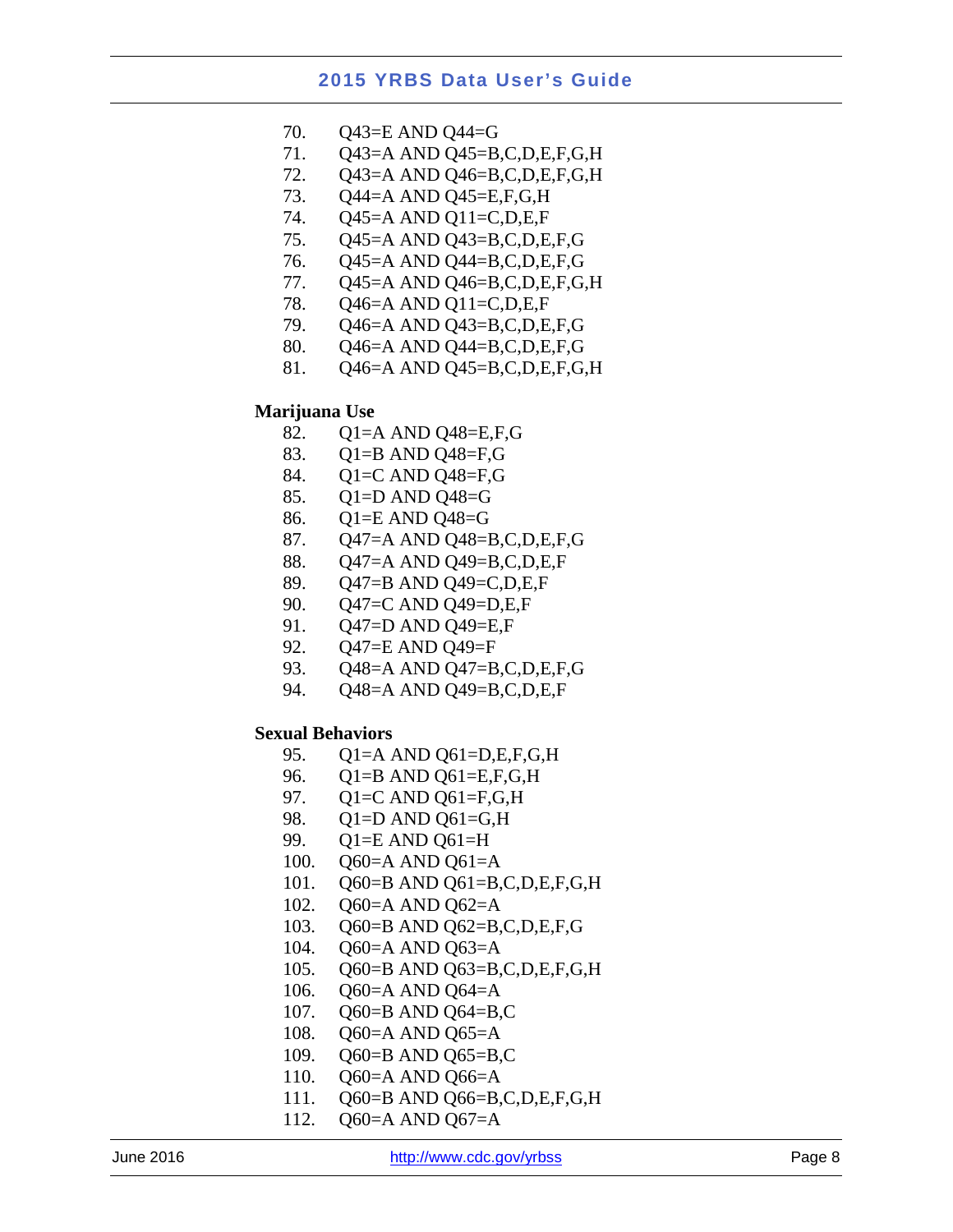| 113. | Q61=A AND Q62=B,C,D,E,F,G   |
|------|-----------------------------|
| 114. | Q61=A AND Q63=B,C,D,E,F,G,H |
| 115. | Q61=A AND Q64=B,C           |
| 116. | Q61=A AND Q65=B,C           |
| 117. | Q61=A AND Q66=B,C,D,E,F,G,H |
| 118. | Q62=A AND Q61=B,C,D,E,F,G,H |
| 119. | Q62=A AND Q63=B,C,D,E,F,G,H |
| 120. | Q62=B AND Q63=D,E,F,G,H     |
| 121. | Q62=C AND Q63=E,F,G,H       |
| 122. | Q62=D AND Q63=F,G,H         |
| 123. | Q62=E AND Q63=G,H           |
| 124. | Q62=F AND Q63=H             |
| 125. | Q62=A AND Q64=B,C           |
| 126. | Q62=A AND Q65=B,C           |
| 127. | Q62=A AND Q66=B,C,D,E,F,G,H |
| 128. | Q63=A AND Q61=B,C,D,E,F,G,H |
| 129. | Q63=A AND Q62=B,C,D,E,F,G   |
| 130. | Q63=A AND Q64=B,C           |
| 131. | Q63=A AND Q65=B,C           |
| 132. | Q63=A AND Q66=B,C,D,E,F,G,H |
| 133. | Q64=A AND Q61=B,C,D,E,F,G,H |
| 134. | Q64=A AND Q62=B,C,D,E,F,G   |
| 135. | Q64=A AND Q63=B,C,D,E,F,G,H |
| 136. | Q64=A AND Q65=B,C           |
| 137. | Q64=A AND Q66=B,C,D,E,F,G,H |
| 138. | Q65=A AND Q61=B,C,D,E,F,G,H |
| 139. | Q65=A AND Q62=B,C,D,E,F,G   |
| 140. | Q65=A AND Q63=B,C,D,E,F,G,H |
| 141. | Q65=A AND Q64=B,C           |
| 142. | Q65=A AND Q66=B,C,D,E,F,G,H |
| 143. | Q65=C AND Q66=D             |
| 144. | Q66=A AND Q61=B,C,D,E,F,G,H |
| 145. | Q66=A AND Q62=B,C,D,E,F,G   |
| 146. | Q66=A AND Q63=B,C,D,E,F,G,H |
| 147. | Q66=A AND Q64=B,C           |
| 148. | Q66=A AND Q65=B,C           |
| 149. | Q67=A AND Q61=B,C,D,E,F,G,H |
| 150. | Q67=A AND Q62=B,C,D,E,F,G   |
| 151. | Q67=A AND Q63=B,C,D,E,F,G,H |
| 152. | Q67=A AND Q64=B,C           |
| 153. | Q67=A AND Q65=B,C           |
| 154. | Q67=A AND Q66=B,C,D,E,F,G,H |

<span id="page-11-0"></span>**Subverting Records** Subverting eliminates records that are judged too incomplete overall to be valid for analysis. Records are marked "subverted" when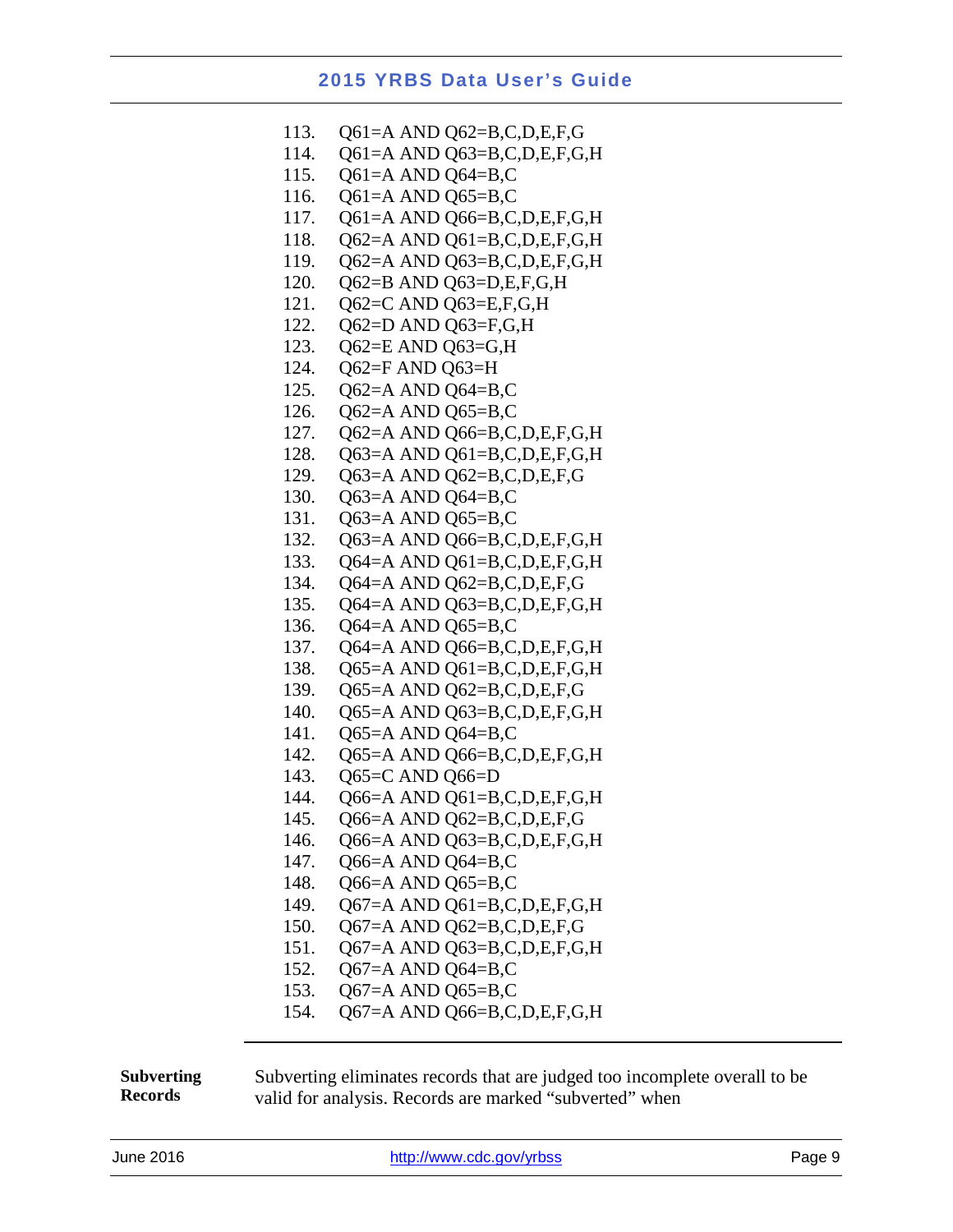• there are more than 50 total questions and if a student answers 20 or less questions or answers with b, c, d, e, f, g, or h 15 or more times in a row, all values except the demographic variables are set to missing.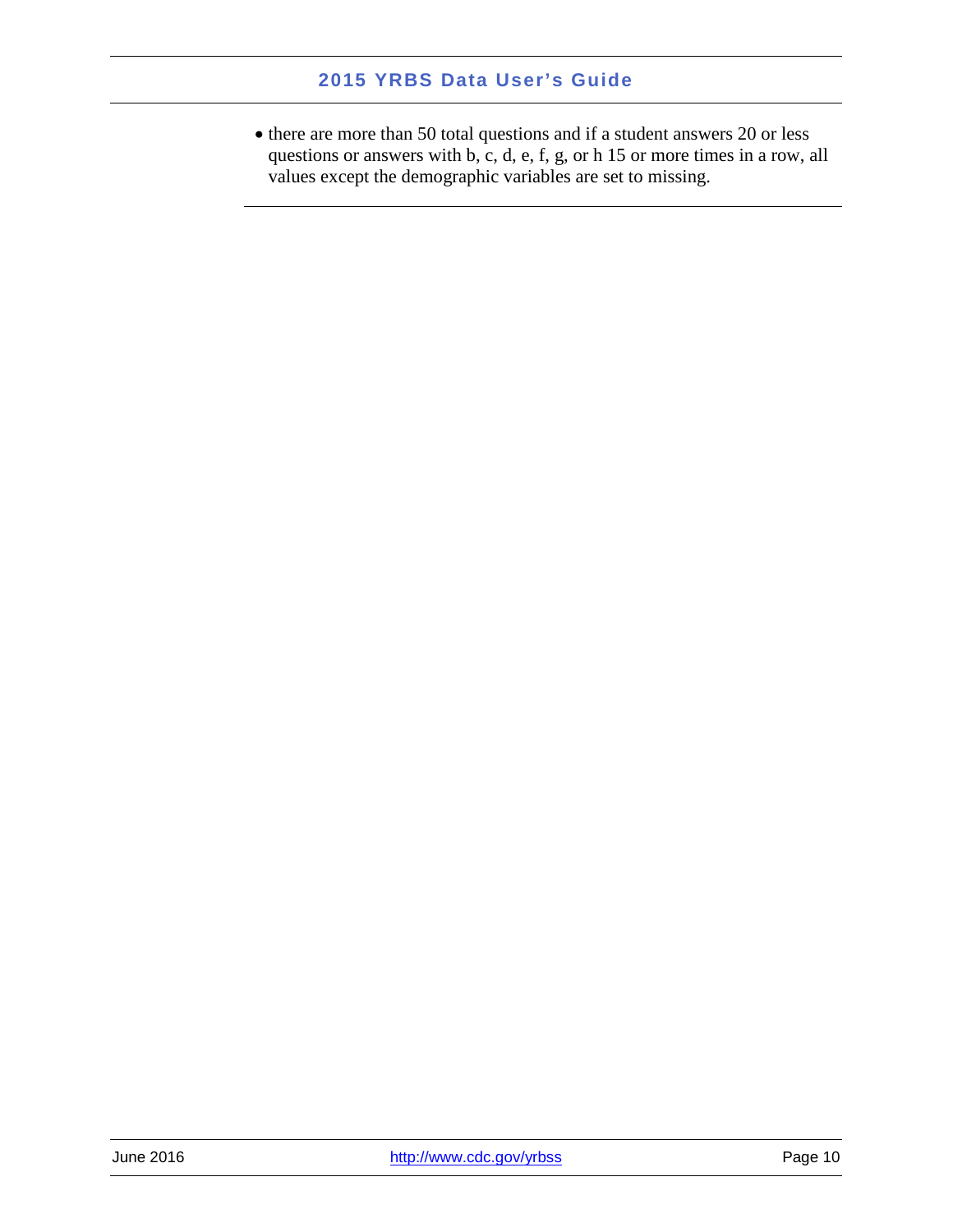## **Calculated Variables**

<span id="page-13-2"></span><span id="page-13-1"></span><span id="page-13-0"></span>

| <b>Introduction</b>   | Describes how the race/ethnicity, overweight, obese, and dichotomous<br>variables are calculated.                                                                                                                                                                                                                   |                                            |                                                                                                                                                                                           |  |
|-----------------------|---------------------------------------------------------------------------------------------------------------------------------------------------------------------------------------------------------------------------------------------------------------------------------------------------------------------|--------------------------------------------|-------------------------------------------------------------------------------------------------------------------------------------------------------------------------------------------|--|
| <b>Race/Ethnicity</b> | <b>Note:</b> The following description of creating the race/ethnicity variable is<br>based on the standard response options for Q5. Sites may modify the response<br>options to better represent their population. Data from sites that modify Q5<br>are processed in a manner comparable to the standard question. |                                            |                                                                                                                                                                                           |  |
|                       |                                                                                                                                                                                                                                                                                                                     |                                            | Race/ethnicity ( <i>raceeth</i> ) for the 2015 YRBS is computed from two questions:                                                                                                       |  |
|                       | 4.                                                                                                                                                                                                                                                                                                                  | Are you Hispanic or Latino?                |                                                                                                                                                                                           |  |
|                       |                                                                                                                                                                                                                                                                                                                     | A.<br><b>B.</b>                            | Yes<br>N <sub>0</sub>                                                                                                                                                                     |  |
|                       | 5.                                                                                                                                                                                                                                                                                                                  | A.<br><b>B.</b><br>$C_{\cdot}$<br>D.<br>Е. | What is your race? (Select one or more responses.)<br>American Indian or Alaska Native<br>Asian<br><b>Black or African American</b><br>Native Hawaiian or Other Pacific Islander<br>White |  |

Ethnicity (Q4) is scanned as a single column variable with either A or B as valid responses. Race (Q5) is the only YRBS question that permits the selection of more than one response. It is a "check all that apply" type question and is scanned as an eight-column character variable. If the student selected "A", then the first column contains an "A". If they selected "B", then the second column contains a "B", and so on.

Prior to 2007, a single question was used to ascertain race/ethnicity. To maintain comparability, *Q4* and *Q5* are combined to create the two-column *raceeth* variable. If the student selected "B" for *Q4* and only one response option for Q5 then *raceeth* is set to a number between "1" and "5" depending on the Q5 option selected. If they selected "A" for Q4 and no response for Q5, *raceeth* is set to "6" indicating "Hispanic/Latino". If they selected "A" for Q4 and one or more responses for Q5, then *raceeth* is set to "7" indicating "Multiple – Hispanic/Latino". If they selected "B" for Q4 and more than one response for Q5, then *raceeth* is set to "8" indicating "Multiple – Non-Hispanic/Latino". *Raceeth* is set to "missing" if they answered "B" to Q4 and left Q5 blank, or they left Q4 blank regardless of the response for Q5, or if Q4 or Q5 is out of range.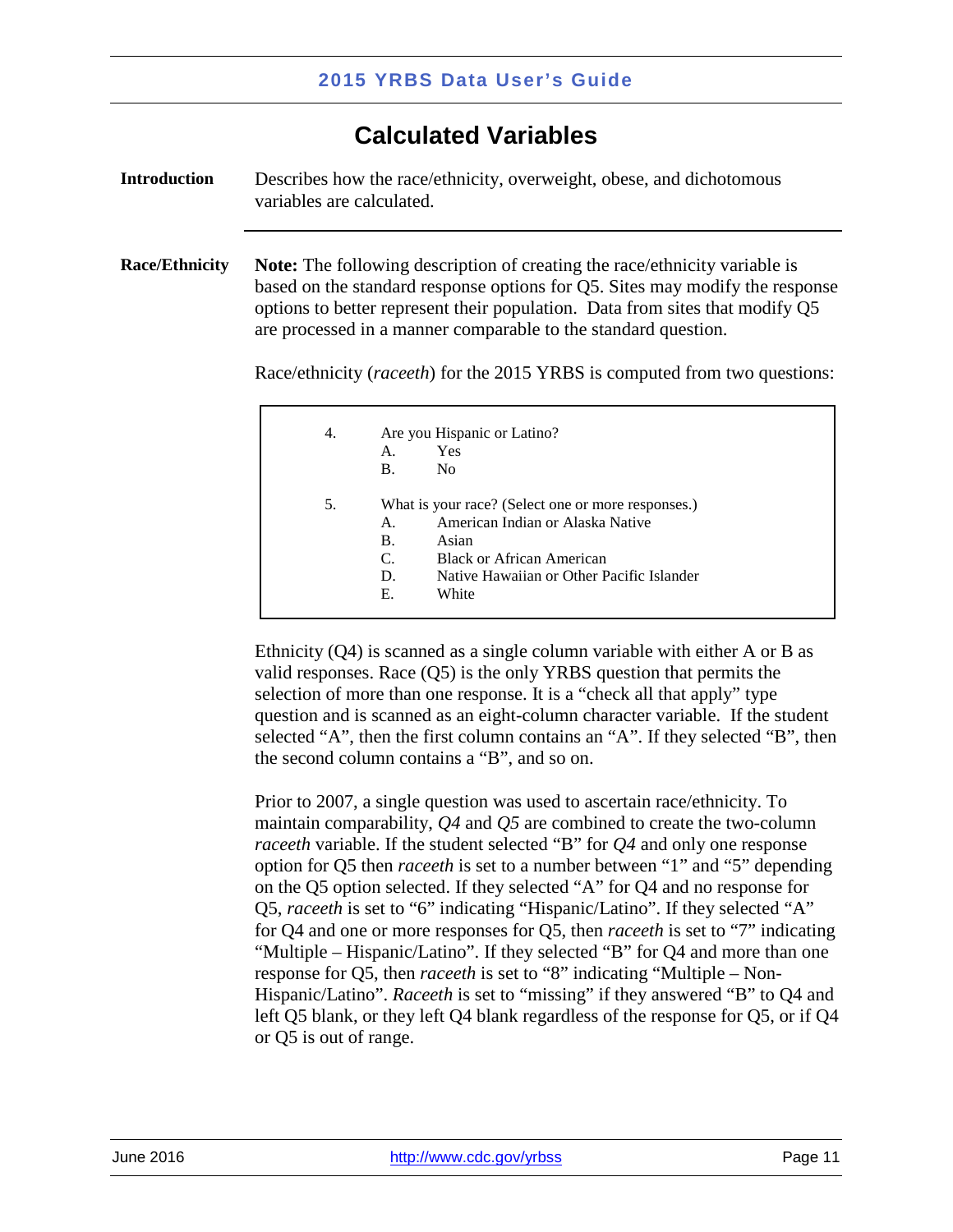| <b>Ethnicity</b> | Race                    | Raceeth (Values and Labels*)                  |
|------------------|-------------------------|-----------------------------------------------|
| B                | A                       | (American Indian/Alaskan Native)              |
| B                | B                       | 2 (Asian)                                     |
| B                | $\subset$               | (Black or African American)<br>3.             |
| B                | Ð                       | 4 (Native Hawaiian or Other Pacific Islander) |
| B                | Е                       | 5 (White)                                     |
| A                | Missing                 | (Hispanic/Latino)<br>6                        |
| А                | 1 or more responses     | (Multiple–Hispanic/Latino)                    |
| B                | 2 or more responses     | 8 (Multiple–Non-Hispanic/Latino)              |
| B                | Missing                 | Missing                                       |
| Missing          | Missing or Any response | Missing                                       |
| Out of range     | Any response            | Missing                                       |
| Any response     | Out of range            | Missing                                       |

\*Labels are based on standard response options. Labels will vary if the site modified the Q5 response options. The site may modify the Race question by adding response options up to a total of 8. The values for "Hispanic/ Latino", "Multiple – Hispanic/Latino", and "Multiple Non-Hispanic/Latino" will vary according to how many response options are included in Q5. For example, if a site has 7 response options for Q5, then the values for "Hispanic/Latino", "Multiple – Hispanic/Latino", and "Multiple Non-Hispanic/Latino" would be 8, 9, and 10, respectively.

<span id="page-14-0"></span>**Percentile, Overweight, and Obese** Age (Q1), Sex (Q2), and BMI are used to determine *Overweight[\\*](#page-14-1)* (QNOWT) and *Obese\** (QNOBESE). The student is considered overweight, and QNOWT is set to "1", when BMI percentile is at or above the  $85<sup>th</sup>$  percentile and below the  $95<sup>th</sup>$  percentile for BMI by age and sex. The student is considered obese, and QNOBESE is set to "1", when BMI percentile is at or above the 95th percentile for BMI by age and sex. If BMI is missing, then QNOWT and QNOBESE are set to missing. QNOWT and QNOBESE are mutually exclusive. The BMI percentile for age and sex (BMIPCT), QNOWT, and QNOBESE variables are included in the edited data set. The "SAS Program for the 2000 CDC Growth Charts" developed by the

CDC's Division of Nutrition, Physical Activity, and Obesity has been used to calculate BMI and BMI percentile for age and sex, and to generate QNOWT and QNOBESE. This program and technical documentation for its use are posted at:

<http://www.cdc.gov/nccdphp/dnpa/growthcharts/resources/sas.htm>

<span id="page-14-1"></span> $\overline{a}$ \* Note: YRBS reports prior to 2009 used the terms "overweight" to describe those youth with a BMI ≥95th percentile for age and sex and "at risk for overweight" for those with a BMI ≥85th percentile and <95th percentile. However, the terms "obese" and "overweight" were used in 2009 and forward in accordance with the 2007 recommendations from the Expert Committee on the Assessment, Prevention, and Treatment of Child and Adolescent Overweight and Obesity convened by the American Medical Association (AMA) and cofunded by AMA in collaboration with the Health Resources and Services Administration and the CDC.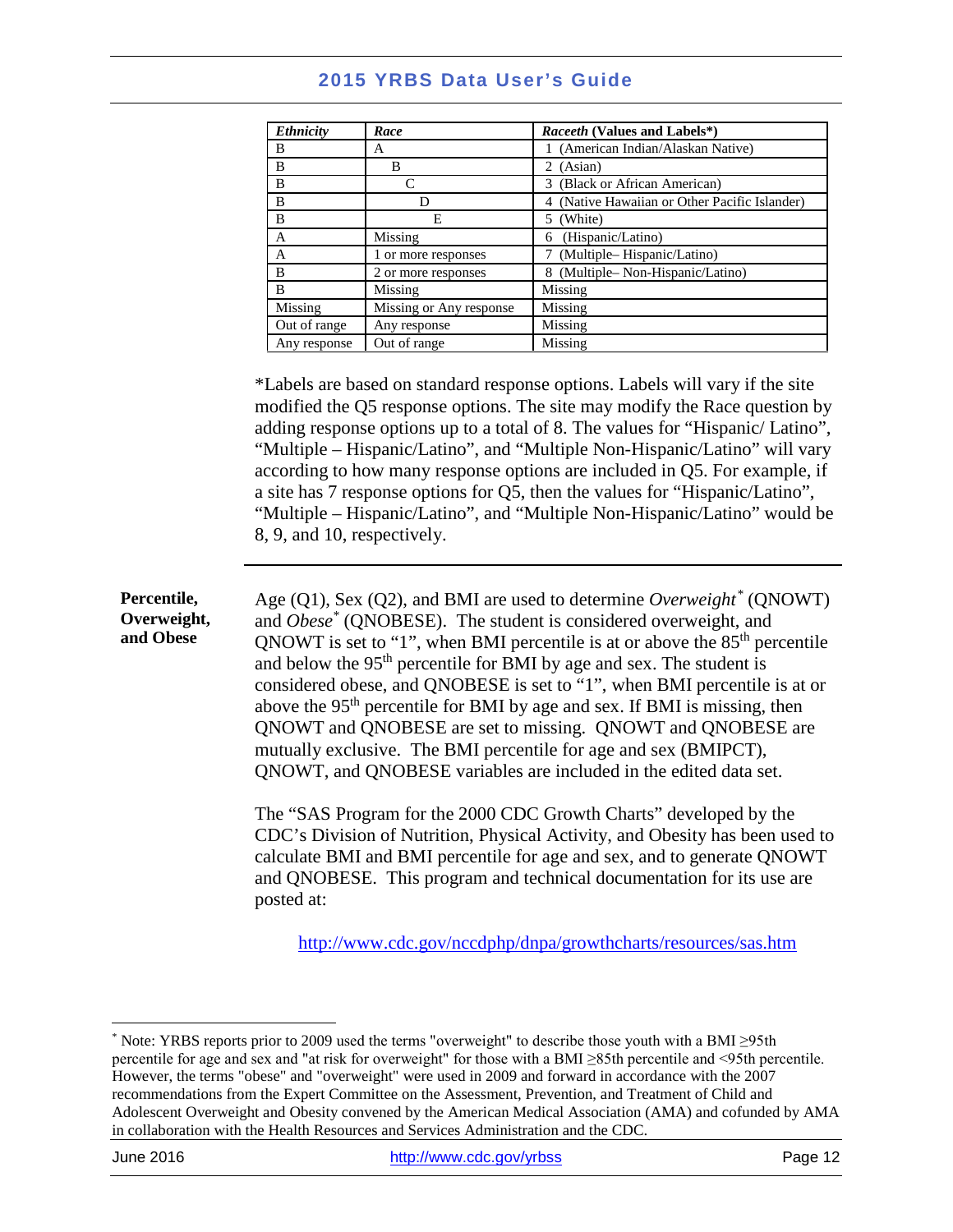<span id="page-15-2"></span><span id="page-15-1"></span><span id="page-15-0"></span>

| June 2016                              | http://www.cdc.gov/yrbss                                                                                                                                                                                                                                                                                                                                                                                                                                                                                                                                                                                                                                                                                                                                                                                                                                                                                  | Page 13 |
|----------------------------------------|-----------------------------------------------------------------------------------------------------------------------------------------------------------------------------------------------------------------------------------------------------------------------------------------------------------------------------------------------------------------------------------------------------------------------------------------------------------------------------------------------------------------------------------------------------------------------------------------------------------------------------------------------------------------------------------------------------------------------------------------------------------------------------------------------------------------------------------------------------------------------------------------------------------|---------|
| QNword<br><b>Variables</b>             | <b>QNword</b> variables are supplemental, dichotomous variables that are<br>calculated based on results from one or more than one question. You will not<br>have the supplemental variables if you modified or deleted any of the<br>questions needed for the calculation. How these variables are derived,<br>including which students are used in the numerator and denominator, and the                                                                                                                                                                                                                                                                                                                                                                                                                                                                                                                |         |
|                                        | dichotomous variables.<br>See Appendix B for the list of the standard middle school YRBS questions<br>and dichotomous variables.                                                                                                                                                                                                                                                                                                                                                                                                                                                                                                                                                                                                                                                                                                                                                                          |         |
| <b>QN# Variables:</b>                  | Each standard question will have a corresponding dichotomous variable. The<br>name of the dichotomous variable corresponds to the original question<br>number. For example, the dichotomous variable for Q10 is named QN10. The<br>table below provides the question and response options used for each standard<br>$Q#$ variable and related $QN#$ variable. The bolded responses indicate the<br>ROIs for that question. The ROIs are set to "1" for the QN# variables; the<br>remaining responses are set to "2" or to "missing" for the QN# variable. The<br>numerator and denominator are further defined below the responses. The<br>summary text appearing in the title of the tables for each QN# variable is also<br>listed. Site-added questions and the corresponding QN#s are not included in<br>this document.<br>See Appendix A for the list of the standard high school YRBS questions and |         |
| <b>Dichotomous</b><br><b>Variables</b> | There are two types of dichotomous variables - QN# and QNword. The<br>dichotomous variables present the percentage of students answering the<br>predetermined response(s) of interest (ROI). Students answering the $ROI(s)$<br>are in the numerator. The denominator is either all students or a subset of<br>students who have indicated they participate in a selected activity or behavior.<br>Students must have provided valid data to be included in any dichotomous<br>variable calculations. Therefore students with missing responses or who had<br>their answers subverted are not included. The variables are created and added<br>to the master datasets during editing. The results are presented in the<br>summary tables and graphs in your YRBS report.                                                                                                                                  |         |
|                                        | and are available for use by anyone who would like to regenerate the<br>variables. Note the units required by the SAS program are specified in the<br>documentation available at the web site referenced above. YRBS data for<br>height are stored in meters but the program requires height in centimeters.<br>The program requires age in months but YRBS only has age in years.<br>Therefore, age in months is approximated by adding six months to the age in<br>years reported by the respondent. That is, if a YRBS respondent reports that<br>they are 14 years of age, their age in months is calculated as $(14 \text{ years} * 12)$<br>months) + 6 months = $174$ months.                                                                                                                                                                                                                       |         |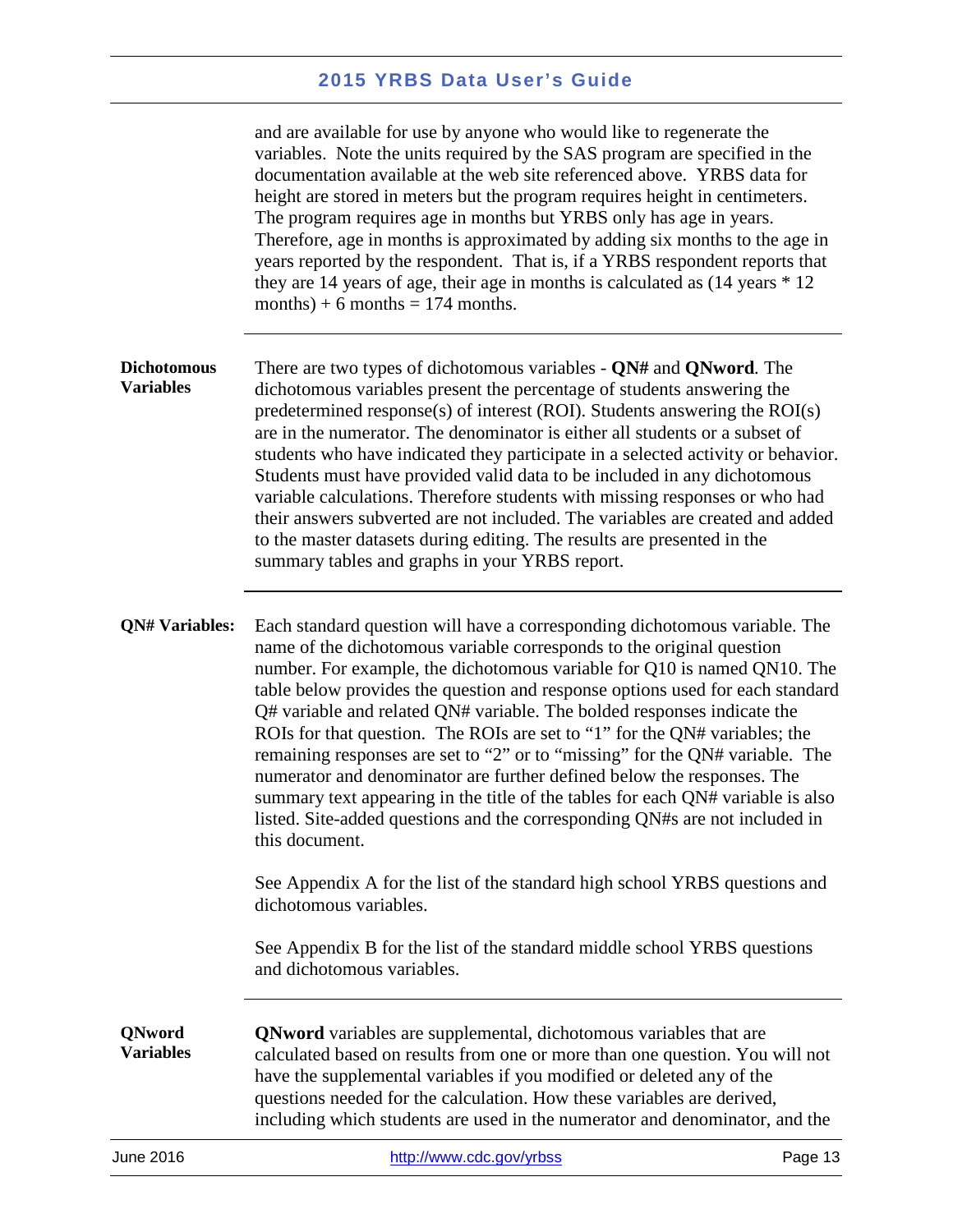SAS program used are explained in Appendices C and D. The values included in the SAS programs are numbers that correspond to the original responses; 1  $= A$ ,  $2 = B$ , etc.

See Appendix B for the list of the standard high school YRBS supplemental (QNword) variables.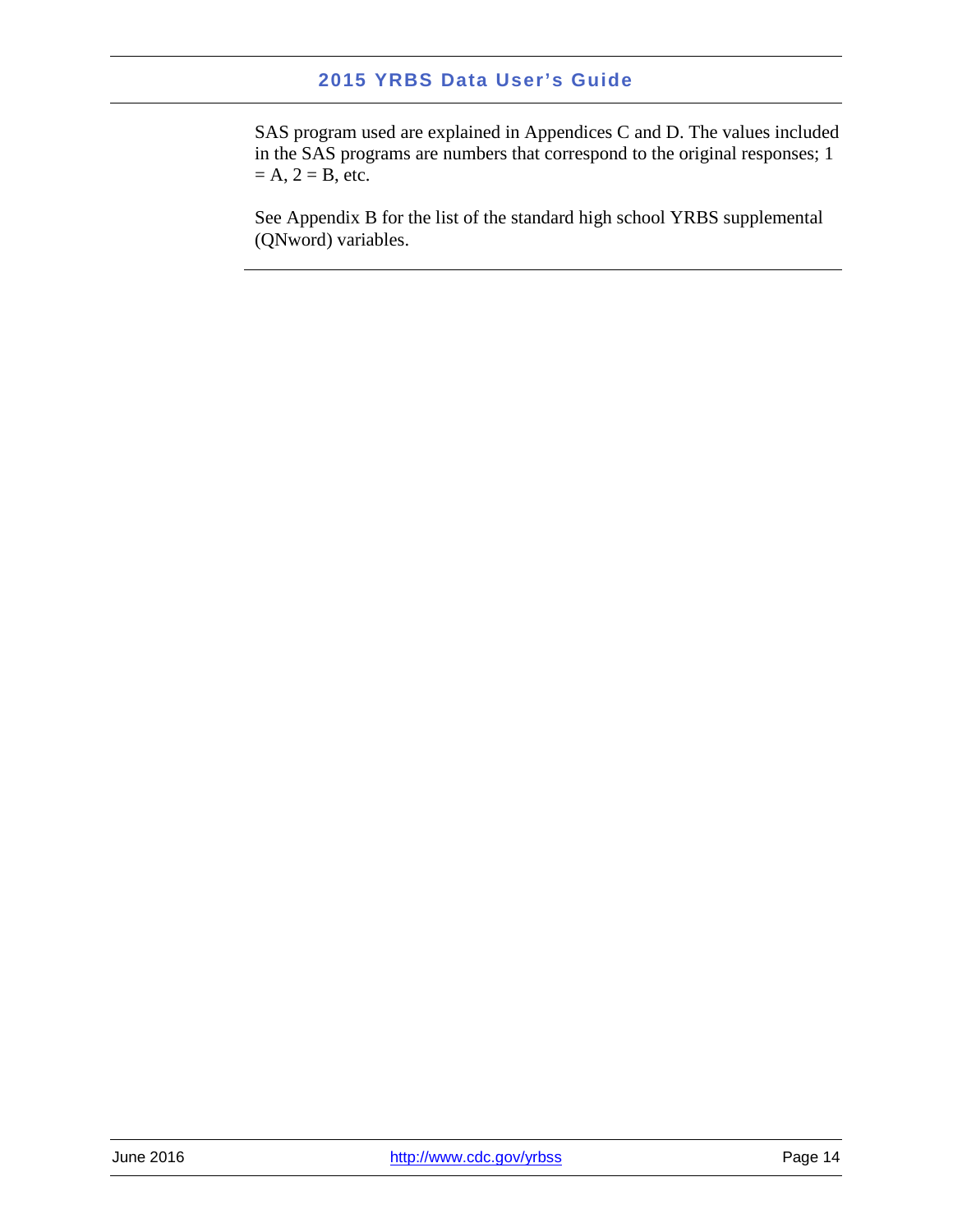## **Data Analysis Variables**

<span id="page-17-4"></span><span id="page-17-3"></span><span id="page-17-2"></span><span id="page-17-1"></span><span id="page-17-0"></span>

| Weight                                | A weight based on student sex, race/ethnicity, and grade level was applied to<br>each record to adjust for school and student nonresponse and oversampling of<br>black and Hispanic students. The overall weights were scaled so that the<br>weighted count of students equals the total sample size, and the weighted<br>proportions of students in each grade match the national population<br>proportions. Thus the data are representative of students in grades 9-12 in<br>public and private schools in the United States. "WEIGHT" indicates the<br>weight factor assigned to each student record. |
|---------------------------------------|-----------------------------------------------------------------------------------------------------------------------------------------------------------------------------------------------------------------------------------------------------------------------------------------------------------------------------------------------------------------------------------------------------------------------------------------------------------------------------------------------------------------------------------------------------------------------------------------------------------|
| <b>Stratum</b>                        | The sample design employed a three-stage cluster sample stratified by<br>racial/ethnic concentration and MSA status. "STRATUM" indicates the<br>stratum the school the student attends was assigned to.                                                                                                                                                                                                                                                                                                                                                                                                   |
| <b>PSU</b>                            | PSUs consist of counties, groups of smaller adjacent counties, or sub-areas of<br>very large counties. "PSU" indicates the PSU the school the student attends<br>was assigned to.                                                                                                                                                                                                                                                                                                                                                                                                                         |
| <b>For More</b><br><b>Information</b> | See "Methodology of the YRBSS" and "Software for Analyzing YRBS Data"<br>on the YRBS web site at www.cdc.gov/yrbss for more information.                                                                                                                                                                                                                                                                                                                                                                                                                                                                  |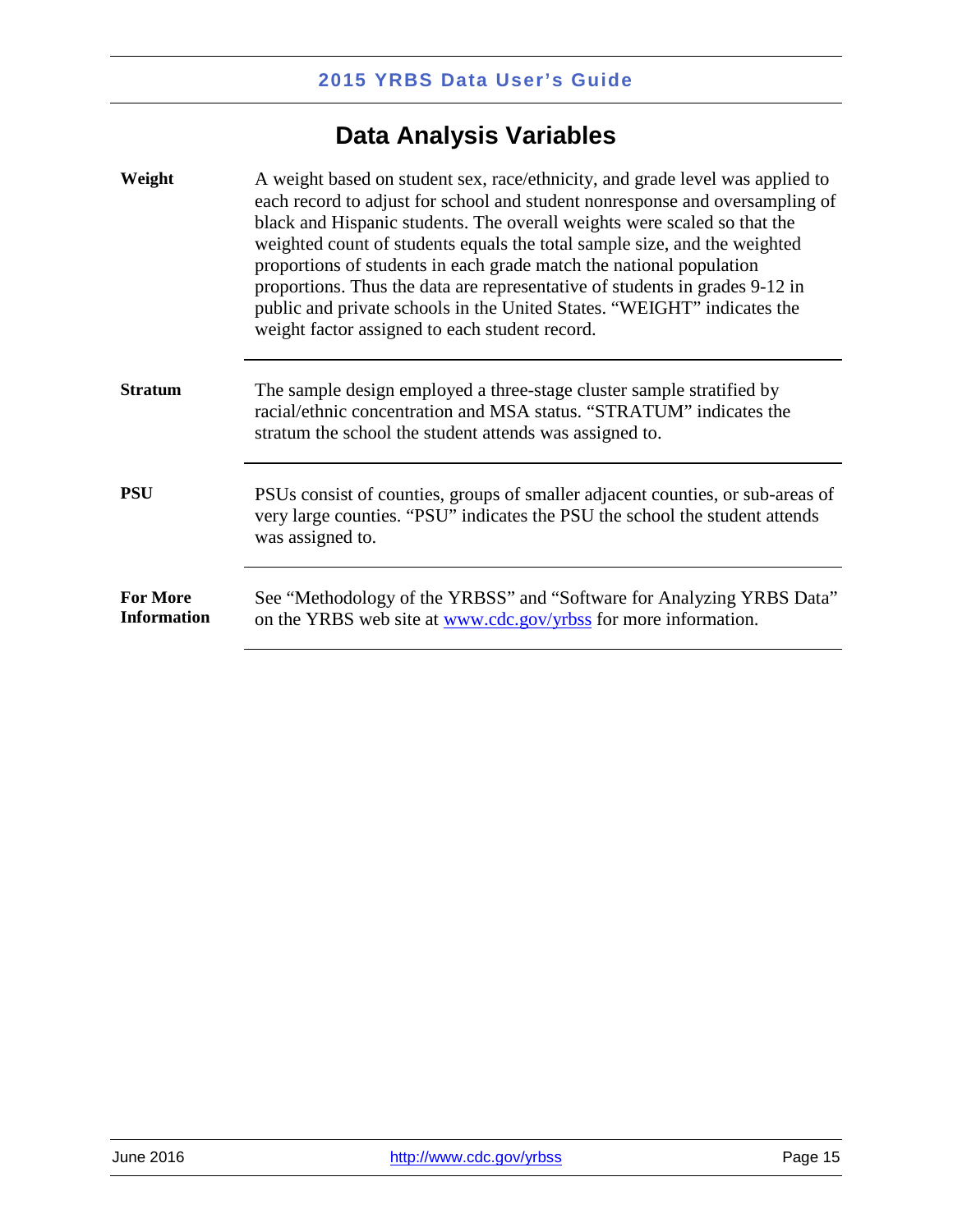## **Sexual Minority Data Analysis Notes**

<span id="page-18-1"></span><span id="page-18-0"></span>**Introduction** Explains the best practices for analyzing data from the sexual identity and sex of sexual contacts questions on the national YRBS.

<span id="page-18-2"></span>**Background** Sexual identity and sex of sexual contacts may both be used to identify sexual minority youth. Sexual minority youth defined by sexual identity include those who identify as gay, lesbian, and bisexual and those who are not sure about their sexual identity. Sexual minority youth defined by sex of sexual contacts include those who have had sexual contact with only the same sex or with both sexes.

> For the 2015 YRBS cycle, a question asking about sexual identity and a question asking about sex of sexual contacts was added for the first time to the core questionnaire used by the states and large urban school districts and to the national YRBS questionnaire. For more information on how to analyze the YRBS sexual minority data, please refer to the How to Analyze YRBS Sexual Minority Data document on the YRBS website at:

> > [http://www.cdc.gov/healthyyouth/data/yrbs/methods.htm.](http://www.cdc.gov/healthyyouth/data/yrbs/methods.htm)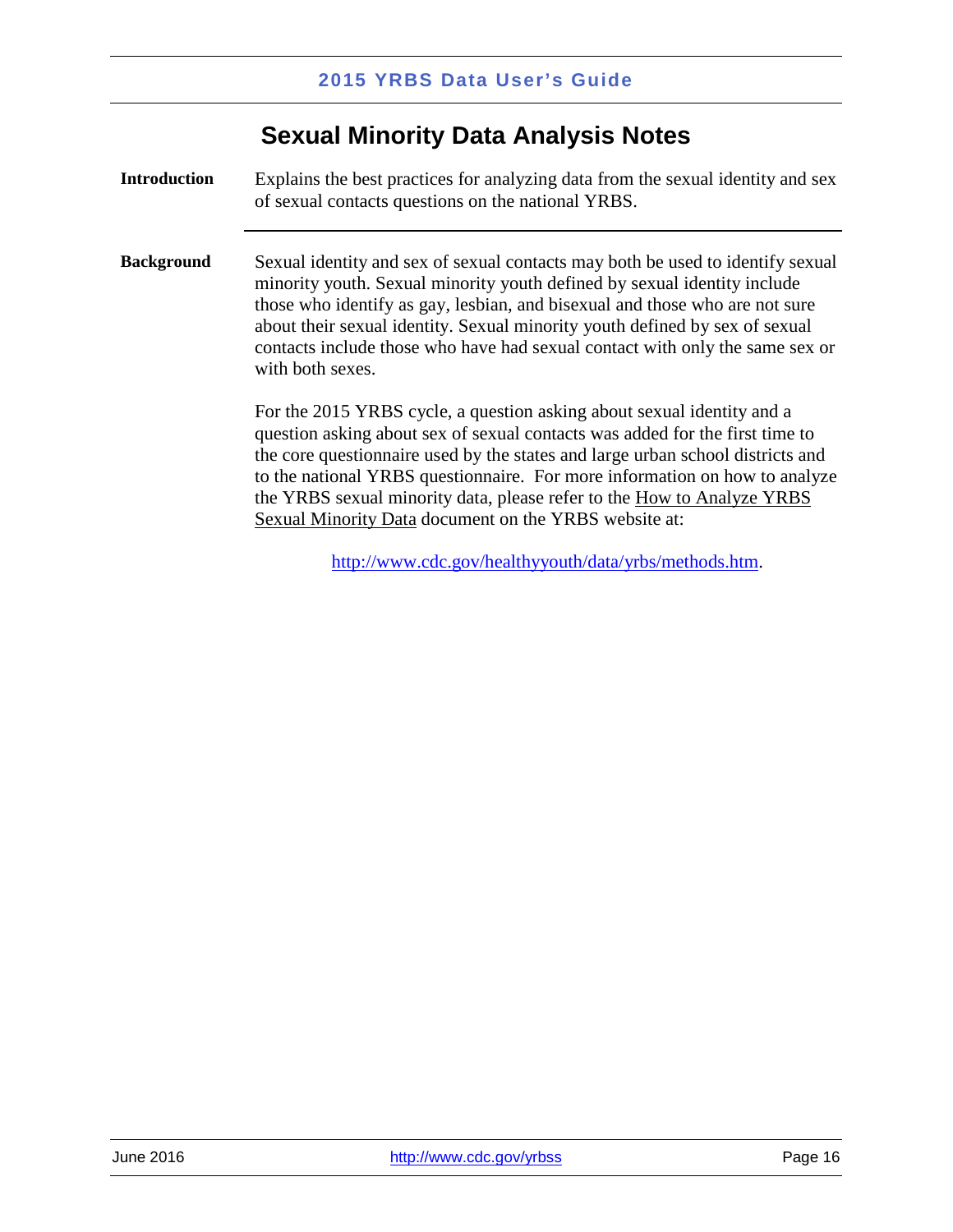## **Analysis Software Technical Notes**

<span id="page-19-2"></span><span id="page-19-1"></span><span id="page-19-0"></span>**Introduction** Explains the requirements for software that can precisely calculate sampling variances for cluster sample designs that must be used when analyzing YRBS data. **Software Requirements**  The YRBS uses a multi-stage cluster sample design. Statistical software used to analyze YRBS data should account for this design. Although the point estimates should always match, there will be small differences in the confidence intervals as different methods for calculating standard error are used. Many packages with this capability are available. For more information on five statistical packages (SUDAAN, SAS, STATA, SPSS, and Epi Info) that can be used to analyze the YRBS, refer to the Software for Analysis of YRBS Data document on the YRBS web site at:

[http://www.cdc.gov/healthyyouth/data/yrbs/methods.htm.](http://www.cdc.gov/healthyyouth/data/yrbs/methods.htm)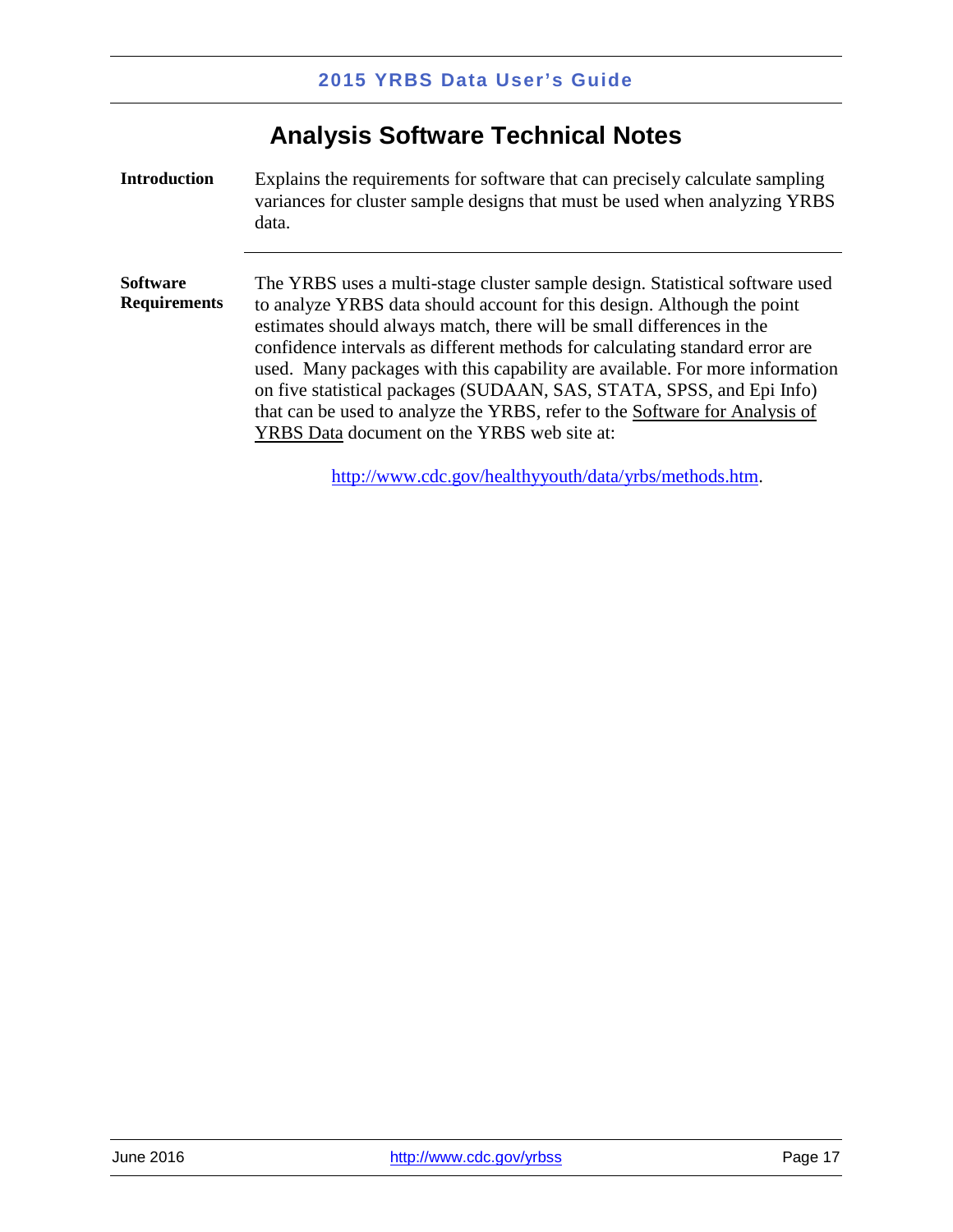## <span id="page-20-0"></span>**Codebook**

<span id="page-20-6"></span><span id="page-20-5"></span><span id="page-20-4"></span><span id="page-20-3"></span><span id="page-20-2"></span><span id="page-20-1"></span>

| <b>Introduction</b>               | The codebook documents the SAS, SPSS, MS Access, and ASCII data files<br>available for public use. See Appendix C for the codebook information for<br>each variable in the data files.<br>The columns in the codebook include the following information:                                                                                                                                                                                                      |
|-----------------------------------|---------------------------------------------------------------------------------------------------------------------------------------------------------------------------------------------------------------------------------------------------------------------------------------------------------------------------------------------------------------------------------------------------------------------------------------------------------------|
| <b>Data Location</b>              | This column contains the numbers indicating the beginning and ending<br>column position for each variable. The data location is relevant only when<br>you are using the ASCII formatted data file; for the other files, you will<br>reference data by variable name, not location.                                                                                                                                                                            |
| <b>Variable Name</b>              | This column contains the variable names listed in the order that the variables<br>appear in the data files. Please refer to Section 4 of this document for more<br>details on variable types and dichotomous variables.                                                                                                                                                                                                                                       |
| <b>Question Code</b><br>and Label | This column contains information about each variable in the data file. For<br>each question (Q1 through Q98), this column contains question text, response<br>option codes, and response option text. For QN# and QNword variables, this<br>column contains text that summarizes the "responses of interest", and the<br>codes "1" and "2" for "Yes" and "No" respectively to indicate whether or not<br>the response was one of the "responses of interest". |
| Unweighted<br><b>Frequency</b>    | This column contains the number of students who chose a specific response<br>option or response of interest.                                                                                                                                                                                                                                                                                                                                                  |
| Weighted<br>Percentage            | This column contains the percentage of students who chose a specific<br>response option or response of interest. These percentages are weighted and<br>represent students in the United States.                                                                                                                                                                                                                                                               |
|                                   |                                                                                                                                                                                                                                                                                                                                                                                                                                                               |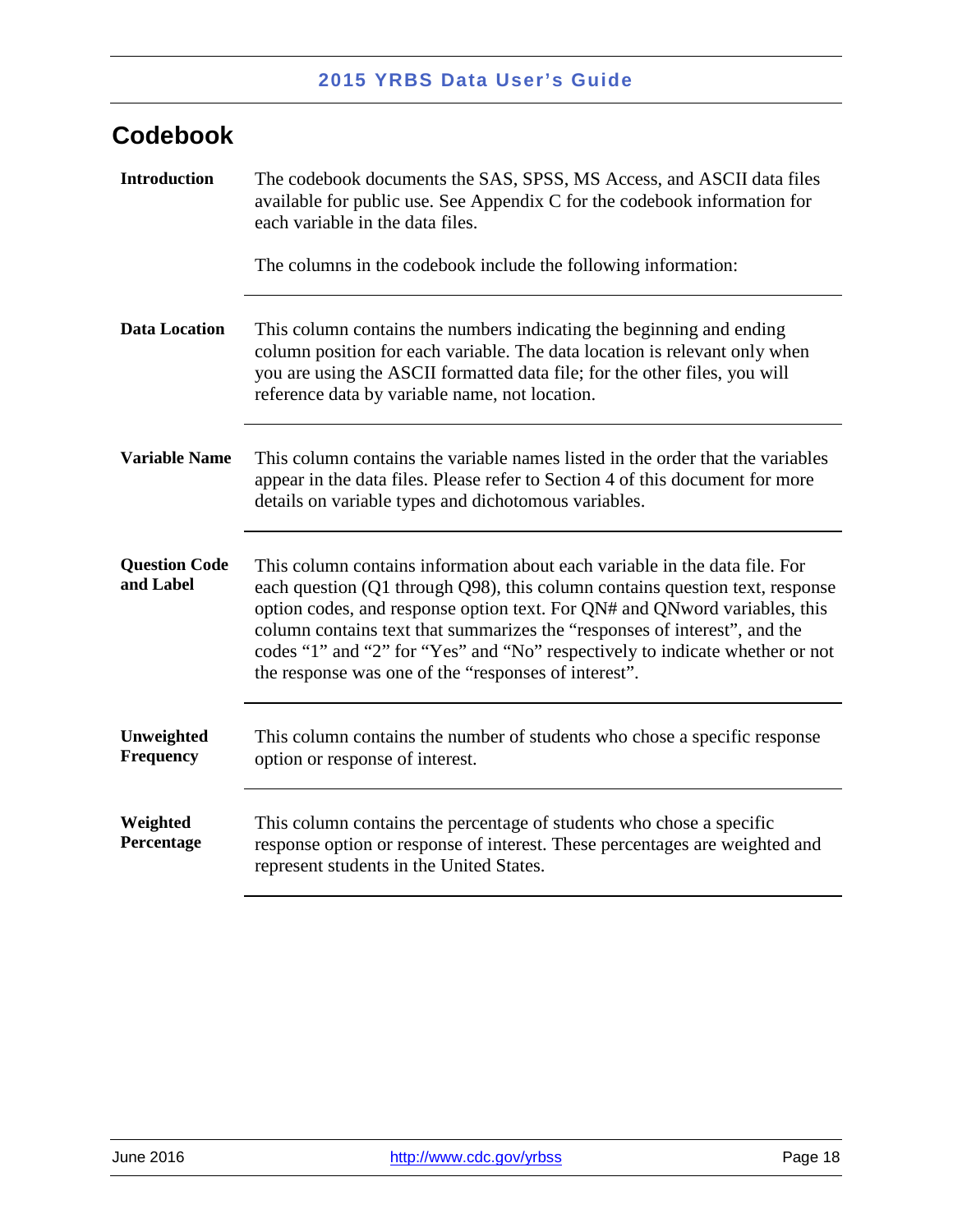## <span id="page-21-0"></span>**Appendix A: National High School YRBS Questions and Dichotomous Variables**

| $Q1$ . | How old are you?<br>A.<br><b>B.</b><br>13 years old<br>C.<br>14 years old<br>D.<br>15 years old<br>Е.<br>16 years old<br>F.<br>17 years old<br>G. | 12 years old or younger<br>18 years old or older                                                                                                                        |
|--------|---------------------------------------------------------------------------------------------------------------------------------------------------|-------------------------------------------------------------------------------------------------------------------------------------------------------------------------|
|        | Variable label:<br>Dependence:                                                                                                                    | How old are you<br>Required by QN35, QNCIGINT, QNOWT and QNOBESE                                                                                                        |
| Q2.    | What is your sex?<br>Female<br>А.<br><b>B.</b><br>Male                                                                                            |                                                                                                                                                                         |
|        | Variable label:<br>Dependence:                                                                                                                    | What is your sex<br>Required by QNOWT and QNOBESE                                                                                                                       |
| Q3.    | In what grade are you?<br>9th grade<br>А.<br><b>B.</b><br>10th grade<br>C.<br>11th grade<br>D.<br>12th grade<br>Ε.                                | Ungraded or other grade                                                                                                                                                 |
|        | Variable label:                                                                                                                                   | In what grade are you                                                                                                                                                   |
| Q4.    | Are you Hispanic or Latino?<br>A.<br>Yes<br><b>B.</b><br>No                                                                                       |                                                                                                                                                                         |
|        | Variable label:                                                                                                                                   | Are you Hispanic/Latino                                                                                                                                                 |
| Q5.    | А.<br><b>B.</b><br>Asian<br>C.<br>D.<br>E.<br>White                                                                                               | What is your race? (Select one or more responses.)<br>American Indian or Alaska Native<br><b>Black or African American</b><br>Native Hawaiian or Other Pacific Islander |
|        | Variable label:                                                                                                                                   | What is your race                                                                                                                                                       |
| Q6.    |                                                                                                                                                   | How tall are you without your shoes on?                                                                                                                                 |
|        | Variable label:<br>Dependence:                                                                                                                    | How tall are you<br>Required by QNOWT and QNOBESE                                                                                                                       |
| Q7.    |                                                                                                                                                   | How much do you weigh without your shoes on?                                                                                                                            |
|        | Variable label:<br>Dependence:                                                                                                                    | How much do you weigh<br>Required by QNOWT and QNOBESE                                                                                                                  |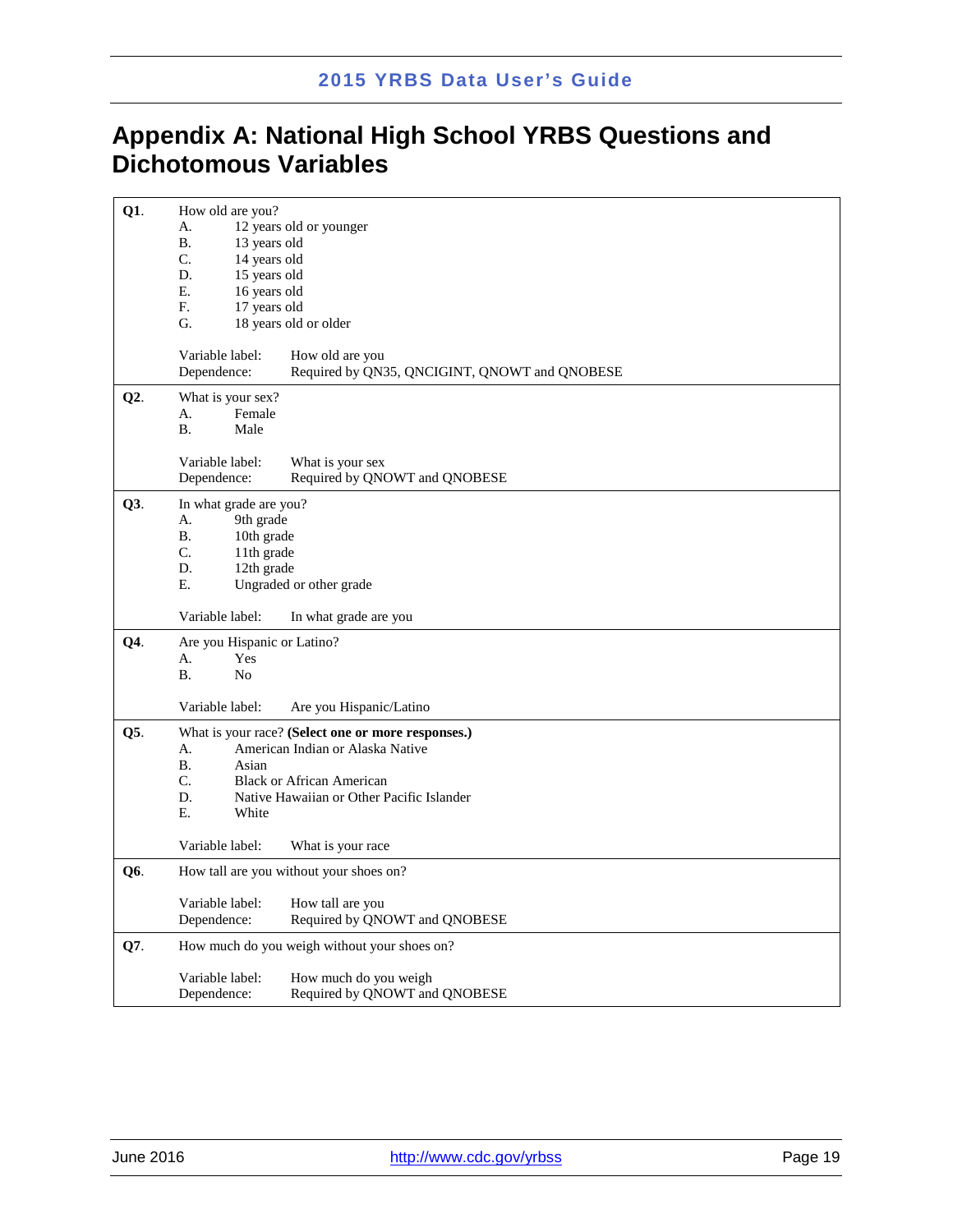| Q8.      | When you rode a bicycle during the past 12 months, how often did you wear a helmet?                                                |                                                                                             |  |
|----------|------------------------------------------------------------------------------------------------------------------------------------|---------------------------------------------------------------------------------------------|--|
|          | I did not ride a bicycle during the past 12 months<br>А.                                                                           |                                                                                             |  |
|          | <b>B.</b><br>Never wore a helmet                                                                                                   |                                                                                             |  |
|          |                                                                                                                                    |                                                                                             |  |
|          | C.                                                                                                                                 | Rarely wore a helmet                                                                        |  |
|          | D.                                                                                                                                 | Sometimes wore a helmet                                                                     |  |
|          | Е.                                                                                                                                 | Most of the time wore a helmet                                                              |  |
|          | F.<br>Always wore a helmet                                                                                                         |                                                                                             |  |
|          |                                                                                                                                    |                                                                                             |  |
|          | Variable label:                                                                                                                    | Bicycle helmet use                                                                          |  |
|          |                                                                                                                                    |                                                                                             |  |
| $QN8$ *: | Numerator:                                                                                                                         | Students who answered B or C for Q8                                                         |  |
|          | Denominator:                                                                                                                       | Students who answered B, C, D, E, or F for Q8                                               |  |
|          | Summary text:                                                                                                                      | Percentage of students who never or rarely wore a bicycle helmet (among students who        |  |
|          |                                                                                                                                    | had ridden a bicycle during the 12 months before the survey)                                |  |
|          |                                                                                                                                    |                                                                                             |  |
|          | QN variable label:                                                                                                                 | Rarely or never wore a bicycle helmet                                                       |  |
| Q9.      |                                                                                                                                    | How often do you wear a seat belt when riding in a car driven by someone else?              |  |
|          | A.<br><b>Never</b>                                                                                                                 |                                                                                             |  |
|          | <b>B.</b><br>Rarely                                                                                                                |                                                                                             |  |
|          | C.<br>Sometimes                                                                                                                    |                                                                                             |  |
|          | D.                                                                                                                                 |                                                                                             |  |
|          | Most of the time                                                                                                                   |                                                                                             |  |
|          | Е.<br>Always                                                                                                                       |                                                                                             |  |
|          | Variable label:                                                                                                                    | Seat belt use                                                                               |  |
| QN9:     | Numerator:                                                                                                                         | Students who answered A or B for Q9                                                         |  |
|          |                                                                                                                                    |                                                                                             |  |
|          | Denominator:                                                                                                                       | Students who answered A, B, C, D, or E for Q9                                               |  |
|          | Summary text:                                                                                                                      | Percentage of students who never or rarely wore a seat belt (when riding in a car driven by |  |
|          |                                                                                                                                    | someone else)                                                                               |  |
|          | Variable label:                                                                                                                    | Rarely or never wore a seat belt                                                            |  |
| Q10.     | During the past 30 days, how many times did you ride in a car or other vehicle driven by someone who had been<br>drinking alcohol? |                                                                                             |  |
|          | 0 times<br>А.                                                                                                                      |                                                                                             |  |
|          | <b>B.</b><br>1 time                                                                                                                |                                                                                             |  |
|          | C.<br>2 or 3 times                                                                                                                 |                                                                                             |  |
|          | D.<br>4 or 5 times                                                                                                                 |                                                                                             |  |
|          | Е.<br>6 or more times                                                                                                              |                                                                                             |  |
|          |                                                                                                                                    |                                                                                             |  |
|          | Variable label:                                                                                                                    | Riding with a drinking driver                                                               |  |
| QN10:    | Numerator:                                                                                                                         | Students who answered B, C, D, or E for Q10                                                 |  |
|          | Denominator:                                                                                                                       | Students who answered A, B, C, D, or E for Q10                                              |  |
|          | Summary text:                                                                                                                      | Percentage of students who rode with a driver who had been drinking alcohol (in a car or    |  |
|          |                                                                                                                                    |                                                                                             |  |
|          |                                                                                                                                    | other vehicle one or more times during the 30 days before the survey)                       |  |
|          | Variable label:                                                                                                                    | Rode with a driver who had been drinking alcohol                                            |  |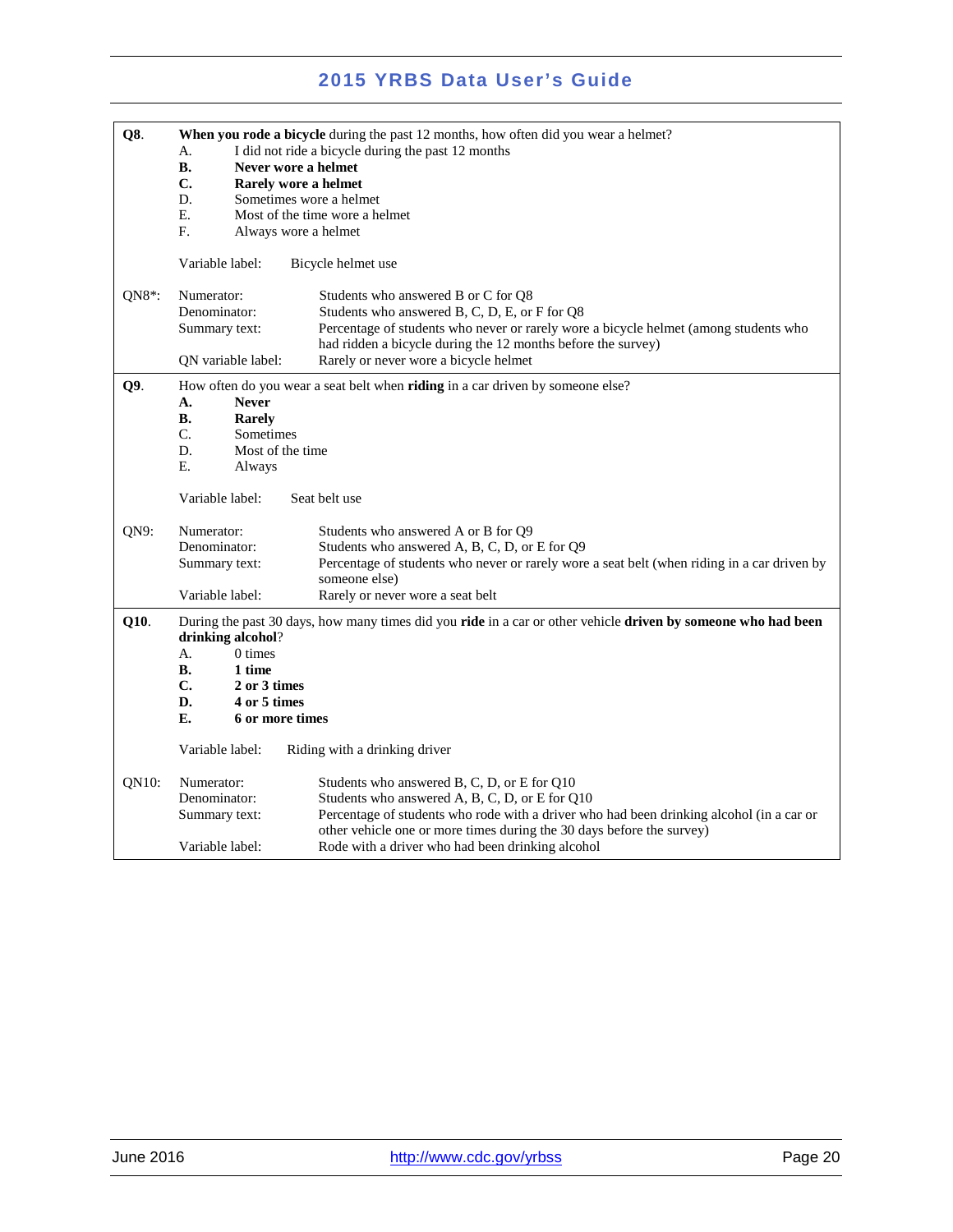| Q11.                  | During the past 30 days, how many times did you drive a car or other vehicle when you had been drinking<br>alcohol? |                              |                                                                                                                                                                          |
|-----------------------|---------------------------------------------------------------------------------------------------------------------|------------------------------|--------------------------------------------------------------------------------------------------------------------------------------------------------------------------|
|                       | А.                                                                                                                  |                              | I did not drive a car or other vehicle during the past 30 days                                                                                                           |
|                       | <b>B.</b>                                                                                                           | 0 times                      |                                                                                                                                                                          |
|                       | $\mathbf{C}$ .<br>D.                                                                                                | 1 time<br>2 or 3 times       |                                                                                                                                                                          |
|                       | E.                                                                                                                  | 4 or 5 times                 |                                                                                                                                                                          |
|                       | F.                                                                                                                  | 6 or more times              |                                                                                                                                                                          |
|                       | Variable label:                                                                                                     |                              | Drinking and driving                                                                                                                                                     |
|                       | QN11 <sup>*</sup> : Numerator:                                                                                      |                              | Students who answered C, D, E, or F for Q11                                                                                                                              |
|                       | Denominator:                                                                                                        |                              | Students who answered B, C, D, E, or F for Q11                                                                                                                           |
|                       | Summary text:                                                                                                       |                              | Percentage of students who drove when drinking alcohol (one or more times during the 30                                                                                  |
|                       |                                                                                                                     |                              | days before the survey, among students who had driven a car or other vehicle during the 30<br>days before the survey)                                                    |
|                       | Variable label:                                                                                                     |                              | Drove when drinking alcohol                                                                                                                                              |
|                       |                                                                                                                     |                              |                                                                                                                                                                          |
| Q12.                  | А.                                                                                                                  |                              | During the past 30 days, on how many days did you text or e-mail while driving a car or other vehicle?<br>I did not drive a car or other vehicle during the past 30 days |
|                       | <b>B.</b>                                                                                                           | 0 days                       |                                                                                                                                                                          |
|                       | $\mathbf{C}$ .                                                                                                      | 1 or 2 days                  |                                                                                                                                                                          |
|                       | D.                                                                                                                  | 3 to 5 days                  |                                                                                                                                                                          |
|                       | Е.                                                                                                                  | 6 to 9 days                  |                                                                                                                                                                          |
|                       | F.                                                                                                                  | 10 to 19 days                |                                                                                                                                                                          |
|                       | G.<br>H.                                                                                                            | 20 to 29 days<br>All 30 days |                                                                                                                                                                          |
|                       |                                                                                                                     |                              |                                                                                                                                                                          |
|                       | Variable label:                                                                                                     |                              | Texting and driving                                                                                                                                                      |
| $ON12$ <sup>*</sup> : | Numerator:                                                                                                          |                              | Students who answered C, D, E, F, G, or H for Q12                                                                                                                        |
|                       | Denominator:                                                                                                        |                              | Students who answered B, C, D, E, F, G, or H for Q12                                                                                                                     |
|                       | Summary text:                                                                                                       |                              | Percentage of students who texted or e-mailed while driving a car or other vehicle (on at                                                                                |
|                       |                                                                                                                     |                              | least 1 day during the 30 days before the survey, among students who had driven a car or<br>other vehicle during the 30 days before the survey)                          |
|                       | Variable label:                                                                                                     |                              | Texted or e-mailed while driving a car or other vehicle                                                                                                                  |
| Q13.                  |                                                                                                                     |                              | During the past 30 days, on how many days did you carry <b>a weapon</b> such as a gun, knife, or club?                                                                   |
|                       | А.                                                                                                                  | 0 days                       |                                                                                                                                                                          |
|                       | В.                                                                                                                  | 1 day                        |                                                                                                                                                                          |
|                       | $\mathbf{C}$ .                                                                                                      | 2 or 3 days                  |                                                                                                                                                                          |
|                       | D.                                                                                                                  | 4 or 5 days                  |                                                                                                                                                                          |
|                       | Е.                                                                                                                  | 6 or more days               |                                                                                                                                                                          |
|                       | Variable label:                                                                                                     |                              | Weapon carrying                                                                                                                                                          |
| QN13:                 | Numerator:                                                                                                          |                              | Students who answered B, C, D, or E for Q13                                                                                                                              |
|                       | Denominator:                                                                                                        |                              | Students who answered A, B, C, D, or E for Q13                                                                                                                           |
|                       | Summary text:                                                                                                       |                              | Percentage of students who carried a weapon (such as a gun, knife, or club on at least 1                                                                                 |
|                       | Variable label:                                                                                                     |                              | day during the 30 days before the survey)<br>Carried a weapon                                                                                                            |
|                       |                                                                                                                     |                              |                                                                                                                                                                          |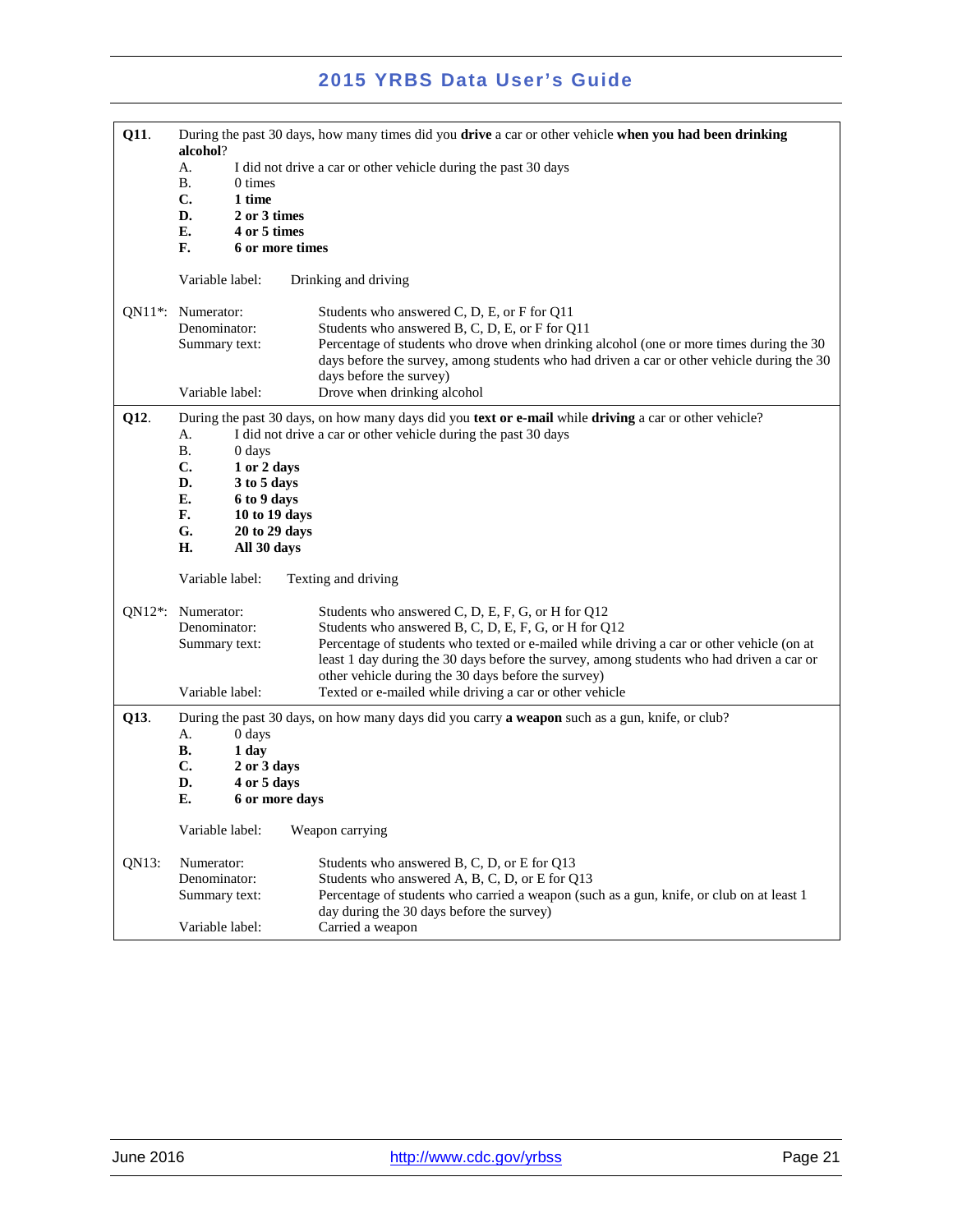| Q14.  | During the past 30 days, on how many days did you carry a gun?                                                                                         |                                                                                                          |
|-------|--------------------------------------------------------------------------------------------------------------------------------------------------------|----------------------------------------------------------------------------------------------------------|
|       | А.                                                                                                                                                     |                                                                                                          |
|       | 0 days                                                                                                                                                 |                                                                                                          |
|       | <b>B.</b><br>1 day                                                                                                                                     |                                                                                                          |
|       | C.<br>2 or 3 days                                                                                                                                      |                                                                                                          |
|       | D.<br>4 or 5 days                                                                                                                                      |                                                                                                          |
|       | Е.<br>6 or more days                                                                                                                                   |                                                                                                          |
|       |                                                                                                                                                        |                                                                                                          |
|       | Variable label:                                                                                                                                        | Gun carrying                                                                                             |
| QN14: | Numerator:                                                                                                                                             | Students who answered B, C, D, or E for Q14                                                              |
|       | Denominator:                                                                                                                                           | Students who answered A, B, C, D, or E for Q14                                                           |
|       |                                                                                                                                                        |                                                                                                          |
|       | Summary text:                                                                                                                                          | Percentage of students who carried a gun (on at least 1 day during the 30 days before the                |
|       |                                                                                                                                                        | survey)                                                                                                  |
|       | Variable label:                                                                                                                                        | Carried a gun                                                                                            |
| Q15.  | property?                                                                                                                                              | During the past 30 days, on how many days did you carry a weapon such as a gun, knife, or club on school |
|       | A.<br>0 days                                                                                                                                           |                                                                                                          |
|       | В.<br>1 day                                                                                                                                            |                                                                                                          |
|       |                                                                                                                                                        |                                                                                                          |
|       | C.<br>2 or 3 days                                                                                                                                      |                                                                                                          |
|       | D.<br>4 or 5 days                                                                                                                                      |                                                                                                          |
|       | Е.<br>6 or more days                                                                                                                                   |                                                                                                          |
|       | Variable label:                                                                                                                                        | Weapon carrying at school                                                                                |
| QN15: | Numerator:                                                                                                                                             | Students who answered B, C, D, or E for Q15                                                              |
|       |                                                                                                                                                        |                                                                                                          |
|       | Denominator:                                                                                                                                           | Students who answered A, B, C, D, or E for Q15                                                           |
|       | Summary text:                                                                                                                                          | Percentage of students who carried a weapon on school property (such as a gun, knife, or                 |
|       |                                                                                                                                                        | club on at least 1 day during the 30 days before the survey)                                             |
|       | Variable label:                                                                                                                                        | Carried a weapon on school property                                                                      |
| Q16.  | During the past 30 days, on how many days did you not go to school because you felt you would be unsafe at<br>school or on your way to or from school? |                                                                                                          |
|       | А.<br>0 days                                                                                                                                           |                                                                                                          |
|       | В.<br>1 day                                                                                                                                            |                                                                                                          |
|       | C.<br>2 or 3 days                                                                                                                                      |                                                                                                          |
|       | D.<br>4 or 5 days                                                                                                                                      |                                                                                                          |
|       | Е.                                                                                                                                                     |                                                                                                          |
|       | 6 or more days                                                                                                                                         |                                                                                                          |
|       | Variable label:                                                                                                                                        | Safety concerns at school                                                                                |
| QN16: | Numerator:                                                                                                                                             | Students who answered B, C, D, or E for Q16                                                              |
|       | Denominator:                                                                                                                                           | Students who answered A, B, C, D, or E for Q16                                                           |
|       |                                                                                                                                                        |                                                                                                          |
|       | Summary text:                                                                                                                                          | Percentage of students who did not go to school because they felt unsafe at school or on                 |
|       |                                                                                                                                                        | their way to or from school (on at least 1 day during the 30 days before the survey)                     |
|       | Variable label:                                                                                                                                        | Did not go to school because they felt unsafe at school or on their way to or from school                |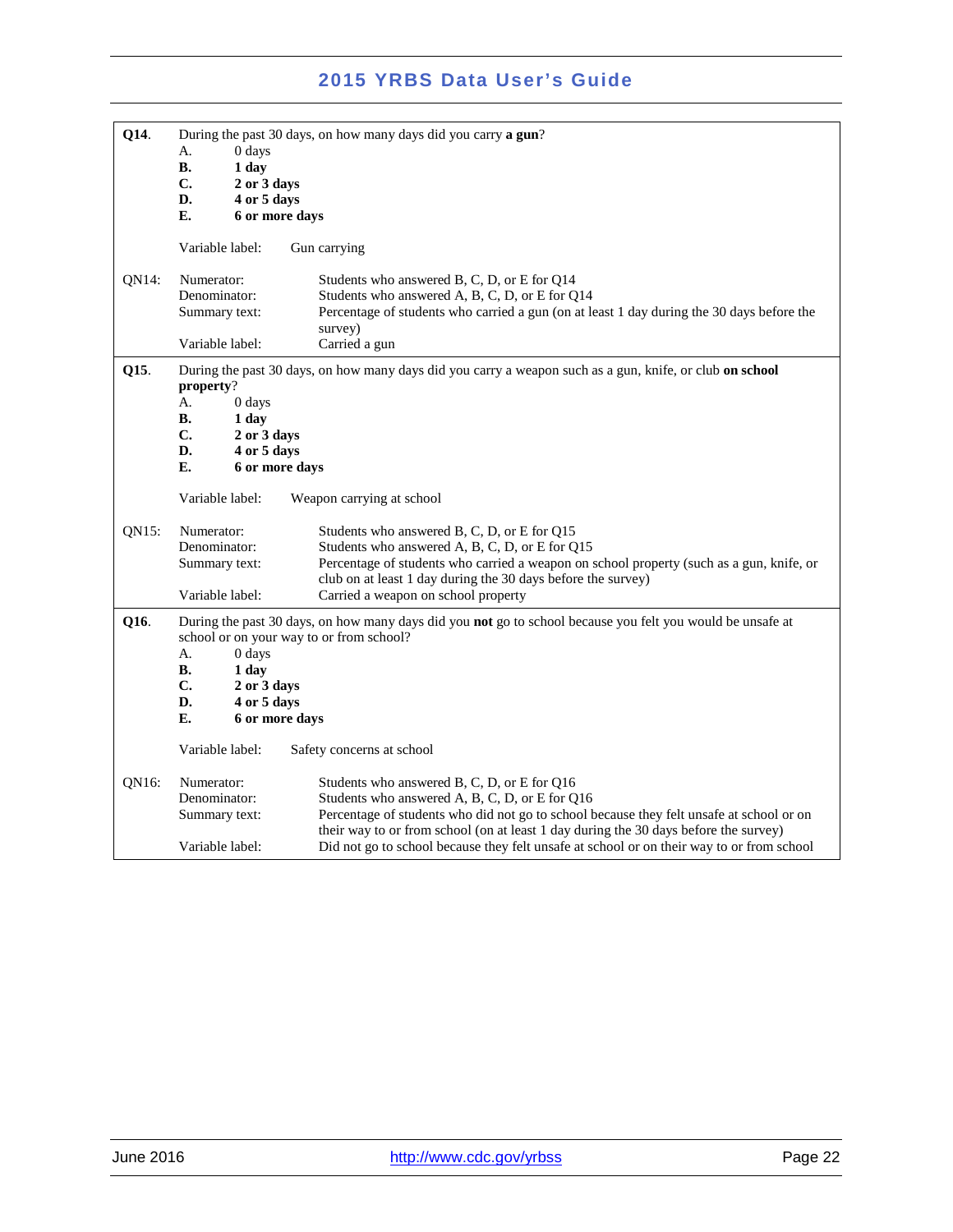| Q17.  | knife, or club on school property?<br>$0 \times$<br>А.<br><b>B.</b><br>1 time<br>C.<br>2 or 3 times<br>D.<br>4 or 5 times<br>E.<br>6 or 7 times<br>F.<br>8 or 9 times<br>G.<br>10 or 11 times<br>H.<br>12 or more times                                                           | During the past 12 months, how many times has someone threatened or injured you with a weapon such as a gun,                                                                                                                                                                                                                                                         |
|-------|-----------------------------------------------------------------------------------------------------------------------------------------------------------------------------------------------------------------------------------------------------------------------------------|----------------------------------------------------------------------------------------------------------------------------------------------------------------------------------------------------------------------------------------------------------------------------------------------------------------------------------------------------------------------|
|       | Variable label:                                                                                                                                                                                                                                                                   | Threatened at school                                                                                                                                                                                                                                                                                                                                                 |
| QN17: | Numerator:<br>Denominator:<br>Summary text:<br>Variable label:                                                                                                                                                                                                                    | Students who answered B, C, D, E, F, G, or H for Q17<br>Students who answered A, B, C, D, E, F, G, or H for Q17<br>Percentage of students who were threatened or injured with a weapon on school property<br>(such as a gun, knife, or club one or more times during the 12 months before the survey)<br>Were threatened or injured with a weapon on school property |
| Q18.  | 0 times<br>А.<br><b>B.</b><br>1 time<br>C.<br>2 or 3 times<br>D.<br>4 or 5 times<br>E.<br>6 or 7 times<br>F.<br>8 or 9 times<br>G.<br>10 or 11 times<br>Н.<br>12 or more times                                                                                                    | During the past 12 months, how many times were you in a physical fight?                                                                                                                                                                                                                                                                                              |
|       | Variable label:                                                                                                                                                                                                                                                                   | Physical fighting                                                                                                                                                                                                                                                                                                                                                    |
| QN18: | Numerator:<br>Denominator:<br>Summary text:<br>Variable label:                                                                                                                                                                                                                    | Students who answered B, C, D, E, F, G, or H for Q18<br>Students who answered A, B, C, D, E, F, G, or H for Q18<br>Percentage of students who were in a physical fight (one or more times during the 12<br>months before the survey)                                                                                                                                 |
| Q19.  | Were in a physical fight<br>During the past 12 months, how many times were you in a physical fight in which you were injured and had to be<br>treated by a doctor or nurse?<br>0 times<br>A.<br>В.<br>1 time<br>C.<br>2 or 3 times<br>D.<br>4 or 5 times<br>Е.<br>6 or more times |                                                                                                                                                                                                                                                                                                                                                                      |
|       | Variable label:                                                                                                                                                                                                                                                                   | Injurious physical fighting                                                                                                                                                                                                                                                                                                                                          |
| QN19: | Numerator:<br>Denominator:<br>Summary text:                                                                                                                                                                                                                                       | Students who answered B, C, D, or E for Q19<br>Students who answered A, B, C, D, or E for Q19<br>Percentage of students who were injured in a physical fight (one or more times during the<br>12 months before the survey; injuries had to be treated by a doctor or nurse)                                                                                          |
|       | Variable label:                                                                                                                                                                                                                                                                   | Were injured in a physical fight                                                                                                                                                                                                                                                                                                                                     |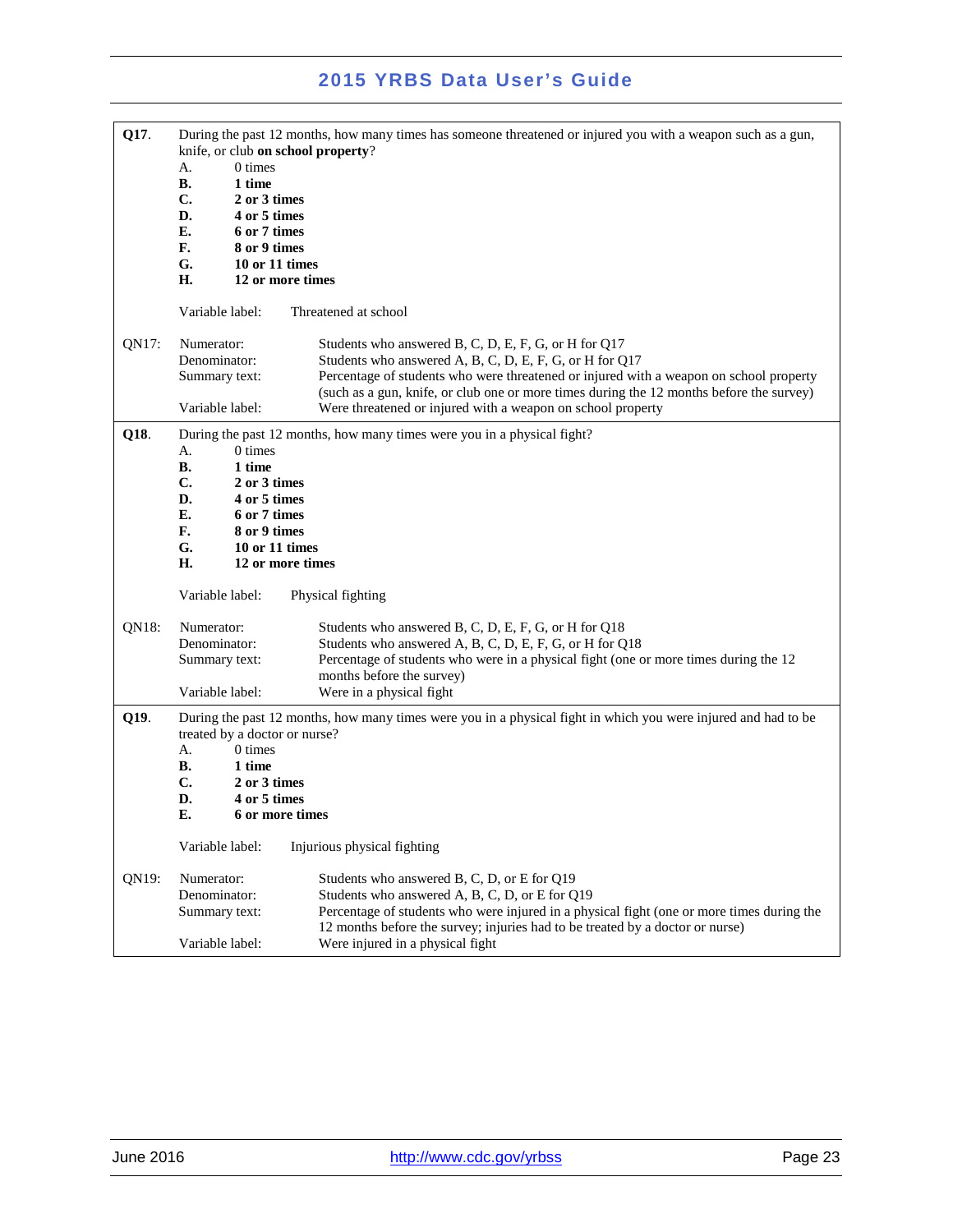| Q20.                  | $0 \times$<br>А.<br><b>B.</b><br>1 time<br>C.<br>2 or 3 times<br>D.<br>4 or 5 times<br>E.<br>6 or 7 times<br>F.<br>8 or 9 times<br>G.<br>10 or 11 times<br>Н.<br>12 or more times | During the past 12 months, how many times were you in a physical fight on school property?                                                                                                                                                                                                                                                                                                                                                                                                                          |
|-----------------------|-----------------------------------------------------------------------------------------------------------------------------------------------------------------------------------|---------------------------------------------------------------------------------------------------------------------------------------------------------------------------------------------------------------------------------------------------------------------------------------------------------------------------------------------------------------------------------------------------------------------------------------------------------------------------------------------------------------------|
|                       | Variable label:                                                                                                                                                                   | Physical fighting at school                                                                                                                                                                                                                                                                                                                                                                                                                                                                                         |
| QN20:                 | Numerator:<br>Denominator:<br>Summary text:<br>Variable label:                                                                                                                    | Students who answered B, C, D, E, F, G, or H for Q20<br>Students who answered A, B, C, D, E, F, G, or H for Q20<br>Percentage of students who were in a physical fight on school property (one or more times<br>during the 12 months before the survey)<br>Were in a physical fight on school property                                                                                                                                                                                                              |
| Q21.                  | А.<br>Yes<br><b>B.</b><br>N <sub>o</sub>                                                                                                                                          | Have you ever been physically forced to have sexual intercourse when you did not want to?                                                                                                                                                                                                                                                                                                                                                                                                                           |
|                       | Variable label:                                                                                                                                                                   | Forced sexual intercourse                                                                                                                                                                                                                                                                                                                                                                                                                                                                                           |
| QN21:                 | Numerator:<br>Denominator:<br>Summary text:<br>Variable label:                                                                                                                    | Students who answered A for Q21<br>Students who answered A or B for Q21<br>Percentage of students who were ever physically forced to have sexual intercourse (when<br>they did not want to)<br>Were ever physically forced to have sexual intercourse                                                                                                                                                                                                                                                               |
| Q22.                  | A.<br><b>B.</b><br>0 times<br>C.<br>1 time<br>D.<br>2 or 3 times<br>E.<br>4 or 5 times<br>F.<br>6 or more times<br>Variable label:                                                | During the past 12 months, how many times did someone you were dating or going out with physically hurt you on<br>purpose? (Count such things as being hit, slammed into something, or injured with an object or weapon.)<br>I did not date or go out with anyone during the past 12 months<br>Physical dating violence                                                                                                                                                                                             |
| $ON22$ <sup>*</sup> : | Numerator:<br>Denominator:<br>Summary text:<br>Variable label:                                                                                                                    | Students who answered C, D, E, or F for Q22<br>Students who answered B, C, D, E, or F for Q22<br>Percentage of students who experienced physical dating violence (one or more times<br>during the 12 months before the survey, including being hit, slammed into something, or<br>injured with an object or weapon on purpose by someone they were dating or going out<br>with among students who dated or went out with someone during the 12 months before the<br>survey)<br>Experienced physical dating violence |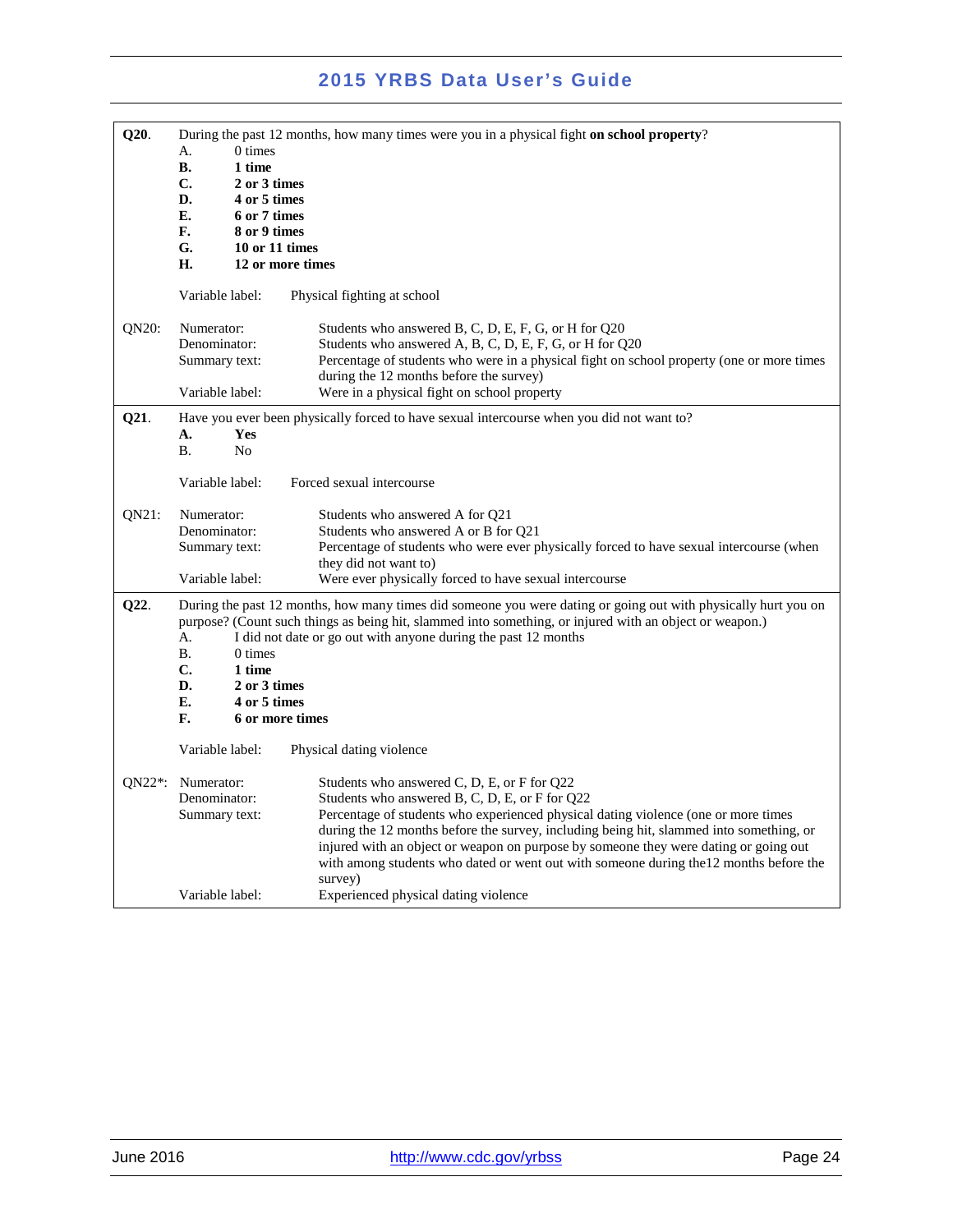| Q23.                  | sexual intercourse.)<br>А.<br><b>B.</b><br>0 times<br>C.<br>1 time<br>D.<br>2 or 3 times<br>E.<br>F. | During the past 12 months, how many times did someone you were dating or going out with force you to do sexual<br>things that you did not want to do? (Count such things as kissing, touching, or being physically forced to have<br>I did not date or go out with anyone during the past 12 months<br>4 or 5 times<br>6 or more times                                                                                                                                                     |
|-----------------------|------------------------------------------------------------------------------------------------------|--------------------------------------------------------------------------------------------------------------------------------------------------------------------------------------------------------------------------------------------------------------------------------------------------------------------------------------------------------------------------------------------------------------------------------------------------------------------------------------------|
|                       | Variable label:                                                                                      | Sexual dating violence                                                                                                                                                                                                                                                                                                                                                                                                                                                                     |
| $ON23$ <sup>*</sup> : | Numerator:<br>Denominator:<br>Summary text:                                                          | Students who answered C, D, E, or F for Q23<br>Students who answered B, C, D, E, or F for Q23<br>Percentage of students who experienced sexual dating violence (one or more times during<br>the 12 months before the survey, including kissing, touching, or being physically forced to<br>have sexual intercourse when they did not want to by someone they were dating or going<br>out with among students who dated or went out with someone during the 12 months before<br>the survey) |
|                       | Variable label:                                                                                      | Experienced sexual dating violence                                                                                                                                                                                                                                                                                                                                                                                                                                                         |
| Q24.                  | A.<br>Yes<br>В.<br>No                                                                                | During the past 12 months, have you ever been bullied on school property?                                                                                                                                                                                                                                                                                                                                                                                                                  |
|                       | Variable label:                                                                                      | Bullying at school                                                                                                                                                                                                                                                                                                                                                                                                                                                                         |
| QN24:                 | Numerator:<br>Denominator:<br>Summary text:                                                          | Students who answered A for Q24<br>Students who answered A or B for Q24<br>Percentage of students who were bullied on school property (during the 12 months before<br>the survey)                                                                                                                                                                                                                                                                                                          |
|                       | Variable label:                                                                                      | Were bullied on school property                                                                                                                                                                                                                                                                                                                                                                                                                                                            |
| Q25.                  | A.<br>Yes<br><b>B.</b><br>N <sub>o</sub>                                                             | During the past 12 months, have you ever been <b>electronically</b> bullied? (Count being bullied through e-mail, chat<br>rooms, instant messaging, websites, or texting.)                                                                                                                                                                                                                                                                                                                 |
|                       | Variable label:                                                                                      | Electronic bullying                                                                                                                                                                                                                                                                                                                                                                                                                                                                        |
| QN25:                 | Numerator:<br>Denominator:<br>Summary text:<br>Variable label:                                       | Students who answered A for Q25<br>Students who answered A or B for Q25<br>Percentage of students who were electronically bullied (including being bullied through e-<br>mail, chat rooms, instant messaging, websites, or texting during the 12 months before the<br>survey)<br>Were electronically bullied                                                                                                                                                                               |
| Q26.                  | A.<br>Yes<br><b>B.</b><br>N <sub>o</sub>                                                             | During the past 12 months, did you ever feel so sad or hopeless almost every day for two weeks or more in a row<br>that you stopped doing some usual activities?                                                                                                                                                                                                                                                                                                                           |
|                       | Variable label:                                                                                      | Sad or hopeless                                                                                                                                                                                                                                                                                                                                                                                                                                                                            |
| QN26:                 | Numerator:<br>Denominator:<br>Summary text:                                                          | Students who answered A for Q26<br>Students who answered A or B for Q26<br>Percentage of students who felt sad or hopeless (almost every day for 2 or more weeks in a<br>row so that they stopped doing some usual activities during the 12 months before the<br>survey)                                                                                                                                                                                                                   |
|                       | Variable label:                                                                                      | Felt sad or hopeless                                                                                                                                                                                                                                                                                                                                                                                                                                                                       |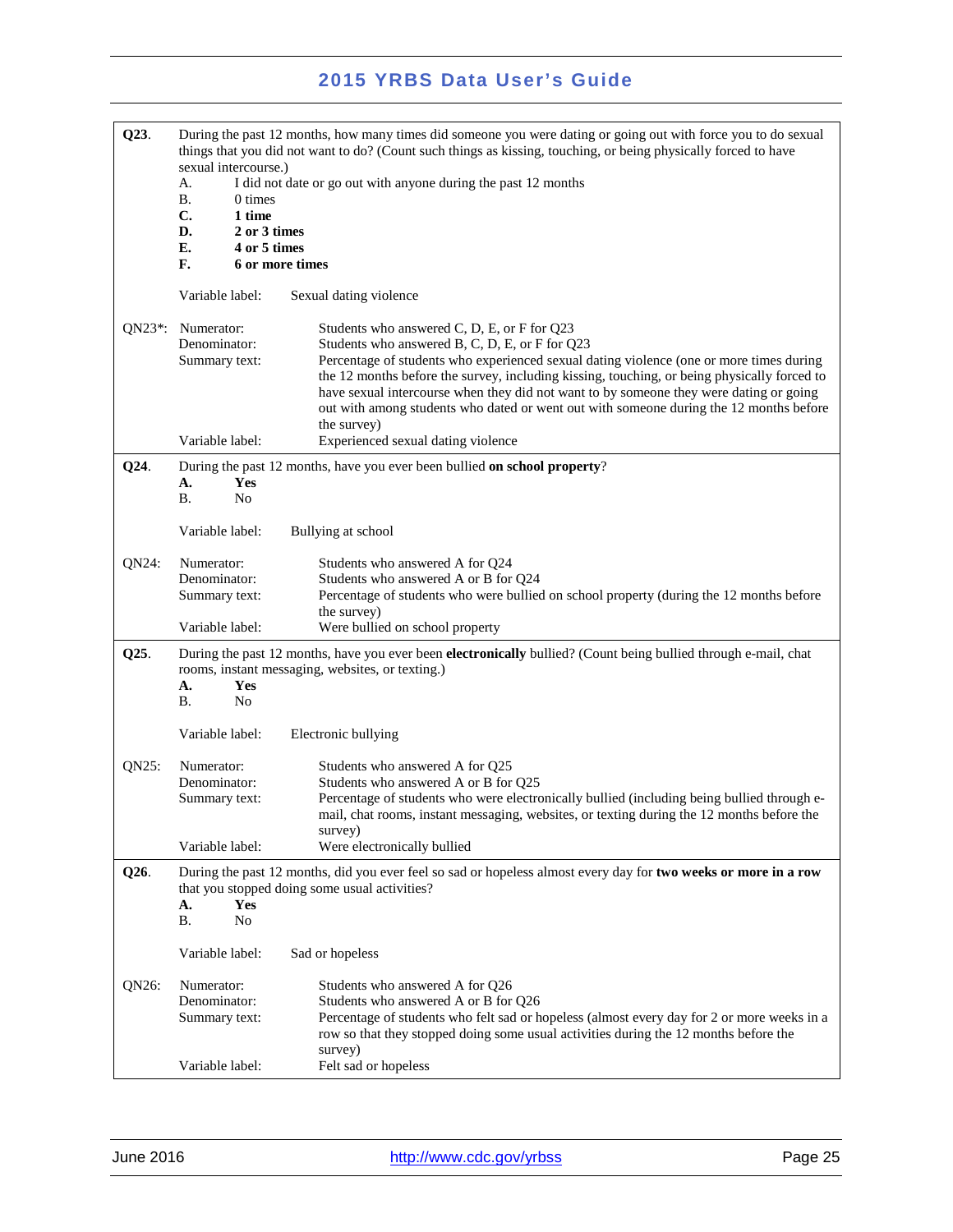| Q27.  | During the past 12 months, did you ever seriously consider attempting suicide?                     |                                                                                                                                                                                                                                                                           |
|-------|----------------------------------------------------------------------------------------------------|---------------------------------------------------------------------------------------------------------------------------------------------------------------------------------------------------------------------------------------------------------------------------|
|       | Yes<br>A.<br><b>B.</b><br>N <sub>0</sub>                                                           |                                                                                                                                                                                                                                                                           |
|       | Variable label:                                                                                    | Considered suicide                                                                                                                                                                                                                                                        |
| QN27: | Numerator:<br>Denominator:<br>Summary text:                                                        | Students who answered A for Q27<br>Students who answered A or B for Q27<br>Percentage of students who seriously considered attempting suicide (during the 12 months<br>before the survey)                                                                                 |
|       | Variable label:                                                                                    | Seriously considered attempting suicide                                                                                                                                                                                                                                   |
| Q28.  | Yes<br>A.<br>Β.<br>N <sub>o</sub>                                                                  | During the past 12 months, did you make a plan about how you would attempt suicide?                                                                                                                                                                                       |
|       | Variable label:                                                                                    | Made a suicide plan                                                                                                                                                                                                                                                       |
| QN28: | Numerator:<br>Denominator:<br>Summary text:                                                        | Students who answered A for Q28<br>Students who answered A or B for Q28<br>Percentage of students who made a plan about how they would attempt suicide (during the<br>12 months before the survey)                                                                        |
|       | Variable label:                                                                                    | Made a plan about how they would attempt suicide                                                                                                                                                                                                                          |
| Q29.  | 0 times<br>А.<br>В.<br>1 time<br>C.<br>2 or 3 times<br>4 or 5 times<br>D.<br>E.<br>6 or more times | During the past 12 months, how many times did you actually attempt suicide?                                                                                                                                                                                               |
|       | Variable label:                                                                                    | Attempted suicide                                                                                                                                                                                                                                                         |
| QN29: | Numerator:<br>Denominator:<br>Summary text:<br>Variable label:                                     | Students who answered B, C, D, E, or F for Q29<br>Students who answered A, B, C, D, E, or F for Q29<br>Percentage of students who attempted suicide (one or more times during the 12 months<br>before the survey)<br>Attempted suicide                                    |
| Q30.  | A.<br>В.<br>Yes<br>C.<br>No                                                                        | If you attempted suicide during the past 12 months, did any attempt result in an injury, poisoning, or overdose that<br>had to be treated by a doctor or nurse?<br>I did not attempt suicide during the past 12 months                                                    |
|       | Variable label:                                                                                    | Injurious suicide attempt                                                                                                                                                                                                                                                 |
| QN30: | Numerator:<br>Denominator:<br>Summary text:                                                        | Students who answered B for Q30<br>Students who answered A, B, or C for Q30<br>Percentage of students who attempted suicide that resulted in an injury, poisoning, or<br>overdose that had to be treated by a doctor or nurse (during the 12 months before the<br>survey) |
|       | Variable label:                                                                                    | Attempted suicide that resulted in an injury, poisoning, or overdose that had to be treated<br>by a doctor or nurse                                                                                                                                                       |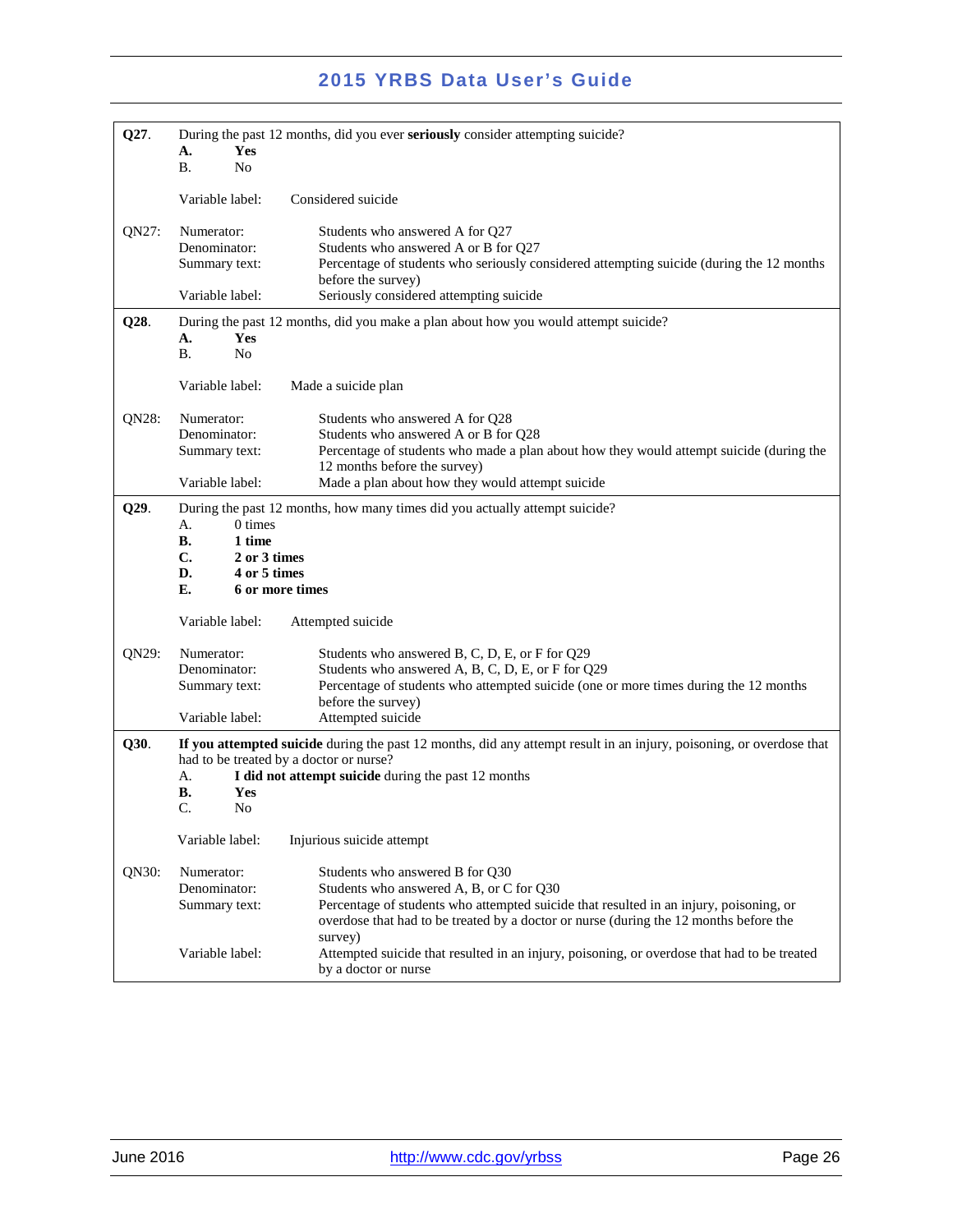| Q31.  | Have you ever tried cigarette smoking, even one or two puffs?<br>Yes<br>А.<br><b>B.</b><br>N <sub>o</sub>                                                                        |                                                                                                                                                                                                                                 |  |
|-------|----------------------------------------------------------------------------------------------------------------------------------------------------------------------------------|---------------------------------------------------------------------------------------------------------------------------------------------------------------------------------------------------------------------------------|--|
|       | Variable label:                                                                                                                                                                  | Ever cigarette use                                                                                                                                                                                                              |  |
| QN31: | Numerator:<br>Denominator:<br>Summary text:<br>Variable label:                                                                                                                   | Students who answered A for Q31<br>Students who answered A or B for Q31<br>Percentage of students who ever tried cigarette smoking (even one or two puffs)<br>Ever tried cigarette smoking                                      |  |
| Q32.  | А.<br>В.<br>8 years old or younger<br>C.<br>9 or 10 years old<br>D.<br>11 or 12 years old<br>Е.<br>13 or 14 years old<br>F.<br>15 or 16 years old<br>G.<br>17 years old or older | How old were you when you smoked a whole cigarette for the first time?<br>I have never smoked a whole cigarette                                                                                                                 |  |
| QN32: | Variable label:<br>Numerator:<br>Denominator:                                                                                                                                    | Initiation of cigarette use<br>Students who answered B, C, or D for Q32<br>Students who answered A, B, C, D, E, F, or G for Q32                                                                                                 |  |
|       | Summary text:<br>Variable label:                                                                                                                                                 | Percentage of students who smoked a whole cigarette before age 13 years (for the first<br>time)<br>Smoked a whole cigarette before age 13 years                                                                                 |  |
| Q33.  | 0 days<br>А.<br>В.<br>1 or 2 days<br>C.<br>3 to 5 days<br>D.<br>6 to 9 days<br>Е.<br>10 to 19 days<br>F.<br>20 to 29 days<br>G.<br>All 30 days                                   | During the past 30 days, on how many days did you smoke cigarettes?                                                                                                                                                             |  |
|       | Variable label:                                                                                                                                                                  | Current cigarette use                                                                                                                                                                                                           |  |
| QN33: | Numerator:<br>Denominator:<br>Summary text:                                                                                                                                      | Students who answered B, C, D, E, F, or G for Q33<br>Students who answered A, B, C, D, E, F, or G for Q33<br>Percentage of students who currently smoked cigarettes (on at least 1 day during the 30<br>days before the survey) |  |
|       | Variable label:<br>Dependence:                                                                                                                                                   | Currently smoked cigarettes<br>Required by QN34. QN35, QN36, QNFRCIG, QNDAYCIG, QNCIGINT, QNTOB2,<br>QNTOB3, QNTOB4, QNNOTOB2, QNNOTOB3, QNNOTOB4                                                                               |  |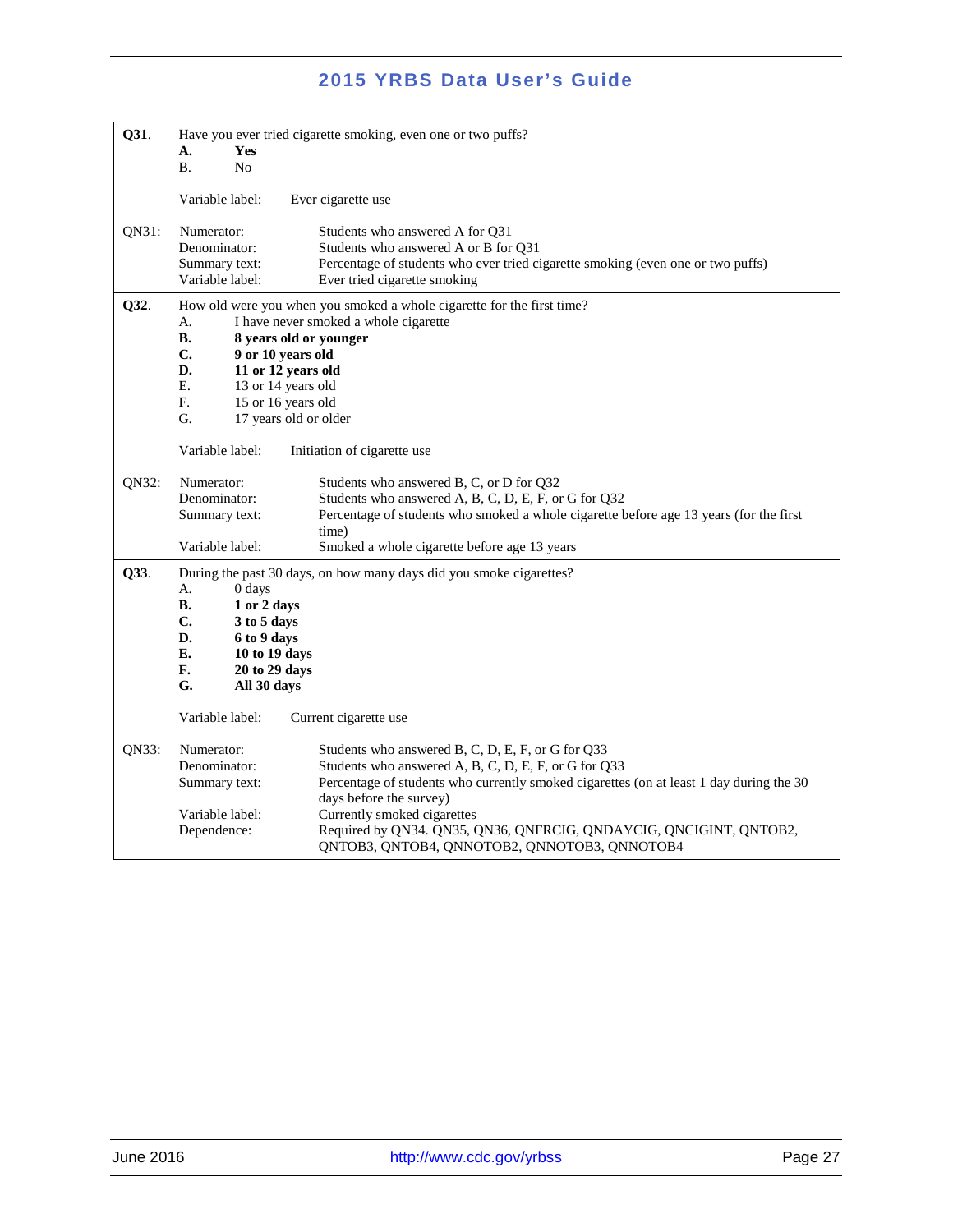| Q34.                | During the past 30 days, on the days you smoked, how many cigarettes did you smoke per day? |                                                                                                                                                                                       |  |  |
|---------------------|---------------------------------------------------------------------------------------------|---------------------------------------------------------------------------------------------------------------------------------------------------------------------------------------|--|--|
|                     | I did not smoke cigarettes during the past 30 days<br>A.                                    |                                                                                                                                                                                       |  |  |
|                     | <b>B.</b><br>Less than 1 cigarette per day                                                  |                                                                                                                                                                                       |  |  |
|                     | C.                                                                                          | 1 cigarette per day                                                                                                                                                                   |  |  |
|                     | D.                                                                                          | 2 to 5 cigarettes per day                                                                                                                                                             |  |  |
|                     | Ε.                                                                                          | 6 to 10 cigarettes per day                                                                                                                                                            |  |  |
|                     | F.                                                                                          | 11 to 20 cigarettes per day                                                                                                                                                           |  |  |
|                     | G.                                                                                          | More than 20 cigarettes per day                                                                                                                                                       |  |  |
|                     | Variable label:                                                                             | Smoked $> 10$ cigarettes                                                                                                                                                              |  |  |
|                     |                                                                                             |                                                                                                                                                                                       |  |  |
|                     | QN34*: Numerator:<br>Denominator:                                                           | Students who answered F or G for Q34<br>Students who answered B, C, D, E, F, or G for Q33 and answered B, C, D, E, F, or G for<br>Q <sub>34</sub>                                     |  |  |
|                     | Summary text:                                                                               | Percentage of students who smoked more than 10 cigarettes per day (during the 30 days<br>before the survey among students who currently smoked cigarettes on the days they<br>smoked) |  |  |
|                     | Variable label:                                                                             | Smoked more than 10 cigarettes per day                                                                                                                                                |  |  |
|                     | Dependence:                                                                                 | Depends on Q33                                                                                                                                                                        |  |  |
| Q35.                |                                                                                             | During the past 30 days, how did you usually get your own cigarettes? (Select only one response.)                                                                                     |  |  |
|                     | А.                                                                                          | I did not smoke cigarettes during the past 30 days                                                                                                                                    |  |  |
|                     | В.                                                                                          | I bought them in a store such as a convenience store, supermarket, discount store, or gas station                                                                                     |  |  |
|                     | C.                                                                                          | I got them on the Internet                                                                                                                                                            |  |  |
|                     | D.                                                                                          | I gave someone else money to buy them for me                                                                                                                                          |  |  |
|                     | Ε.                                                                                          | I borrowed (or bummed) them from someone else                                                                                                                                         |  |  |
|                     | F <sub>r</sub>                                                                              | A person 18 years old or older gave them to me                                                                                                                                        |  |  |
|                     | G.                                                                                          | I took them from a store or family member                                                                                                                                             |  |  |
|                     | Н.                                                                                          | I got them some other way                                                                                                                                                             |  |  |
|                     | Variable label:                                                                             | Cigarettes from store                                                                                                                                                                 |  |  |
| $QN35$ *:           | Numerator:                                                                                  | Students who answered B for Q35                                                                                                                                                       |  |  |
|                     | Denominator:                                                                                | Students who answered A, B, C, D, E, or F for Q1 and answered B, C, D, E, F, or G for                                                                                                 |  |  |
|                     |                                                                                             | Q33 and answered B, C, D, E, F, G, or H for Q35                                                                                                                                       |  |  |
|                     | Summary text:                                                                               | Percentage of students who usually obtained their own cigarettes by buying them in a store                                                                                            |  |  |
|                     |                                                                                             | or gas station (during the 30 days before the survey among students who currently smoked                                                                                              |  |  |
|                     |                                                                                             | cigarettes and who were aged <18 years)                                                                                                                                               |  |  |
|                     | Variable label:                                                                             | Usually obtained their own cigarettes by buying them in a store or gas station                                                                                                        |  |  |
|                     | Dependence:                                                                                 | Depends on Q1 and Q33                                                                                                                                                                 |  |  |
|                     |                                                                                             | Required by QNCIGINT                                                                                                                                                                  |  |  |
| Q36.                |                                                                                             | During the past 12 months, did you ever try to quit smoking cigarettes?                                                                                                               |  |  |
|                     |                                                                                             | A. I did not smoke during the past 12 months                                                                                                                                          |  |  |
|                     | <b>B.</b><br>Yes                                                                            |                                                                                                                                                                                       |  |  |
|                     | $\mathcal{C}$ .<br>N <sub>o</sub>                                                           |                                                                                                                                                                                       |  |  |
|                     | Variable label:                                                                             | Smoking cessation                                                                                                                                                                     |  |  |
| QN36 <sup>*</sup> : | Numerator:                                                                                  | Students who answered B for Q36                                                                                                                                                       |  |  |
|                     | Denominator:                                                                                | Students who answered B, C, D, E, F, or G for Q33 and answered B or C for Q36                                                                                                         |  |  |
|                     | Summary text:                                                                               | Percentage of students who tried to quit smoking cigarettes (among students who currently                                                                                             |  |  |
|                     |                                                                                             | smoked cigarettes during the 12 months before the survey)                                                                                                                             |  |  |
|                     |                                                                                             |                                                                                                                                                                                       |  |  |
|                     | Variable label:                                                                             | Tried to quit smoking cigarettes                                                                                                                                                      |  |  |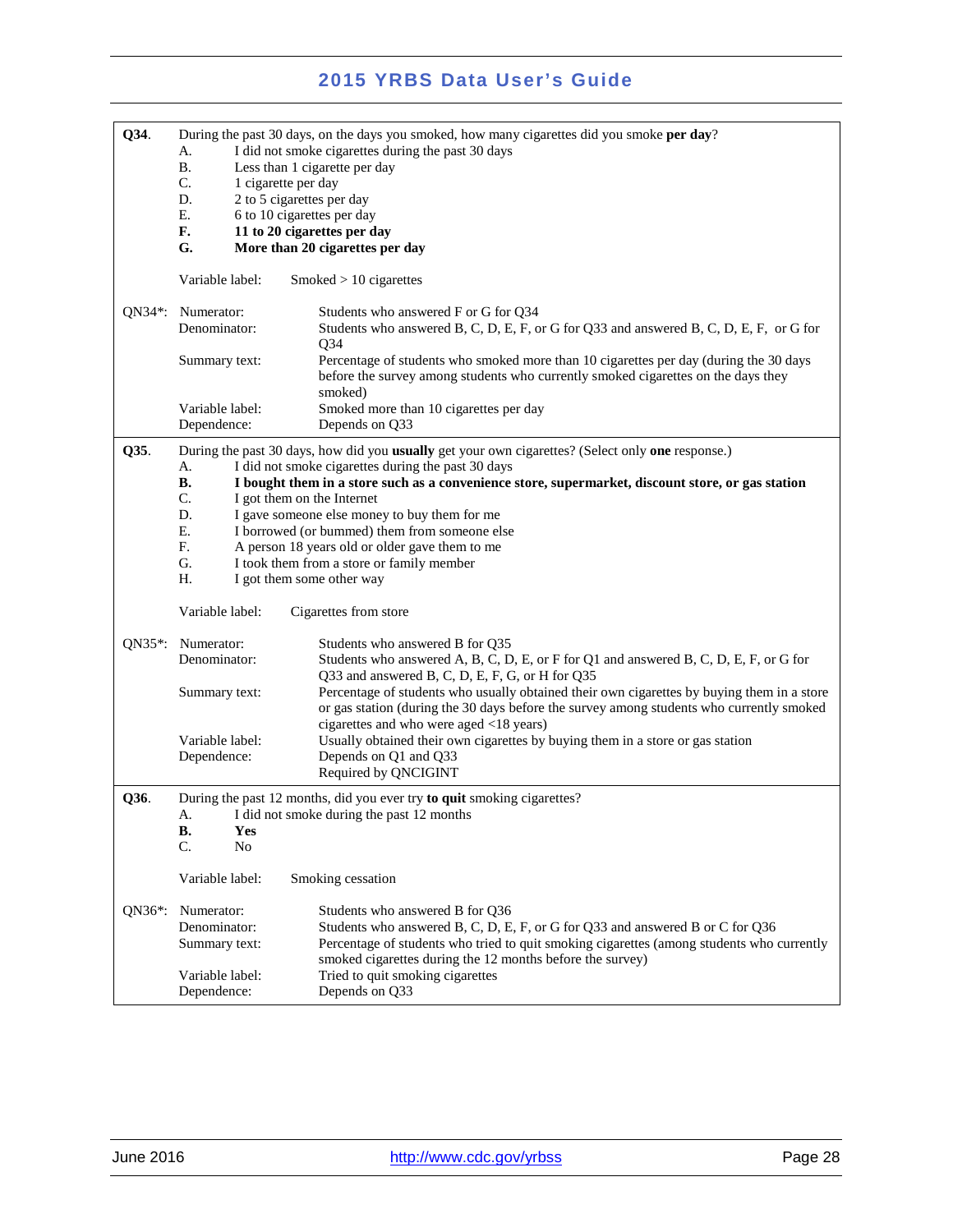| Q37.  | A.<br>0 days<br><b>B.</b><br>1 or 2 days<br>C.<br>3 to 5 days<br>D.<br>6 to 9 days<br>Е.<br>10 to 19 days<br>F.<br>20 to 29 days<br>G.<br>All 30 days<br>Variable label: | During the past 30 days, on how many days did you use chewing tobacco, snuff, or dip, such as Redman, Levi<br>Garrett, Beechnut, Skoal, Skoal Bandits, or Copenhagen?<br>Current smokeless tobacco use                                                                                                                                                                  |
|-------|--------------------------------------------------------------------------------------------------------------------------------------------------------------------------|-------------------------------------------------------------------------------------------------------------------------------------------------------------------------------------------------------------------------------------------------------------------------------------------------------------------------------------------------------------------------|
| QN37: | Numerator:<br>Denominator:<br>Summary text:<br>Variable label:<br>Dependence:                                                                                            | Students who answered B, C, D, E, F, or G for Q37<br>Students who answered A, B, C, D, E, F, or G for Q37<br>Percentage of students who currently used smokeless tobacco (chewing tobacco, snuff, or<br>dip on at least 1 day during the 30 days before the survey)<br>Currently used smokeless tobacco<br>Required by QNTOB3, QNTOB4, QNNOTOB3, and QNNOTOB4           |
| Q38.  | 0 days<br>А.<br>В.<br>1 or 2 days<br>C.<br>3 to 5 days<br>D.<br>6 to 9 days<br>E.<br>10 to 19 days<br>F.<br>20 to 29 days<br>G.<br>All 30 days<br>Variable label:        | During the past 30 days, on how many days did you smoke cigars, cigarillos, or little cigars?<br>Current cigar use                                                                                                                                                                                                                                                      |
| QN38  | Numerator:<br>Denominator:<br>Summary text:<br>Variable label:<br>Dependence:                                                                                            | Students who answered B, C, D, E, F, or G for Q38<br>Students who answered A, B, C, D, E, F, or G for Q38<br>Percentage of students who currently smoked cigars (cigars, cigarillos, or little cigars on at<br>least 1 day during the 30 days before the survey)<br>Currently smoked cigars<br>Required by QNTOB2, QNTOB3, QNTOB4, QNNOTOB2, QNNOTTOB3, and<br>ONNOTOB4 |
| Q39.  | A.<br>Yes<br><b>B.</b><br>N <sub>0</sub>                                                                                                                                 | Have you ever used an electronic vapor product?                                                                                                                                                                                                                                                                                                                         |
| QN39: | Variable label:<br>Numerator:<br>Denominator:<br>Summary text:<br>Variable label:                                                                                        | Electronic vapor product use<br>Students who answered A for Q39<br>Students who answered A or B for Q39<br>Percentage of students who ever used electronic vapor products (e-cigarettes, e-cigars, e-<br>pipes, vape pipes, vaping pens, e-hookahs, and hookah pens such as blu, NJOY, or<br>Starbuzz)<br>Ever used electronic vapor products                           |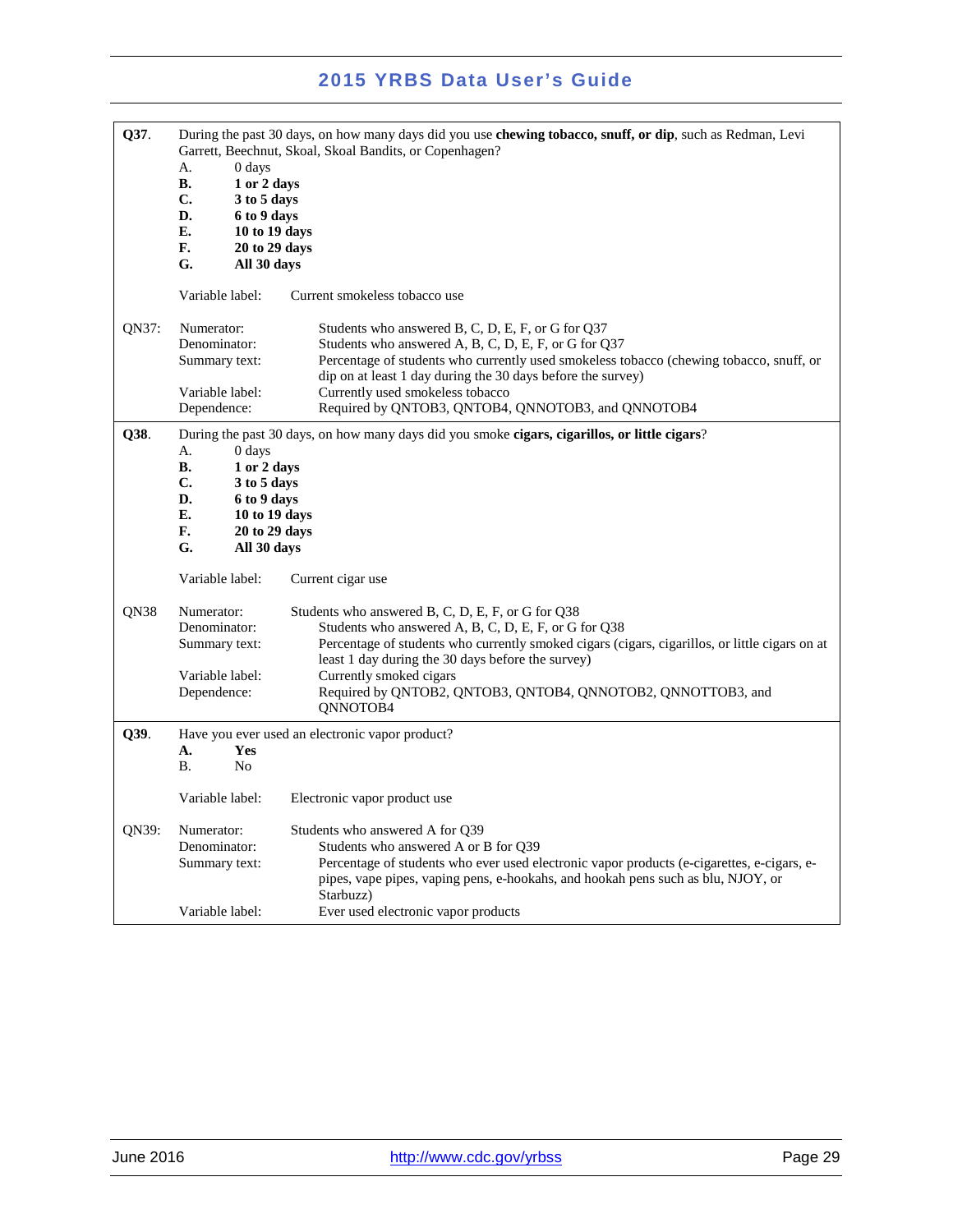| Q40.  | During the past 30 days, on how many days did you use an electronic vapor product? |                                                                                              |  |  |  |
|-------|------------------------------------------------------------------------------------|----------------------------------------------------------------------------------------------|--|--|--|
|       | $0$ days<br>А.<br>В.<br>1 or 2 days                                                |                                                                                              |  |  |  |
|       |                                                                                    |                                                                                              |  |  |  |
|       |                                                                                    |                                                                                              |  |  |  |
|       | C.<br>3 to 5 days                                                                  |                                                                                              |  |  |  |
|       | D.<br>6 to 9 days                                                                  |                                                                                              |  |  |  |
|       | Е.                                                                                 | 10 to 19 days                                                                                |  |  |  |
|       | F.                                                                                 | 20 to 29 days                                                                                |  |  |  |
|       | G.<br>All 30 days                                                                  |                                                                                              |  |  |  |
|       |                                                                                    |                                                                                              |  |  |  |
|       | Variable label:                                                                    | Current electronic vapor use                                                                 |  |  |  |
|       |                                                                                    |                                                                                              |  |  |  |
|       |                                                                                    |                                                                                              |  |  |  |
| QN40: | Numerator:                                                                         | Students who answered B, C, D, E, F, or G for Q40                                            |  |  |  |
|       | Denominator:                                                                       | Students who answered A, B, C, D, E, F, or G for Q40                                         |  |  |  |
|       | Summary text:                                                                      | Percentage of students who currently used electronic vapor products (e-cigarettes, e-cigars, |  |  |  |
|       |                                                                                    | e-pipes, vape pipes, vaping pens, e-hookahs, and hookah pens such as blu, NJOY, or           |  |  |  |
|       |                                                                                    | Starbuzz on at least 1 day during the 30 days before the survey)                             |  |  |  |
|       | Variable label:                                                                    | Currently used electronic vapor products                                                     |  |  |  |
|       | Dependence:                                                                        | Required by QNTOB4 and QNNOTOB4                                                              |  |  |  |
|       |                                                                                    |                                                                                              |  |  |  |
| Q41.  |                                                                                    | During your life, on how many days have you had at least one drink of alcohol?               |  |  |  |
|       | 0 days<br>А.                                                                       |                                                                                              |  |  |  |
|       | В.<br>1 or 2 days                                                                  |                                                                                              |  |  |  |
|       | C.<br>3 to 9 days                                                                  |                                                                                              |  |  |  |
|       | D.                                                                                 | 10 to 19 days                                                                                |  |  |  |
|       | Е.                                                                                 | 20 to 39 days                                                                                |  |  |  |
|       | F.                                                                                 | 40 to 99 days                                                                                |  |  |  |
|       | G.                                                                                 |                                                                                              |  |  |  |
|       | 100 or more days                                                                   |                                                                                              |  |  |  |
|       | Variable label:                                                                    | Ever alcohol use                                                                             |  |  |  |
| QN41: | Numerator:                                                                         | Students who answered B, C, D, E, F, or G for Q41                                            |  |  |  |
|       | Denominator:                                                                       | Students who answered A, B, C, D, E, F, or G for Q41                                         |  |  |  |
|       |                                                                                    |                                                                                              |  |  |  |
|       | Summary text:                                                                      | Percentage of students who ever drank alcohol (at least one drink of alcohol on at least 1   |  |  |  |
|       |                                                                                    | day during their life)                                                                       |  |  |  |
|       | Variable label:                                                                    | Ever drank alcohol                                                                           |  |  |  |
| Q42.  |                                                                                    | How old were you when you had your first drink of alcohol other than a few sips?             |  |  |  |
|       | А.                                                                                 |                                                                                              |  |  |  |
|       | I have never had a drink of alcohol other than a few sips                          |                                                                                              |  |  |  |
|       | В.<br>8 years old or younger                                                       |                                                                                              |  |  |  |
|       | C.<br>9 or 10 years old                                                            |                                                                                              |  |  |  |
|       | D.                                                                                 | 11 or 12 years old                                                                           |  |  |  |
|       | Ε.                                                                                 | 13 or 14 years old                                                                           |  |  |  |
|       | F.                                                                                 | 15 or 16 years old                                                                           |  |  |  |
|       | G.<br>17 years old or older                                                        |                                                                                              |  |  |  |
|       | Variable label:<br>Initiation of alcohol use                                       |                                                                                              |  |  |  |
|       |                                                                                    |                                                                                              |  |  |  |
| QN42: | Numerator:                                                                         | Students who answered B, C, or D for Q42                                                     |  |  |  |
|       | Denominator:                                                                       | Students who answered A, B, C, D, E, F, or G for Q42                                         |  |  |  |
|       | Summary text:                                                                      | Percentage of students who drank alcohol before age 13 years (for the first time other than  |  |  |  |
|       |                                                                                    |                                                                                              |  |  |  |
|       |                                                                                    | a few sips)                                                                                  |  |  |  |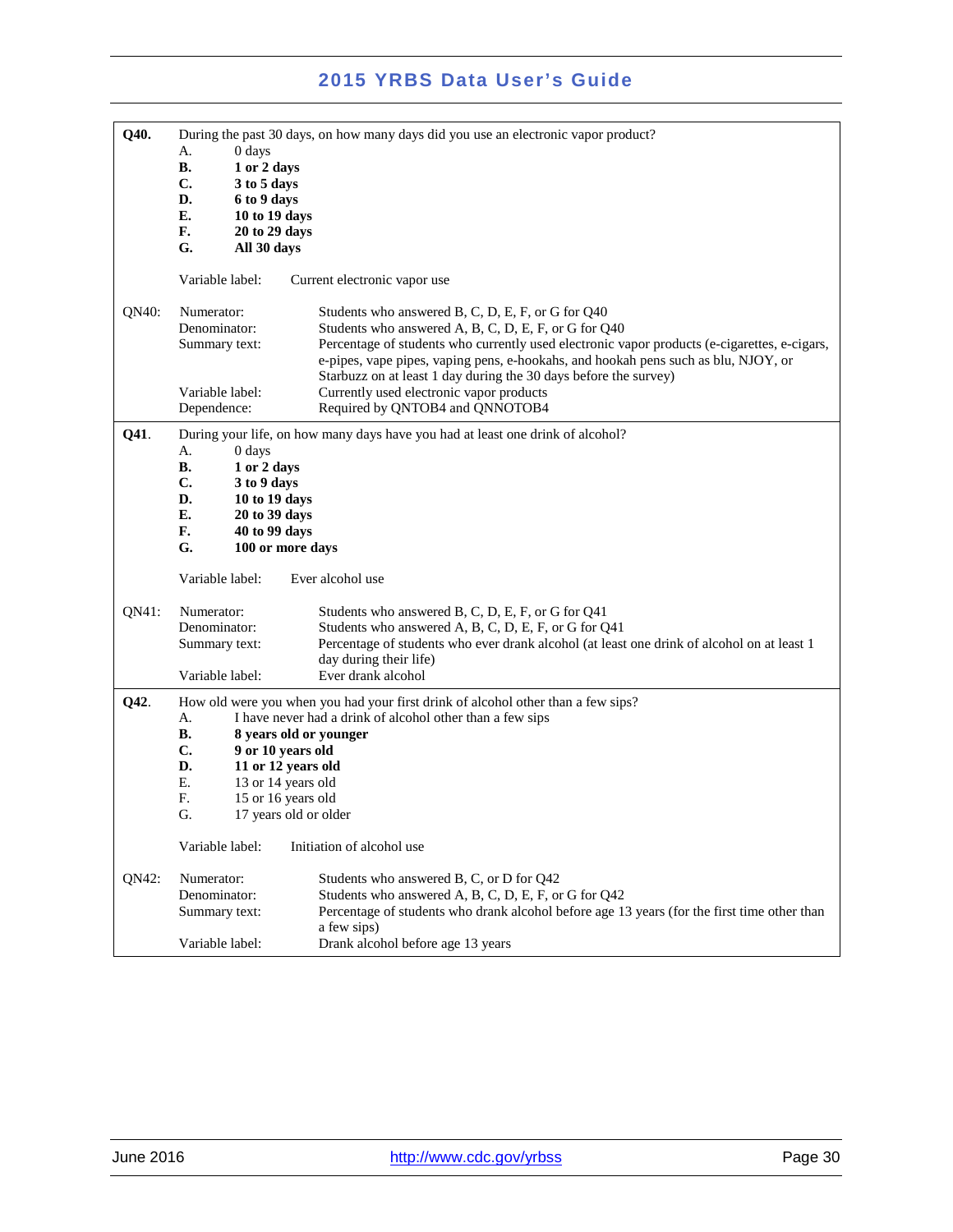| Q43.  | 0 days<br>А.<br>В.<br>1 or 2 days<br>C.<br>3 to 5 days<br>D.<br>6 to 9 days<br>E.<br>10 to 19 days<br>F.<br>20 to 29 days<br>G.                                                              | During the past 30 days, on how many days did you have at least one drink of alcohol?                                                                                                                                                                                                                                                                  |
|-------|----------------------------------------------------------------------------------------------------------------------------------------------------------------------------------------------|--------------------------------------------------------------------------------------------------------------------------------------------------------------------------------------------------------------------------------------------------------------------------------------------------------------------------------------------------------|
|       | All 30 days                                                                                                                                                                                  |                                                                                                                                                                                                                                                                                                                                                        |
|       | Variable label:                                                                                                                                                                              | Current alcohol use                                                                                                                                                                                                                                                                                                                                    |
| QN43: | Numerator:<br>Denominator:<br>Summary text:<br>Variable label:<br>Dependence:                                                                                                                | Students who answered B, C, D, E, F, or G for Q43<br>Students who answered A, B, C, D, E, F, or G for Q43<br>Percentage of students who currently drank alcohol (at least one drink of alcohol on at least<br>1 day during the 30 days before the survey)<br>Currently drank alcohol<br>Required by QN46                                               |
| Q44.  | couple of hours?<br>А.<br>0 days<br>В.<br>1 day<br>C.<br>2 days<br>D.<br>3 to 5 days<br>E.<br>6 to 9 days<br>F.<br>10 to 19 days<br>G.<br>20 or more days                                    | During the past 30 days, on how many days did you have 5 or more drinks of alcohol in a row, that is, within a                                                                                                                                                                                                                                         |
|       | Variable label:                                                                                                                                                                              | 5 or more drinks in a row                                                                                                                                                                                                                                                                                                                              |
| QN44: | Numerator:<br>Denominator:<br>Summary text:                                                                                                                                                  | Students who answered B, C, D, E, F, or G for Q44<br>Students who answered A, B, C, D, E, F, or G for Q44<br>Percentage of students who drank five or more drinks of alcohol in a row (within a couple<br>of hours on at least 1 day during the 30 days before the survey)                                                                             |
|       | Variable label:                                                                                                                                                                              | Drank five or more drinks of alcohol in a row                                                                                                                                                                                                                                                                                                          |
| Q45.  | hours?<br>А.<br><b>B.</b><br>1 or 2 drinks<br>C.<br>3 drinks<br>D.<br>4 drinks<br>Ε.<br>5 drinks<br>F.<br>6 or 7 drinks<br>G.<br>8 or 9 drinks<br>Н.<br>10 or more drinks<br>Variable label: | During the past 30 days, what is the largest number of alcoholic drinks you had in a row, that is, within a couple of<br>I did not drink alcohol during the past 30 days<br>Largest number of drinks                                                                                                                                                   |
| QN45: | Numerator:<br>Denominator:<br>Summary text:<br>Variable label:                                                                                                                               | Students who answered H for Q45<br>Students who answered A, B, C, D, E, F, G, or H for Q45<br>Percentage of students who reported that the largest number of drinks they had in a row<br>was 10 or more (within a couple of hours during the 30 days before the survey)<br>Reported that the largest number of drinks they had in a row was 10 or more |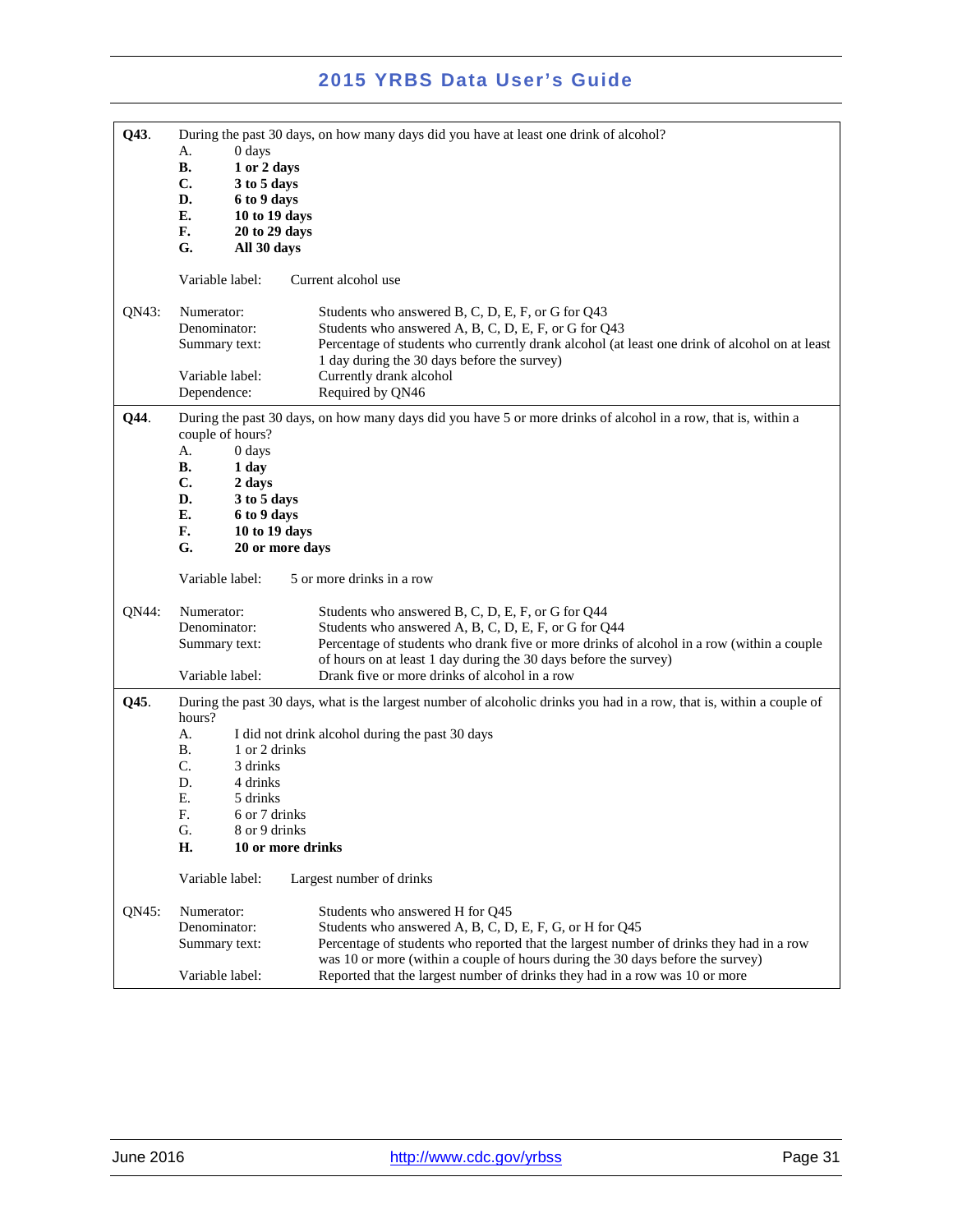| Q46.                 | During the past 30 days, how did you usually get the alcohol you drank? |                                                                                                               |  |
|----------------------|-------------------------------------------------------------------------|---------------------------------------------------------------------------------------------------------------|--|
|                      | A.                                                                      | I did not drink alcohol during the past 30 days                                                               |  |
|                      | <b>B.</b>                                                               | I bought it in a store such as a liquor store, convenience store, supermarket, discount store, or gas station |  |
|                      | C.                                                                      | I bought it at a restaurant, bar, or club                                                                     |  |
|                      | D.                                                                      | I bought it at a public event such as a concert or sporting event                                             |  |
|                      | Е.<br>F.                                                                | I gave someone else money to buy it for me                                                                    |  |
|                      | G.                                                                      | Someone gave it to me                                                                                         |  |
|                      | Н.                                                                      | I took it from a store or family member                                                                       |  |
|                      |                                                                         | I got it some other way                                                                                       |  |
|                      | Variable label:                                                         | Source of alcohol                                                                                             |  |
| QN46*:               | Numerator:                                                              | Students who answered F for Q46                                                                               |  |
|                      | Denominator:                                                            | Students who answered B, C, D, E, F, or G for Q43 and answered B, C, D, E, F, G, or H<br>for Q46              |  |
|                      | Summary text:                                                           | Percentage of students who usually obtained the alcohol they drank by someone giving it                       |  |
|                      |                                                                         | to them (among students who currently drank alcohol)                                                          |  |
|                      | Variable label:                                                         | Usually obtained the alcohol they drank by someone giving it to them                                          |  |
|                      | Dependence:                                                             | Depends on Q43                                                                                                |  |
| Q47.                 | During your life, how many times have you used marijuana?               |                                                                                                               |  |
|                      | 0 times<br>А.                                                           |                                                                                                               |  |
|                      | 1 or 2 times<br>В.                                                      |                                                                                                               |  |
|                      | C.<br>3 to 9 times                                                      |                                                                                                               |  |
|                      | D.<br>10 to 19 times                                                    |                                                                                                               |  |
| E.<br>20 to 39 times |                                                                         |                                                                                                               |  |
|                      | F.<br>40 to 99 times                                                    |                                                                                                               |  |
|                      | G.<br>100 or more times                                                 |                                                                                                               |  |
|                      | Variable label:                                                         | Ever marijuana use                                                                                            |  |
| QN47:                | Numerator:                                                              | Students who answered B, C, D, E, F, or G for Q47                                                             |  |
|                      | Denominator:                                                            | Students who answered A, B, C, D, E, F, or G for Q47                                                          |  |
|                      | Summary text:                                                           | Percentage of students who ever used marijuana (one or more times during their life)                          |  |
|                      | Variable label:                                                         | Ever used marijuana                                                                                           |  |
| Q48.                 |                                                                         | How old were you when you tried marijuana for the first time?                                                 |  |
|                      | A.                                                                      | I have never tried marijuana                                                                                  |  |
|                      | В.                                                                      | 8 years old or younger                                                                                        |  |
|                      | $\mathbf{C}$ .<br>9 or 10 years old                                     |                                                                                                               |  |
|                      | D.                                                                      | 11 or 12 years old                                                                                            |  |
|                      | Е.                                                                      | 13 or 14 years old                                                                                            |  |
|                      | F.                                                                      | 15 or 16 years old                                                                                            |  |
|                      | G.<br>17 years old or older                                             |                                                                                                               |  |
|                      | Variable label:                                                         | Initiation of marijuana use                                                                                   |  |
| QN48:                | Numerator:                                                              | Students who answered B, C, or D for Q48                                                                      |  |
|                      | Denominator:                                                            | Students who answered A, B, C, D, E, F, or G for Q48                                                          |  |
|                      | Summary text:                                                           | Percentage of students who tried marijuana before age 13 years (for the first time)                           |  |
|                      | Variable label:                                                         | Tried marijuana before age 13 years                                                                           |  |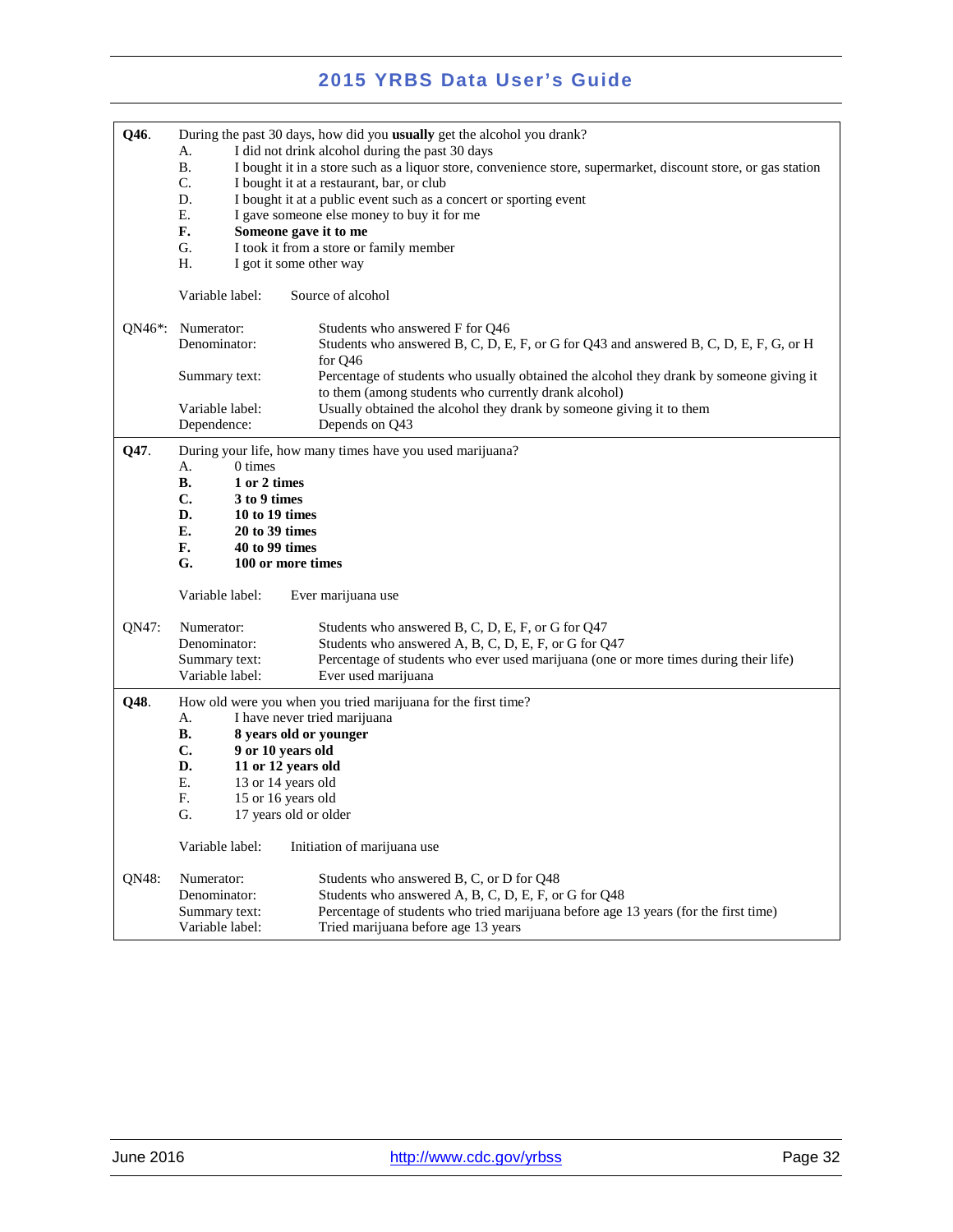| Q49.  | During the past 30 days, how many times did you use marijuana?                                                                                       |                                                                                                           |  |  |
|-------|------------------------------------------------------------------------------------------------------------------------------------------------------|-----------------------------------------------------------------------------------------------------------|--|--|
|       | $0 \times$<br>А.                                                                                                                                     |                                                                                                           |  |  |
|       | <b>B.</b><br>1 or 2 times                                                                                                                            |                                                                                                           |  |  |
|       | C.<br>3 to 9 times                                                                                                                                   |                                                                                                           |  |  |
|       | D.<br>10 to 19 times                                                                                                                                 |                                                                                                           |  |  |
|       | E.<br>20 to 39 times                                                                                                                                 |                                                                                                           |  |  |
|       | F.<br>40 or more times                                                                                                                               |                                                                                                           |  |  |
|       |                                                                                                                                                      |                                                                                                           |  |  |
|       | Variable label:                                                                                                                                      | Current marijuana use                                                                                     |  |  |
| QN49: | Numerator:                                                                                                                                           | Students who answered B, C, D, E, or F for Q49                                                            |  |  |
|       | Denominator:                                                                                                                                         | Students who answered A, B, C, D, E, or F for Q49                                                         |  |  |
|       | Summary text:                                                                                                                                        | Percentage of students who currently used marijuana (one or more times during the 30                      |  |  |
|       |                                                                                                                                                      | days before the survey)                                                                                   |  |  |
|       | Variable label:                                                                                                                                      | Currently used marijuana                                                                                  |  |  |
| Q50.  |                                                                                                                                                      | During your life, how many times have you used any form of cocaine, including powder, crack, or freebase? |  |  |
|       | A.<br>0 times                                                                                                                                        |                                                                                                           |  |  |
|       | <b>B.</b><br>1 or 2 times                                                                                                                            |                                                                                                           |  |  |
|       | C.<br>3 to 9 times                                                                                                                                   |                                                                                                           |  |  |
|       | D.<br>10 to 19 times                                                                                                                                 |                                                                                                           |  |  |
|       | E.<br>20 to 39 times                                                                                                                                 |                                                                                                           |  |  |
|       | F.                                                                                                                                                   |                                                                                                           |  |  |
|       | 40 or more times                                                                                                                                     |                                                                                                           |  |  |
|       | Variable label:                                                                                                                                      | Ever cocaine use                                                                                          |  |  |
| QN50: | Numerator:                                                                                                                                           | Students who answered B, C, D, E, or F for Q50                                                            |  |  |
|       | Denominator:                                                                                                                                         | Students who answered A, B, C, D, E, or F for Q50                                                         |  |  |
|       | Summary text:                                                                                                                                        | Percentage of students who ever used cocaine (any form of cocaine, such as powder, crack,                 |  |  |
|       |                                                                                                                                                      | or freebase, one or more times during their life)                                                         |  |  |
|       | Variable label:                                                                                                                                      | Ever used cocaine                                                                                         |  |  |
| Q51.  | During your life, how many times have you sniffed glue, breathed the contents of aerosol spray cans, or inhaled any<br>paints or sprays to get high? |                                                                                                           |  |  |
|       | $0 \times$<br>A.                                                                                                                                     |                                                                                                           |  |  |
|       | <b>B.</b><br>1 or 2 times                                                                                                                            |                                                                                                           |  |  |
|       | $\mathbf{C}$ .<br>3 to 9 times                                                                                                                       |                                                                                                           |  |  |
|       | D.<br>10 to 19 times                                                                                                                                 |                                                                                                           |  |  |
|       | E.<br>20 to 39 times                                                                                                                                 |                                                                                                           |  |  |
|       | F.<br>40 or more times                                                                                                                               |                                                                                                           |  |  |
|       |                                                                                                                                                      |                                                                                                           |  |  |
|       | Variable label:                                                                                                                                      | Ever inhalant use                                                                                         |  |  |
| QN51: | Numerator:                                                                                                                                           | Students who answered B, C, D, E, or F for Q51                                                            |  |  |
|       | Denominator:                                                                                                                                         | Students who answered A, B, C, D, E, or F for Q51                                                         |  |  |
|       | Summary text:                                                                                                                                        | Percentage of students who ever used inhalants (sniffed glue, breathed the contents of                    |  |  |
|       |                                                                                                                                                      | aerosol spray cans, or inhaled any paints or sprays to get high, one or more times during                 |  |  |
|       |                                                                                                                                                      | their life)                                                                                               |  |  |
|       | Variable label:                                                                                                                                      | Ever used inhalants                                                                                       |  |  |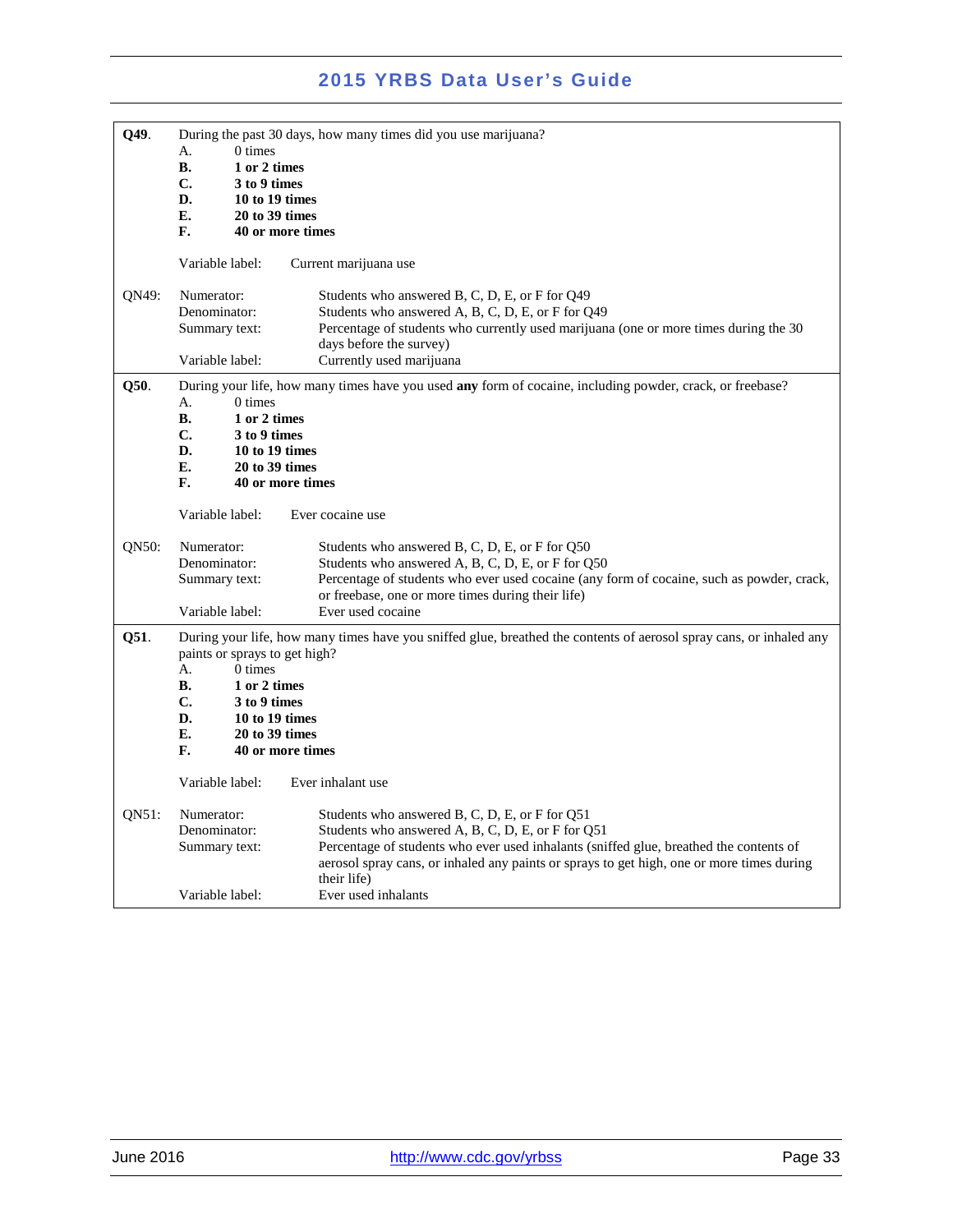| Q52.  | During your life, how many times have you used <b>heroin</b> (also called smack, junk, or China White)?<br>$0 \times$<br>А.                              |                                                                                                                                                                                                                                                          |
|-------|----------------------------------------------------------------------------------------------------------------------------------------------------------|----------------------------------------------------------------------------------------------------------------------------------------------------------------------------------------------------------------------------------------------------------|
|       | <b>B.</b><br>1 or 2 times<br>$\mathbf{C}$ .<br>3 to 9 times                                                                                              |                                                                                                                                                                                                                                                          |
|       | D.<br>10 to 19 times                                                                                                                                     |                                                                                                                                                                                                                                                          |
|       | Е.<br>20 to 39 times<br>F.<br>40 or more times                                                                                                           |                                                                                                                                                                                                                                                          |
|       | Variable label:                                                                                                                                          | Ever heroin use                                                                                                                                                                                                                                          |
| ON52: | Numerator:<br>Denominator:<br>Summary text:                                                                                                              | Students who answered B, C, D, E, or F for Q52<br>Students who answered A, B, C, D, E, or F for Q52<br>Percentage of students who ever used heroin (also called "smack," "junk," or "China<br>white," one or more times during their life)               |
|       | Variable label:                                                                                                                                          | Ever used heroin                                                                                                                                                                                                                                         |
| Q53.  | А.<br>0 times<br><b>B.</b><br>1 or 2 times<br>C.<br>3 to 9 times<br>D.<br>10 to 19 times<br>E.<br>20 to 39 times<br>F.<br>40 or more times               | During your life, how many times have you used methamphetamines (also called speed, crystal, crank, or ice)?                                                                                                                                             |
|       | Variable label:                                                                                                                                          | Even used methamphetamines                                                                                                                                                                                                                               |
| QN53: | Numerator:<br>Denominator:<br>Summary text:                                                                                                              | Students who answered B, C, D, E, or F for Q53<br>Students who answered A, B, C, D, E, or F for Q53<br>Percentage of students who ever used methamphetamines (also called "speed," "crystal,"<br>"crank," or "ice," one or more times during their life) |
|       | Variable label:                                                                                                                                          | Ever used methamphetamines                                                                                                                                                                                                                               |
| Q54.  | A.<br>$0 \times$<br><b>B.</b><br>1 or 2 times<br>$C_{\bullet}$<br>3 to 9 times<br>D.<br>10 to 19 times<br>Е.<br>20 to 39 times<br>F.<br>40 or more times | During your life, how many times have you used ecstasy (also called MDMA)?                                                                                                                                                                               |
|       | Variable label:                                                                                                                                          | Ever ecstasy use                                                                                                                                                                                                                                         |
| QN54: | Numerator:<br>Denominator:<br>Summary text:                                                                                                              | Students who answered B, C, D, E, or F for Q54<br>Students who answered A, B, C, D, E, or F for Q54<br>Percentage of students who ever used ecstasy (also called "MDMA," one or more times<br>during their life)                                         |
|       | Variable label:                                                                                                                                          | Ever used ecstasy                                                                                                                                                                                                                                        |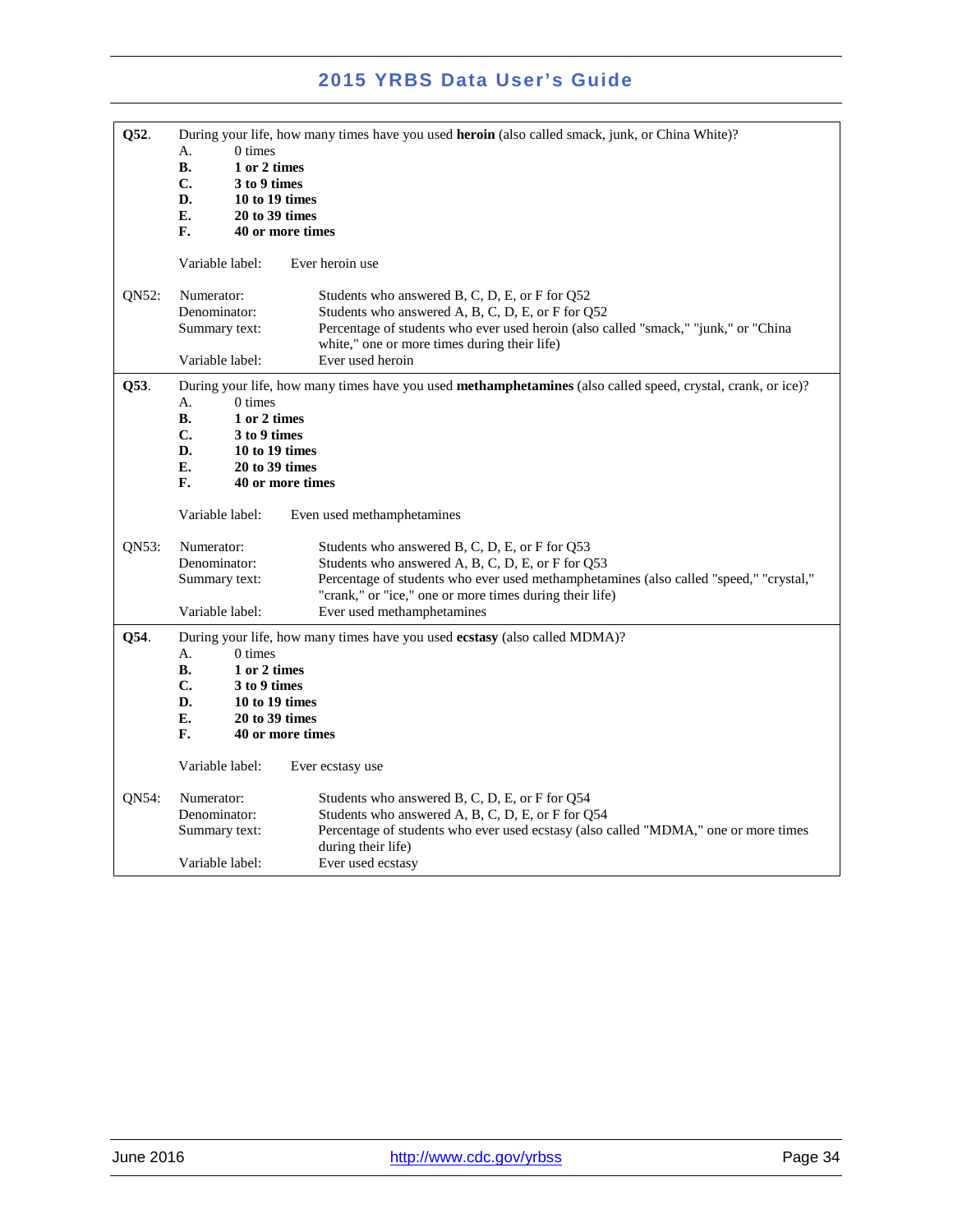| Q55.  | During your life, how many times have you used <b>synthetic marijuana</b> (also called K2, Spice, fake weed, King<br>Kong, Yucatan Fire, Skunk, or Moon Rocks)?<br>0 times<br>А.<br><b>B.</b><br>1 or 2 times<br>C.<br>3 to 9 times<br>D.<br>10 to 19 times                                                                                                           |
|-------|-----------------------------------------------------------------------------------------------------------------------------------------------------------------------------------------------------------------------------------------------------------------------------------------------------------------------------------------------------------------------|
|       | E.<br>20 to 39 times<br>F.<br>40 or more times                                                                                                                                                                                                                                                                                                                        |
|       | Variable label:<br>Ever synthetic marijuana use                                                                                                                                                                                                                                                                                                                       |
| ON55: | Numerator:<br>Students who answered B, C, D, E, or F for Q55<br>Denominator:<br>Students who answered A, B, C, D, E, or F for Q55<br>Percentage of students who ever used synthetic marijuana (also called "K2", "Spice", "fake<br>Summary text:<br>weed", "King Kong", "Yucatan Fire", "Skunk", or "Moon Rocks", one or more times<br>during their life)             |
|       | Ever used synthetic marijuana<br>Variable label:                                                                                                                                                                                                                                                                                                                      |
| Q56.  | During your life, how many times have you taken steroid pills or shots without a doctor's prescription?<br>$0 \times$<br>А.<br>В.<br>1 or 2 times<br>C.<br>3 to 9 times<br>D.<br>10 to 19 times<br>E.<br>20 to 39 times<br>F.<br>40 or more times                                                                                                                     |
|       | Variable label:<br>Ever steroid use                                                                                                                                                                                                                                                                                                                                   |
| QN56: | Numerator:<br>Students who answered B, C, D, E, or F for Q56<br>Denominator:<br>Students who answered A, B, C, D, E, or F for Q56<br>Percentage of students who ever took steroids without a doctor's prescription (pills or<br>Summary text:<br>shots, one or more times during their life)                                                                          |
|       | Variable label:<br>Ever took steroids without a doctor's prescription                                                                                                                                                                                                                                                                                                 |
| Q57.  | During your life, how many times have you taken a <b>prescription drug</b> (such as OxyContin, Percocet, Vicodin,<br>codeine, Adderall, Ritalin, or Xanax) without a doctor's prescription?<br>0 times<br>А.<br>В.<br>1 or 2 times<br>C.<br>3 to 9 times<br>D.<br>10 to 19 times<br>E.<br>20 to 39 times                                                              |
|       | F.<br>40 or more times                                                                                                                                                                                                                                                                                                                                                |
|       | Variable label:<br>Ever prescription drug use                                                                                                                                                                                                                                                                                                                         |
| QN57: | Students who answered B, C, D, E, or F for Q57<br>Numerator:<br>Students who answered A, B, C, D, E, or F for Q57<br>Denominator:<br>Percentage of students who ever took prescription drugs without a doctor's prescription<br>Summary text:<br>(such as OxyContin, Percocet, Vicodin, codeine, Adderall, Ritalin, or Xanax, one or more<br>times during their life) |
|       | Ever took prescription drugs without a doctor's prescription<br>Variable label:                                                                                                                                                                                                                                                                                       |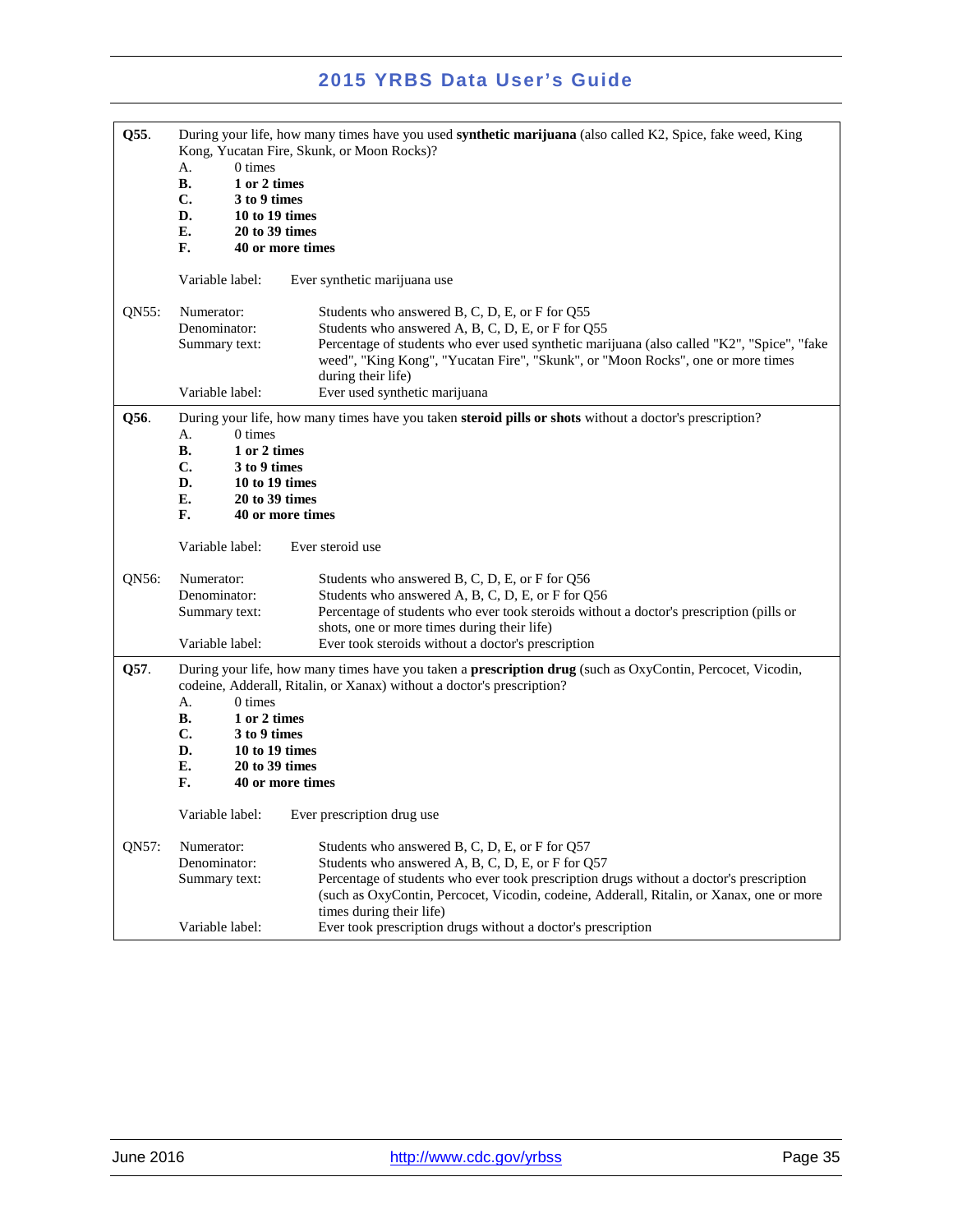| Q58.                                                       | During your life, how many times have you used a needle to inject any <b>illegal</b> drug into your body? |                                                                                                                                                             |
|------------------------------------------------------------|-----------------------------------------------------------------------------------------------------------|-------------------------------------------------------------------------------------------------------------------------------------------------------------|
|                                                            | 0 times<br>А.<br>1 time                                                                                   |                                                                                                                                                             |
|                                                            | В.<br>C.                                                                                                  | 2 or more times                                                                                                                                             |
|                                                            |                                                                                                           |                                                                                                                                                             |
|                                                            | Variable label:                                                                                           | Illegal injected drug use                                                                                                                                   |
| QN58:                                                      | Numerator:                                                                                                | Students who answered B or C for Q58                                                                                                                        |
|                                                            | Denominator:                                                                                              | Students who answered A, B, or C for Q58                                                                                                                    |
|                                                            | Summary text:                                                                                             | Percentage of students who ever injected any illegal drug (used a needle to inject any<br>illegal drug into their body one or more times during their life) |
|                                                            | Variable label:                                                                                           | Ever injected any illegal drug                                                                                                                              |
| Q59.                                                       | During the past 12 months, has anyone offered, sold, or given you an illegal drug on school property?     |                                                                                                                                                             |
|                                                            | А.<br>Yes                                                                                                 |                                                                                                                                                             |
|                                                            | Β.<br>N <sub>0</sub>                                                                                      |                                                                                                                                                             |
|                                                            | Variable label:                                                                                           | Illegal drugs at school                                                                                                                                     |
|                                                            |                                                                                                           |                                                                                                                                                             |
| QN59:                                                      | Numerator:                                                                                                | Students who answered A for Q59                                                                                                                             |
|                                                            | Denominator:                                                                                              | Students who answered A or B for Q59                                                                                                                        |
|                                                            | Summary text:                                                                                             | Percentage of students who were offered, sold, or given an illegal drug on school property<br>(during the 12 months before the survey)                      |
|                                                            | Variable label:                                                                                           | Were offered, sold, or given an illegal drug on school property                                                                                             |
|                                                            |                                                                                                           |                                                                                                                                                             |
| Q60.<br>Have you ever had sexual intercourse?<br>Yes<br>A. |                                                                                                           |                                                                                                                                                             |
|                                                            | Β.<br>N <sub>o</sub>                                                                                      |                                                                                                                                                             |
|                                                            |                                                                                                           |                                                                                                                                                             |
|                                                            | Variable label:                                                                                           | Ever sexual intercourse                                                                                                                                     |
| QN60:                                                      | Numerator:                                                                                                | Students who answered A for Q60                                                                                                                             |
|                                                            | Denominator:                                                                                              | Students who answered A or B for Q60                                                                                                                        |
|                                                            | Summary text:                                                                                             | Percentage of students who ever had sexual intercourse                                                                                                      |
|                                                            | Variable label:                                                                                           | Ever had sexual intercourse                                                                                                                                 |
| Q61.                                                       |                                                                                                           | How old were you when you had sexual intercourse for the first time?                                                                                        |
|                                                            | А.                                                                                                        | I have never had sexual intercourse                                                                                                                         |
|                                                            | В.<br>C.<br>12 years old                                                                                  | 11 years old or younger                                                                                                                                     |
|                                                            | D.<br>13 years old                                                                                        |                                                                                                                                                             |
|                                                            | Е.<br>14 years old                                                                                        |                                                                                                                                                             |
|                                                            | F.<br>15 years old                                                                                        |                                                                                                                                                             |
|                                                            | G.<br>16 years old                                                                                        |                                                                                                                                                             |
|                                                            | Η.                                                                                                        | 17 years old or older                                                                                                                                       |
|                                                            | Variable label:                                                                                           | Sex before 13 years                                                                                                                                         |
| QN61:                                                      | Numerator:                                                                                                | Students who answered B or C for Q61                                                                                                                        |
|                                                            | Denominator:                                                                                              | Students who answered A, B, C, D, E, F, G, or H for Q61                                                                                                     |
|                                                            | Summary text:                                                                                             | Percentage of students who had sexual intercourse before age 13 years (for the first time)                                                                  |
|                                                            | Variable label:                                                                                           | Had sexual intercourse before age 13 years                                                                                                                  |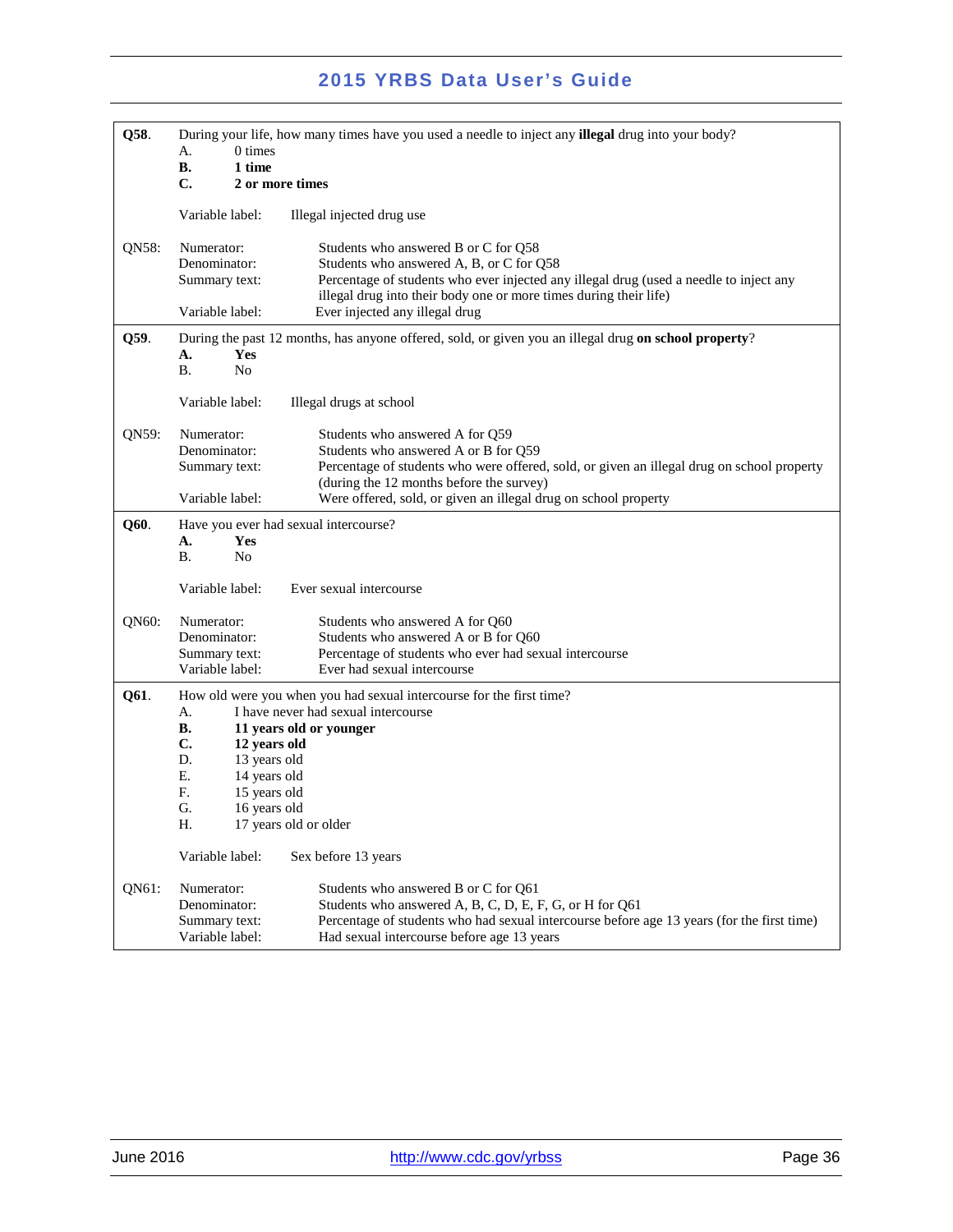| Q62.  | А.<br><b>B.</b><br>1 person<br>C.<br>2 people<br>D.<br>3 people<br>Е.<br>4 people<br>F.<br>5 people<br>G.<br>6 or more people                   | During your life, with how many people have you had sexual intercourse?<br>I have never had sexual intercourse                                                                                                                                                                                                                                                                              |
|-------|-------------------------------------------------------------------------------------------------------------------------------------------------|---------------------------------------------------------------------------------------------------------------------------------------------------------------------------------------------------------------------------------------------------------------------------------------------------------------------------------------------------------------------------------------------|
|       | Variable label:                                                                                                                                 | Multiple sex partners                                                                                                                                                                                                                                                                                                                                                                       |
| QN62: | Numerator:<br>Denominator:<br>Summary text:                                                                                                     | Students who answered E, F, or G for Q62<br>Students who answered A, B, C, D, E, F, or G for Q62<br>Percentage of students who had sexual intercourse with four or more persons (during their<br>life)                                                                                                                                                                                      |
|       | Variable label:                                                                                                                                 | Had sexual intercourse with four or more persons                                                                                                                                                                                                                                                                                                                                            |
| Q63.  | А.<br><b>B.</b><br>$\mathbf{C}$ .<br>1 person<br>2 people<br>D.<br>E.<br>3 people<br>F.<br>4 people<br>G.<br>5 people<br>Н.<br>6 or more people | During the past 3 months, with how many people did you have sexual intercourse?<br>I have never had sexual intercourse<br>I have had sexual intercourse, but not during the past 3 months                                                                                                                                                                                                   |
|       | Variable label:                                                                                                                                 | Current sexual activity                                                                                                                                                                                                                                                                                                                                                                     |
| QN63: | Numerator:<br>Denominator:<br>Summary text:<br>Variable label:<br>Dependence:                                                                   | Students who answered C, D, E, F, G, or H for Q63<br>Students who answered A, B, C, D, E, F, G, or H for Q63<br>Percentage of students who were currently sexually active (sexual intercourse with at least<br>one person during the 3 months before the survey)<br>Were currently sexually active<br>Required by QN64, QN65, QN66, QNIUDIMP, QNSHPARG, QNOTHHPL,<br>QNDUALBC, and QNBCNONE |
| Q64.  | А.<br>В.<br>Yes<br>C.<br>N <sub>0</sub>                                                                                                         | Did you drink alcohol or use drugs before you had sexual intercourse the last time?<br>I have never had sexual intercourse                                                                                                                                                                                                                                                                  |
|       | Variable label:                                                                                                                                 | Alcohol/drugs and sex                                                                                                                                                                                                                                                                                                                                                                       |
|       | \QN64*: Numerator:<br>Denominator:                                                                                                              | Students who answered B for Q64<br>Students who answered C, D, E, F, G, or H for Q63 and answered A, B, C, D, E, F, G, H<br>for Q64                                                                                                                                                                                                                                                         |
|       | Summary text:                                                                                                                                   | Percentage of students who drank alcohol or used drugs before last sexual intercourse<br>(among students who were currently sexually active)                                                                                                                                                                                                                                                |
|       | Variable label:<br>Dependence:                                                                                                                  | Drank alcohol or used drugs before last sexual intercourse<br>Depends on Q63                                                                                                                                                                                                                                                                                                                |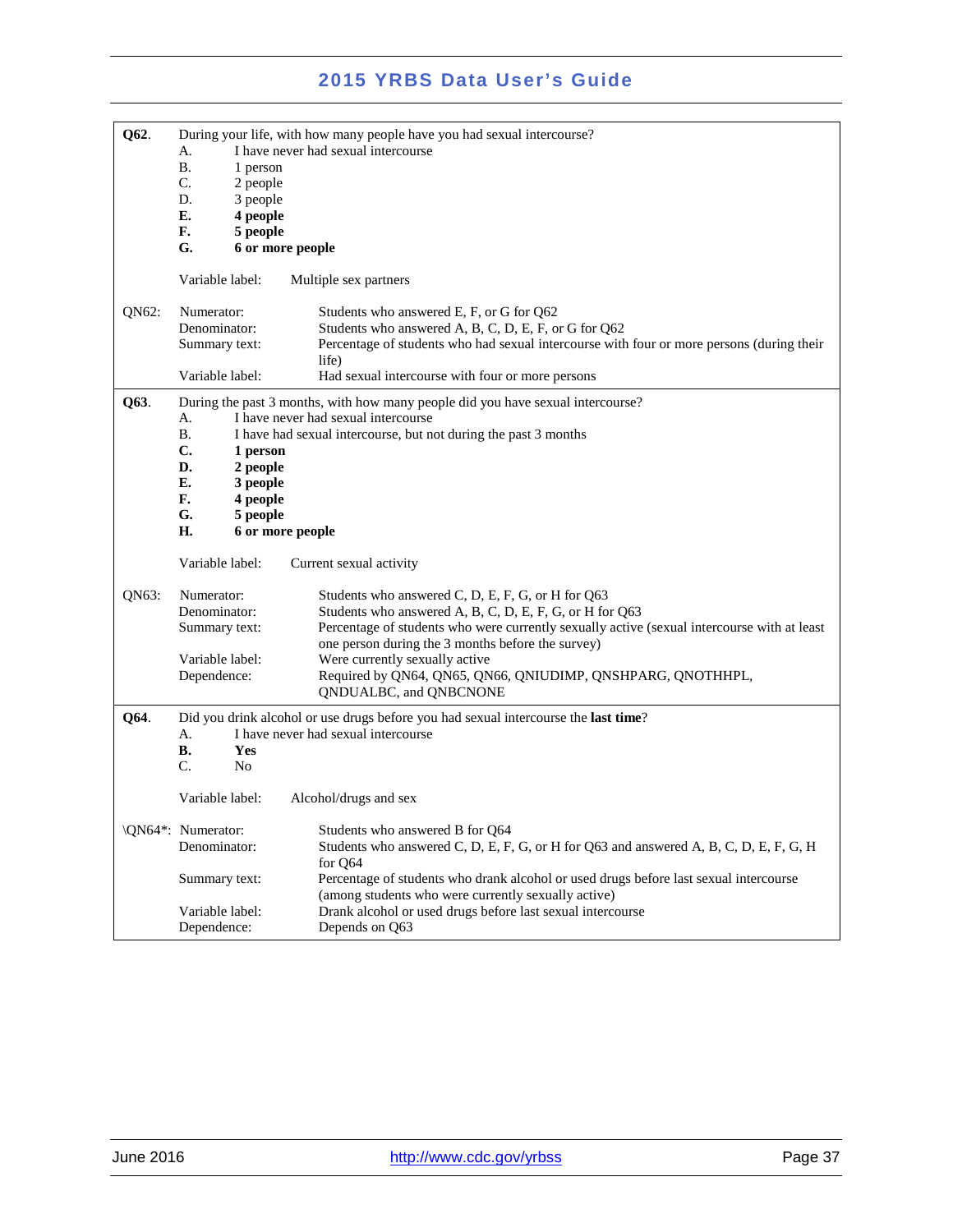| Q65.      | The last time you had sexual intercourse, did you or your partner use a condom?                                                                                                 |  |
|-----------|---------------------------------------------------------------------------------------------------------------------------------------------------------------------------------|--|
|           | I have never had sexual intercourse<br>А.                                                                                                                                       |  |
|           | В.<br>Yes<br>C.                                                                                                                                                                 |  |
|           | N <sub>0</sub>                                                                                                                                                                  |  |
|           | Variable label:<br>Condom use                                                                                                                                                   |  |
| $QN65$ *: | Numerator:<br>Students who answered B for Q65                                                                                                                                   |  |
|           | Denominator:<br>Students who answered C, D, E, F, G, or H for Q63 and answered A, B, C, D, E, F, G, H<br>for Q65                                                                |  |
|           | Percentage of students who used a condom (during last sexual intercourse among students<br>Summary text:<br>who were currently sexually active)                                 |  |
|           | Variable label:<br>Used a condom                                                                                                                                                |  |
|           | Depends on Q63<br>Dependence:                                                                                                                                                   |  |
|           | Required by QNDUALBC                                                                                                                                                            |  |
| Q66.      | The last time you had sexual intercourse, what one method did you or your partner use to prevent pregnancy?                                                                     |  |
|           | (Select only one response.)                                                                                                                                                     |  |
|           | I have never had sexual intercourse<br>А.<br>Β.<br>No method was used to prevent pregnancy                                                                                      |  |
|           | C.<br><b>Birth control pills</b>                                                                                                                                                |  |
|           | D.<br>Condoms                                                                                                                                                                   |  |
|           | Е.<br>An IUD (such as Mirena or ParaGard) or implant (such as Implanon or Nexplanon)                                                                                            |  |
|           | F.<br>A shot (such as Depo-Provera), patch (such as Ortho Evra), or birth control ring (such as NuvaRing)                                                                       |  |
|           | G.<br>Withdrawal or some other method                                                                                                                                           |  |
|           | Н.<br>Not sure                                                                                                                                                                  |  |
|           | Variable label:<br>Birth control pill use                                                                                                                                       |  |
| QN66*:    | Numerator:<br>Students who answered C for Q66                                                                                                                                   |  |
|           | Denominator:<br>Students who answered C, D, E, F, G, or H for Q63 and answered A, B, C, D, E, F, G, H<br>for Q66                                                                |  |
|           | Percentage of students who used birth control pills (before last sexual intercourse to<br>Summary text:<br>prevent pregnancy among students who were currently sexually active) |  |
|           | Used birth control pills<br>Variable label:                                                                                                                                     |  |
|           | Dependence:<br>Depends on Q63<br>Required by QNIUDIMP, QNSHPARG, QNOTHHPL, QNDUALBC, and QNBCNONE                                                                               |  |
|           |                                                                                                                                                                                 |  |
| Q67.      | During your life, with whom have you had sexual contact?                                                                                                                        |  |
|           | I have never had sexual contact<br>А.<br>В.<br><b>Females</b>                                                                                                                   |  |
|           | C.<br><b>Males</b>                                                                                                                                                              |  |
|           | <b>Females and males</b><br>D.                                                                                                                                                  |  |
|           |                                                                                                                                                                                 |  |
|           | Variable label:<br>Sex of sexual contacts                                                                                                                                       |  |
|           |                                                                                                                                                                                 |  |
|           |                                                                                                                                                                                 |  |
|           |                                                                                                                                                                                 |  |
|           |                                                                                                                                                                                 |  |
| Q68.      | Which of the following best describes you?                                                                                                                                      |  |
|           | Heterosexual (straight)<br>А.                                                                                                                                                   |  |
|           | В.<br>Gay or lesbian                                                                                                                                                            |  |
|           | C.<br><b>Bisexual</b><br>Not sure<br>D.                                                                                                                                         |  |
|           | Variable label:<br>Sexual identity                                                                                                                                              |  |
|           |                                                                                                                                                                                 |  |
|           |                                                                                                                                                                                 |  |
|           |                                                                                                                                                                                 |  |
|           |                                                                                                                                                                                 |  |
|           |                                                                                                                                                                                 |  |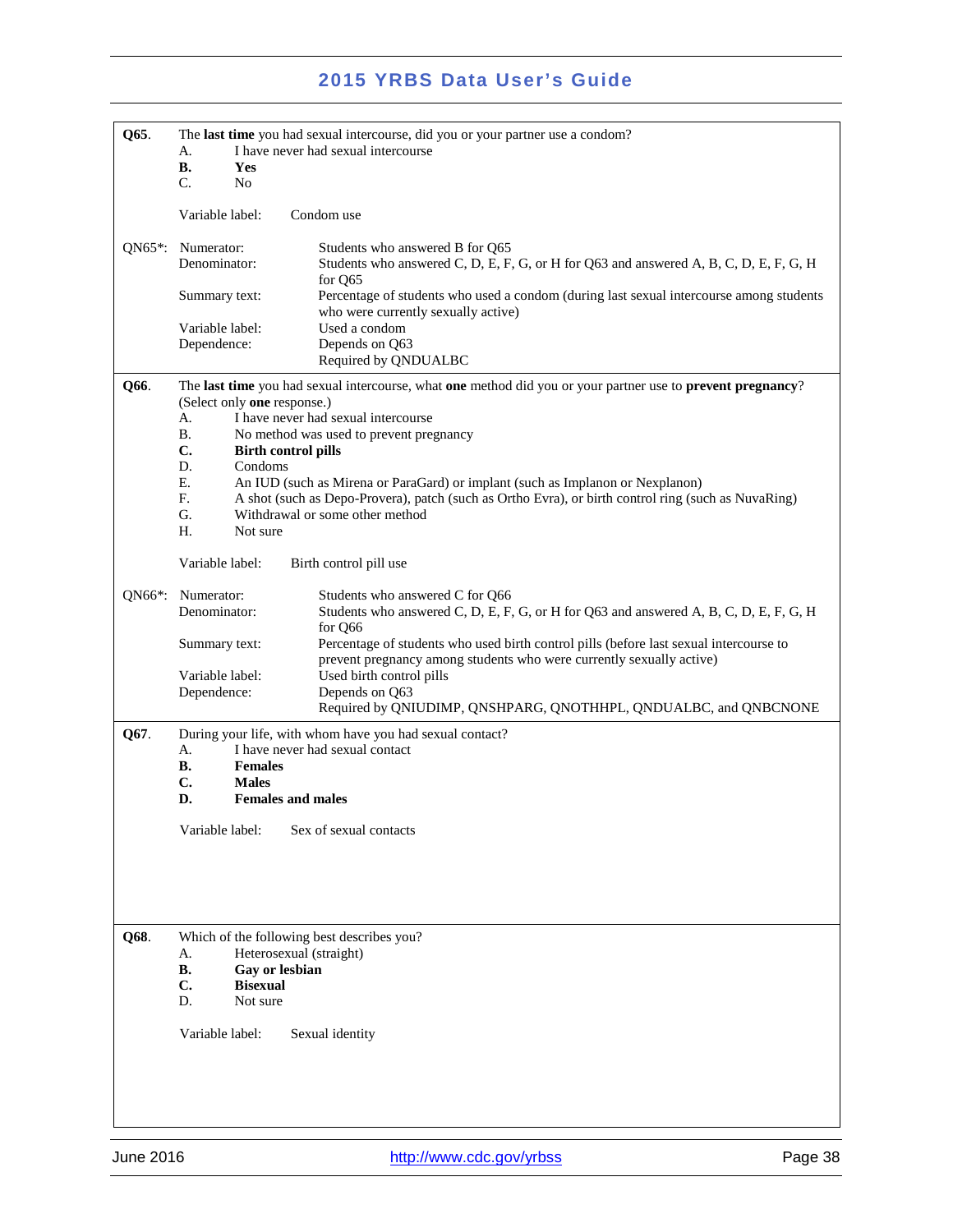| Q69.  | How do you describe your weight?<br>Very underweight<br>A.<br>Slightly underweight<br>В.<br>C.<br>About the right weight<br>D.<br><b>Slightly overweight</b><br>E.<br>Very overweight                                                                                                                                                                                                                                                                                                                                        |  |
|-------|------------------------------------------------------------------------------------------------------------------------------------------------------------------------------------------------------------------------------------------------------------------------------------------------------------------------------------------------------------------------------------------------------------------------------------------------------------------------------------------------------------------------------|--|
|       | Variable label:<br>Perception of weight                                                                                                                                                                                                                                                                                                                                                                                                                                                                                      |  |
| QN69: | Numerator:<br>Students who answered D or E for Q69<br>Denominator:<br>Students who answered A, B, C, D, or E for Q69<br>Percentage of students who described themselves as slightly or very overweight<br>Summary text:<br>Variable label:<br>Described themselves as slightly or very overweight                                                                                                                                                                                                                            |  |
| Q70.  | Which of the following are you trying to do about your weight?<br>Lose weight<br>A.<br><b>B.</b><br>Gain weight<br>C.<br>Stay the same weight<br>D.<br>I am not trying to do anything about my weight<br>Variable label:<br>Weight loss                                                                                                                                                                                                                                                                                      |  |
| QN70: | Numerator:<br>Students who answered A for Q70<br>Students who answered A, B, C, or D for Q70<br>Denominator:<br>Percentage of students who were trying to lose weight<br>Summary text:<br>Variable label:<br>Were trying to lose weight                                                                                                                                                                                                                                                                                      |  |
| Q71.  | During the past 7 days, how many times did you drink 100% fruit juices such as orange juice, apple juice, or grape<br>juice? (Do not count punch, Kool-Aid, sports drinks, or other fruit-flavored drinks.)<br>A.<br>I did not drink 100% fruit juice during the past 7 days<br>В.<br>1 to 3 times during the past 7 days<br>C.<br>4 to 6 times during the past 7 days<br>D.<br>1 time per day<br>Ε.<br>2 times per day<br>F.<br>3 times per day<br>G.<br>4 or more times per day<br>Variable label:<br>Fruit juice drinking |  |
| QN71: | Numerator:<br>Students who answered A for Q71<br>Denominator:<br>Students who answered A, B, C, D, E, F, or G for Q71<br>Percentage of students who did not drink fruit juice (100% fruit juices one or more times<br>Summary text:<br>during the 7 days before the survey)<br>Did not drink fruit juice<br>Variable label:<br>Required by QNFR0, QNFR1, QNFR2, and QNFR3<br>Dependence:                                                                                                                                     |  |
| Q72.  | During the past 7 days, how many times did you eat fruit? (Do not count fruit juice.)<br>I did not eat fruit during the past 7 days<br>A.<br><b>B.</b><br>1 to 3 times during the past 7 days<br>C.<br>4 to 6 times during the past 7 days<br>D.<br>1 time per day<br>E.<br>2 times per day<br>F.<br>3 times per day<br>G.<br>4 or more times per day<br>Variable label:<br>Fruit eating                                                                                                                                     |  |
| QN72: | Numerator:<br>Students who answered A for Q72<br>Students who answered A, B, C, D, E, F, or G for Q72<br>Denominator:<br>Percentage of students who did not eat fruit (one or more times during the 7 days before<br>Summary text:<br>the survey)<br>Did not eat fruit<br>Variable label:<br>Dependence:<br>Required by QNFR0, QNFR1, QNFR2, and QNFR3                                                                                                                                                                       |  |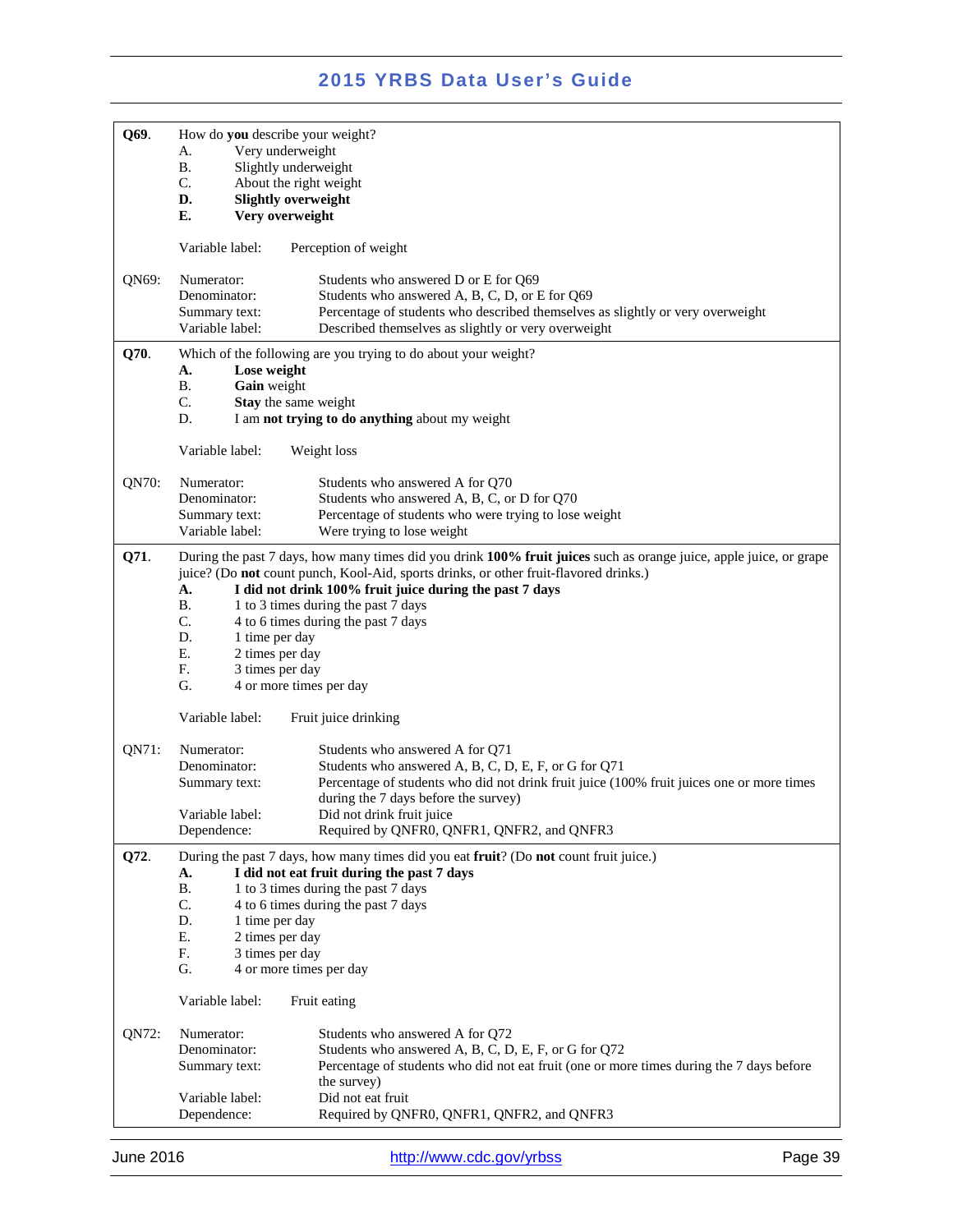| Q73.  | During the past 7 days, how many times did you eat green salad?<br>I did not eat green salad during the past 7 days<br>А.<br><b>B.</b><br>1 to 3 times during the past 7 days<br>C.<br>4 to 6 times during the past 7 days<br>D.<br>1 time per day<br>Ε.<br>2 times per day<br>F.<br>3 times per day<br>G.<br>4 or more times per day                                                                           |
|-------|-----------------------------------------------------------------------------------------------------------------------------------------------------------------------------------------------------------------------------------------------------------------------------------------------------------------------------------------------------------------------------------------------------------------|
|       | Variable label:<br>Salad eating                                                                                                                                                                                                                                                                                                                                                                                 |
| QN73: | Numerator:<br>Students who answered A for Q73<br>Students who answered A, B, C, D, E, F, or G for Q73<br>Denominator:<br>Percentage of students who did not eat salad (during the 7 days before the survey)<br>Summary text:<br>Variable label:<br>Did not eat salad<br>Dependence:<br>Required by QNVEG0, QNVEG1, QNVEG2, and QNVEG3                                                                           |
| Q74.  | During the past 7 days, how many times did you eat <b>potatoes</b> ? (Do <b>not</b> count french fries, fried potatoes, or potato<br>chips.)<br>A.<br>I did not eat potatoes during the past 7 days<br><b>B.</b><br>1 to 3 times during the past 7 days<br>C.<br>4 to 6 times during the past 7 days<br>D.<br>1 time per day<br>Е.<br>2 times per day<br>F.<br>3 times per day<br>G.<br>4 or more times per day |
|       | Variable label:<br>Potato eating                                                                                                                                                                                                                                                                                                                                                                                |
| QN74: | Numerator:<br>Students who answered A for Q74<br>Students who answered A, B, C, D, E, F, or G for Q74<br>Denominator:<br>Percentage of students who did not eat potatoes (during the 7 days before the survey)<br>Summary text:<br>Variable label:<br>Did not eat potatoes<br>Required by QNVEG0, QNVEG1, QNVEG2, and QNVEG3<br>Dependence:                                                                     |
| Q75.  | During the past 7 days, how many times did you eat carrots?<br>A.<br>I did not eat carrots during the past 7 days<br><b>B.</b><br>1 to 3 times during the past 7 days<br>C.<br>4 to 6 times during the past 7 days<br>D.<br>1 time per day<br>Ε.<br>2 times per day<br>F.<br>3 times per day<br>G.<br>4 or more times per day<br>Variable label:<br>Carrot eating                                               |
| QN75: | Numerator:<br>Students who answered A for Q75<br>Students who answered A, B, C, D, E, F, or G for Q75<br>Denominator:<br>Percentage of students who did not eat carrots (during the 7 days before the survey)<br>Summary text:<br>Variable label:<br>Did not eat carrots<br>Dependence:<br>Required by QNVEG0, QNVEG1, QNVEG2, and QNVEG3                                                                       |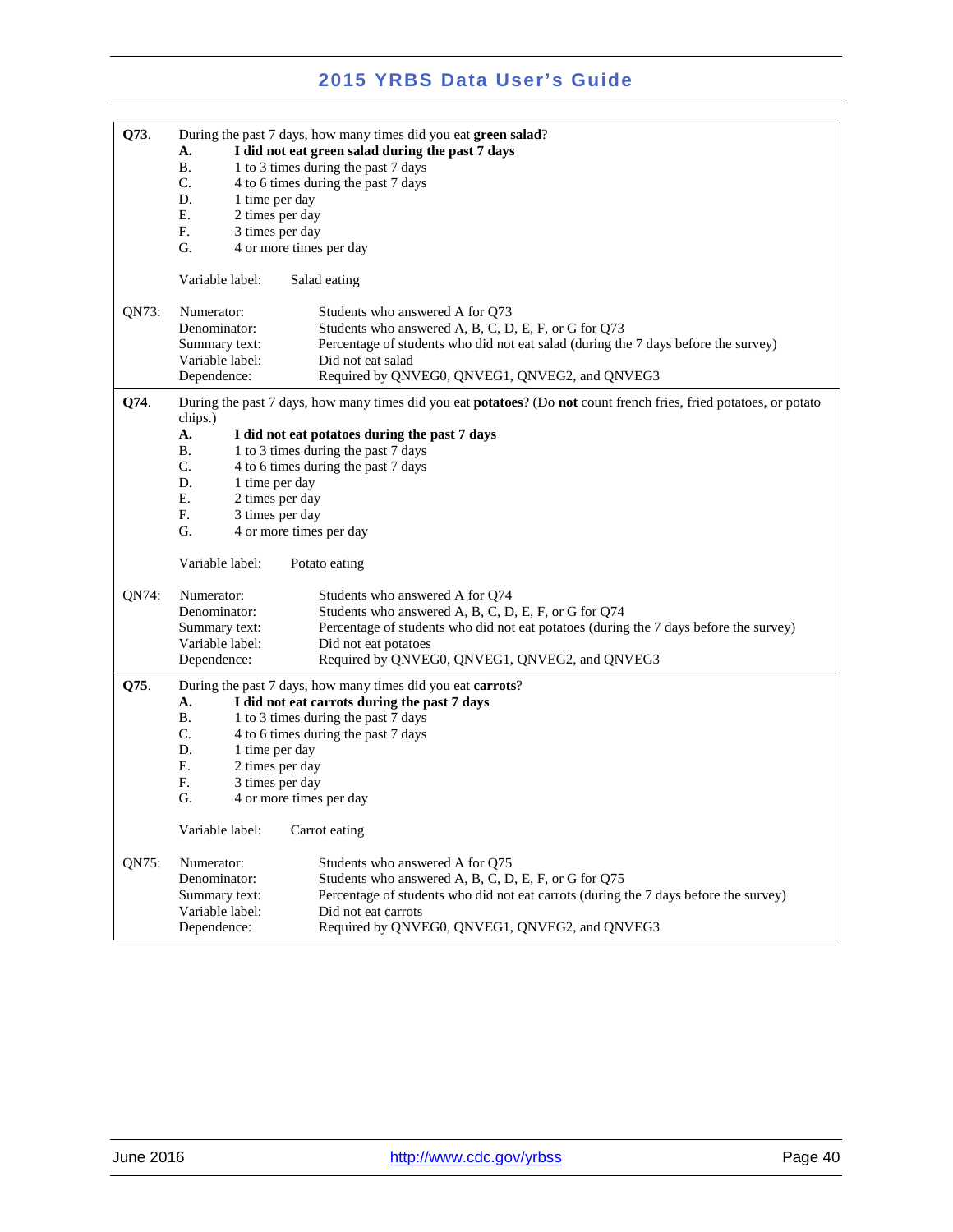| Q76.  | During the past 7 days, how many times did you eat other vegetables? (Do not count green salad, potatoes, or<br>carrots.) |                                                                                                                   |  |
|-------|---------------------------------------------------------------------------------------------------------------------------|-------------------------------------------------------------------------------------------------------------------|--|
|       | A.<br>I did not eat other vegetables during the past 7 days                                                               |                                                                                                                   |  |
|       | <b>B.</b>                                                                                                                 | 1 to 3 times during the past 7 days                                                                               |  |
|       | C.                                                                                                                        | 4 to 6 times during the past 7 days                                                                               |  |
|       | D.<br>1 time per day<br>Ε.<br>2 times per day                                                                             |                                                                                                                   |  |
|       | F.<br>3 times per day                                                                                                     |                                                                                                                   |  |
|       | G.                                                                                                                        | 4 or more times per day                                                                                           |  |
|       | Variable label:                                                                                                           | Other vegetable eating                                                                                            |  |
| QN76: | Numerator:                                                                                                                | Students who answered A for Q76                                                                                   |  |
|       | Denominator:                                                                                                              | Students who answered A, B, C, D, E, F, or G for Q76                                                              |  |
|       | Summary text:                                                                                                             | Percentage of students who did not eat other vegetables (during the 7 days before the<br>survey)                  |  |
|       | Variable label:                                                                                                           | Did not eat other vegetables                                                                                      |  |
|       | Dependence:                                                                                                               | Required by QNVEG0, QNVEG1, QNVEG2, and QNVEG3                                                                    |  |
| Q77.  |                                                                                                                           | During the past 7 days, how many times did you drink a can, bottle, or glass of soda or pop, such as Coke, Pepsi, |  |
|       | A.                                                                                                                        | or Sprite? (Do not count diet soda or diet pop.)<br>I did not drink soda or pop during the past 7 days            |  |
|       | <b>B.</b>                                                                                                                 | 1 to 3 times during the past 7 days                                                                               |  |
|       | C.                                                                                                                        | 4 to 6 times during the past 7 days                                                                               |  |
|       | D.<br>1 time per day                                                                                                      |                                                                                                                   |  |
|       | Ε.<br>2 times per day                                                                                                     |                                                                                                                   |  |
|       | F.<br>3 times per day                                                                                                     |                                                                                                                   |  |
|       | G.                                                                                                                        | 4 or more times per day                                                                                           |  |
|       | Variable label:                                                                                                           | No soda drinking                                                                                                  |  |
| QN77: | Numerator:                                                                                                                | Students who answered A for Q77                                                                                   |  |
|       | Denominator:                                                                                                              | Students who answered A, B, C, D, E, F, or G for Q77                                                              |  |
|       | Summary text:                                                                                                             | Percentage of students who did not drink a can, bottle, or glass of soda or pop (not                              |  |
|       |                                                                                                                           | including diet soda or diet pop, during the 7 days before the survey)                                             |  |
|       | Variable label:<br>Dependence:                                                                                            | Did not drink a can, bottle, or glass of soda or pop<br>Required by QNSODA1, QNSODA2, and QNSODA3                 |  |
| Q78.  |                                                                                                                           | During the past 7 days, how many glasses of milk did you drink? (Count the milk you drank in a glass or cup, from |  |
|       |                                                                                                                           | a carton, or with cereal. Count the half pint of milk served at school as equal to one glass.)                    |  |
|       | А.                                                                                                                        | I did not drink milk during the past 7 days                                                                       |  |
|       | Β.                                                                                                                        | 1 to 3 glasses during the past 7 days                                                                             |  |
|       | C.                                                                                                                        | 4 to 6 glasses during the past 7 days                                                                             |  |
|       | D.<br>1 glass per day                                                                                                     |                                                                                                                   |  |
|       | Е.<br>2 glasses per day<br>F.<br>3 glasses per day                                                                        |                                                                                                                   |  |
|       | G.                                                                                                                        | 4 or more glasses per day                                                                                         |  |
|       | Variable label:                                                                                                           | No milk drinking                                                                                                  |  |
| QN78: | Numerator:                                                                                                                | Students who answered A for Q78                                                                                   |  |
|       | Denominator:                                                                                                              | Students who answered A, B, C, D, E, F, or G for Q78                                                              |  |
|       | Summary text:                                                                                                             | Percentage of students who did not drink milk (during the 7 days before the survey)                               |  |
|       | Variable label:                                                                                                           | Did not drink milk                                                                                                |  |
|       | Dependence:                                                                                                               | Required by QNMILK1, QNMILK2, and QNMILK3                                                                         |  |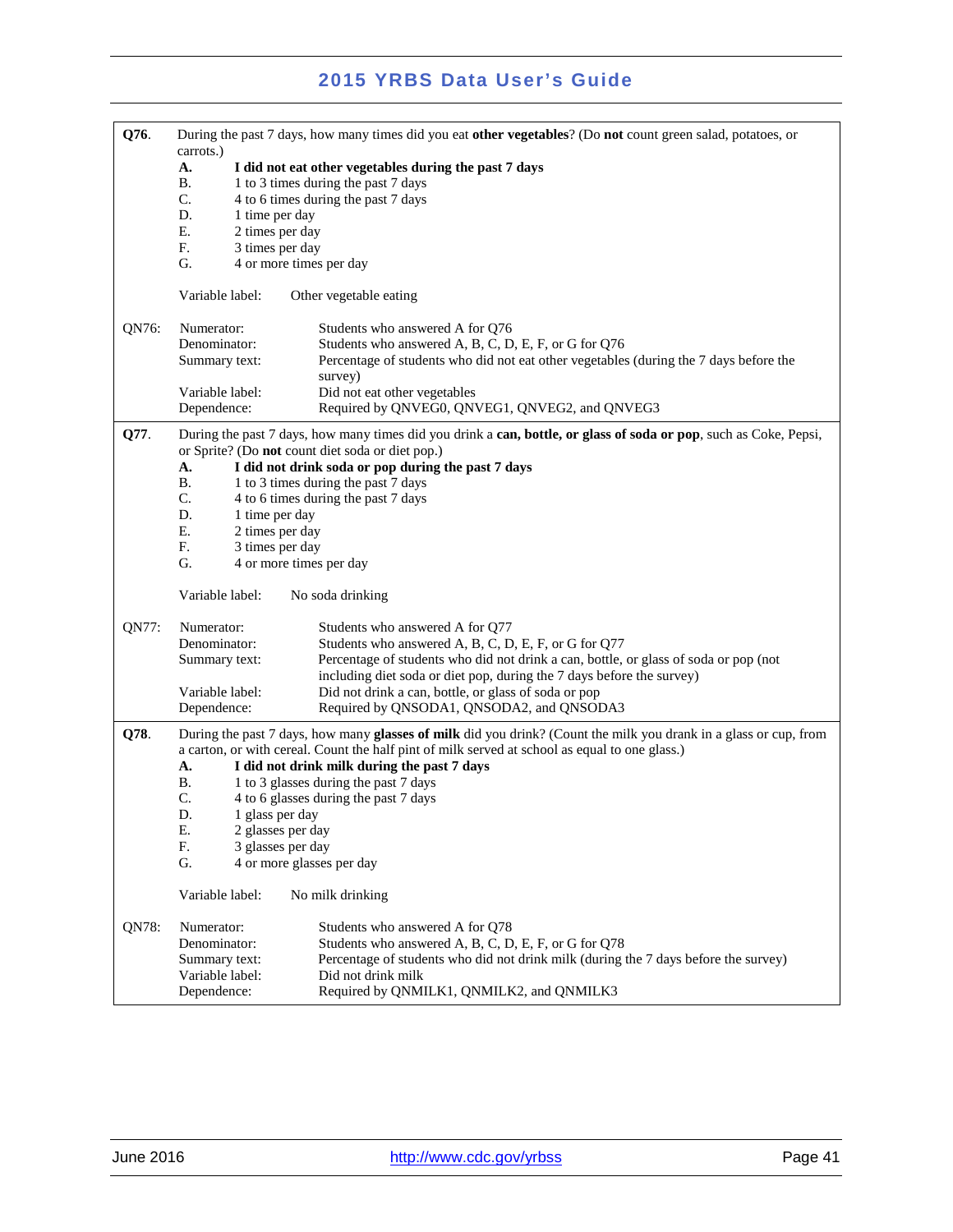| Q79.  | During the past 7 days, on how many days did you eat breakfast? |                                                                                                                     |
|-------|-----------------------------------------------------------------|---------------------------------------------------------------------------------------------------------------------|
|       | 0 days<br>А.                                                    |                                                                                                                     |
|       | В.<br>1 day                                                     |                                                                                                                     |
|       | C.<br>2 days                                                    |                                                                                                                     |
|       | D.<br>3 days                                                    |                                                                                                                     |
|       | Е.<br>4 days                                                    |                                                                                                                     |
|       | F.<br>5 days                                                    |                                                                                                                     |
|       | G.<br>6 days                                                    |                                                                                                                     |
|       | Н.                                                              |                                                                                                                     |
|       | 7 days                                                          |                                                                                                                     |
|       | Variable label:                                                 | <b>Breakfast eating</b>                                                                                             |
|       |                                                                 |                                                                                                                     |
| QN79: | Numerator:                                                      | Students who answered A for Q79                                                                                     |
|       | Denominator:                                                    | Students who answered A, B, C, D, E, F, G, or H for Q79                                                             |
|       | Summary text:                                                   | Percentage of students who did not eat breakfast (during the 7 days before the survey)                              |
|       | Variable label:                                                 | Did not eat breakfast                                                                                               |
|       | Dependence:                                                     | Required by QNBK7DAY                                                                                                |
| Q80.  |                                                                 | During the past 7 days, on how many days were you physically active for a total of at least 60 minutes per day?     |
|       |                                                                 | (Add up all the time you spent in any kind of physical activity that increased your heart rate and made you breathe |
|       | hard some of the time.)                                         |                                                                                                                     |
|       | А.<br>0 days                                                    |                                                                                                                     |
|       | Β.                                                              |                                                                                                                     |
|       | 1 day                                                           |                                                                                                                     |
|       | $C_{\cdot}$<br>2 days                                           |                                                                                                                     |
|       | D.<br>3 days                                                    |                                                                                                                     |
|       | Е.<br>4 days                                                    |                                                                                                                     |
|       | F.<br>5 days                                                    |                                                                                                                     |
|       | G.<br>6 days                                                    |                                                                                                                     |
|       | H.<br>7 days                                                    |                                                                                                                     |
|       | Variable label:                                                 | Physical activity $>=$ 5 days                                                                                       |
| QN80: | Numerator:                                                      |                                                                                                                     |
|       | Denominator:                                                    | Students who answered F, G, or H for Q80                                                                            |
|       |                                                                 | Students who answered A, B, C, D, E, F, G, or H for Q80                                                             |
|       | Summary text:                                                   | Percentage of students who were physically active at least 60 minutes per day on 5 or more                          |
|       |                                                                 | days (doing any kind of physical activity that increased their heart rate and made them                             |
|       |                                                                 | breathe hard some of the time during the 7 days before the survey)                                                  |
|       | Variable label:                                                 | Were physically active at least 60 minutes per day on 5 or more days                                                |
|       | Dependence:                                                     | Required by QNPA0DAY, and QNPA7DAY                                                                                  |
| Q81.  |                                                                 | On an average school day, how many hours do you watch TV?                                                           |
|       | А.                                                              | I do not watch TV on an average school day                                                                          |
|       | <b>B.</b>                                                       | Less than 1 hour per day                                                                                            |
|       | C.                                                              | 1 hour per day                                                                                                      |
|       | D.                                                              | 2 hours per day                                                                                                     |
|       | Е.                                                              | 3 hours per day                                                                                                     |
|       |                                                                 |                                                                                                                     |
|       | F.                                                              | 4 hours per day                                                                                                     |
|       | G.                                                              | 5 or more hours per day                                                                                             |
|       | Variable label:                                                 | Television watching                                                                                                 |
| QN81: | Numerator:                                                      | Students who answered E, F, or G for Q81                                                                            |
|       | Denominator:                                                    | Students who answered A, B, C, D, E, F, or G for Q81                                                                |
|       | Summary text:                                                   | Percentage of students who watched television 3 or more hours per day (on an average                                |
|       |                                                                 | school day)                                                                                                         |
|       | Variable label:                                                 | Watched television 3 or more hours per day                                                                          |
|       |                                                                 |                                                                                                                     |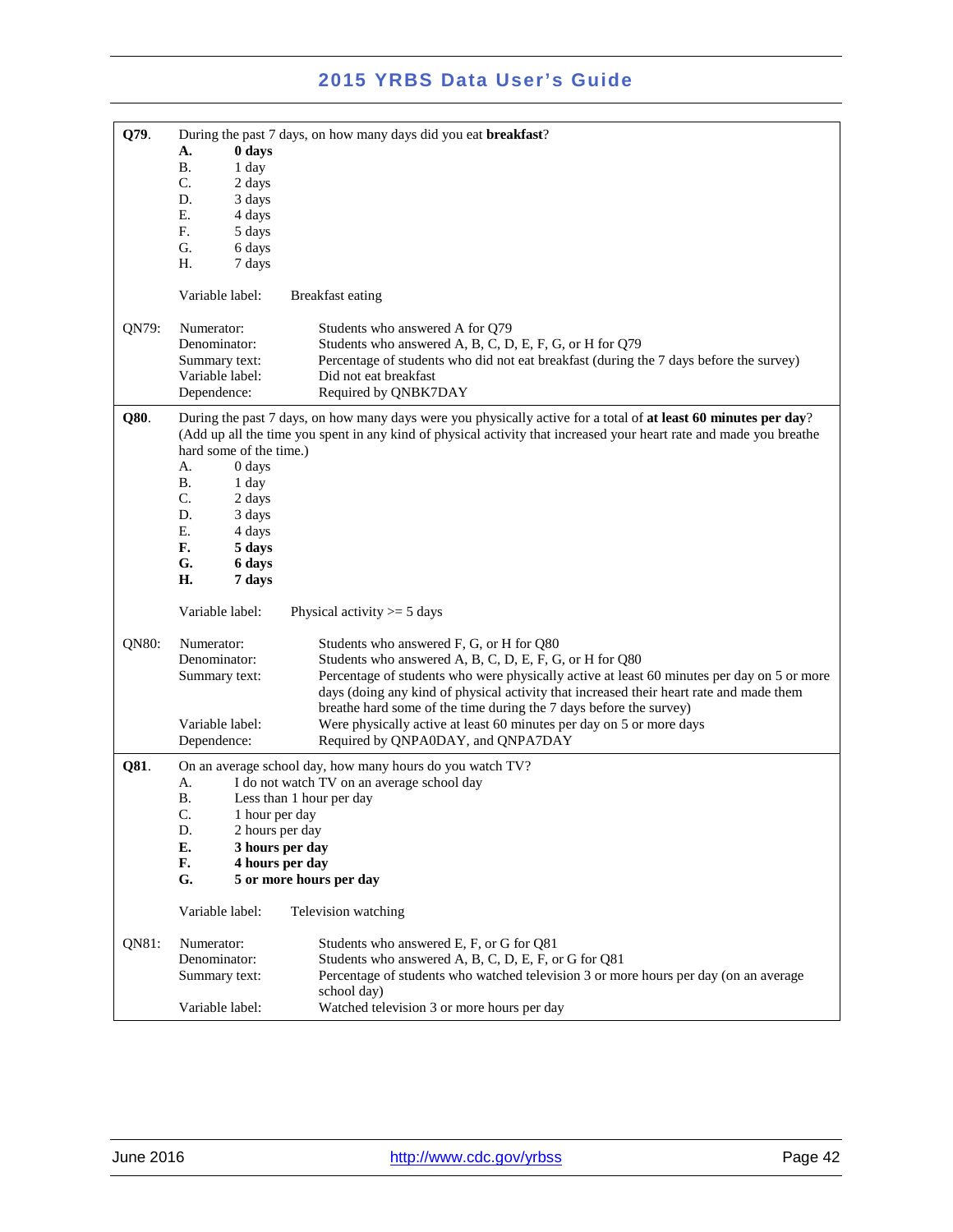| Q82.  | On an average school day, how many hours do you play video or computer games or use a computer for something<br>that is not school work? (Count time spent on things such as Xbox, PlayStation, an iPod, an iPad or other tablet, a<br>smartphone, YouTube, Facebook or other social networking tools, and the Internet.)<br>I do not play video or computer games or use a computer for something that is not school work<br>А.<br><b>B.</b><br>Less than 1 hour per day<br>C.<br>1 hour per day<br>D.<br>2 hours per day<br>E.<br>3 hours per day<br>F.<br>4 hours per day<br>G.<br>5 or more hours per day |                                                                                                                                                                                                                                                                                                                                                            |
|-------|---------------------------------------------------------------------------------------------------------------------------------------------------------------------------------------------------------------------------------------------------------------------------------------------------------------------------------------------------------------------------------------------------------------------------------------------------------------------------------------------------------------------------------------------------------------------------------------------------------------|------------------------------------------------------------------------------------------------------------------------------------------------------------------------------------------------------------------------------------------------------------------------------------------------------------------------------------------------------------|
|       | Variable label:                                                                                                                                                                                                                                                                                                                                                                                                                                                                                                                                                                                               | Computer use                                                                                                                                                                                                                                                                                                                                               |
| QN82: | Numerator:<br>Denominator:<br>Summary text:<br>Variable label:                                                                                                                                                                                                                                                                                                                                                                                                                                                                                                                                                | Students who answered E, F, or G for Q82<br>Students who answered A, B, C, D, E, F, or G for Q82<br>Percentage of students who played video or computer games or used a computer 3 or more<br>hours per day (for something that was not school work on an average school day)<br>Played video or computer games or used a computer 3 or more hours per day |
| Q83.  | 0 days<br>А.<br>В.<br>1 day<br>C.<br>2 days<br>D.<br>3 days<br>E.<br>4 days<br>F.<br>5 days<br>Variable label:                                                                                                                                                                                                                                                                                                                                                                                                                                                                                                | In an average week when you are in school, on how many days do you go to physical education (PE) classes?<br>PE attendance                                                                                                                                                                                                                                 |
|       |                                                                                                                                                                                                                                                                                                                                                                                                                                                                                                                                                                                                               |                                                                                                                                                                                                                                                                                                                                                            |
| QN83: | Numerator:<br>Denominator:<br>Summary text:<br>Variable label:                                                                                                                                                                                                                                                                                                                                                                                                                                                                                                                                                | Students who answered B, C, D, E, or F for Q83<br>Students who answered A, B, C, D, E, or F for Q83<br>Percentage of students who attended physical education classes on 1 or more days (in an<br>average week when they were in school)                                                                                                                   |
|       | Dependence:                                                                                                                                                                                                                                                                                                                                                                                                                                                                                                                                                                                                   | Attended physical education classes on 1 or more days<br>Required by QNDLYPE                                                                                                                                                                                                                                                                               |
| Q84.  | community groups.)<br>А.<br>0 teams<br>В.<br>1 team<br>C.<br>2 teams<br>D.                                                                                                                                                                                                                                                                                                                                                                                                                                                                                                                                    | During the past 12 months, on how many sports teams did you play? (Count any teams run by your school or<br>3 or more teams                                                                                                                                                                                                                                |
|       | Variable label:                                                                                                                                                                                                                                                                                                                                                                                                                                                                                                                                                                                               | Sports team participation                                                                                                                                                                                                                                                                                                                                  |
| QN84: | Numerator:<br>Denominator:<br>Summary text:                                                                                                                                                                                                                                                                                                                                                                                                                                                                                                                                                                   | Students who answered B, C, or D for Q84<br>Students who answered A, B, C, or D for Q84<br>Percentage of students who played on at least one sports team (run by their school or<br>community groups during the 12 months before the survey)                                                                                                               |
|       | Variable label:                                                                                                                                                                                                                                                                                                                                                                                                                                                                                                                                                                                               | Played on at least one sports team                                                                                                                                                                                                                                                                                                                         |
| Q85.  | Yes<br>А.<br>N <sub>0</sub><br>В.<br>C.<br>Not sure                                                                                                                                                                                                                                                                                                                                                                                                                                                                                                                                                           | Have you ever been tested for HIV, the virus that causes AIDS? (Do not count tests done if you donated blood.)                                                                                                                                                                                                                                             |
|       | Variable label:                                                                                                                                                                                                                                                                                                                                                                                                                                                                                                                                                                                               | <b>HIV</b> testing                                                                                                                                                                                                                                                                                                                                         |
| QN85: | Numerator:<br>Denominator:<br>Summary text:                                                                                                                                                                                                                                                                                                                                                                                                                                                                                                                                                                   | Students who answered A for Q85<br>Students who answered A, B, or C for Q85<br>Percentage of students who were ever tested for HIV (not including tests done when                                                                                                                                                                                          |
|       | Variable label:                                                                                                                                                                                                                                                                                                                                                                                                                                                                                                                                                                                               | donating blood)<br>Were ever tested for HIV                                                                                                                                                                                                                                                                                                                |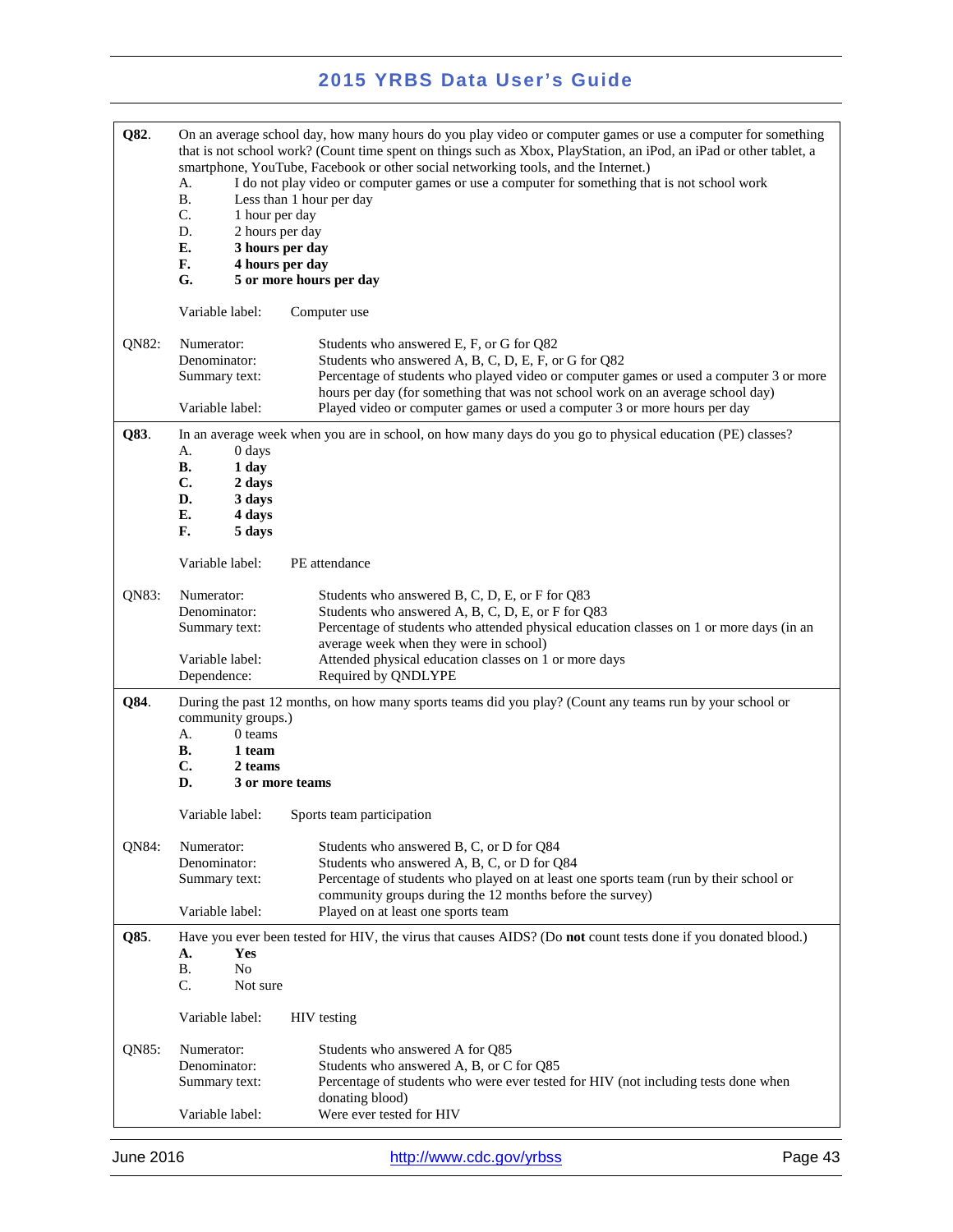| Q86.                                                                         | When was the last time you saw a dentist for a check-up, exam, teeth cleaning, or other dental work? |                                                                                          |
|------------------------------------------------------------------------------|------------------------------------------------------------------------------------------------------|------------------------------------------------------------------------------------------|
| During the past 12 months<br>A.<br><b>B.</b><br>Between 12 and 24 months ago |                                                                                                      |                                                                                          |
|                                                                              | C.<br>More than 24 months ago                                                                        |                                                                                          |
|                                                                              | D.<br>Never                                                                                          |                                                                                          |
|                                                                              | E.<br>Not sure                                                                                       |                                                                                          |
|                                                                              | Variable label:                                                                                      | Oral health care                                                                         |
| QN86:                                                                        | Numerator:                                                                                           | Students who answered A for Q86                                                          |
|                                                                              | Denominator:                                                                                         | Students who answered A, B, C, D, or E for Q86                                           |
|                                                                              | Summary text:                                                                                        | Percentage of students who saw a dentist (for a check-up, exam, teeth cleaning, or other |
|                                                                              | Variable label:                                                                                      | dental work during the 12 months before the survey)<br>Saw a dentist                     |
| Q87.                                                                         |                                                                                                      | Has a doctor or nurse ever told you that you have asthma?                                |
|                                                                              | A.<br>Yes                                                                                            |                                                                                          |
|                                                                              | <b>B.</b><br>N <sub>0</sub>                                                                          |                                                                                          |
|                                                                              | $C_{\cdot}$<br>Not sure                                                                              |                                                                                          |
|                                                                              | Variable label:                                                                                      | Asthma                                                                                   |
| QN87:                                                                        | Numerator:                                                                                           | Students who answered A for O87                                                          |
|                                                                              | Denominator:                                                                                         | Students who answered A, B, or C for Q87                                                 |
|                                                                              | Summary text:                                                                                        | Percentage of students who had ever been told by a doctor or nurse that they had asthma  |
|                                                                              | Variable label:                                                                                      | Had ever been told by a doctor or nurse that they had asthma                             |
| Q88.                                                                         |                                                                                                      | On an average school night, how many hours of sleep do you get?                          |
|                                                                              | 4 or less hours<br>А.                                                                                |                                                                                          |
|                                                                              | <b>B.</b><br>5 hours<br>$C_{\cdot}$                                                                  |                                                                                          |
|                                                                              | 6 hours<br>D.<br>7 hours                                                                             |                                                                                          |
|                                                                              | E.<br>8 hours                                                                                        |                                                                                          |
|                                                                              | F.<br>9 hours                                                                                        |                                                                                          |
|                                                                              | G.<br>10 or more hours                                                                               |                                                                                          |
|                                                                              | Variable label:<br>Sleep                                                                             |                                                                                          |
| QN88:                                                                        | Numerator:                                                                                           | Students who answered E, F, of G for Q88                                                 |
|                                                                              | Denominator:                                                                                         | Students who answered A, B, C, D, E, F or G for Q88                                      |
|                                                                              | Summary text:                                                                                        | Percentage of students who had 8 or more hours of sleep (on an average school night)     |
|                                                                              | Variable label:                                                                                      | Had 8 or more hours of sleep                                                             |
| Q89.                                                                         | During the past 12 months, how would you describe your grades in school?                             |                                                                                          |
|                                                                              | Mostly A's<br>А.<br>В.                                                                               |                                                                                          |
|                                                                              | <b>Mostly B's</b><br>C.<br>Mostly C's                                                                |                                                                                          |
|                                                                              | D.<br>Mostly D's                                                                                     |                                                                                          |
|                                                                              | Ε.<br>Mostly F's                                                                                     |                                                                                          |
|                                                                              | F.<br>None of these grades                                                                           |                                                                                          |
|                                                                              | G.<br>Not sure                                                                                       |                                                                                          |
|                                                                              | Variable label:                                                                                      | Grades in school                                                                         |
| QN89:                                                                        | Numerator:                                                                                           | Students who answered A or B for Q89                                                     |
|                                                                              | Denominator:                                                                                         | Students who answered A, B, C, D, E, F, or G for Q89                                     |
|                                                                              | Summary text:                                                                                        | Percentage of students who made mostly A's or B's in school (during the 12 months before |
|                                                                              |                                                                                                      | the survey)                                                                              |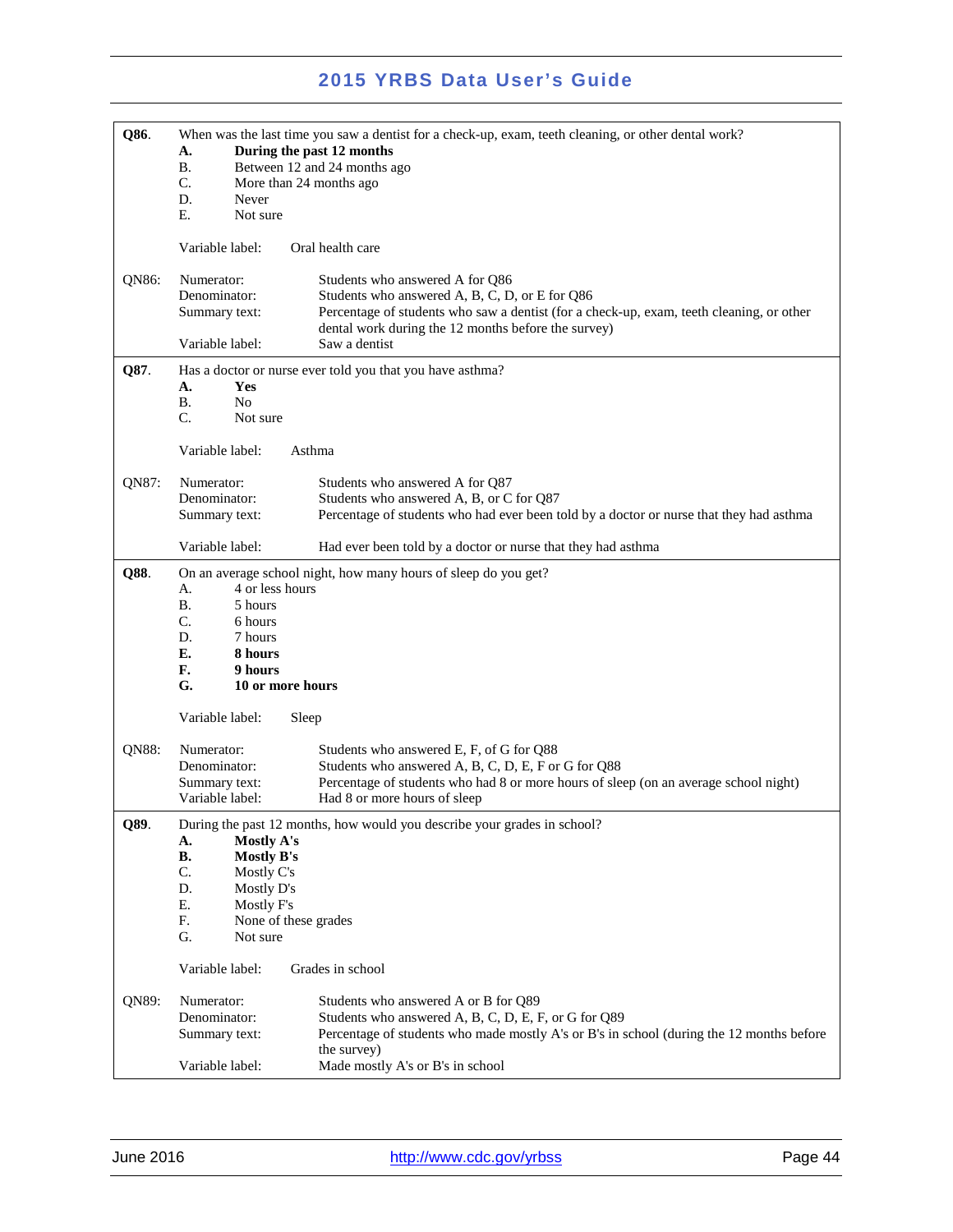| Q90.                | During the past 30 days, how did you usually use marijuana?                                                                                  |                                                                                                             |
|---------------------|----------------------------------------------------------------------------------------------------------------------------------------------|-------------------------------------------------------------------------------------------------------------|
|                     | А.                                                                                                                                           | I did not use marijuana during the past 30 days                                                             |
|                     | <b>B.</b><br>C.                                                                                                                              | I smoked it in a joint, bong, pipe, or blunt<br>I ate it in food such as brownies, cakes, cookies, or candy |
|                     | D.                                                                                                                                           | I drank it in tea, cola, alcohol, or other drinks                                                           |
|                     | E.<br>I vaporized it                                                                                                                         |                                                                                                             |
|                     | F.<br>I used it some other way                                                                                                               |                                                                                                             |
|                     |                                                                                                                                              |                                                                                                             |
|                     | Variable label:                                                                                                                              | Usual use of marijuana                                                                                      |
| QN90 <sup>*</sup> : | Numerator:                                                                                                                                   | Students who answered B for Q90                                                                             |
|                     | Denominator:                                                                                                                                 | Students who answered B, C, D, E, or F for Q90                                                              |
|                     | Summary text:                                                                                                                                | Percentage of students who usually used marijuana by smoking it in a joint, bong, pipe, or                  |
|                     |                                                                                                                                              | blunt (during the 30 days before the survey, among students who used marijuana)                             |
|                     | Variable label:                                                                                                                              | Usually used marijuana by smoking it in a joint, bong, pipe, or blunt                                       |
| Q91.                | During your life, how many times have you used <b>hallucinogenic drugs</b> , such as LSD, acid, PCP, angel dust,<br>mescaline, or mushrooms? |                                                                                                             |
|                     | 0 times<br>А.                                                                                                                                |                                                                                                             |
|                     | В.<br>1 or 2 times                                                                                                                           |                                                                                                             |
|                     | $\mathbf{C}$ .<br>3 to 9 times                                                                                                               |                                                                                                             |
|                     | D.<br>10 to 19 times                                                                                                                         |                                                                                                             |
|                     | E.<br>20 to 39 times                                                                                                                         |                                                                                                             |
|                     | F.<br>40 or more times                                                                                                                       |                                                                                                             |
|                     | Variable label:                                                                                                                              | Ever used LSD                                                                                               |
| ON91:               | Numerator:                                                                                                                                   | Students who answered B, C, D, E, or F for Q91                                                              |
|                     | Denominator:                                                                                                                                 | Students who answered A, B, C, D, E, or F for Q91                                                           |
|                     | Summary text:                                                                                                                                | Percentage of students who used hallucinogenic drugs (such as LSD, acid, PCP, angel                         |
|                     |                                                                                                                                              | dust, mescaline, or mushrooms, one or more times during their life)                                         |
|                     | Variable label:                                                                                                                              | Used hallucinogenic drugs                                                                                   |
| Q92.                | During the past 7 days, how many times did you drink a can, bottle, or glass of a sports drink such as Gatorade or                           |                                                                                                             |
|                     |                                                                                                                                              | PowerAde? (Do not count low-calorie sports drinks such as Propel or G2.)                                    |
|                     | A.                                                                                                                                           | I did not drink sports drinks during the past 7 days                                                        |
|                     | <b>B.</b>                                                                                                                                    | 1 to 3 times during the past 7 days                                                                         |
|                     | C.                                                                                                                                           | 4 to 6 times during the past 7 days                                                                         |
|                     | D.<br>1 time per day                                                                                                                         |                                                                                                             |
|                     | E.<br>2 times per day                                                                                                                        |                                                                                                             |
|                     | F.<br>3 times per day                                                                                                                        |                                                                                                             |
|                     | G.<br>4 or more times per day                                                                                                                |                                                                                                             |
|                     | Variable label:                                                                                                                              | Sports drinks                                                                                               |
| QN92:               | Numerator:                                                                                                                                   | Students who answered A for Q92                                                                             |
|                     | Denominator:                                                                                                                                 | Students who answered A, B, C, D, E, F, or G for Q92                                                        |
|                     | Summary text:                                                                                                                                | Percentage of students who did not drink a can, bottle, or glass of a sports drink (such as                 |
|                     |                                                                                                                                              | Gatorade or PowerAde, not including low-calorie sports drinks such as Propel or G2,                         |
|                     |                                                                                                                                              | during the 7 days before the survey)                                                                        |
|                     | Variable label:                                                                                                                              | Did not drink a can, bottle, or glass of a sports drink                                                     |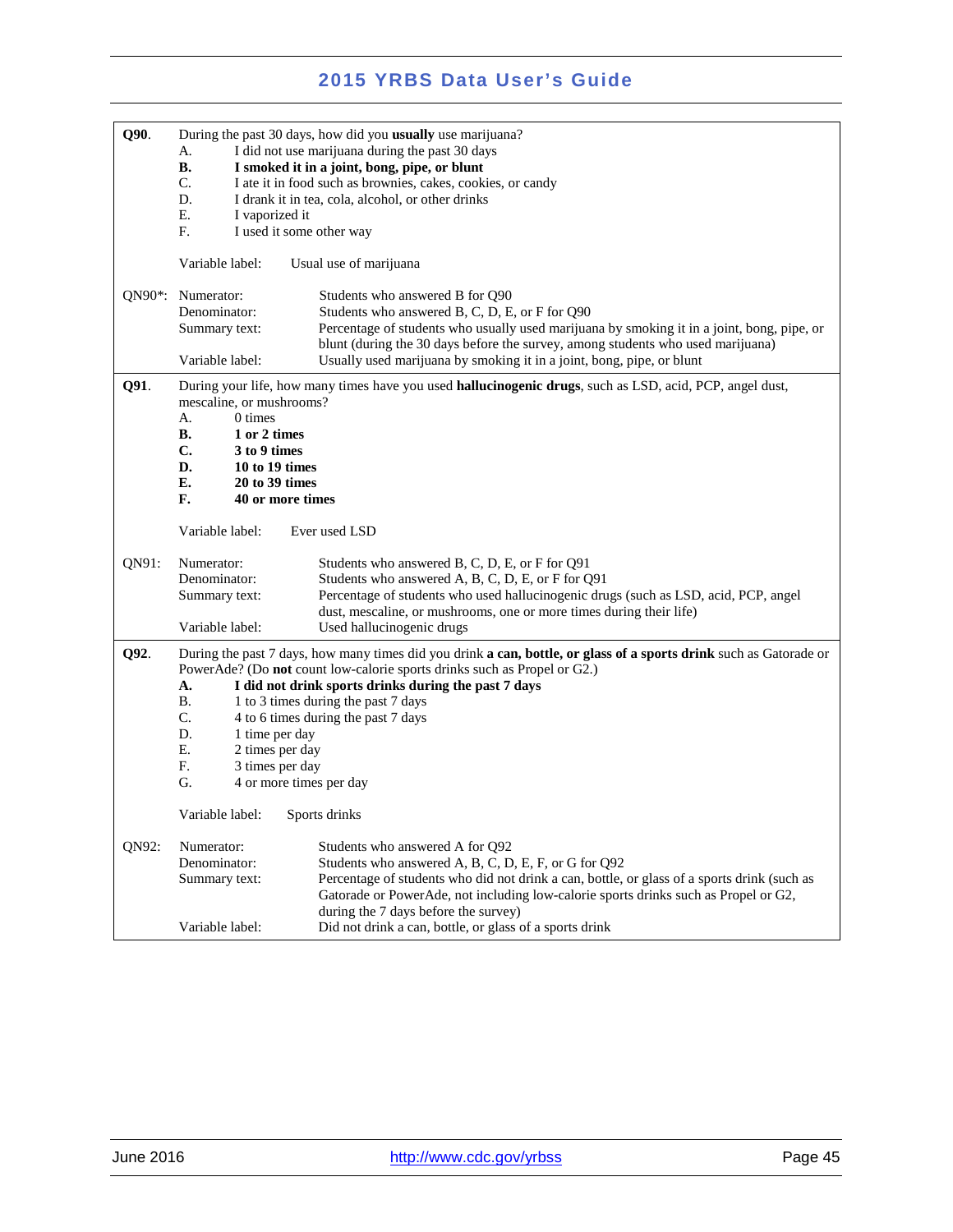| Q93.  | А.<br><b>B.</b><br>C.<br>D.<br>1 time per day<br>E.<br>2 times per day<br>F.<br>3 times per day<br>G. | During the past 7 days, how many times did you drink a bottle or glass of plain water? (Count tap,<br>bottled, and unflavored sparkling water.)<br>I did not drink water during the past 7 days<br>1 to 3 times during the past 7 days<br>4 to 6 times during the past 7 days<br>4 or more times per day                                                                     |
|-------|-------------------------------------------------------------------------------------------------------|------------------------------------------------------------------------------------------------------------------------------------------------------------------------------------------------------------------------------------------------------------------------------------------------------------------------------------------------------------------------------|
|       | Variable label:                                                                                       | Plain water                                                                                                                                                                                                                                                                                                                                                                  |
| QN93: | Numerator:<br>Denominator:<br>Summary text:                                                           | Students who answered A for Q93<br>Students who answered A, B, C, D, E, F, or G for Q93<br>Percentage of students who did not drink a bottle or glass of plain water<br>(including tap, bottled, and unflavored sparkling water, during the 7 days before<br>the survey)                                                                                                     |
|       | Variable label:                                                                                       | Did not drink a bottle or glass of plain water                                                                                                                                                                                                                                                                                                                               |
| Q94.  | А.<br>Yes<br><b>B.</b><br>N <sub>o</sub><br>C.<br>Not sure                                            | Are there any foods that you have to avoid because eating the food could cause an allergic reaction, like<br>skin rashes, swelling, itching, vomiting, coughing, or trouble breathing?                                                                                                                                                                                       |
|       | Variable label:                                                                                       | Food allergies                                                                                                                                                                                                                                                                                                                                                               |
| QN94: | Numerator:<br>Denominator:<br>Summary text:<br>Variable label:                                        | Students who answered A for Q94<br>Students who answered A, B, or C for Q94<br>Percentage of students who have to avoid some foods because eating the food<br>could cause an allergic reaction (such as skin rashes, swelling, itching, vomiting,<br>coughing, or trouble breathing)<br>Have to avoid some foods because eating the food could cause an allergic<br>reaction |
| Q95.  | During the past 7 days, on how many days did you do exercises to strengthen or tone your muscles,     |                                                                                                                                                                                                                                                                                                                                                                              |
|       |                                                                                                       | such as push-ups, sit-ups, or weight lifting?                                                                                                                                                                                                                                                                                                                                |
|       | A.<br>0 days<br><b>B.</b><br>1 day<br>C.<br>$2\;{\rm days}$<br>D.<br>3 days<br>E.<br>4 days           |                                                                                                                                                                                                                                                                                                                                                                              |
|       | F.<br>5 days                                                                                          |                                                                                                                                                                                                                                                                                                                                                                              |
|       | G.<br>6 days<br>H.<br>7 days                                                                          |                                                                                                                                                                                                                                                                                                                                                                              |
|       | Variable label:                                                                                       | Muscle strengthening                                                                                                                                                                                                                                                                                                                                                         |
| QN95: | Numerator:<br>Denominator:<br>Summary text:                                                           | Students who answered D, E, F, G, or H for Q95<br>Students who answered A, B, C, D, E, F, G, or H for Q95<br>Percentage of students who did exercises to strengthen or tone their muscles (such<br>as push-ups, sit-ups, or weight lifting, on three or more days during the 7 days                                                                                          |
|       | Variable label:                                                                                       | before the survey)<br>Did exercises to strengthen or tone their muscles                                                                                                                                                                                                                                                                                                      |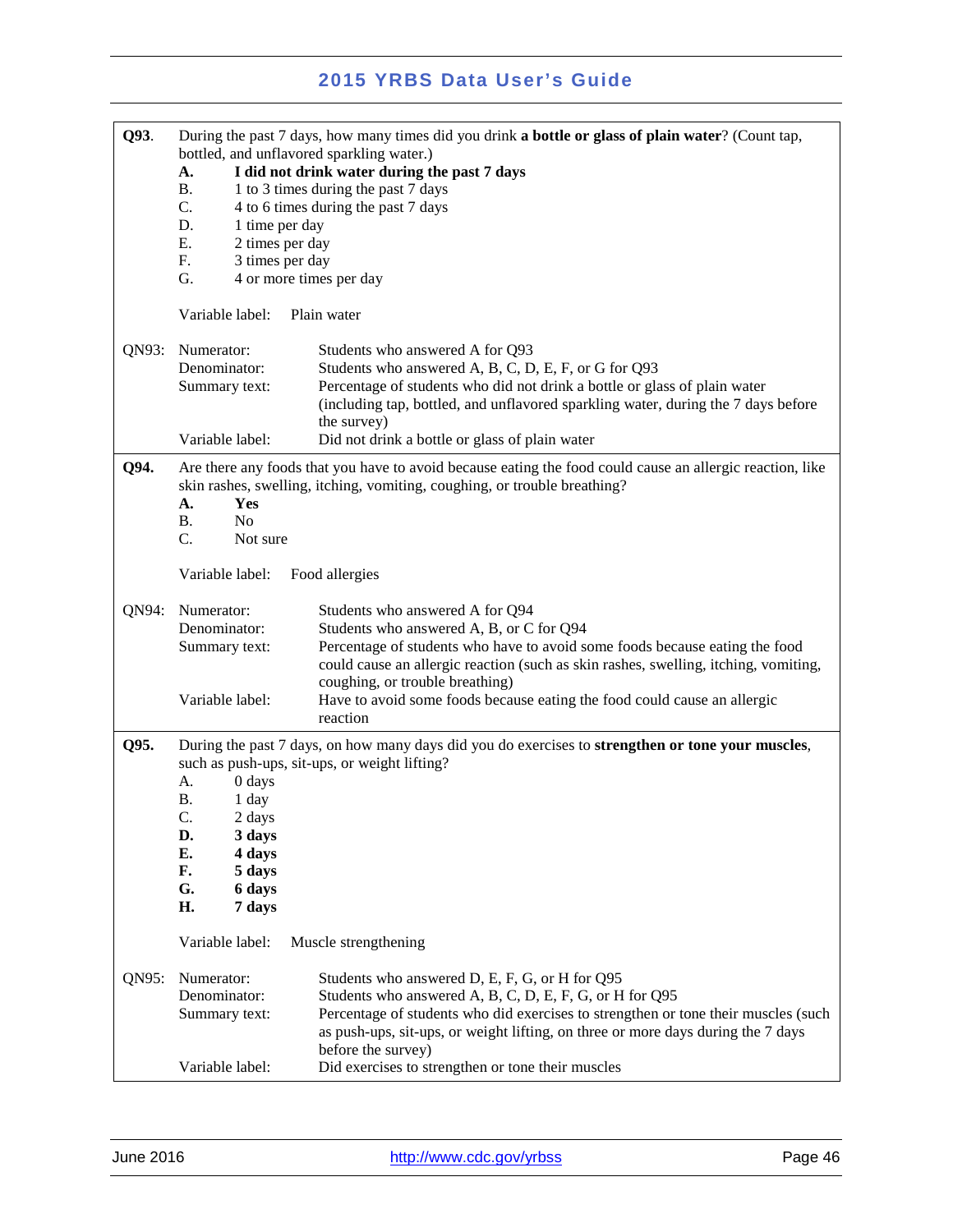| Q96.  | During the past 12 months, how many times did you use an indoor tanning device such as a sunlamp,<br>sunbed, or tanning booth? (Do not count getting a spray-on tan.)                                                                                                               |                                                                                                                                                                                                               |
|-------|-------------------------------------------------------------------------------------------------------------------------------------------------------------------------------------------------------------------------------------------------------------------------------------|---------------------------------------------------------------------------------------------------------------------------------------------------------------------------------------------------------------|
|       | $0 \times$<br>А.                                                                                                                                                                                                                                                                    |                                                                                                                                                                                                               |
|       | 1 or 2 times<br><b>B.</b><br>C.<br>3 to 9 times                                                                                                                                                                                                                                     |                                                                                                                                                                                                               |
|       | D.<br>10 to 19 times                                                                                                                                                                                                                                                                |                                                                                                                                                                                                               |
|       | E.<br>20 to 39 times                                                                                                                                                                                                                                                                |                                                                                                                                                                                                               |
|       | F.<br>40 or more times                                                                                                                                                                                                                                                              |                                                                                                                                                                                                               |
|       | Variable label:                                                                                                                                                                                                                                                                     | Indoor tanning                                                                                                                                                                                                |
| QN96: | Numerator:                                                                                                                                                                                                                                                                          | Students who answered B, C, D, E, or F for Q96                                                                                                                                                                |
|       | Denominator:                                                                                                                                                                                                                                                                        | Students who answered A, B, C, D, or E for Q96                                                                                                                                                                |
|       | Summary text:                                                                                                                                                                                                                                                                       | Percentage of students who used an indoor tanning device (such as a sunlamp,<br>sunbed, or tanning booth [not including getting a spray-on tan], one or more times<br>during the 12 months before the survey) |
|       | Variable label:                                                                                                                                                                                                                                                                     | Used an indoor tanning device                                                                                                                                                                                 |
| Q97.  | During the past 12 months, how many times have you had a sunburn? (Count the number of times even<br>a small part of your skin turned red or hurt for 12 hours or more after being outside in the sun or after<br>using a sunlamp or other indoor tanning device.)<br>А.<br>0 times |                                                                                                                                                                                                               |
|       | <b>B.</b><br>1 time<br>C.<br>2 times                                                                                                                                                                                                                                                |                                                                                                                                                                                                               |
|       | D.<br>3 times                                                                                                                                                                                                                                                                       |                                                                                                                                                                                                               |
|       | E.<br>4 times                                                                                                                                                                                                                                                                       |                                                                                                                                                                                                               |
|       | F.<br>5 or more times                                                                                                                                                                                                                                                               |                                                                                                                                                                                                               |
|       | Variable label:                                                                                                                                                                                                                                                                     | Sunburn                                                                                                                                                                                                       |
| QN97: | Numerator:                                                                                                                                                                                                                                                                          | Students who answered B, C, D, E, or F for Q97                                                                                                                                                                |
|       | Denominator:                                                                                                                                                                                                                                                                        | Students who answered A, B, C, D, or E for Q97                                                                                                                                                                |
|       | Summary text:                                                                                                                                                                                                                                                                       | Percentage of students who had a sunburn (including even a small part of the skin                                                                                                                             |
|       |                                                                                                                                                                                                                                                                                     | turning red or hurting for 12 hours or more after being outside in the sun or after                                                                                                                           |
|       |                                                                                                                                                                                                                                                                                     | using a sunlamp or other indoor tanning device, one or more times during the 12                                                                                                                               |
|       |                                                                                                                                                                                                                                                                                     | months before the survey)                                                                                                                                                                                     |
|       | Variable label:                                                                                                                                                                                                                                                                     | Had a sunburn                                                                                                                                                                                                 |
| Q98.  | remembering, or making decisions?<br>Yes<br>A.<br><b>B.</b><br>N <sub>0</sub>                                                                                                                                                                                                       | Because of a physical, mental, or emotional problem, do you have serious difficulty concentrating,                                                                                                            |
|       |                                                                                                                                                                                                                                                                                     |                                                                                                                                                                                                               |
|       | Variable label:                                                                                                                                                                                                                                                                     | Difficulty concentrating                                                                                                                                                                                      |
| QN98: | Numerator:                                                                                                                                                                                                                                                                          | Students who answered A for Q98                                                                                                                                                                               |
|       | Denominator:                                                                                                                                                                                                                                                                        | Students who answered A or B for Q98                                                                                                                                                                          |
|       | Summary text:                                                                                                                                                                                                                                                                       | Percentage of students who have serious difficulty concentrating, remembering,                                                                                                                                |
|       |                                                                                                                                                                                                                                                                                     | or making decisions (because of a physical, mental, or emotional problem)                                                                                                                                     |
|       | Variable label:                                                                                                                                                                                                                                                                     | Have serious difficulty concentrating, remembering, or making decisions                                                                                                                                       |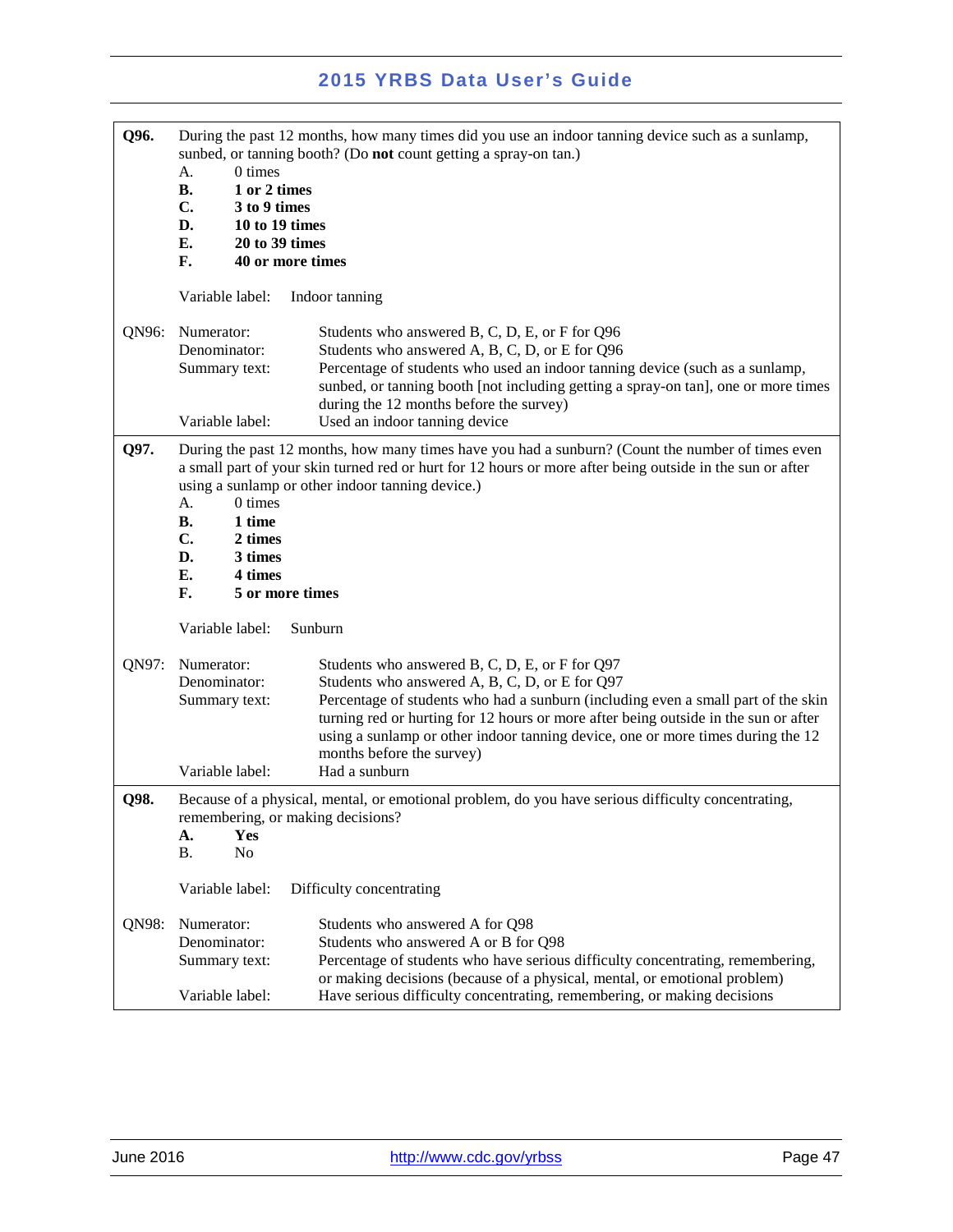| Q99.  | How well do you speak English? |                                                                             |  |
|-------|--------------------------------|-----------------------------------------------------------------------------|--|
|       | A.                             | Very well                                                                   |  |
|       | В.                             | Well                                                                        |  |
|       | C.                             | Not well                                                                    |  |
|       | D.                             | Not at all                                                                  |  |
|       |                                | Variable label:<br>How well speak English                                   |  |
| ON99: | Numerator:                     | Students who answered A or B for O99                                        |  |
|       | Denominator:                   | Students who answered A, B, C, or D for Q99                                 |  |
|       |                                | Percentage of students who speak English well or very well<br>Summary text: |  |
|       |                                | Variable label:<br>Speak English well or very well                          |  |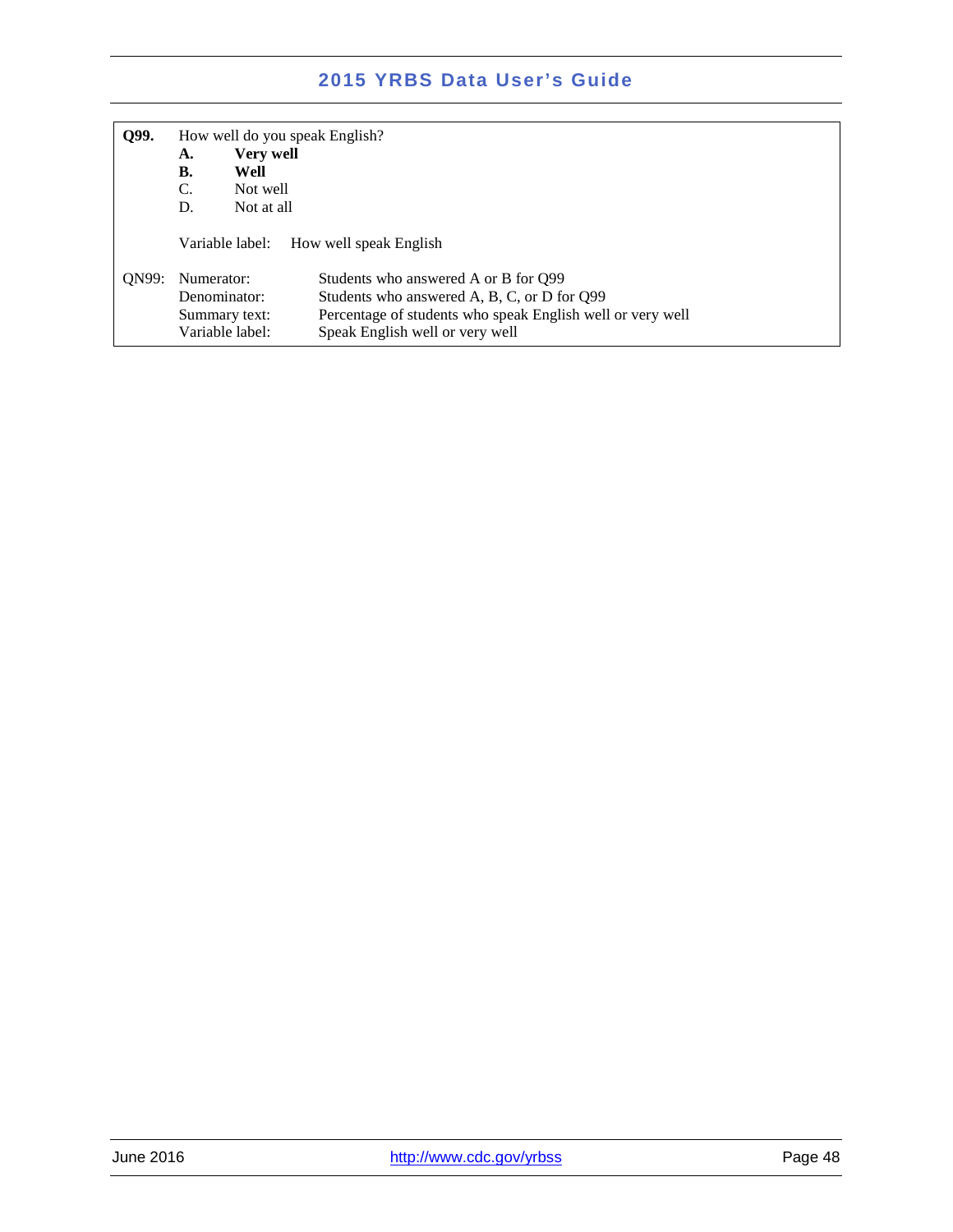## **Appendix B: National High School YRBS Supplemental (Qnword) Variables**

| <b>QNFRCIG:</b>    |                                                                                                                                                  |  |  |
|--------------------|--------------------------------------------------------------------------------------------------------------------------------------------------|--|--|
| Numerator:         | Students who answered F or G for Q33                                                                                                             |  |  |
| Denominator:       | Students who answered A, B, C, D, E, F, or G for Q33                                                                                             |  |  |
| Summary text:      | Percentage of students who currently frequently smoked cigarettes (on 20 or more days<br>during the 30 days before the survey)                   |  |  |
| QN variable label: | Currently frequently smoked cigarettes                                                                                                           |  |  |
| Dependence:        | Depends on Q33                                                                                                                                   |  |  |
| SAS code:          | if $q33$ in $('6', '7')$ then QNFRCIG=1;<br>else if q33 in $(1', 2', 3', 4', 5')$ then QNFRCIG=2;                                                |  |  |
| <b>QNDAYCIG:</b>   |                                                                                                                                                  |  |  |
| Numerator:         | Students who answered G for Q33                                                                                                                  |  |  |
| Denominator:       | Students who answered A, B, C, D, E, F, or G for Q33                                                                                             |  |  |
| Summary text:      | Percentage of students who currently smoked cigarettes daily (on all 30 days during the 30<br>days before the survey)                            |  |  |
| QN variable label: | Currently smoked cigarettes daily                                                                                                                |  |  |
| Dependence:        | Depends on Q33                                                                                                                                   |  |  |
| SAS code:          | if $q33=7$ ' then QNDAYCIG =1;<br>else if q33 in $(1', 2', 3', 4', 5', 6')$ then QNDAYCIG=2;                                                     |  |  |
| <b>QNCIGINT:</b>   |                                                                                                                                                  |  |  |
| Numerator:         | Students who answered C for Q35                                                                                                                  |  |  |
| Denominator:       | Students who answered A, B, C, D, E, or F for Q1 and answered B, C, D, E, F, or G for                                                            |  |  |
|                    | Q33 and answered B, C, D, E, F, G, or H for Q35<br>Percentage of students who usually obtained their own cigarettes by buying on the internet    |  |  |
| Summary text:      | (during the 30 days before the survey among students who currently smoked cigarettes and                                                         |  |  |
|                    | who were aged $<$ 18 years)                                                                                                                      |  |  |
| Variable label:    | Usually obtained their own cigarettes by buying on the internet                                                                                  |  |  |
| Dependence:        | Depends on Q1, Q33, and Q35                                                                                                                      |  |  |
| SAS code:          | if $q35 = 3'$ then qncigint=1;<br>else if $q35$ in $(2', 4', 5', 6', 7', 8')$ then qncigint=2;                                                   |  |  |
|                    | if q1 in $(', 7')$ then qncigint=.;                                                                                                              |  |  |
|                    | if $q33$ in $(','1')$ then qncigint=.;                                                                                                           |  |  |
| QNTOB2:            |                                                                                                                                                  |  |  |
| Numerator:         | Students who answered B, C, D, E, F, G, or H for Q33 or Q38                                                                                      |  |  |
| Denominator:       | Students who answered B, C, D, E, F, G, or H for Q33 or Q38 or answered A for Q33 and                                                            |  |  |
| Summary text:      | Q38<br>Percentage of students who currently smoked cigarettes or cigars (on at least 1 day during                                                |  |  |
|                    | the 30 days before the survey)                                                                                                                   |  |  |
| QN variable label: | Currently smoked cigarettes or cigars                                                                                                            |  |  |
| Dependence:        | Depends on Q33 and Q38                                                                                                                           |  |  |
| SAS code:          | if q33 in $(2', 3', 4', 5', 6', 7')$ or<br>q38 in $(2', 3', 4', 5', 6', 7)$ then QNTOB2 = 1;<br>else if $q33 = 1'$ and $q38 = 1'$ then QNTOB2=2; |  |  |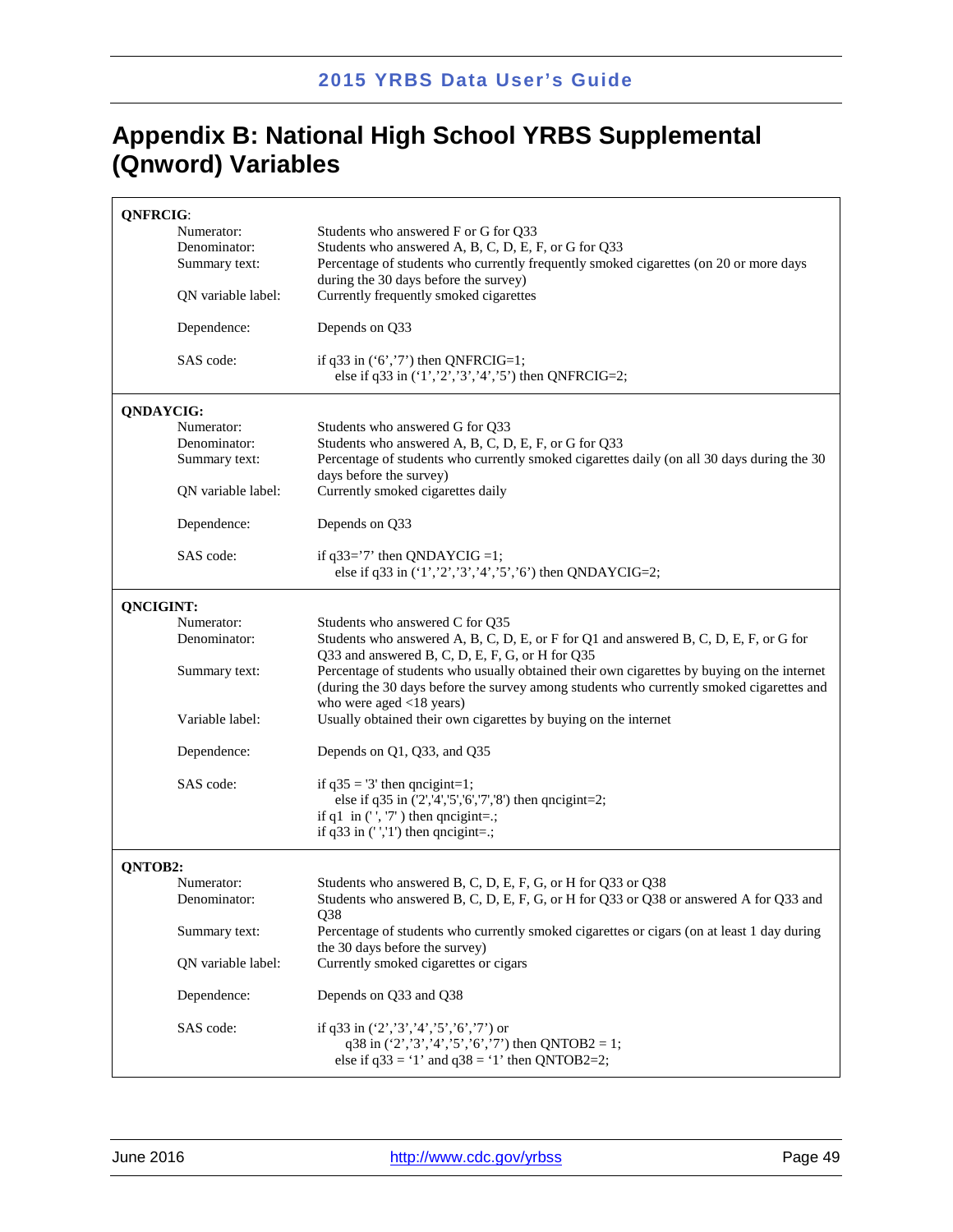| QNTOB3:                                     |                                                                                                                                                                                                                                                                     |
|---------------------------------------------|---------------------------------------------------------------------------------------------------------------------------------------------------------------------------------------------------------------------------------------------------------------------|
| Numerator:<br>Denominator:                  | Students who answered B, C, D, E, F, G, or H for Q33, Q37 or Q38<br>Students who answered B, C, D, E, F, G, or H for Q33, Q37 or Q38 or answered A for<br>Q33, Q37, and Q38                                                                                         |
| Summary text:                               | Percentage of students who currently used cigarettes, cigars, or smokeless tobacco (on at<br>least 1 day during the 30 days before the survey)                                                                                                                      |
| QN variable label:                          | Currently used cigarettes, cigars, or smokeless tobacco                                                                                                                                                                                                             |
| Dependence:                                 | Depends on Q33, Q37, and Q38                                                                                                                                                                                                                                        |
| SAS code:                                   | if q33 in $(2', 3', 4', 5', 6', 7')$ or<br>q37 in $(2', 3', 4', 5', 6', 7')$ or<br>q38 in $(2', 3', 4', 5', 6', 7)$ then QNTOB3 = 1;<br>else if $q33 = 1'$ and $q37 = 1'$ and $q38 = 1'$ then QNTOB3=2;                                                             |
| QNTOB4:                                     |                                                                                                                                                                                                                                                                     |
| Numerator:<br>Denominator:                  | Students who answered B, C, D, E, F, G, or H for Q33, Q37, Q38, or Q40<br>Students who answered B, C, D, E, F, G, or H for Q33, Q37, Q38, or Q40 or answered A<br>for Q33, Q37, Q38, and Q40                                                                        |
| Summary text:                               | Percentage of students who currently used tobacco (current cigarette, smokeless tobacco,<br>cigar, or electronic vapor product use on at least 1 day during the 30 days before the<br>survey)                                                                       |
| ON variable label:                          | Currently used tobacco                                                                                                                                                                                                                                              |
| Dependence:                                 | Depends on Q33, Q37, Q38, and Q40                                                                                                                                                                                                                                   |
| SAS code:                                   | if q33 in $(2', 3', 4', 5', 6', 7')$ or<br>q37 in ('2','3','4','5','6','7') or<br>q38 in ('2','3','4','5','6','7') or<br>q40 in $('2', '3', '4', '5', '6', '7')$ then QNTOB4 = 1;<br>else if $q33 = 1'$ and $q37 = 1'$ and $q38 = 1'$ and $q40 = 1'$ then QNTOB4=2; |
| QNNOTOB2:                                   |                                                                                                                                                                                                                                                                     |
| Numerator:<br>Denominator:<br>Summary text: | Students who answered A for Q33 and Q38<br>Students who answered A, B, C, D, E, F, G, or H for Q33 and Q38<br>Percentage of students who did not currently smoke cigarettes or cigars (on at least 1 day<br>during the 30 days before the survey)                   |
| QN variable label:                          | Did not currently smoke cigarettes or cigars                                                                                                                                                                                                                        |
| Dependence:                                 | Depends on Q33 and Q38                                                                                                                                                                                                                                              |
| SAS code:                                   | if $q33 = 1'$ and $q38 = 1'$ then QNNOTOB2 = 1;<br>else if q33 in $(1', 2', 3', 4', 5', 6', 7')$ and<br>q38 in ('1', '2', '3', '4', '5', '6', '7')<br>then QNNOTOB2 = 2;                                                                                            |
| QNNOTOB3:                                   |                                                                                                                                                                                                                                                                     |
| Numerator:<br>Denominator:<br>Summary text: | Students who answered A for Q33, Q37 and Q38<br>Students who answered A, B, C, D, E, F, G, or H for Q33, Q37, and Q38<br>Percentage of students who did not currently use cigarettes, cigars, or smokeless tobacco                                                  |
| QN variable label:                          | (on at least 1 day during the 30 days before the survey)<br>Did not currently use cigarettes, cigars, or smokeless tobacco                                                                                                                                          |
| Dependence:                                 | Depends on Q33, Q37, and Q38                                                                                                                                                                                                                                        |
| SAS code:                                   | if $q33 = 1'$ and $q37 = 1'$ and $q38 = 1'$ then QNNOTOB3 = 1;<br>else if q33 in $(1', 2', 3', 4', 5', 6', 7')$ and<br>q37 in ('1', '2', '3', '4', '5', '6', '7') and<br>q38 in ('1', '2', '3', '4', '5', '6', '7')<br>then QNNOTOB3 = 2;                           |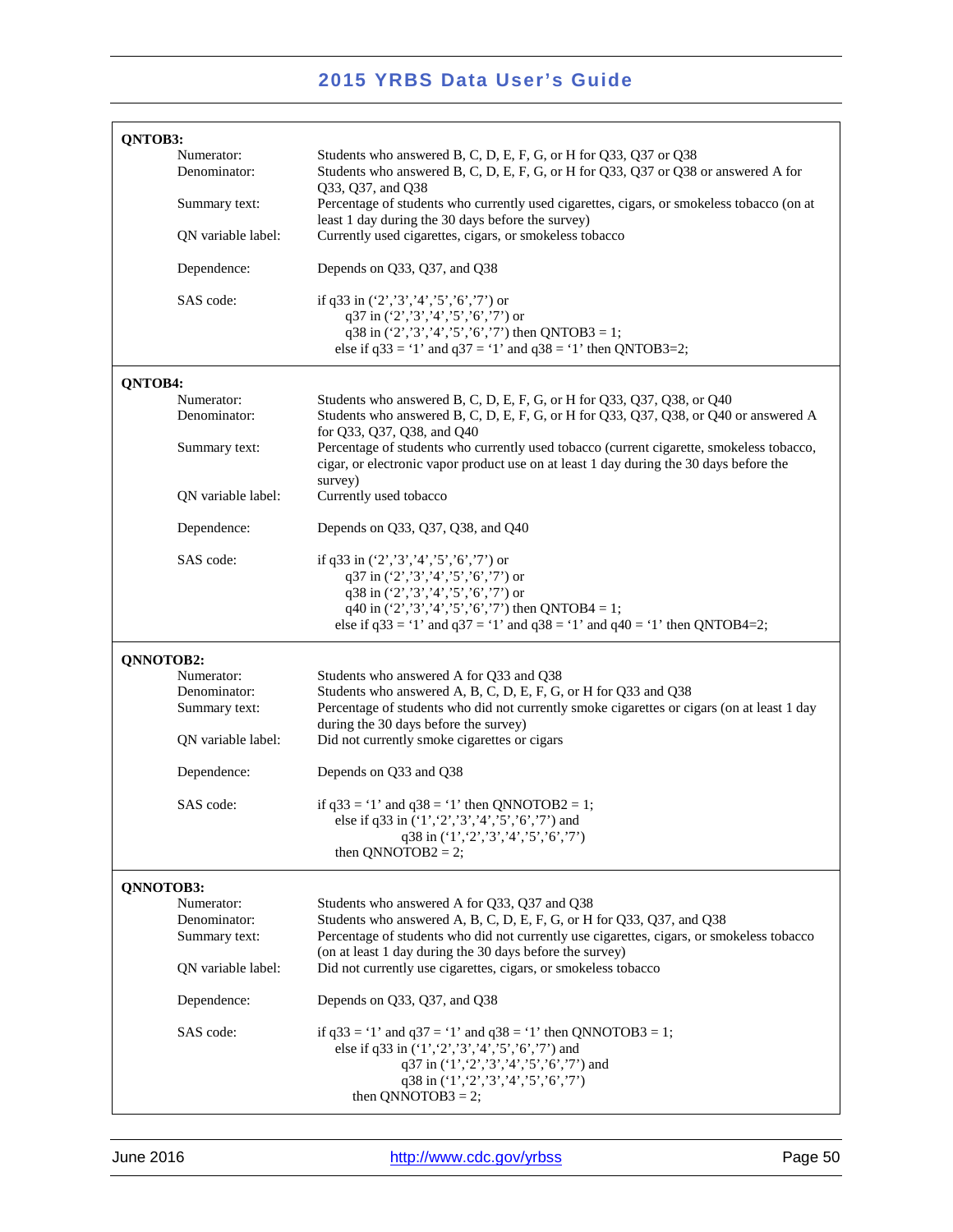| QNNOTOB4:        |                                                                   |                                                                                                                                                                                                                                                                                                                                                                           |
|------------------|-------------------------------------------------------------------|---------------------------------------------------------------------------------------------------------------------------------------------------------------------------------------------------------------------------------------------------------------------------------------------------------------------------------------------------------------------------|
|                  | Numerator:<br>Denominator:<br>Summary text:<br>QN variable label: | Students who answered A for Q33, Q37, Q38, and Q40<br>Students who answered A, B, C, D, E, F, G, or H for Q33, Q37, Q38, and Q40<br>Percentage of students who did not currently use tobacco (current cigarette, smokeless<br>tobacco, cigar, or electronic vapor product use on at least 1 day during the 30 days before<br>the survey)<br>Did not currently use tobacco |
|                  |                                                                   |                                                                                                                                                                                                                                                                                                                                                                           |
|                  | Dependence:                                                       | Depends on Q33, Q37, Q38, and Q40                                                                                                                                                                                                                                                                                                                                         |
|                  | SAS code:                                                         | if $q33 = 1'$ and $q37 = 1'$ and $q38 = 1'$ and $q40 = 1'$ then QNNOTOB4 = 1;<br>else if q33 in ('1','2','3','4','5','6','7') and<br>q37 in ('1', '2', '3', '4', '5', '6', '7') and<br>q38 in ('1', '2', '3', '4', '5', '6', '7') and<br>q40 in $(1', 2', 3', 4', 5', 6', 7')$<br>then QNNOTOB4 = 2;                                                                      |
| <b>QNIUDIMP:</b> |                                                                   |                                                                                                                                                                                                                                                                                                                                                                           |
|                  | Numerator:<br>Denominator:                                        | Students who answered E for O66<br>Students who answered C, D, E, F, G, or H for Q63 and answered B, C, D, E, F, G, or H<br>for O66                                                                                                                                                                                                                                       |
|                  | Summary text:                                                     | Percentage of students who used an IUD (e.g., Mirena or ParaGard) or implant (e.g.,<br>Implanon or Nexplanon) (before last sexual intercourse to prevent pregnancy among<br>students who were currently sexually active)                                                                                                                                                  |
|                  | QN variable label:                                                | Used an IUD (e.g., Mirena or ParaGard) or implant (e.g., Implanon or Nexplanon)                                                                                                                                                                                                                                                                                           |
|                  | Dependence:                                                       | Depends on Q63 and Q66                                                                                                                                                                                                                                                                                                                                                    |
|                  | SAS code:                                                         | if q63 in $(3', 4', 5', 6', 7', 8')$ then do;<br>if $q66 = '5'$ then QNIUDIMP = 1;<br>else if q66 in $(2', 3', 4', 6', 7', 8')$ then QNIUDIMP = 2;<br>end;                                                                                                                                                                                                                |
| <b>QNSHPARG:</b> |                                                                   |                                                                                                                                                                                                                                                                                                                                                                           |
|                  | Numerator:<br>Denominator:                                        | Students who answered F for Q66<br>Students who answered C, D, E, F, G, or H for Q63 and answered B, C, D, E, F, G, or H<br>for Q66                                                                                                                                                                                                                                       |
|                  | Summary text:                                                     | Percentage of students who used a shot (e.g., Depo-Provera), patch (e.g., OrthoEvra), or<br>birth control ring (e.g., NuvaRing) (during last sexual intercourse among students who<br>were currently sexually active)                                                                                                                                                     |
|                  | QN variable label:                                                | Used a shot (e.g., Depo-Provera), patch (e.g., OrthoEvra), or birth control ring (e.g.,<br>NuvaRing)                                                                                                                                                                                                                                                                      |
|                  | Dependence:                                                       | Depends on Q63 and Q66                                                                                                                                                                                                                                                                                                                                                    |
|                  | SAS code:                                                         | if $q63$ in $('3', '4', '5', '6', '7', '8')$ then do;<br>if $q66=$ '6' then QNSHPARG = 1;<br>else if q66 in $(2', 3', 4', 5', 7', 8')$ then QNSHPARG = 2;<br>end;                                                                                                                                                                                                         |
|                  |                                                                   |                                                                                                                                                                                                                                                                                                                                                                           |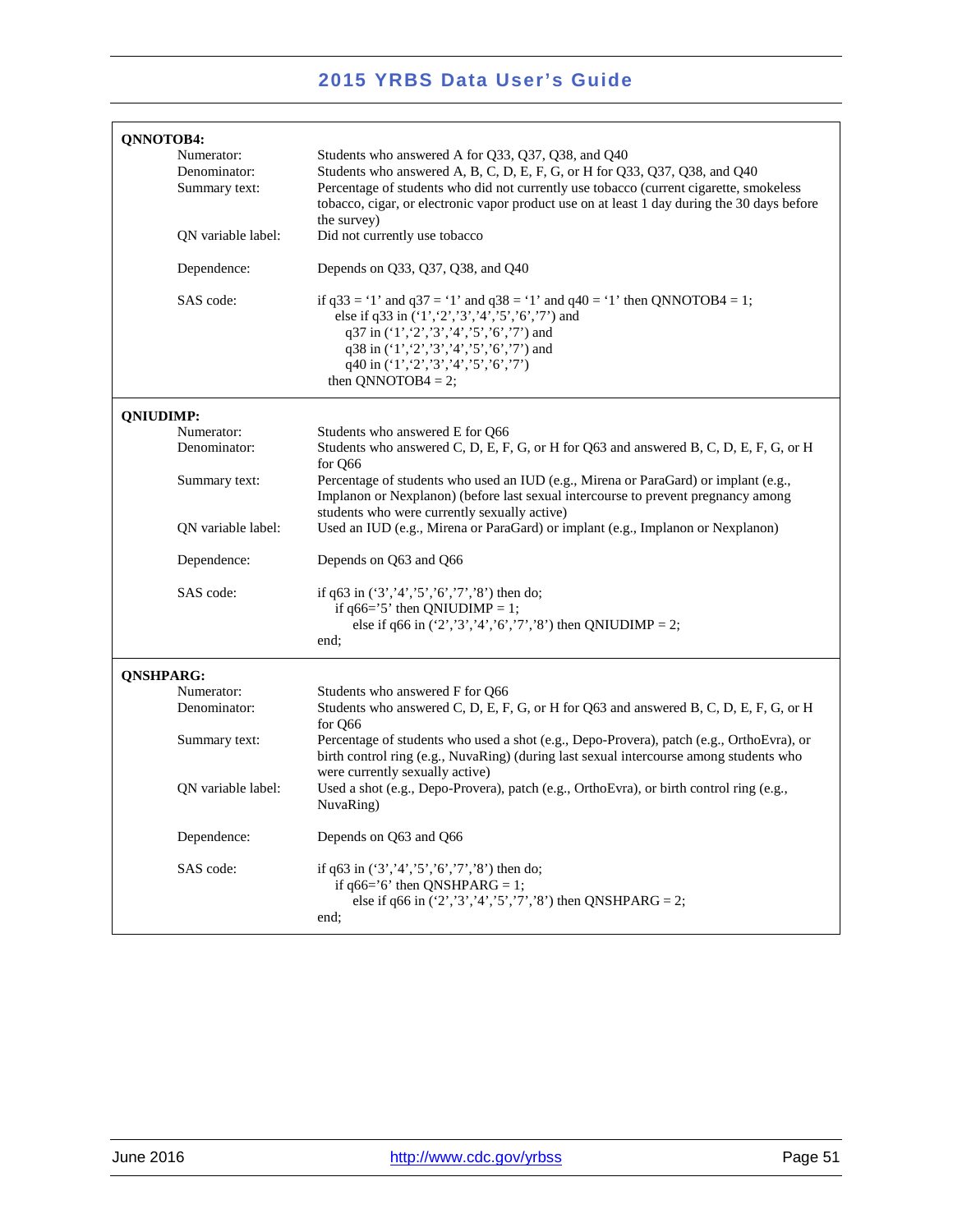| <b>QNOTHHPL:</b>                 |                                                                                                                                                                                                                                                                |
|----------------------------------|----------------------------------------------------------------------------------------------------------------------------------------------------------------------------------------------------------------------------------------------------------------|
| Numerator:                       | Students who answered C, D, E, or F for Q66                                                                                                                                                                                                                    |
| Denominator:                     | Students who answered C, D, E, F, G, or H for Q63 and answered B, C, D, E, F, G, or H<br>for Q66                                                                                                                                                               |
| Summary text:                    | Percentage of students who used birth control pills; an IUD or implant; or a shot, patch, or<br>birth control ring (before last sexual intercourse to prevent pregnancy among students who<br>were currently sexually active)                                  |
| QN variable label:               | Used birth control pills; an IUD or implant; or a shot, patch, or birth control ring                                                                                                                                                                           |
| Dependence:                      | Depends on Q63 and Q66                                                                                                                                                                                                                                         |
| SAS code:                        | if q63 in ('3','4','5','6','7','8') then do;<br>if $q66$ in $(3', 5', 6')$ then QNOTHHPL=1;<br>else if $q66$ in $(2', 4', 7', 8')$ then QNOTHHPL=2;<br>end;                                                                                                    |
|                                  |                                                                                                                                                                                                                                                                |
| <b>QNDUALBC:</b>                 |                                                                                                                                                                                                                                                                |
| Numerator:<br>Denominator:       | Students who answered B for Q65 and C, E, or F for Q66<br>Students who answered C, D, E, F, G, or H for Q63 and answered B or C for 65 and<br>answered B, C, D, E, F, G, or H for Q66                                                                          |
| Summary text:                    | Percentage of students who used both a condom during and birth control pills; an IUD or<br>implant; or a shot, patch, or birth control ring before last sexual intercourse (to prevent<br>STD and pregnancy among students who were currently sexually active) |
| QN variable label:               | Used both a condom during and birth control pills; an IUD or implant; or a shot, patch, or<br>birth control ring before last sexual intercourse                                                                                                                |
| Dependence:                      | Depends on Q63, Q65, and Q66                                                                                                                                                                                                                                   |
| SAS code:                        | if $q63$ in $(3', 4', 5', 6', 7', 8')$ then do;<br>if $q65=2'$ and $q66$ in $('3', '5', '6')$ then QNDUALBC=1;<br>else if $q65$ in(') or Q66 in (') then QNDUALBC= $\therefore$<br>else if q65 in $(3')$ or q66 in $(2',4',7',8')$ then QNDUALBC=2;<br>end;    |
| <b>QNBCNONE:</b>                 |                                                                                                                                                                                                                                                                |
| Numerator:                       | Students who answered B for Q66                                                                                                                                                                                                                                |
| Denominator:                     | Students who answered C, D, E, F, G, or H for Q63 and answered B, C, D, E, F, G, or H<br>for Q66                                                                                                                                                               |
| Summary text:                    | Percentage of students who did not use any method to prevent pregnancy (during last<br>sexual intercourse among students who were currently sexually active)                                                                                                   |
| ON variable label:               | Did not use any method to prevent pregnancy                                                                                                                                                                                                                    |
| Dependence:                      | Depends on Q63 and Q66                                                                                                                                                                                                                                         |
| SAS code:                        | if q63 in $(3', 4', 5', 6', 7', 8')$ then do;<br>if $q66 = '2'$ then QNBCNONE=1;<br>else if $q665$ in $(3', 4', 5', 6', 7', 8')$ then QNBCNONE=2;<br>end;                                                                                                      |
|                                  |                                                                                                                                                                                                                                                                |
| <b>QNOBESE:</b><br>Summary text: | Percentage of students who were obese $(>= 95$ th percentile for body mass index, based on                                                                                                                                                                     |
| QN variable label:               | sex- and age-specific reference data from the 2000 CDC growth charts)<br>Were obese                                                                                                                                                                            |
| Dependence:                      | Depends on Q1, Q2, Q6, and Q7                                                                                                                                                                                                                                  |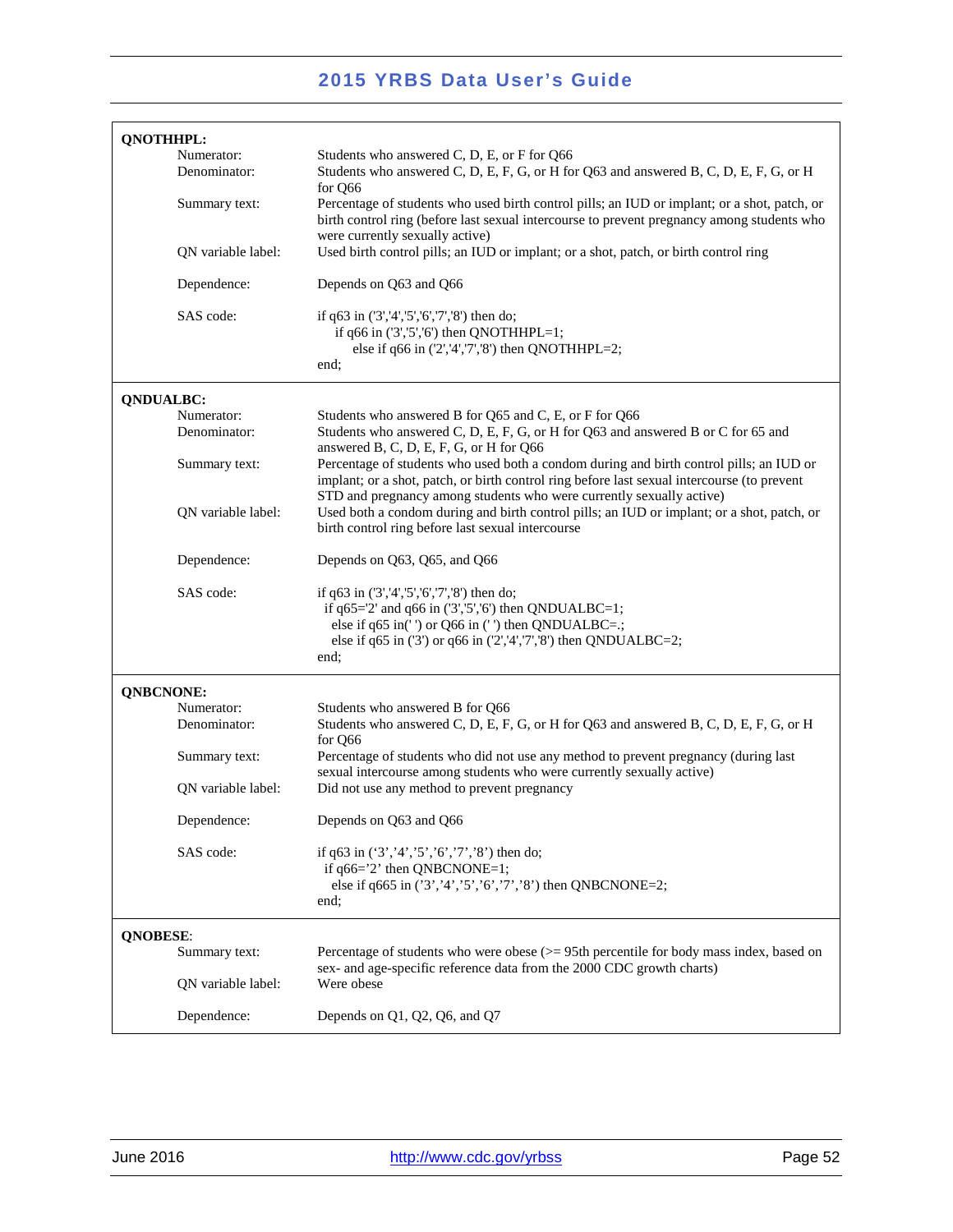| QNOWT:                                      |                                                                                                                                                                                                                                                                                                                                                                                                                                                                                                                                                                                                                                                                |  |
|---------------------------------------------|----------------------------------------------------------------------------------------------------------------------------------------------------------------------------------------------------------------------------------------------------------------------------------------------------------------------------------------------------------------------------------------------------------------------------------------------------------------------------------------------------------------------------------------------------------------------------------------------------------------------------------------------------------------|--|
| Summary text:                               | Percentage of students who were overweight $(>= 85$ th percentile but <95th percentile for<br>body mass index, based on sex- and age-specific reference data from the 2000 CDC growth<br>charts)                                                                                                                                                                                                                                                                                                                                                                                                                                                               |  |
| QN variable label:                          | Were overweight                                                                                                                                                                                                                                                                                                                                                                                                                                                                                                                                                                                                                                                |  |
| Dependence:                                 | Depends on Q1, Q2, Q6, and Q7                                                                                                                                                                                                                                                                                                                                                                                                                                                                                                                                                                                                                                  |  |
| QNFR0:                                      |                                                                                                                                                                                                                                                                                                                                                                                                                                                                                                                                                                                                                                                                |  |
| Numerator:<br>Denominator:<br>Summary text: | Calculated<br>Students who answered A, B, C, D, E, F, or G for Q71 and Q72<br>Percentage of students who did not eat fruit or drink 100% fruit juices (during the 7 days<br>before the survey)                                                                                                                                                                                                                                                                                                                                                                                                                                                                 |  |
| QN variable label:                          | Did not eat fruit or drink 100% fruit juices                                                                                                                                                                                                                                                                                                                                                                                                                                                                                                                                                                                                                   |  |
| Dependence:                                 | Depends on Q71 and Q72                                                                                                                                                                                                                                                                                                                                                                                                                                                                                                                                                                                                                                         |  |
| SAS code:                                   | TOTALf=0;<br>array fruitq0a (*) q71 q72;<br>array summ0a (*) q71n q72n;<br>$\text{do } i = 1 \text{ to } \text{dim}(\text{fruitq0a});$<br>if fruitq0a{i} = '1' then summ0a{i} = 0;<br>else if fruitq0a{i} = '2' then summ0a{i} = $2/7$ ;<br>else if fruitq0a{i} = '3' then summ0a{i} = $5/7$ ;<br>else if fruitq0a{i} = '4' then summ0a{i} = 1;<br>else if fruitq0a{i} = '5' then summ0a{i} = 2;<br>else if fruitq $0a[i] = 6'$ then summ $0a[i] = 3$ ;<br>else if fruitq0a{i} = '7' then summ0a{i} = 4;<br>else summ $0a[i]=$ .;<br>TOTALf=TOTALf+summ0a{i};<br>end;<br>if TOTAL $f = 0$ then QNFR0=1;<br>else if $TOTALf > 0$ then $QNFR0=2$ ;               |  |
| QNFR1:                                      |                                                                                                                                                                                                                                                                                                                                                                                                                                                                                                                                                                                                                                                                |  |
| Numerator:<br>Denominator:                  | Calculated<br>Students who answered A, B, C, D, E, F, or G for Q71 and Q72                                                                                                                                                                                                                                                                                                                                                                                                                                                                                                                                                                                     |  |
| Summary text:                               | Percentage of students who ate fruit or drank 100% fruit juices one or more times per day<br>(during the 7 days before the survey)                                                                                                                                                                                                                                                                                                                                                                                                                                                                                                                             |  |
| QN variable label:                          | Ate fruit or drank 100% fruit juices one or more times per day                                                                                                                                                                                                                                                                                                                                                                                                                                                                                                                                                                                                 |  |
| Dependence:                                 | Depends on Q71 and Q72                                                                                                                                                                                                                                                                                                                                                                                                                                                                                                                                                                                                                                         |  |
| SAS code:                                   | TOTALf=0;<br>array fruitq $1a$ (*) q $71$ q $72$ ;<br>array summ $1a$ (*) $q71n$ $q72n$ ;<br>$\phi$ i = 1 to dim(fruitq1a);<br>if fruitq $a[i] = '1'$ then summ $a[i] = 0;$<br>else if fruitq $a[i] = '2'$ then summ $a[i] = 2/7$ ;<br>else if fruitq $a[i] = '3'$ then summ $a[i] = 5/7$ ;<br>else if fruitq $a[i] = 4$ ' then summ $a[i] = 1$ ;<br>else if fruitq $a[i] = 5$ ' then summ $1a[i] = 2$ ;<br>else if fruitq $a[i] = 6$ ' then summ $a[i] = 3$ ;<br>else if fruitq $a[i] = 7$ ' then summ $a[i] = 4$ ;<br>else summ $1a[i]=$ .;<br>TOTALf=TOTALf+summ1a{i};<br>end;<br>if TOTALf GE 1 then $QNFR1=1$ ;<br>else if 0 LE TOTALf LT 1 then QNFR1=2; |  |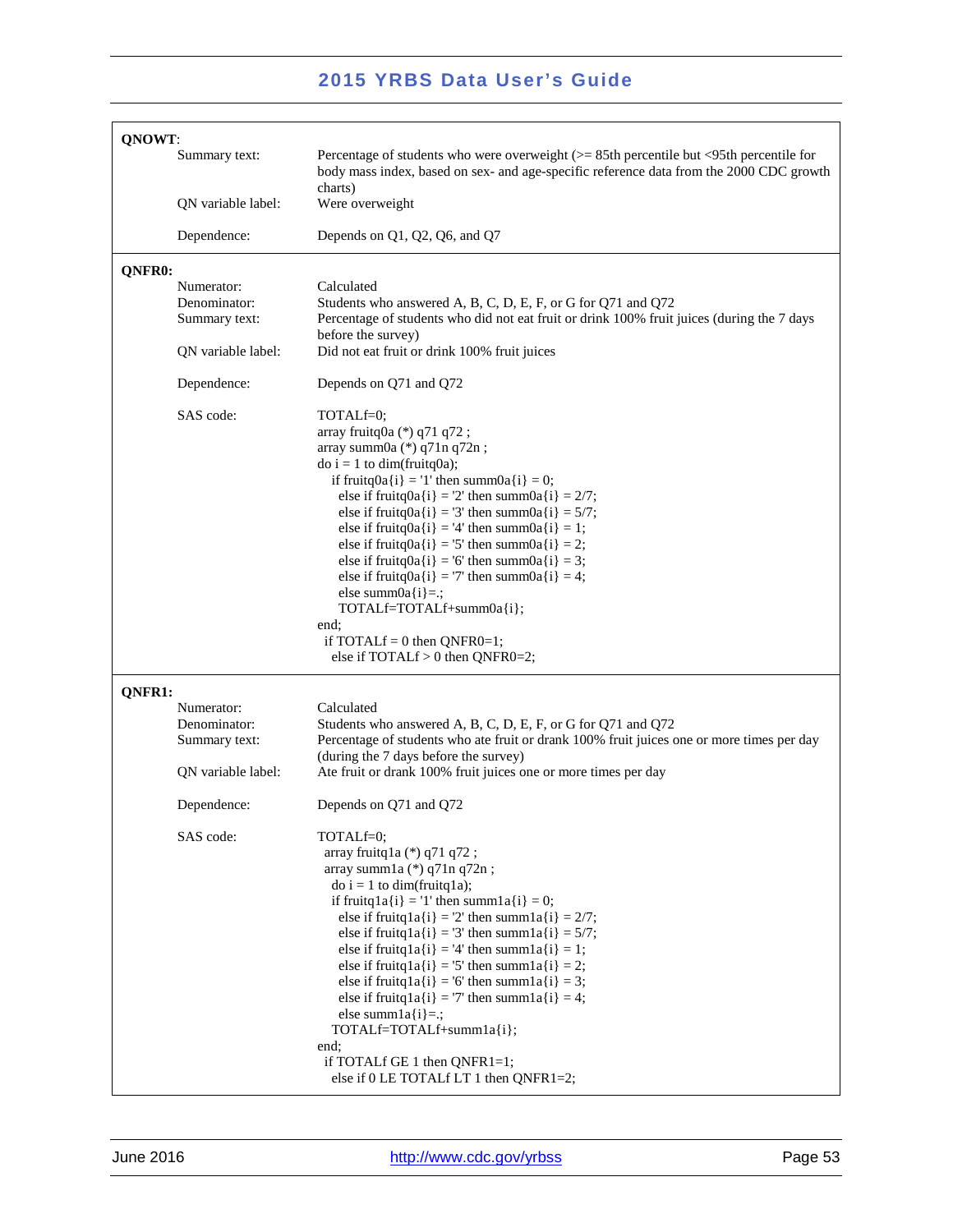| QNFR2: |                                             |                                                                                                                                                                                                                                                                                                                                                                                                                                                                                                                                                                                                                     |
|--------|---------------------------------------------|---------------------------------------------------------------------------------------------------------------------------------------------------------------------------------------------------------------------------------------------------------------------------------------------------------------------------------------------------------------------------------------------------------------------------------------------------------------------------------------------------------------------------------------------------------------------------------------------------------------------|
|        | Numerator:<br>Denominator:<br>Summary text: | Calculated<br>Students who answered A, B, C, D, E, F, or G for Q71 and Q72<br>Percentage of students who ate fruit or drank 100% fruit juices two or more times per day<br>(during the 7 days before the survey)                                                                                                                                                                                                                                                                                                                                                                                                    |
|        | QN variable label:                          | Ate fruit or drank 100% fruit juices two or more times per day                                                                                                                                                                                                                                                                                                                                                                                                                                                                                                                                                      |
|        | Dependence:                                 | Depends on Q71 and Q72                                                                                                                                                                                                                                                                                                                                                                                                                                                                                                                                                                                              |
|        | SAS code:                                   | TOTALf=0;<br>array fruitq2a (*) q71 q72;<br>array summ $2a$ (*) $q71n$ $q72n$ ;<br>$\phi$ i = 1 to dim(fruitq2a);<br>if fruitq2a{i} = '1' then summ2a{i} = 0;<br>else if fruitq2a{i} = '2' then summ2a{i} = $2/7$ ;<br>else if fruitq2a{i} = '3' then summ2a{i} = $5/7$ ;<br>else if fruitq2a{i} = '4' then summ2a{i} = 1;<br>else if fruitq2a{i} = '5' then summ2a{i} = 2;<br>else if fruitq2a{i} = '6' then summ2a{i} = 3;<br>else if fruitq2a{i} = '7' then summ2a{i} = 4;<br>else summ $2a[i]=$ :<br>TOTALf=TOTALf+summ2a{i};<br>end;<br>if TOTALf GE 2 then QNFR2=1;<br>else if 0 LE TOTALf LT 2 then QNFR2=2; |
| QNFR3: |                                             |                                                                                                                                                                                                                                                                                                                                                                                                                                                                                                                                                                                                                     |
|        | Numerator:<br>Denominator:<br>Summary text: | Calculated<br>Students who answered A, B, C, D, E, F, or G for Q71 and Q72<br>Percentage of students who ate fruit or drank 100% fruit juices three or more times per day<br>(during the 7 days before the survey)                                                                                                                                                                                                                                                                                                                                                                                                  |
|        | QN variable label:                          | Ate fruit or drank 100% fruit juices three or more times per day                                                                                                                                                                                                                                                                                                                                                                                                                                                                                                                                                    |
|        | Dependence:                                 | Depends on Q71 and Q72                                                                                                                                                                                                                                                                                                                                                                                                                                                                                                                                                                                              |
|        | SAS code:                                   | TOTALf=0;<br>array fruitq3a (*) q71 q72;<br>array summ $3a$ (*) $q71n$ $q72n$ ;<br>$\phi$ i = 1 to dim(fruitq3a);<br>if fruitq3a{i} = '1' then summ3a{i} = 0;<br>else if fruitq3a{i} = '2' then summ3a{i} = $2/7$ ;<br>else if fruitq $3a(i) = 3'$ then summ $3a(i) = 5/7$ ;<br>else if fruitq $3a(i) = 4$ ' then summ $3a(i) = 1$ ;<br>else if fruitq $3a(i) = 5$ ' then summ $3a(i) = 2$ ;<br>else if fruitq $3a(i) = 6'$ then summ $3a(i) = 3$ ;<br>else if fruitq $3a(i) = 7$ ' then summ $3a(i) = 4$ ;<br>else summ $3a(i)=$ :<br>TOTALf=TOTALf+summ3a{i};                                                     |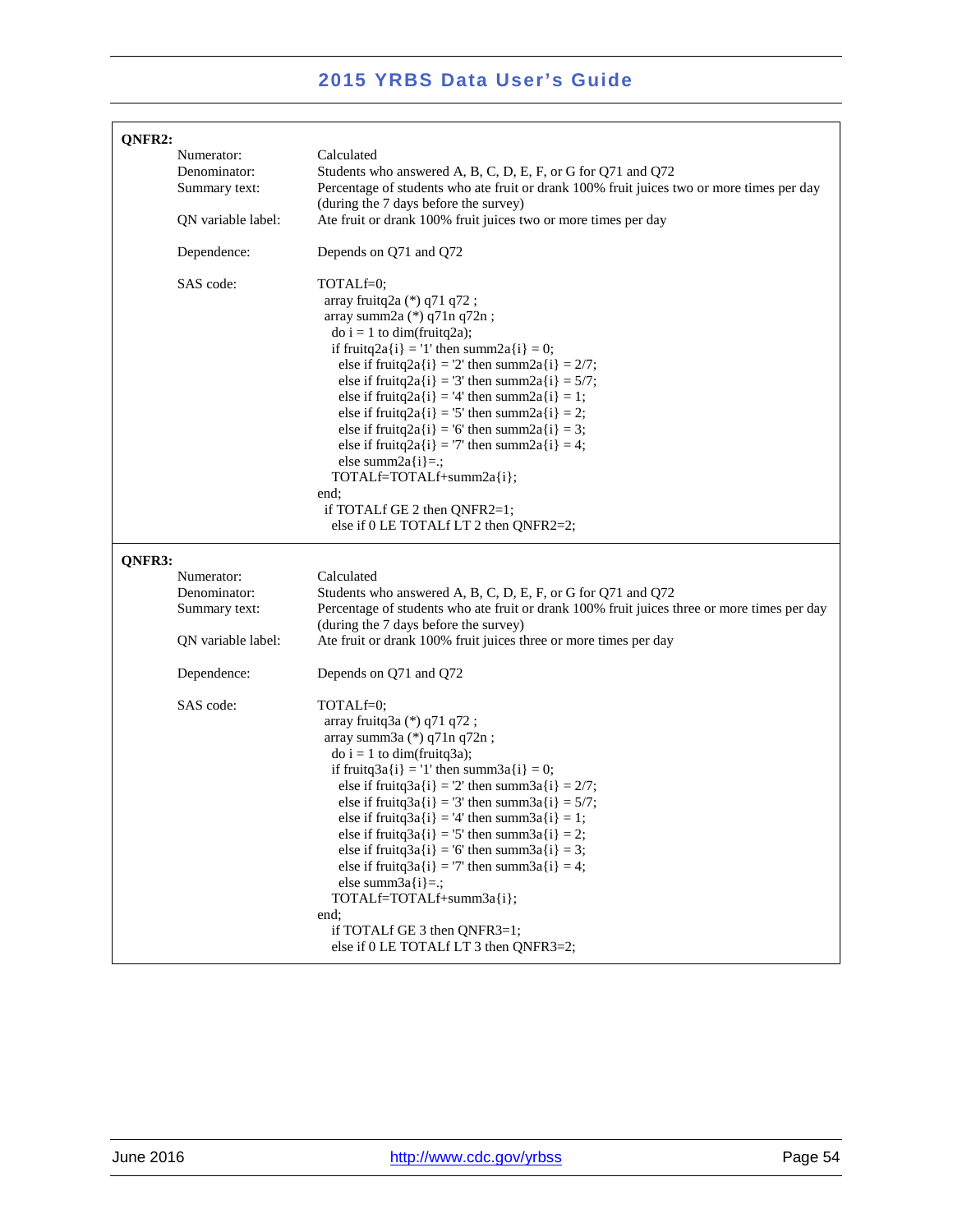| QNVEG0:                                     |                                                                                                                                                                                                                                                                                                                                                                                                                                                                                                                                                                                                                                                                                     |
|---------------------------------------------|-------------------------------------------------------------------------------------------------------------------------------------------------------------------------------------------------------------------------------------------------------------------------------------------------------------------------------------------------------------------------------------------------------------------------------------------------------------------------------------------------------------------------------------------------------------------------------------------------------------------------------------------------------------------------------------|
| Numerator:<br>Denominator:<br>Summary text: | Calculated<br>Students who answered A, B, C, D, E, F, or G for Q73, Q74, Q75, and Q76<br>Percentage of students who did not eat vegetables (green salad, potatoes [excluding French<br>fries, fried potatoes, or potato chips], carrots, or other vegetables, during the 7 days before<br>the survey)                                                                                                                                                                                                                                                                                                                                                                               |
| QN variable label:                          | Did not eat vegetables                                                                                                                                                                                                                                                                                                                                                                                                                                                                                                                                                                                                                                                              |
| Dependence:                                 | Depends on Q73, Q74, Q75, and Q76                                                                                                                                                                                                                                                                                                                                                                                                                                                                                                                                                                                                                                                   |
| SAS code:                                   | TOTAL <sub>v=0</sub> ;<br>array vegq0a (*) q73 q74 q75 q76;<br>array summ0a (*) q73n q74n q75n q76n;<br>$\text{do } i = 1 \text{ to } \text{dim}(\text{veg0a});$<br>if vegq0a{i} = '1' then summ0a{i} = 0;<br>else if vegq0a{i} = '2' then summ0a{i} = 2/7;<br>else if vegq0a{i} = '3' then summ0a{i} = $5/7$ ;<br>else if vegq $0a(i) = 4$ ' then summ $0a(i) = 1$ ;<br>else if vegq0a{i} = '5' then summ0a{i} = 2;<br>else if vegq0a{i} = '6' then summ0a{i} = 3;<br>else if vegq0a{i} = '7' then summ0a{i} = 4;<br>else summ $0a[i]=$ .;<br>$TOTALv=TOTALv+summ0a(i);$<br>end;<br>if TOTAL $v = 0$ then QNVEG0=1;<br>else if $TOTALv > 0$ then $QNVEG0=2$ ;                      |
| QNVEG1:                                     |                                                                                                                                                                                                                                                                                                                                                                                                                                                                                                                                                                                                                                                                                     |
| Numerator:                                  | Calculated                                                                                                                                                                                                                                                                                                                                                                                                                                                                                                                                                                                                                                                                          |
| Denominator:<br>Summary text:               | Students who answered A, B, C, D, E, F, or G for Q73, Q74, Q75, and Q76<br>Percentage of students who ate vegetables one or more times per day (green salad, potatoes<br>[excluding French fries, fried potatoes, or potato chips], carrots, or other vegetables, during<br>the 7 days before the survey)                                                                                                                                                                                                                                                                                                                                                                           |
| QN variable label:                          | Ate vegetables one or more times per day                                                                                                                                                                                                                                                                                                                                                                                                                                                                                                                                                                                                                                            |
| Dependence:                                 | Depends on Q73, Q74, Q75, and Q76                                                                                                                                                                                                                                                                                                                                                                                                                                                                                                                                                                                                                                                   |
| SAS code:                                   | TOTAL <sub>v=0</sub> ;<br>array vegq1a (*) q73 q74 q75 q76;<br>array summv1a (*) q73n q74n q75n q76n;<br>$\phi$ i = 1 to dim(vegq1a);<br>if vegq $a[i] = '1'$ then summv $a[i] = 0;$<br>else if vegq $1a(i) = 2'$ then summv $1a(i) = 2/7$ ;<br>else if vegq $a[i] = '3'$ then summv $a[i] = 5/7$ ;<br>else if vegq $1a(i) = 4$ ' then summv $1a(i) = 1$ ;<br>else if vegq $a[i] = 5$ ' then summv $a[i] = 2$ ;<br>else if vegq $1a(i) = 6'$ then summv $1a(i) = 3$ ;<br>else if vegq $a[i] = 7$ ' then summv $a[i] = 4$ ;<br>else summv $1a(i) =$ .;<br>TOTALv=TOTALv+summv1a{i};<br>end:<br>if TOTAL <sub>v</sub> ge 1 then QNVEG1=1;<br>else if 0 le TOTAL v lt 1 then QNVEG1=2; |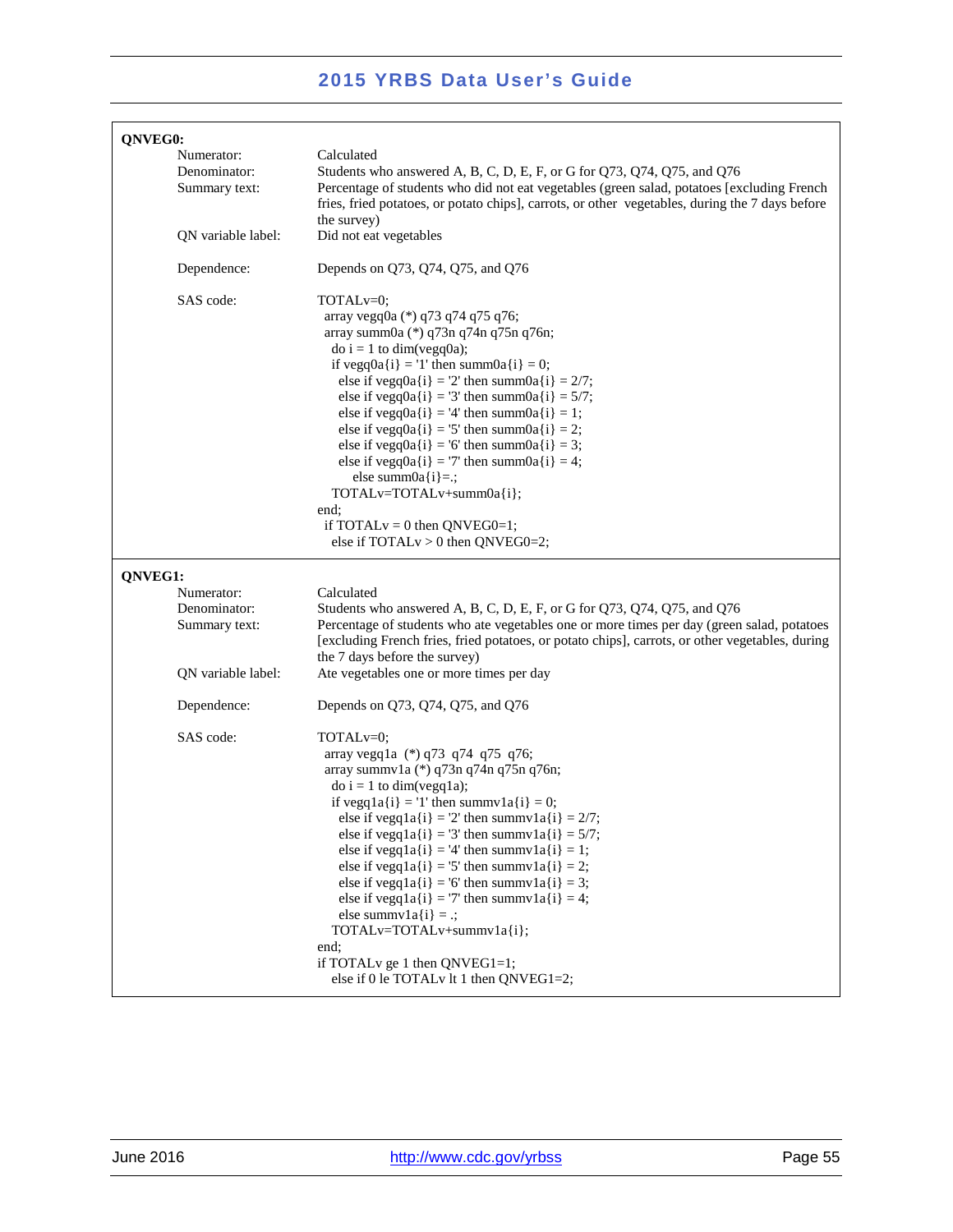| QNVEG2:                                     |                                                                                                                                                                                                                                                                                                                                                                                                                                                                                                                                                                                                                                                                                      |
|---------------------------------------------|--------------------------------------------------------------------------------------------------------------------------------------------------------------------------------------------------------------------------------------------------------------------------------------------------------------------------------------------------------------------------------------------------------------------------------------------------------------------------------------------------------------------------------------------------------------------------------------------------------------------------------------------------------------------------------------|
| Numerator:<br>Denominator:<br>Summary text: | Calculated<br>Students who answered A, B, C, D, E, F, or G for Q73, Q74, Q75, and Q76<br>Percentage of students who ate vegetables two or more times per day (green salad, potatoes<br>[excluding French fries, fried potatoes, or potato chips], carrots, or other vegetables, during<br>the 7 days before the survey)                                                                                                                                                                                                                                                                                                                                                              |
| QN variable label:                          | Ate vegetables two or more times per day                                                                                                                                                                                                                                                                                                                                                                                                                                                                                                                                                                                                                                             |
| Dependence:                                 | Depends on Q73, Q74, Q75, and Q76                                                                                                                                                                                                                                                                                                                                                                                                                                                                                                                                                                                                                                                    |
| SAS code:                                   | TOTAL <sub>v=0</sub> ;<br>array vegq2a (*) q73 q74 q75 q76;<br>array summv2a (*) q73n q74n q75n q76n;<br>$\phi$ i = 1 to dim(vegq2a);<br>if vegq2a{i} = '1' then summv2a{i} = 0;<br>else if vegq2a{i} = '2' then summv2a{i} = $2/7$ ;<br>else if vegq2a{i} = '3' then summv2a{i} = $5/7$ ;<br>else if vegq2a{i} = '4' then summv2a{i} = 1;<br>else if vegq2a{i} = '5' then summv2a{i} = 2;<br>else if vegq2a{i} = '6' then summv2a{i} = 3;<br>else if vegq2a{i} = '7' then summv2a{i} = 4;<br>else summv $2a(i) =$ .;<br>TOTALv=TOTALv+summv2a{i};<br>end;<br>if TOTALv ge 2 then QNVEG2=1;<br>else if 0 le TOTALv lt 2 then QNVEG2=2;                                               |
| QNVEG3:                                     |                                                                                                                                                                                                                                                                                                                                                                                                                                                                                                                                                                                                                                                                                      |
| Numerator:<br>Denominator:<br>Summary text: | Calculated<br>Students who answered A, B, C, D, E, F, or G for Q73, Q74, Q75, and Q76<br>Percentage of students who ate vegetables three or more times per day (green salad,<br>potatoes [excluding French fries, fried potatoes, or potato chips], carrots, or other<br>vegetables, during the 7 days before the survey)                                                                                                                                                                                                                                                                                                                                                            |
| QN variable label:                          | Ate vegetables three or more times per day                                                                                                                                                                                                                                                                                                                                                                                                                                                                                                                                                                                                                                           |
| Dependence:                                 | Depends on Q73, Q74, Q75, and Q76                                                                                                                                                                                                                                                                                                                                                                                                                                                                                                                                                                                                                                                    |
| SAS code:                                   | TOTAL <sub>v=0</sub> ;<br>array vegq3a (*) q73 q74 q75 q76;<br>array summv3a (*) q73n q74n q75n q76n;<br>$\phi$ i = 1 to dim(vegq3a);<br>if vegq $3a(i) = 1$ ' then summv $3a(i) = 0$ ;<br>else if vegq $3a(i) = 2$ ' then summv $3a(i) = 2/7$ ;<br>else if vegq3a{i} = '3' then summv3a{i} = $5/7$ ;<br>else if vegq $3a(i) = 4$ ' then summv $3a(i) = 1$ ;<br>else if vegq $3a(i) = 5$ ' then summv $3a(i) = 2$ ;<br>else if vegq $3a(i) = 6$ ' then summv $3a(i) = 3$ ;<br>else if vegq $3a(i) = 7$ ' then summv $3a(i) = 4$ ;<br>else summv $3a(i) = .$ ;<br>TOTALv=TOTALv+summv3a{i};<br>end;<br>if TOTAL v ge 3 then QNVEG3=1;<br>else if 0 le TOTAL $\nu$ lt 3 then QNVEG3=2; |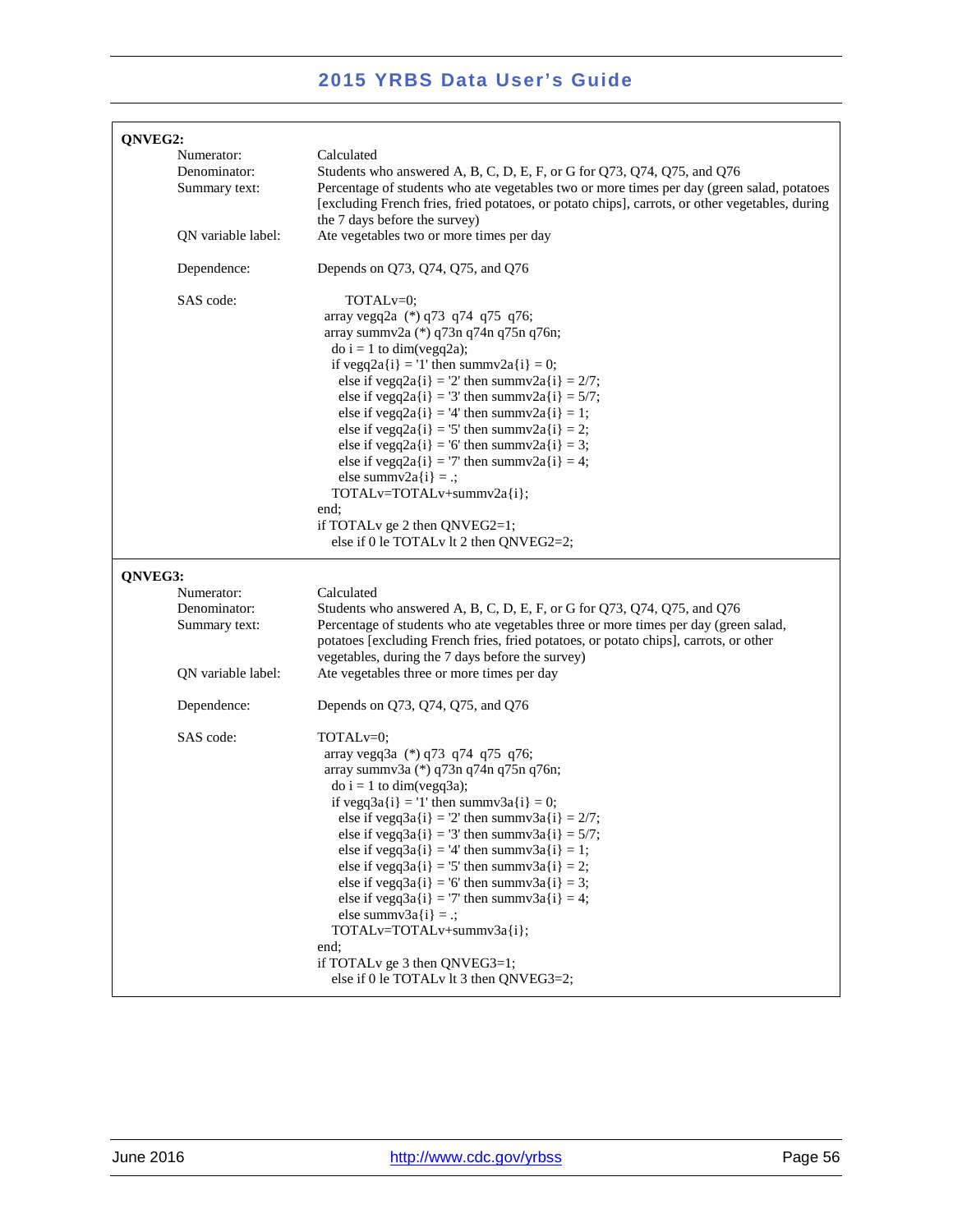| QNSODA1:           |                                                                                                                                                                                   |
|--------------------|-----------------------------------------------------------------------------------------------------------------------------------------------------------------------------------|
| Numerator:         | Students who answered D, E, F, or G for Q77                                                                                                                                       |
| Denominator:       | Students who answered A, B, C, D, E, F, or G for Q77                                                                                                                              |
| Summary text:      | Percentage of students who drank a can, bottle, or glass of soda or pop one or more times<br>per day (not including diet soda or diet pop, during the 7 days before the survey)   |
| QN variable label: | Drank a can, bottle, or glass of soda or pop one or more times per day                                                                                                            |
| Dependence:        | Depends on Q77                                                                                                                                                                    |
| SAS code:          | if q77 in $(3, 5, 5, 6, 7)$ then QNSODA1=1;<br>else if q77 in $(1', 2', 3')$ then QNSODA1=2;                                                                                      |
| QNSODA2:           |                                                                                                                                                                                   |
| Numerator:         | Students who answered E, F, or G for Q77                                                                                                                                          |
| Denominator:       | Students who answered A, B, C, D, E, F, or G for Q77                                                                                                                              |
| Summary text:      | Percentage of students who drank a can, bottle, or glass of soda or pop two or more times                                                                                         |
| QN variable label: | per day (not including diet soda or diet pop, during the 7 days before the survey)<br>Drank a can, bottle, or glass of soda or pop two or more times per day                      |
| Dependence:        | Depends on Q77                                                                                                                                                                    |
| SAS code:          | if $q77$ in $(5', 6', 7')$ then QNSODA2=1;<br>else if q77 in $(1', 2', 3', 4')$ then QNSODA2=2;                                                                                   |
| QNSODA3:           |                                                                                                                                                                                   |
| Numerator:         | Students who answered F or G for Q77                                                                                                                                              |
| Denominator:       | Students who answered A, B, C, D, E, F, or G for Q77                                                                                                                              |
| Summary text:      | Percentage of students who drank a can, bottle, or glass of soda or pop three or more times<br>per day (not including diet soda or diet pop, during the 7 days before the survey) |
| QN variable label: | Drank a can, bottle, or glass of soda or pop three or more times per day                                                                                                          |
| Dependence:        | Depends on Q77                                                                                                                                                                    |
| SAS code:          | if $q77$ in ('6','7') then QNSODA3=1;<br>else if q77 in $(1', 2', 3', 4', 5')$ then QNSODA3=2;                                                                                    |
| QNMILK1:           |                                                                                                                                                                                   |
| Numerator:         | Students who answered D, E, F, or G for Q78                                                                                                                                       |
| Denominator:       | Students who answered A, B, C, D, E, F, or G for Q78                                                                                                                              |
| Summary text:      | Percentage of students who drank one or more glasses per day of milk (during the 7 days                                                                                           |
|                    | before the survey)                                                                                                                                                                |
| QN variable label: | Drank one or more glasses per day of milk                                                                                                                                         |
| Dependence:        | Depends on Q78                                                                                                                                                                    |
| SAS code:          | if $q78$ in $(4', 5', 6', 7')$ then QNMILK1=1;<br>else if q78 in $(1', 2', 3')$ then QNMILK1=2;                                                                                   |
| QNMILK2:           |                                                                                                                                                                                   |
| Numerator:         | Students who answered E, F, or G for Q78                                                                                                                                          |
| Denominator:       | Students who answered A, B, C, D, E, F, or G for Q78                                                                                                                              |
| Summary text:      | Percentage of students who drank two or more glasses per day of milk (during the 7 days                                                                                           |
|                    | before the survey)                                                                                                                                                                |
| QN variable label: | Drank two or more glasses per day of milk                                                                                                                                         |
| Dependence:        | Depends on Q78                                                                                                                                                                    |
| SAS code:          | if $q78$ in $(5', 6', 7')$ then QNMILK2=1;<br>else if q78 in $(1', 2', 3', 4')$ then QNMILK2=2;                                                                                   |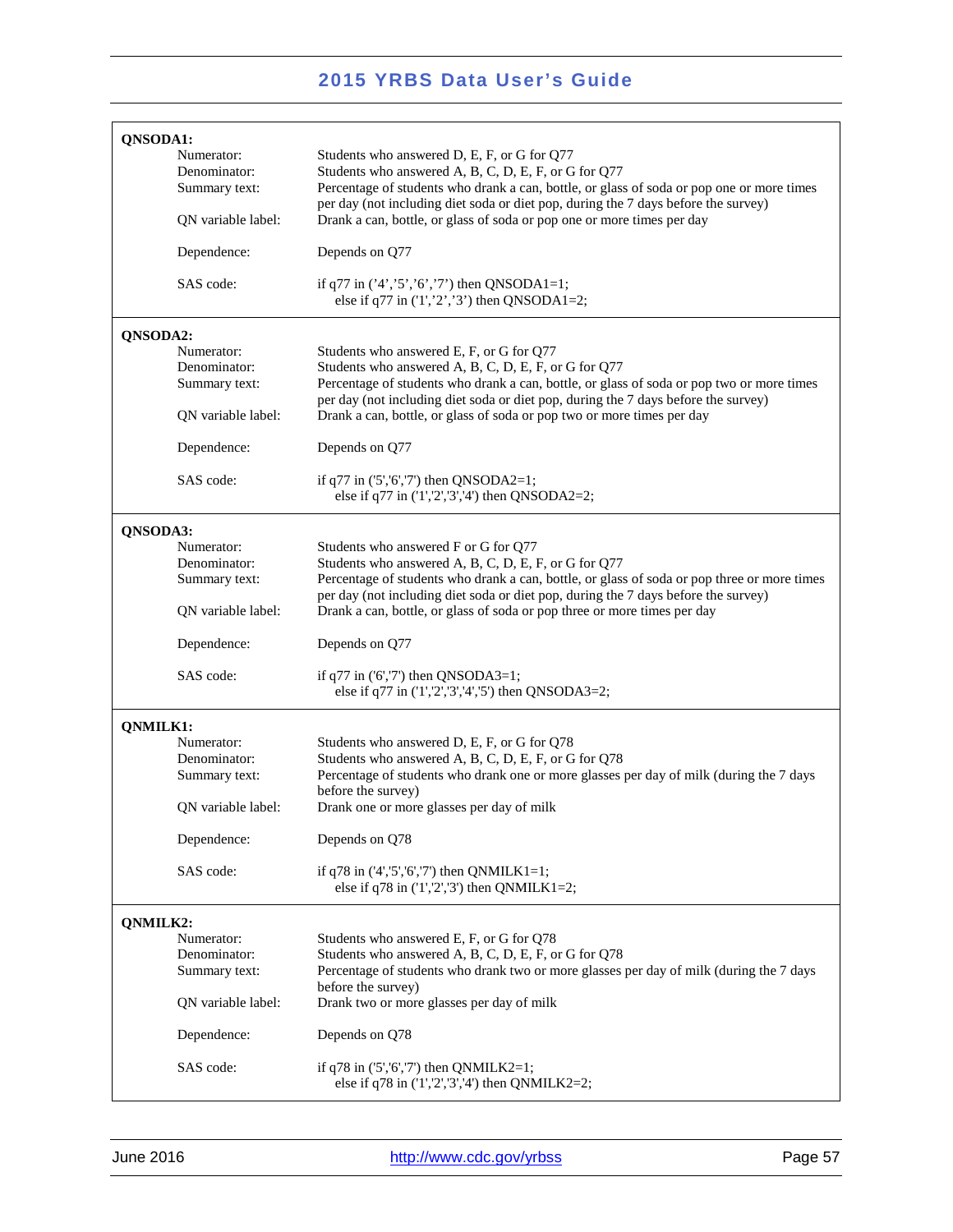| QNMILK3:         |                    |                                                                                                                                                          |
|------------------|--------------------|----------------------------------------------------------------------------------------------------------------------------------------------------------|
|                  | Numerator:         | Students who answered F or G for Q78                                                                                                                     |
|                  | Denominator:       | Students who answered A, B, C, D, E, F, or G for Q78                                                                                                     |
|                  | Summary text:      | Percentage of students who drank three or more glasses per day of milk (during the 7 days                                                                |
|                  |                    | before the survey)                                                                                                                                       |
|                  | QN variable label: | Drank three or more glasses per day of milk                                                                                                              |
|                  | Dependence:        | Depends on Q78                                                                                                                                           |
|                  | SAS code:          | if $q78$ in $('6', 7')$ then QNMILK3=1;<br>else if q78 in ('1','2','3','4','5') then QNMILK3=2;                                                          |
| QNBK7DAY:        |                    |                                                                                                                                                          |
|                  | Numerator:         | Students who answered H for Q79                                                                                                                          |
|                  | Denominator:       | Students who answered A, B, C, D, E, F, G or H for Q79                                                                                                   |
|                  | Summary text:      | Percentage of students who ate breakfast on all 7 days (during the 7 days before the survey)                                                             |
|                  | QN variable label: | Ate breakfast on all 7 days                                                                                                                              |
|                  | Dependence:        | Depends on Q79                                                                                                                                           |
|                  | SAS code:          | if $q79$ in ('8') then QNBK7DAY=1;                                                                                                                       |
|                  |                    | else if q79 in ('1','2','3','4','5','6','7') then QNBK7DAY=2;                                                                                            |
| <b>QNPA0DAY:</b> |                    |                                                                                                                                                          |
|                  | Numerator:         | Students who answered A for Q80                                                                                                                          |
|                  | Denominator:       | Students who answered A, B, C, D, E, F, G, or H for Q80                                                                                                  |
|                  | Summary text:      | Percentage of students who did not participate in at least 60 minutes of physical activity on                                                            |
|                  |                    | at least 1 day (doing any kind of physical activity that increased their heart rate and made                                                             |
|                  |                    | them breathe hard some of the time during the 7 days before the survey)                                                                                  |
|                  | QN variable label: | Did not participate in at least 60 minutes of physical activity on at least 1 day                                                                        |
|                  | Dependence:        | Depends on Q80                                                                                                                                           |
|                  | SAS code:          | if $q80=1$ ' then QNPA0DAY=1;<br>else if q80 in $(2', 3', 4', 5', 6', 7', 8')$ then QNPA0DAY=2;                                                          |
| <b>QNPA7DAY:</b> |                    |                                                                                                                                                          |
|                  | Numerator:         | Students who answered H for Q80                                                                                                                          |
|                  | Denominator:       | Students who answered A, B, C, D, E, F, G, or H for Q80                                                                                                  |
|                  | Summary text:      | Percentage of students who were physically active at least 60 minutes per day on all 7 days                                                              |
|                  |                    | (doing any kind of physical activity that increased their heart rate and made them breathe<br>hard some of the time during the 7 days before the survey) |
|                  | QN variable label: | Were physically active at least 60 minutes per day on all 7 days                                                                                         |
|                  | Dependence:        | Depends on Q80                                                                                                                                           |
|                  | SAS code:          | if $q80=$ '8' then QNPA7DAY=1;                                                                                                                           |
|                  |                    | else if q80 in $(1', 2', 3', 4', 5', 6', 7')$ then QNPA7DAY=2;                                                                                           |
| <b>QNDLYPE:</b>  |                    |                                                                                                                                                          |
|                  | Numerator:         | Students who answered F for Q83                                                                                                                          |
|                  | Denominator:       | Students who answered A, B, C, D, E, or F for Q83                                                                                                        |
|                  | Summary text:      | Percentage of students who attended physical education classes on all 5 days (in an average                                                              |
|                  |                    | week when they were in school)                                                                                                                           |
|                  | QN variable label: | Attended physical education classes on all 5 days                                                                                                        |
|                  | Dependence:        | Depends on Q83                                                                                                                                           |
|                  | SAS code:          | if $Q83='6'$ then $QNDLYPE=1$ ;                                                                                                                          |
|                  |                    | else if Q83 in $(1', 2', 3', 4', 5')$ then QNDLYPE=2;                                                                                                    |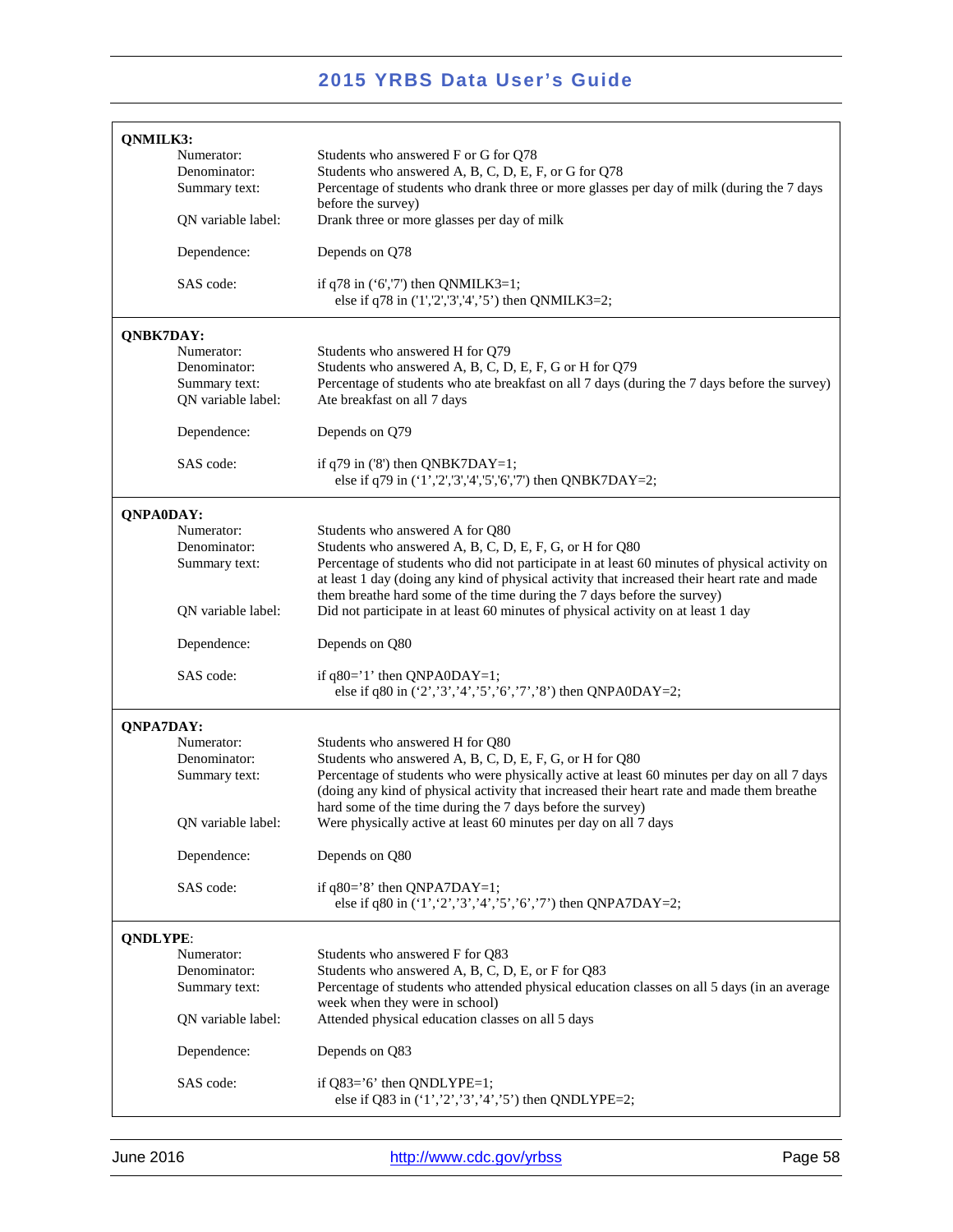# **Appendix C: National High School YRBS Codebook**

| <b>Data</b><br>Location | Variable<br><b>Name</b> |                   | Question<br><b>Code and Label</b> | <b>Unweighted Weighted</b> | <b>Frequency Percentage</b> |
|-------------------------|-------------------------|-------------------|-----------------------------------|----------------------------|-----------------------------|
| $17 - 17$               | Q1                      | How old are you?  |                                   |                            |                             |
|                         |                         | $\mathbf{1}$      | 12 years old or younger           | 43                         | 0.2                         |
|                         |                         | $\mathbf{2}$      | 13 years old                      | 17                         | 0.1                         |
|                         |                         | 3                 | 14 years old                      | 1,684                      | 10.0                        |
|                         |                         | 4                 | 15 years old                      | 3,817                      | 26.1                        |
|                         |                         | 5                 | 16 years old                      | 4,033                      | 25.1                        |
|                         |                         | 6                 | 17 years old                      | 3,833                      | 23.7                        |
|                         |                         | $\overline{7}$    | 18 years old or older             | 2,131                      | 14.8                        |
|                         |                         |                   | Missing                           | 66                         |                             |
| 18-18                   | Q2                      | What is your sex? |                                   |                            |                             |
|                         |                         | 1                 | Female                            | 7,757                      | 48.7                        |
|                         |                         | $\overline{2}$    | Male                              | 7,749                      | 51.3                        |
|                         |                         |                   | Missing                           | 118                        |                             |
| 19-19                   | Q <sub>3</sub>          |                   | In what grade are you?            |                            |                             |
|                         |                         | $\mathbf{1}$      | 9th grade                         | 4,003                      | 27.2                        |
|                         |                         | $\mathbf{2}$      | 10th grade                        | 3,938                      | 25.7                        |
|                         |                         | 3                 | 11th grade                        | 3,930                      | 23.9                        |
|                         |                         | $\overline{4}$    | 12th grade                        | 3,601                      | 23.1                        |
|                         |                         | 5                 | Ungraded or other grade           | 35                         | 0.2                         |
|                         |                         |                   | Missing                           | 117                        |                             |
| $20 - 20$               | Q4                      |                   | Are you Hispanic or Latino?       |                            |                             |
|                         |                         | $\mathbf{1}$      | Yes                               | 5,128                      | 22.2                        |
|                         |                         | $\overline{c}$    | N <sub>o</sub>                    | 10,251                     | 77.8                        |
|                         |                         |                   | Missing                           | 245                        |                             |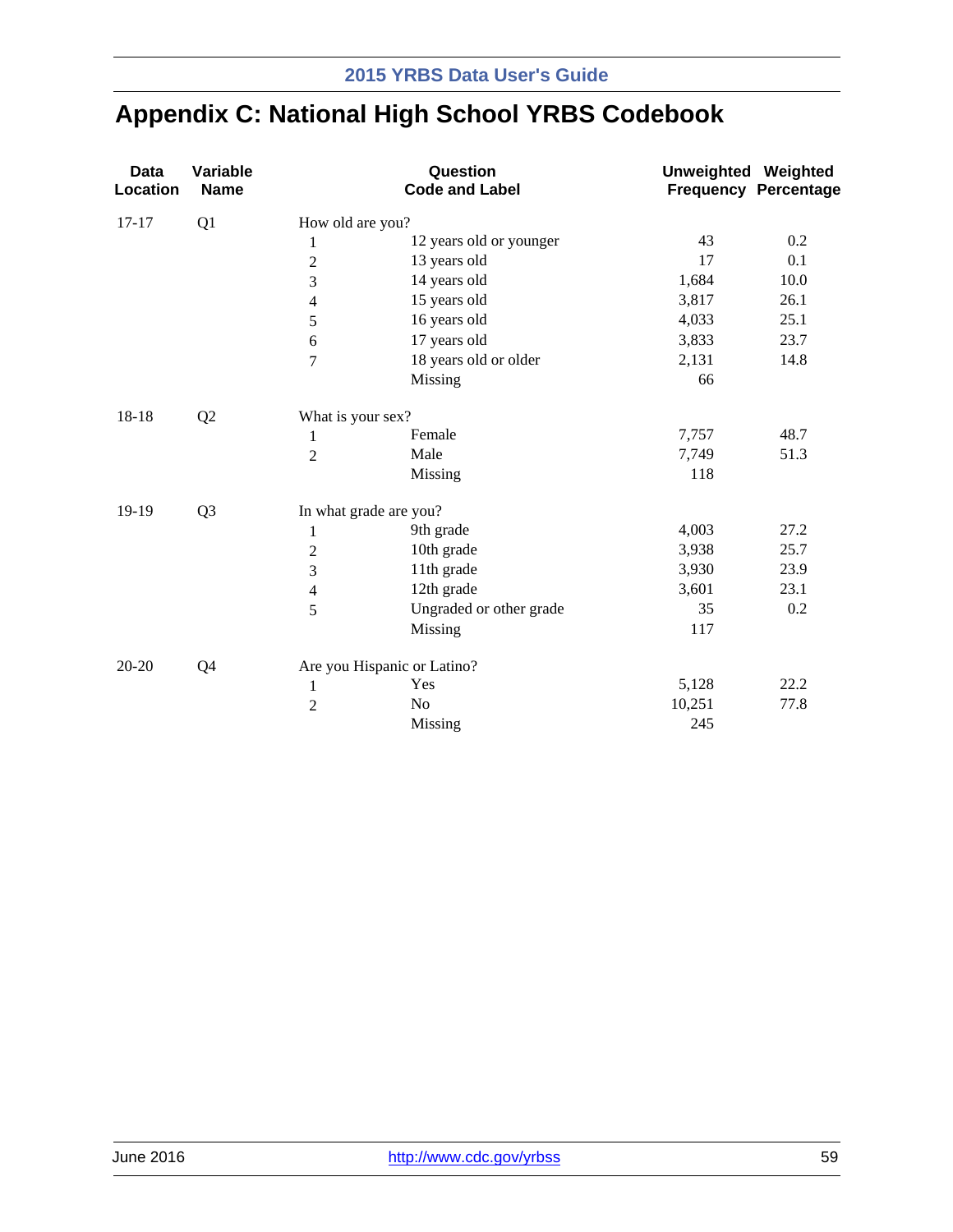| <b>Data</b><br>Location | Variable<br><b>Name</b> | Question<br><b>Code and Label</b>                                              | <b>Unweighted</b><br><b>Frequency</b> | Weighted<br>Percentage |
|-------------------------|-------------------------|--------------------------------------------------------------------------------|---------------------------------------|------------------------|
| 21-28                   | Q <sub>5</sub>          | What is your race?                                                             |                                       |                        |
|                         |                         | $\, {\rm H}$                                                                   | 10                                    | $0.0\,$                |
|                         |                         | $\mathbf G$                                                                    | $\sqrt{3}$                            | $0.0\,$                |
|                         |                         | ${\bf F}$                                                                      | $\overline{7}$                        | $0.0\,$                |
|                         |                         | ${\bf E}$                                                                      | 8,666                                 | 69.0                   |
|                         |                         | $\mathbf D$                                                                    | 249                                   | 1.5                    |
|                         |                         | DE                                                                             | 38                                    | 0.3                    |
|                         |                         | $\mathbf C$                                                                    | 1,944                                 | 16.2                   |
|                         |                         | $C$ H                                                                          | $\mathbf{1}$                          | $0.0\,$                |
|                         |                         | $\mathbf C$ E                                                                  | 246                                   | 1.9                    |
|                         |                         | CD                                                                             | 34                                    | 0.2                    |
|                         |                         | $\ensuremath{\mathsf{CDE}}$                                                    | 5                                     | $0.0\,$                |
|                         |                         | $\, {\bf B}$                                                                   | 736                                   | 4.8                    |
|                         |                         | $\, {\bf B}$<br>$\, {\rm H}$                                                   | $\,1\,$                               | $0.0\,$                |
|                         |                         | B E                                                                            | 100                                   | $0.8\,$                |
|                         |                         | $\, {\bf B} \,$ D                                                              | 29                                    | $0.2\,$                |
|                         |                         | <b>B</b> DE                                                                    | 9                                     | 0.1                    |
|                         |                         | $\rm BC$                                                                       | 35                                    | $0.2\,$                |
|                         |                         | $\operatorname{BC}$ E                                                          | 9                                     | $0.0\,$                |
|                         |                         | $\operatorname{BCD}$                                                           | $\mathbf{1}$                          | $0.0\,$                |
|                         |                         | <b>BCDE</b>                                                                    | 5                                     | $0.0\,$                |
|                         |                         | $\mathbf A$                                                                    | 487                                   | $2.0\,$                |
|                         |                         | A E                                                                            | 238                                   | 1.3                    |
|                         |                         | $\,$ A $\,$ D                                                                  | $10\,$                                | $0.0\,$                |
|                         |                         | A DE                                                                           | 15                                    | 0.1                    |
|                         |                         | $\mathbf A$ C                                                                  | 57                                    | 0.3                    |
|                         |                         | A C E                                                                          | 69                                    | 0.5                    |
|                         |                         | A CD                                                                           | $\mathbf{1}$                          | $0.0\,$                |
|                         |                         | A CDE                                                                          | $\overline{4}$                        | $0.0\,$                |
|                         |                         | $\mathbf{A}\mathbf{B}$                                                         | 8                                     | $0.0\,$                |
|                         |                         | AB E                                                                           | 10                                    | $0.0\,$                |
|                         |                         | AB DE                                                                          | 5                                     | 0.0                    |
|                         |                         | <b>ABC</b>                                                                     | $\overline{4}$                        | 0.0                    |
|                         |                         | ABC E                                                                          | 8                                     | $0.0\,$                |
|                         |                         | <b>ABCD</b>                                                                    | 3                                     | $0.0\,$                |
|                         |                         | <b>ABCDE</b>                                                                   | 23                                    | $0.2\,$                |
|                         |                         | ABCDE GH                                                                       | 1                                     | $0.0\,$                |
|                         |                         |                                                                                | 2,553                                 |                        |
| 29-32                   | Q <sub>6</sub>          | How tall are you without your shoes on? (Note: Data are in<br>meters.)         |                                       |                        |
| 33-38                   | Q7                      | How much do you weigh without your shoes on? (Note: Data<br>are in kilograms.) |                                       |                        |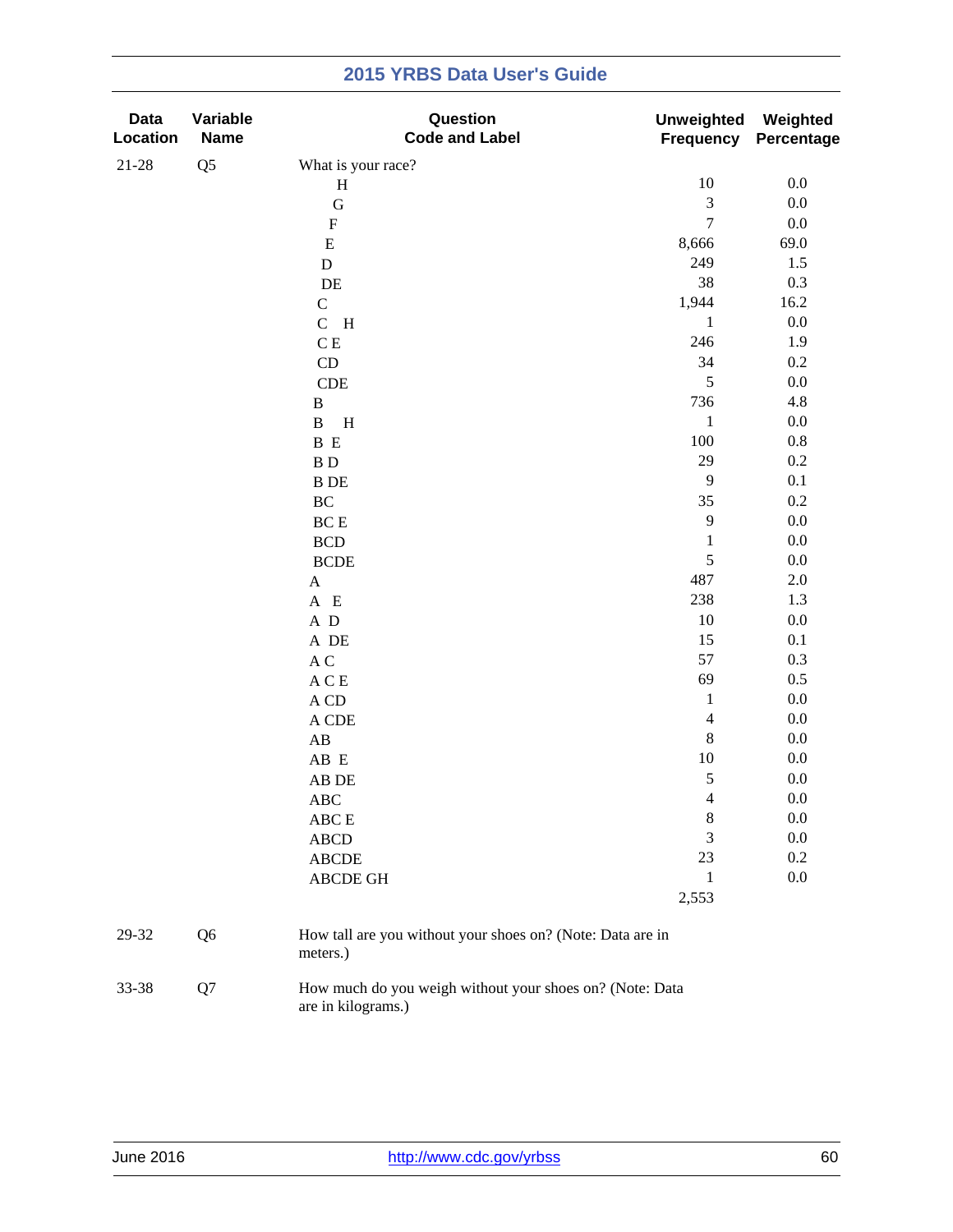| Data<br>Location | Variable<br><b>Name</b> |                        | Question<br><b>Code and Label</b>                                                                                         | <b>Unweighted</b><br><b>Frequency</b> | Weighted<br>Percentage |
|------------------|-------------------------|------------------------|---------------------------------------------------------------------------------------------------------------------------|---------------------------------------|------------------------|
| 39-39            | Q8                      | did you wear a helmet? | When you rode a bicycle during the past 12 months, how often                                                              |                                       |                        |
|                  |                         | 1                      | I did not ride a bicycle during the past<br>12 months                                                                     | 4,405                                 | 32.0                   |
|                  |                         | $\overline{c}$         | Never wore a helmet                                                                                                       | 6,613                                 | 49.1                   |
|                  |                         | 3                      | Rarely wore a helmet                                                                                                      | 800                                   | 6.2                    |
|                  |                         | 4                      | Sometimes wore a helmet                                                                                                   | 445                                   | 4.0                    |
|                  |                         | 5                      | Most of the time wore a helmet                                                                                            | 379                                   | 3.5                    |
|                  |                         | 6                      | Always wore a helmet                                                                                                      | 520                                   | 5.2                    |
|                  |                         |                        | Missing                                                                                                                   | 2,462                                 |                        |
| $40 - 40$        | Q <sub>9</sub>          | by someone else?       | How often do you wear a seat belt when riding in a car driven                                                             |                                       |                        |
|                  |                         | 1                      | Never                                                                                                                     | 326                                   | 2.3                    |
|                  |                         | $\overline{2}$         | Rarely                                                                                                                    | 550                                   | 3.8                    |
|                  |                         | 3                      | Sometimes                                                                                                                 | 1,222                                 | 8.6                    |
|                  |                         | 4                      | Most of the time                                                                                                          | 3,429                                 | 24.1                   |
|                  |                         | 5                      | Always                                                                                                                    | 8,543                                 | 61.2                   |
|                  |                         |                        | Missing                                                                                                                   | 1,554                                 |                        |
| $41 - 41$        | Q10                     | alcohol?               | During the past 30 days, how many times did you ride in a car<br>or other vehicle driven by someone who had been drinking |                                       |                        |
|                  |                         | 1                      | 0 times                                                                                                                   | 12,148                                | 80.0                   |
|                  |                         | $\overline{2}$         | 1 time                                                                                                                    | 1,291                                 | 7.9                    |
|                  |                         | 3                      | 2 or 3 times                                                                                                              | 1,210                                 | 6.9                    |
|                  |                         | 4                      | 4 or 5 times                                                                                                              | 302                                   | 1.7                    |
|                  |                         | 5                      | 6 or more times                                                                                                           | 604                                   | 3.5                    |
|                  |                         |                        | Missing                                                                                                                   | 69                                    |                        |
| 42-42            | Q11                     |                        | During the past 30 days, how many times did you drive a car or<br>other vehicle when you had been drinking alcohol?       |                                       |                        |
|                  |                         | $\mathbf{1}$           | I did not drive a car or other vehicle<br>during the past 30 days                                                         | 5,483                                 | 38.6                   |
|                  |                         | 2                      | 0 times                                                                                                                   | 7,678                                 | 56.6                   |
|                  |                         | 3                      | 1 time                                                                                                                    | 347                                   | 2.4                    |
|                  |                         | 4                      | 2 or 3 times                                                                                                              | 209                                   | 1.4                    |
|                  |                         | 5                      | 4 or 5 times                                                                                                              | 71                                    | 0.3                    |
|                  |                         | 6                      | 6 or more times                                                                                                           | 127                                   | 0.7                    |
|                  |                         |                        | Missing                                                                                                                   | 1,709                                 |                        |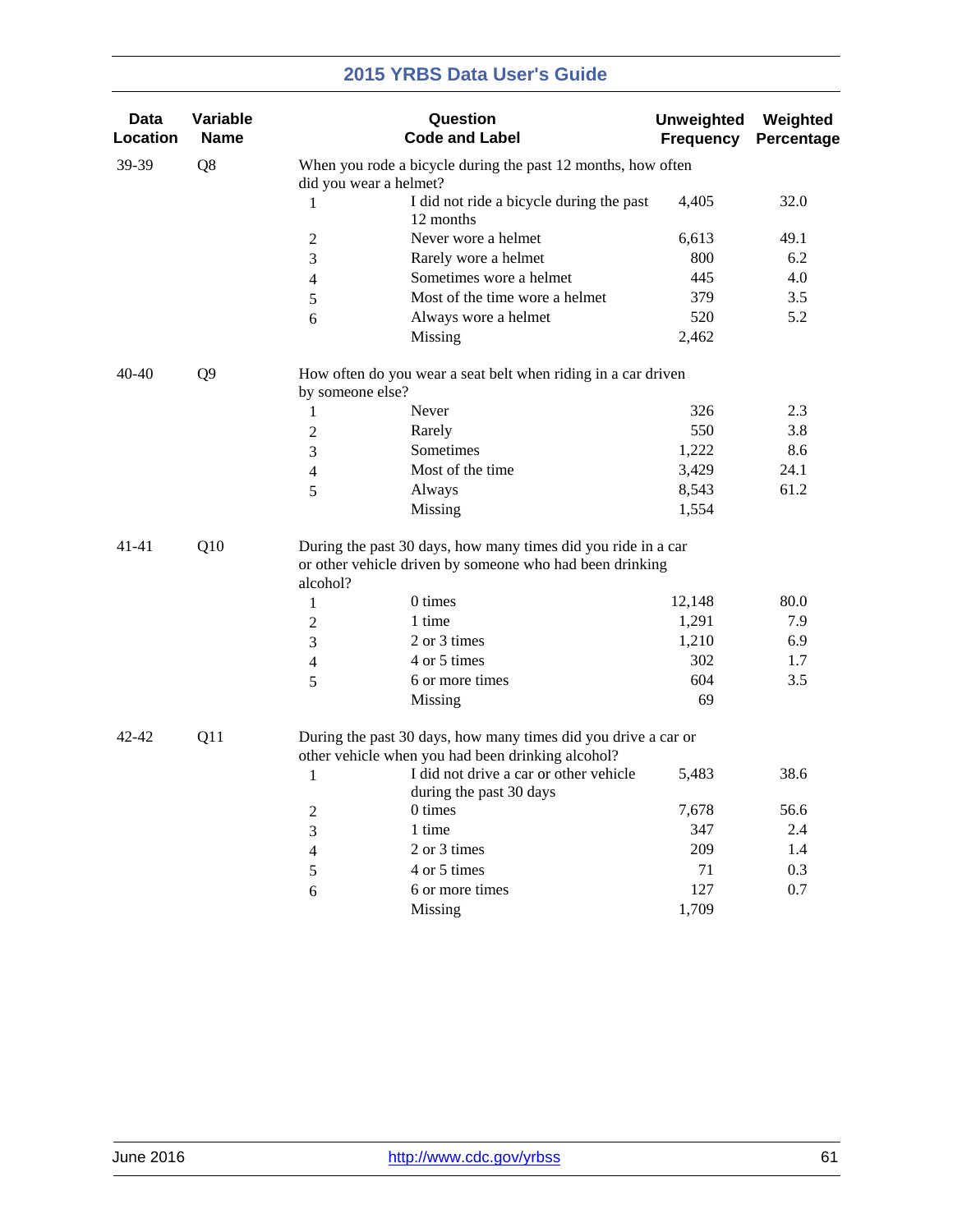| <b>Data</b><br>Location | Variable<br><b>Name</b> |                                              | Question<br><b>Code and Label</b>                                                                                          | <b>Unweighted</b><br><b>Frequency</b> | Weighted<br>Percentage |  |  |
|-------------------------|-------------------------|----------------------------------------------|----------------------------------------------------------------------------------------------------------------------------|---------------------------------------|------------------------|--|--|
| 43-43                   | Q12                     | e-mail while driving a car or other vehicle? | During the past 30 days, on how many days did you text or                                                                  |                                       |                        |  |  |
|                         |                         | 1                                            | I did not drive a car or other vehicle<br>during the past 30 days                                                          | 5,869                                 | 38.7                   |  |  |
|                         |                         | $\boldsymbol{2}$<br>0 days                   |                                                                                                                            | 5,337                                 | 35.9                   |  |  |
|                         |                         | 3                                            | 1 or 2 days                                                                                                                | 1,078                                 | 7.9                    |  |  |
|                         |                         | $\overline{4}$                               | 3 to 5 days                                                                                                                | 537                                   | 3.9                    |  |  |
|                         |                         | $\sqrt{5}$                                   | 6 to 9 days                                                                                                                | 396                                   | 3.0                    |  |  |
|                         |                         | 6                                            | 10 to 19 days                                                                                                              | 396                                   | 3.1                    |  |  |
|                         |                         | $\tau$                                       | 20 to 29 days                                                                                                              | 281                                   | 2.3                    |  |  |
|                         |                         | $\,8\,$                                      | All 30 days                                                                                                                | 763                                   | 5.3                    |  |  |
|                         |                         | Missing                                      |                                                                                                                            | 967                                   |                        |  |  |
| 44-44                   | Q13                     | weapon such as a gun, knife, or club?        | During the past 30 days, on how many days did you carry a                                                                  |                                       |                        |  |  |
|                         |                         | 0 days<br>1                                  |                                                                                                                            | 11,897                                | 83.8                   |  |  |
|                         |                         | 1 day<br>$\boldsymbol{2}$                    |                                                                                                                            | 494                                   | 3.2                    |  |  |
|                         |                         | 3                                            | 2 or 3 days                                                                                                                | 580                                   | 3.8                    |  |  |
|                         |                         | $\overline{4}$                               | 4 or 5 days                                                                                                                | 202                                   | 1.5                    |  |  |
|                         |                         | 5                                            | 6 or more days                                                                                                             | 1,250                                 | 7.6                    |  |  |
|                         |                         | Missing                                      |                                                                                                                            | 1,201                                 |                        |  |  |
| 45-45                   | Q14                     | gun?                                         | During the past 30 days, on how many days did you carry a                                                                  |                                       |                        |  |  |
|                         |                         | 0 days<br>1                                  |                                                                                                                            | 12,550                                | 94.7                   |  |  |
|                         |                         | 1 day<br>$\boldsymbol{2}$                    |                                                                                                                            | 238                                   | 1.7                    |  |  |
|                         |                         | $\mathfrak{Z}$                               | 2 or 3 days                                                                                                                | 193                                   | 1.4                    |  |  |
|                         |                         | $\overline{4}$                               | 4 or 5 days                                                                                                                | 49                                    | 0.5                    |  |  |
|                         |                         | 5                                            | 6 or more days                                                                                                             | 233                                   | 1.7                    |  |  |
|                         |                         | Missing                                      |                                                                                                                            | 2,361                                 |                        |  |  |
| 46-46                   | Q15                     |                                              | During the past 30 days, on how many days did you carry a<br>weapon such as a gun, knife, or club on school property?      |                                       |                        |  |  |
|                         |                         | 0 days<br>$\mathbf{1}$                       |                                                                                                                            | 14,764                                | 95.9                   |  |  |
|                         |                         | 1 day<br>$\boldsymbol{2}$                    |                                                                                                                            | 188                                   | 1.0                    |  |  |
|                         |                         | 3                                            | 2 or 3 days                                                                                                                | 133                                   | 0.9                    |  |  |
|                         |                         | $\overline{4}$                               | 4 or 5 days                                                                                                                | 50                                    | 0.3                    |  |  |
|                         |                         | 5                                            | 6 or more days                                                                                                             | 333                                   | 1.8                    |  |  |
|                         |                         | Missing                                      |                                                                                                                            | 156                                   |                        |  |  |
| 47-47                   | Q16                     |                                              | During the past 30 days, on how many days did you not go to<br>school because you felt you would be unsafe at school or on |                                       |                        |  |  |
|                         |                         | your way to or from school?                  |                                                                                                                            |                                       |                        |  |  |
|                         |                         | 0 days<br>1                                  |                                                                                                                            | 14,576                                | 94.4                   |  |  |
|                         |                         | $\boldsymbol{2}$<br>1 day                    |                                                                                                                            | 477                                   | 2.7                    |  |  |
|                         |                         | $\mathfrak{Z}$                               | 2 or 3 days                                                                                                                | 282                                   | 1.7                    |  |  |
|                         |                         | $\overline{4}$                               | 4 or 5 days                                                                                                                | 85                                    | 0.5                    |  |  |
|                         |                         | 5                                            | 6 or more days                                                                                                             | 143                                   | 0.7                    |  |  |
|                         |                         | Missing                                      |                                                                                                                            | 61                                    |                        |  |  |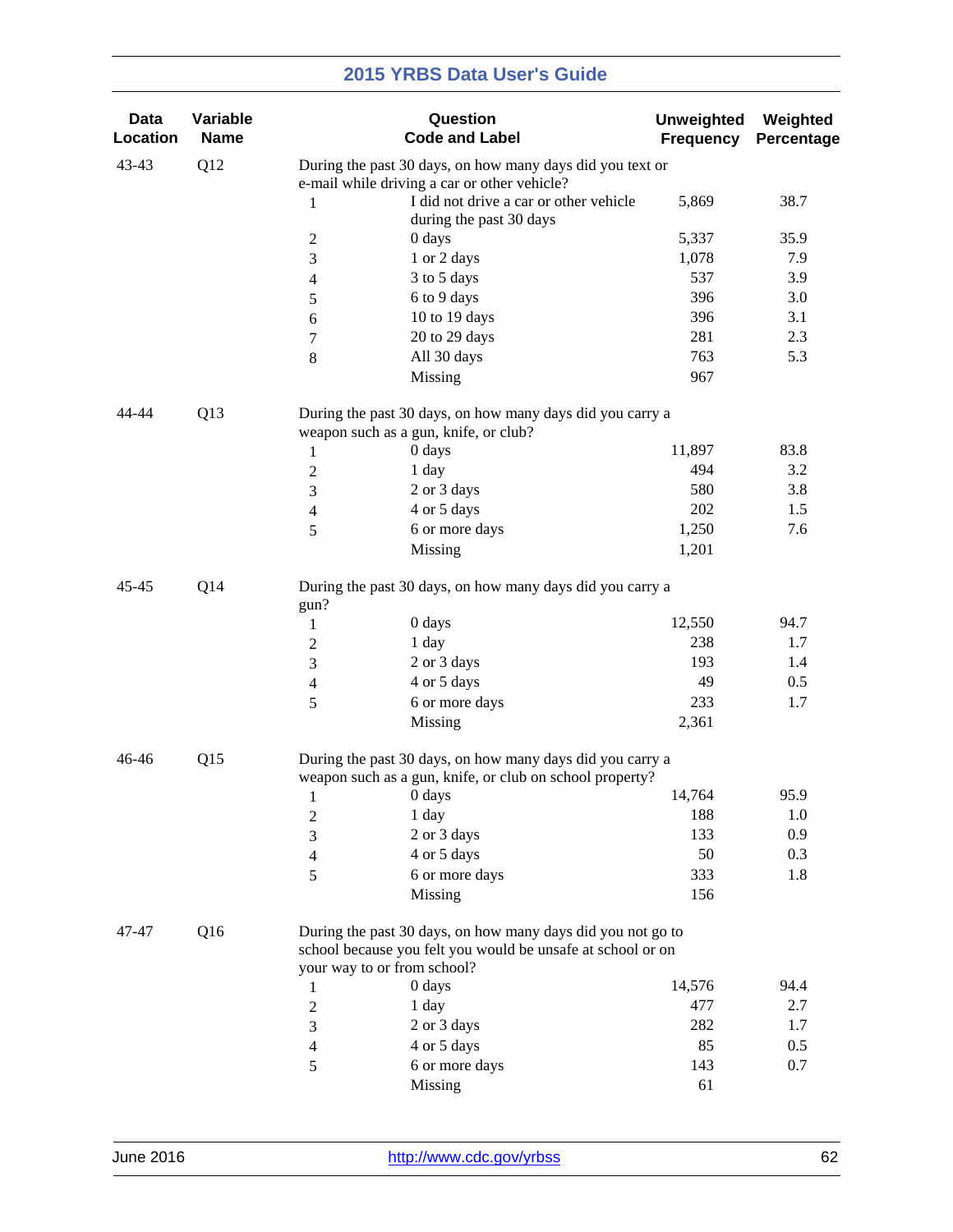| <b>Data</b><br>Location | Variable<br><b>Name</b> |                 | Question<br><b>Code and Label</b>                                                                                                                  | <b>Unweighted</b><br><b>Frequency</b> | Weighted<br>Percentage |
|-------------------------|-------------------------|-----------------|----------------------------------------------------------------------------------------------------------------------------------------------------|---------------------------------------|------------------------|
| 48-48                   | Q17                     |                 | During the past 12 months, how many times has someone                                                                                              |                                       |                        |
|                         |                         |                 | threatened or injured you with a weapon such as a gun, knife, or                                                                                   |                                       |                        |
|                         |                         |                 | club on school property?                                                                                                                           |                                       |                        |
|                         |                         | $\mathbf{1}$    | 0 times                                                                                                                                            | 14,043                                | 94.0                   |
|                         |                         | $\overline{c}$  | 1 time                                                                                                                                             | 423                                   | 2.7                    |
|                         |                         | 3               | 2 or 3 times                                                                                                                                       | 234                                   | 1.5                    |
|                         |                         | 4               | 4 or 5 times                                                                                                                                       | 74                                    | 0.4                    |
|                         |                         | 5               | 6 or 7 times                                                                                                                                       | 39                                    | 0.3                    |
|                         |                         | 6               | 8 or 9 times                                                                                                                                       | 35                                    | 0.2                    |
|                         |                         | 7               | 10 or 11 times                                                                                                                                     | 17                                    | 0.1                    |
|                         |                         | $\,8\,$         | 12 or more times                                                                                                                                   | 128                                   | 0.8                    |
|                         |                         |                 | Missing                                                                                                                                            | 631                                   |                        |
| 49-49                   | Q18                     | physical fight? | During the past 12 months, how many times were you in a                                                                                            |                                       |                        |
|                         |                         | 1               | 0 times                                                                                                                                            | 10,243                                | 77.4                   |
|                         |                         | $\overline{c}$  | 1 time                                                                                                                                             | 1,249                                 | 10.0                   |
|                         |                         | 3               | 2 or 3 times                                                                                                                                       | 967                                   | 7.4                    |
|                         |                         | 4               | 4 or 5 times                                                                                                                                       | 249                                   | 2.0                    |
|                         |                         | 5               | 6 or 7 times                                                                                                                                       | 118                                   | 1.0                    |
|                         |                         | 6               | 8 or 9 times                                                                                                                                       | 57                                    | 0.3                    |
|                         |                         | 7               | 10 or 11 times                                                                                                                                     | 31                                    | 0.3                    |
|                         |                         | $\,8\,$         | 12 or more times                                                                                                                                   | 210                                   | 1.6                    |
|                         |                         |                 | Missing                                                                                                                                            | 2,500                                 |                        |
| 50-50                   | Q19                     |                 | During the past 12 months, how many times were you in a<br>physical fight in which you were injured and had to be treated<br>by a doctor or nurse? |                                       |                        |
|                         |                         | 1               | 0 times                                                                                                                                            | 12,943                                | 97.1                   |
|                         |                         | $\overline{c}$  | 1 time                                                                                                                                             | 258                                   | 1.9                    |
|                         |                         | 3               | 2 or 3 times                                                                                                                                       | 82                                    | 0.6                    |
|                         |                         | 4               | 4 or 5 times                                                                                                                                       | 12                                    | 0.1                    |
|                         |                         | 5               | 6 or more times                                                                                                                                    | 45                                    | 0.2                    |
|                         |                         |                 | Missing                                                                                                                                            | 2,284                                 |                        |
| 51-51                   | Q20                     |                 | During the past 12 months, how many times were you in a<br>physical fight on school property?                                                      |                                       |                        |
|                         |                         | 1               | 0 times                                                                                                                                            | 14,079                                | 92.2                   |
|                         |                         | $\sqrt{2}$      | 1 time                                                                                                                                             | 772                                   | 5.1                    |
|                         |                         | 3               | 2 or 3 times                                                                                                                                       | 271                                   | 1.6                    |
|                         |                         | $\overline{4}$  | 4 or 5 times                                                                                                                                       | 62                                    | 0.3                    |
|                         |                         | 5               | 6 or 7 times                                                                                                                                       | 30                                    | 0.1                    |
|                         |                         | 6               | 8 or 9 times                                                                                                                                       | 14                                    | 0.1                    |
|                         |                         | 7               | 10 or 11 times                                                                                                                                     | 9                                     | 0.1                    |
|                         |                         | $\,8$           | 12 or more times                                                                                                                                   | 95                                    | 0.4                    |
|                         |                         |                 | Missing                                                                                                                                            | 292                                   |                        |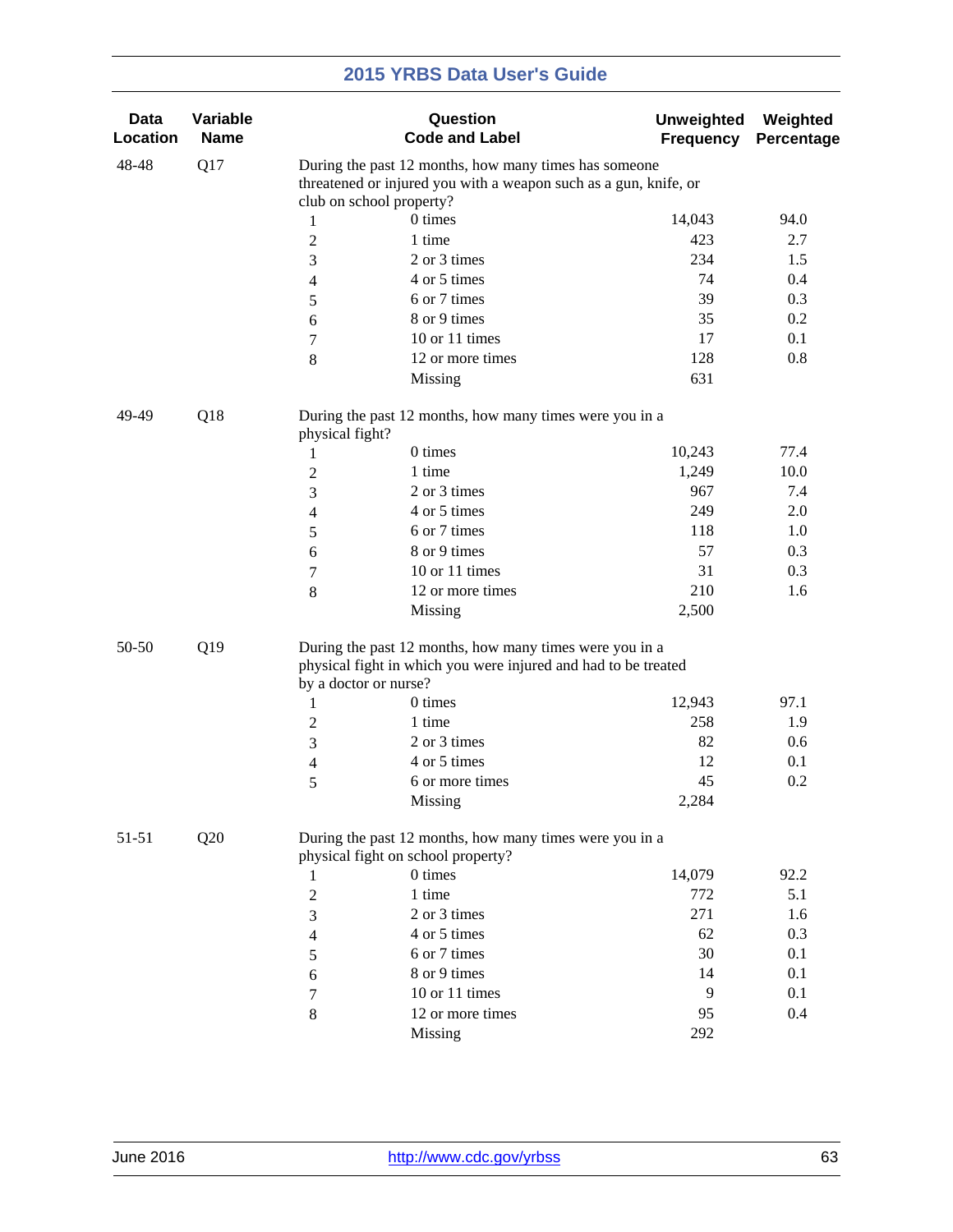| Data<br>Location | Variable<br><b>Name</b> |                         | Question<br><b>Code and Label</b>                                                                                             | <b>Unweighted</b><br><b>Frequency</b> | Weighted<br>Percentage |
|------------------|-------------------------|-------------------------|-------------------------------------------------------------------------------------------------------------------------------|---------------------------------------|------------------------|
| 52-52            | Q21                     |                         | Have you ever been physically forced to have sexual intercourse<br>when you did not want to?                                  |                                       |                        |
|                  |                         | $\mathbf{1}$            | Yes                                                                                                                           | 1,119                                 | 6.7                    |
|                  |                         | $\overline{2}$          | No                                                                                                                            | 13,777                                | 93.3                   |
|                  |                         |                         | Missing                                                                                                                       | 728                                   |                        |
| 53-53            | Q22                     |                         | During the past 12 months, how many times did someone you<br>were dating or going out with physically hurt you on purpose?    |                                       |                        |
|                  |                         | 1                       | I did not date or go out with anyone<br>during the past 12 months                                                             | 4,583                                 | 31.4                   |
|                  |                         | 2                       | 0 times                                                                                                                       | 9,433                                 | 62.0                   |
|                  |                         | 3                       | 1 time                                                                                                                        | 439                                   | 2.7                    |
|                  |                         | 4                       | 2 or 3 times                                                                                                                  | 322                                   | 2.0                    |
|                  |                         | 5                       | 4 or 5 times                                                                                                                  | 110                                   | 0.7                    |
|                  |                         | 6                       | 6 or more times                                                                                                               | 197                                   | 1.2                    |
|                  |                         |                         | Missing                                                                                                                       | 540                                   |                        |
|                  |                         |                         |                                                                                                                               |                                       |                        |
| 54-54            | Q23                     | you did not want to do? | During the past 12 months, how many times did someone you<br>were dating or going out with force you to do sexual things that |                                       |                        |
|                  |                         | 1                       | I did not date or go out with anyone<br>during the past 12 months                                                             | 4,369                                 | 30.9                   |
|                  |                         | $\overline{c}$          | 0 times                                                                                                                       | 9,098                                 | 61.8                   |
|                  |                         | 3                       | 1 time                                                                                                                        | 450                                   | 3.1                    |
|                  |                         | 4                       | 2 or 3 times                                                                                                                  | 334                                   | 2.1                    |
|                  |                         | 5                       | 4 or 5 times                                                                                                                  | 106                                   | 0.9                    |
|                  |                         | 6                       | 6 or more times                                                                                                               | 192                                   | 1.3                    |
|                  |                         |                         | Missing                                                                                                                       | 1,075                                 |                        |
| 55-55            | Q24                     | school property?        | During the past 12 months, have you ever been bullied on                                                                      |                                       |                        |
|                  |                         | 1                       | Yes                                                                                                                           | 2,956                                 | 20.2                   |
|                  |                         | 2                       | No                                                                                                                            | 12,492                                | 79.8                   |
|                  |                         |                         | Missing                                                                                                                       | 176                                   |                        |
| 56-56            | Q25                     | bullied?                | During the past 12 months, have you ever been electronically                                                                  |                                       |                        |
|                  |                         | 1                       | Yes                                                                                                                           | 2,268                                 | 15.5                   |
|                  |                         | 2                       | No                                                                                                                            | 13,197                                | 84.5                   |
|                  |                         |                         | Missing                                                                                                                       | 159                                   |                        |
| 57-57            | Q26                     |                         | During the past 12 months, did you ever feel so sad or hopeless<br>almost every day for two weeks or more in a row that you   |                                       |                        |
|                  |                         |                         | stopped doing some usual activities?                                                                                          |                                       |                        |
|                  |                         | 1                       | Yes                                                                                                                           | 4,789                                 | 29.9                   |
|                  |                         | 2                       | No                                                                                                                            | 10,666                                | 70.1                   |
|                  |                         |                         | Missing                                                                                                                       | 169                                   |                        |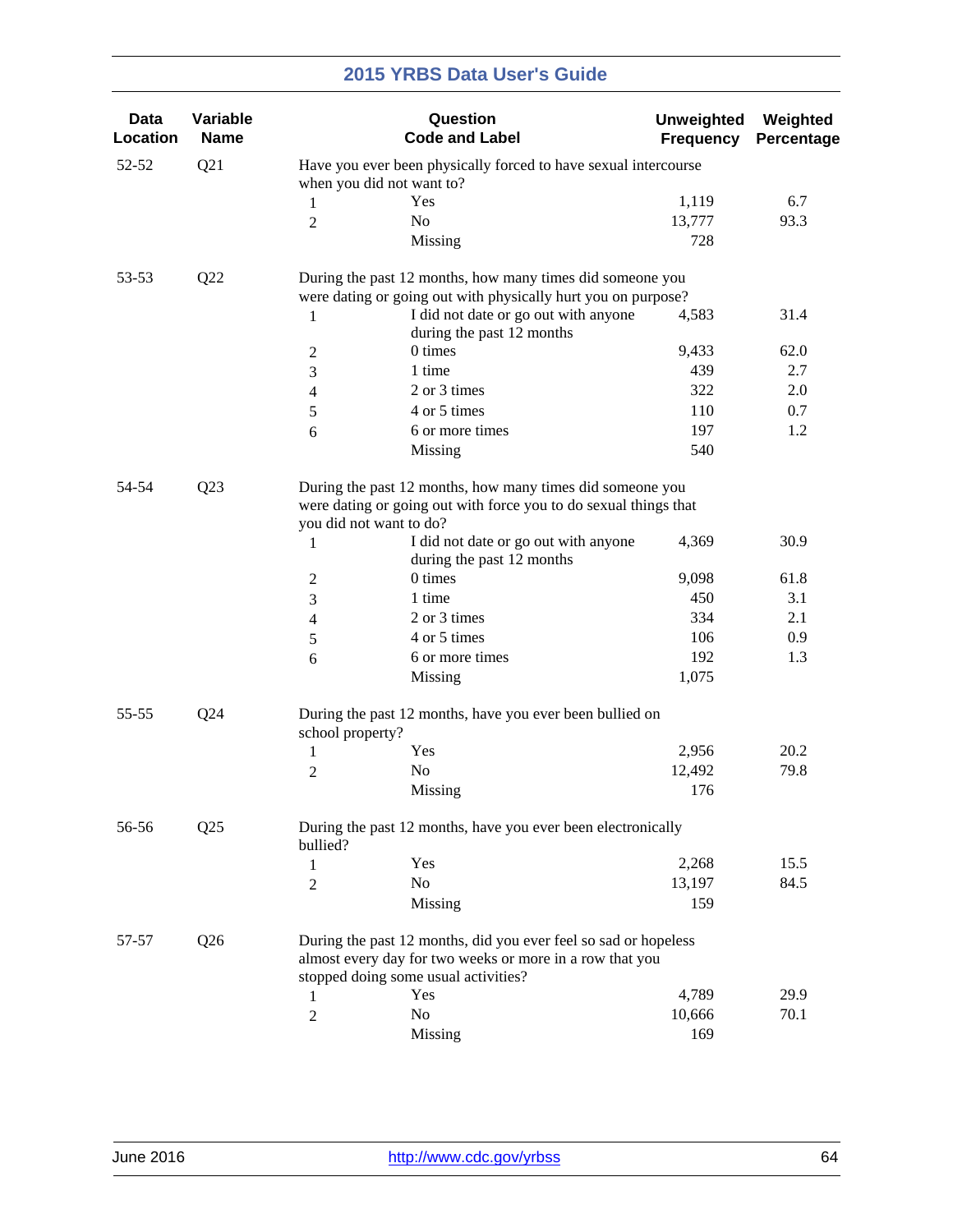| <b>Data</b><br>Location | Variable<br><b>Name</b> |                                                                                                                                                                    | Question<br><b>Code and Label</b>                             | <b>Unweighted</b><br><b>Frequency</b> | Weighted<br>Percentage |  |  |
|-------------------------|-------------------------|--------------------------------------------------------------------------------------------------------------------------------------------------------------------|---------------------------------------------------------------|---------------------------------------|------------------------|--|--|
| 58-58                   | Q27                     | attempting suicide?                                                                                                                                                | During the past 12 months, did you ever seriously consider    |                                       |                        |  |  |
|                         |                         | Yes<br>1                                                                                                                                                           |                                                               | 2,808                                 | 17.7                   |  |  |
|                         |                         | No<br>$\overline{2}$                                                                                                                                               |                                                               | 12,626                                | 82.3                   |  |  |
|                         |                         |                                                                                                                                                                    | Missing                                                       | 190                                   |                        |  |  |
| 59-59                   | Q28                     | would attempt suicide?                                                                                                                                             | During the past 12 months, did you make a plan about how you  |                                       |                        |  |  |
|                         |                         | Yes<br>$\mathbf{1}$                                                                                                                                                |                                                               | 2,331                                 | 14.6                   |  |  |
|                         |                         | No<br>$\overline{2}$                                                                                                                                               |                                                               | 12,810                                | 85.4                   |  |  |
|                         |                         |                                                                                                                                                                    | Missing                                                       | 483                                   |                        |  |  |
| 60-60                   | Q29                     | attempt suicide?                                                                                                                                                   | During the past 12 months, how many times did you actually    |                                       |                        |  |  |
|                         |                         | 1                                                                                                                                                                  | 0 times                                                       | 11,364                                | 91.4                   |  |  |
|                         |                         | $\boldsymbol{2}$                                                                                                                                                   | 1 time                                                        | 631                                   | 4.6                    |  |  |
|                         |                         | $\mathfrak{Z}$                                                                                                                                                     | 2 or 3 times                                                  | 374                                   | 2.5                    |  |  |
|                         |                         | $\overline{4}$                                                                                                                                                     | 4 or 5 times                                                  | 79                                    | 0.7                    |  |  |
|                         |                         | 5                                                                                                                                                                  | 6 or more times                                               | 119                                   | 0.8                    |  |  |
|                         |                         |                                                                                                                                                                    | Missing                                                       | 3,057                                 |                        |  |  |
| 61-61                   | Q30                     | If you attempted suicide during the past 12 months, did any<br>attempt result in an injury, poisoning, or overdose that had to be<br>treated by a doctor or nurse? |                                                               |                                       |                        |  |  |
|                         |                         | 1                                                                                                                                                                  | I did not attempt suicide during the<br>past 12 months        | 11,148                                | 91.4                   |  |  |
|                         |                         | Yes<br>$\overline{c}$                                                                                                                                              |                                                               | 399                                   | 2.8                    |  |  |
|                         |                         | $\overline{3}$<br>No                                                                                                                                               |                                                               | 784                                   | 5.8                    |  |  |
|                         |                         |                                                                                                                                                                    | Missing                                                       | 3,293                                 |                        |  |  |
| $62 - 62$               | Q31                     |                                                                                                                                                                    | Have you ever tried cigarette smoking, even one or two puffs? |                                       |                        |  |  |
|                         |                         | Yes<br>1                                                                                                                                                           |                                                               | 4,651                                 | 32.3                   |  |  |
|                         |                         | No<br>$\overline{2}$                                                                                                                                               |                                                               | 9,148                                 | 67.7                   |  |  |
|                         |                         |                                                                                                                                                                    | Missing                                                       | 1,825                                 |                        |  |  |
| 63-63                   | Q32                     | first time?                                                                                                                                                        | How old were you when you smoked a whole cigarette for the    |                                       |                        |  |  |
|                         |                         | 1                                                                                                                                                                  | I have never smoked a whole cigarette                         | 11,110                                | 76.4                   |  |  |
|                         |                         | 2                                                                                                                                                                  | 8 years old or younger                                        | 322                                   | 1.8                    |  |  |
|                         |                         | 3                                                                                                                                                                  | 9 or 10 years old                                             | 267                                   | 1.5                    |  |  |
|                         |                         | 4                                                                                                                                                                  | 11 or 12 years old                                            | 524                                   | 3.3                    |  |  |
|                         |                         | 5                                                                                                                                                                  | 13 or 14 years old                                            | 1,154                                 | 7.1                    |  |  |
|                         |                         | 6                                                                                                                                                                  | 15 or 16 years old                                            | 1,101                                 | 7.7                    |  |  |
|                         |                         | 7                                                                                                                                                                  | 17 years old or older                                         | 341                                   | 2.2                    |  |  |
|                         |                         |                                                                                                                                                                    | Missing                                                       | 805                                   |                        |  |  |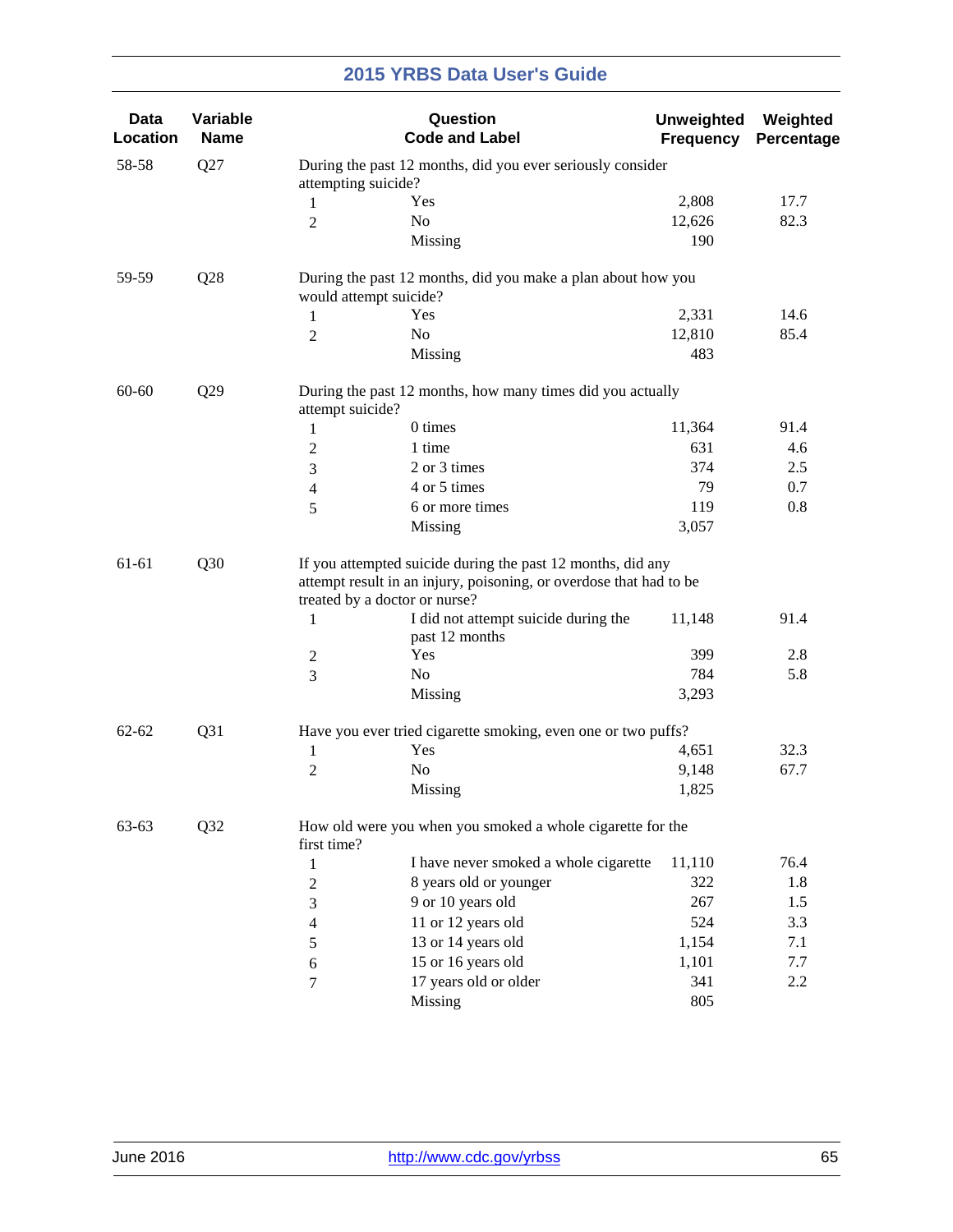| Data<br>Location | Variable<br><b>Name</b> |                          | Question<br><b>Code and Label</b>                                                                       | <b>Unweighted</b><br><b>Frequency</b> | Weighted<br>Percentage |
|------------------|-------------------------|--------------------------|---------------------------------------------------------------------------------------------------------|---------------------------------------|------------------------|
| 64-64            | Q <sub>3</sub> 3        | cigarettes?              | During the past 30 days, on how many days did you smoke                                                 |                                       |                        |
|                  |                         | 1                        | 0 days                                                                                                  | 13,344                                | 89.2                   |
|                  |                         | $\overline{c}$           | 1 or 2 days                                                                                             | 571                                   | 3.9                    |
|                  |                         | 3                        | 3 to 5 days                                                                                             | 247                                   | 1.5                    |
|                  |                         | 4                        | 6 to 9 days                                                                                             | 174                                   | 1.0                    |
|                  |                         | 5                        | 10 to 19 days                                                                                           | 162                                   | 1.0                    |
|                  |                         | 6                        | 20 to 29 days                                                                                           | 135                                   | 1.1                    |
|                  |                         | 7                        | All 30 days                                                                                             | 356                                   | 2.3                    |
|                  |                         |                          | Missing                                                                                                 | 635                                   |                        |
| 65-65            | Q34                     |                          | During the past 30 days, on the days you smoked, how many<br>cigarettes did you smoke per day?          |                                       |                        |
|                  |                         | 1                        | I did not smoke cigarettes during the<br>past 30 days                                                   | 13,178                                | 89.1                   |
|                  |                         | $\overline{c}$           | Less than 1 cigarette per day                                                                           | 475                                   | 3.2                    |
|                  |                         | 3                        | 1 cigarette per day                                                                                     | 316                                   | 2.1                    |
|                  |                         | $\overline{\mathcal{L}}$ | 2 to 5 cigarettes per day                                                                               | 543                                   | 3.5                    |
|                  |                         | 5                        | 6 to 10 cigarettes per day                                                                              | 144                                   | 1.2                    |
|                  |                         | 6                        | 11 to 20 cigarettes per day                                                                             | 65                                    | 0.4                    |
|                  |                         | 7                        | More than 20 cigarettes per day                                                                         | 76                                    | 0.4                    |
|                  |                         |                          | Missing                                                                                                 | 827                                   |                        |
| 66-66            | Q <sub>35</sub>         | cigarettes?              | During the past 30 days, how did you usually get your own                                               |                                       |                        |
|                  |                         | 1                        | I did not smoke cigarettes during the<br>past 30 days                                                   | 12,889                                | 89.6                   |
|                  |                         | $\mathbf{2}$             | I bought them in a store such as a<br>convenience store, supermarket,<br>discount store, or gas station | 378                                   | 2.7                    |
|                  |                         | 3                        | I got them on the Internet                                                                              | 20                                    | 0.1                    |
|                  |                         | $\overline{\mathbf{4}}$  | I gave someone else money to buy                                                                        | 326                                   | 2.1                    |
|                  |                         |                          | them for me                                                                                             |                                       |                        |
|                  |                         | 5                        | I borrowed (or bummed) them from<br>someone else                                                        | 382                                   | 2.8                    |
|                  |                         | 6                        | A person 18 years old or older gave<br>them to me                                                       | 120                                   | 0.9                    |
|                  |                         | 7                        | I took them from a store or family<br>member                                                            | 101                                   | 0.5                    |
|                  |                         | $\,8\,$                  | I got them some other way                                                                               | 210                                   | 1.4                    |
|                  |                         |                          | Missing                                                                                                 | 1,198                                 |                        |
| 67-67            | Q <sub>36</sub>         | cigarettes?              | During the past 12 months, did you ever try to quit smoking                                             |                                       |                        |
|                  |                         | 1                        | I did not smoke during the past 12<br>months                                                            | 11,336                                | 85.5                   |
|                  |                         | 2                        | Yes                                                                                                     | 1,018                                 | 7.3                    |
|                  |                         | 3                        | No                                                                                                      | 934                                   | 7.2                    |
|                  |                         |                          | Missing                                                                                                 | 2,336                                 |                        |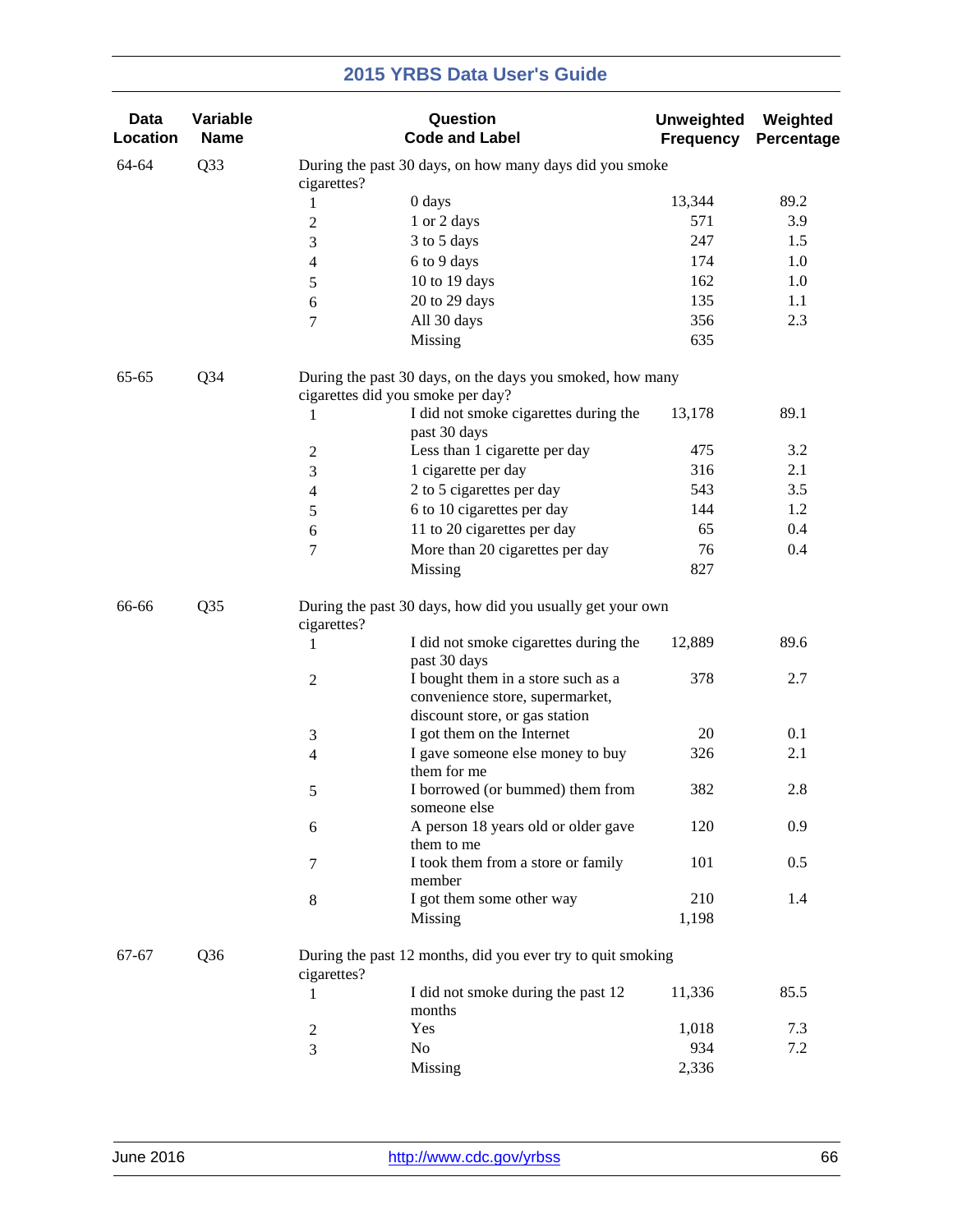| <b>Data</b><br>Location | Variable<br><b>Name</b> |                                  | Question<br><b>Code and Label</b>                                                                                      | <b>Unweighted</b><br><b>Frequency</b> | Weighted<br>Percentage |
|-------------------------|-------------------------|----------------------------------|------------------------------------------------------------------------------------------------------------------------|---------------------------------------|------------------------|
| 68-68                   | Q37                     |                                  | During the past 30 days, on how many days did you use<br>chewing tobacco, snuff, or dip, such as Redman, Levi Garrett, |                                       |                        |
|                         |                         |                                  | Beechnut, Skoal, Skoal Bandits, or Copenhagen?<br>0 days                                                               | 14,026                                | 92.7                   |
|                         |                         | $\mathbf{1}$<br>$\boldsymbol{2}$ | 1 or 2 days                                                                                                            | 350                                   | 2.2                    |
|                         |                         | 3                                | 3 to 5 days                                                                                                            | 165                                   | 1.1                    |
|                         |                         | $\overline{\mathbf{4}}$          | 6 to 9 days                                                                                                            | 112                                   | 0.7                    |
|                         |                         | 5                                | 10 to 19 days                                                                                                          | 110                                   | 0.9                    |
|                         |                         | 6                                | 20 to 29 days                                                                                                          | 71                                    | 0.6                    |
|                         |                         | 7                                | All 30 days                                                                                                            | 312                                   | 1.8                    |
|                         |                         |                                  | Missing                                                                                                                | 478                                   |                        |
| 69-69                   | Q38                     |                                  | During the past 30 days, on how many days did you smoke<br>cigars, cigarillos, or little cigars?                       |                                       |                        |
|                         |                         | 1                                | 0 days                                                                                                                 | 13,609                                | 89.7                   |
|                         |                         | $\overline{c}$                   | 1 or 2 days                                                                                                            | 766                                   | 5.2                    |
|                         |                         | 3                                | 3 to 5 days                                                                                                            | 291                                   | 1.9                    |
|                         |                         | 4                                | 6 to 9 days                                                                                                            | 171                                   | 1.3                    |
|                         |                         | 5                                | 10 to 19 days                                                                                                          | 111                                   | 0.6                    |
|                         |                         | 6                                | 20 to 29 days                                                                                                          | 61                                    | 0.4                    |
|                         |                         | 7                                | All 30 days                                                                                                            | 176                                   | 1.0                    |
|                         |                         |                                  | Missing                                                                                                                | 439                                   |                        |
| 70-70                   | Q39                     |                                  | Have you ever used an electronic vapor product?                                                                        |                                       |                        |
|                         |                         | 1                                | Yes                                                                                                                    | 7,093                                 | 44.9                   |
|                         |                         | $\overline{c}$                   | No                                                                                                                     | 7,998                                 | 55.1                   |
|                         |                         |                                  | Missing                                                                                                                | 533                                   |                        |
| 71-71                   | Q40                     |                                  | During the past 30 days, on how many days did you use an<br>electronic vapor product?                                  |                                       |                        |
|                         |                         | $\mathbf{1}$                     | 0 days                                                                                                                 | 11,419                                | 75.9                   |
|                         |                         | $\mathbf{2}$                     | 1 or 2 days                                                                                                            | 1,742                                 | 11.2                   |
|                         |                         | 3                                | 3 to 5 days                                                                                                            | 787                                   | 4.9                    |
|                         |                         | $\overline{\mathcal{A}}$         | 6 to 9 days                                                                                                            | 447                                   | 2.6                    |
|                         |                         | 5                                | 10 to 19 days                                                                                                          | 395                                   | 2.5                    |
|                         |                         | $\sqrt{6}$                       | 20 to 29 days                                                                                                          | 151                                   | 1.0                    |
|                         |                         | 7                                | All 30 days                                                                                                            | 377                                   | 2.0                    |
|                         |                         |                                  | Missing                                                                                                                | 306                                   |                        |
| 72-72                   | Q <sub>41</sub>         | drink of alcohol?                | During your life, on how many days have you had at least one                                                           |                                       |                        |
|                         |                         | 1                                | 0 days                                                                                                                 | 5,397                                 | 36.8                   |
|                         |                         | $\overline{c}$                   | 1 or 2 days                                                                                                            | 2,633                                 | 16.2                   |
|                         |                         | 3                                | 3 to 9 days                                                                                                            | 2,588                                 | 17.4                   |
|                         |                         | 4                                | 10 to 19 days                                                                                                          | 1,490                                 | 9.9                    |
|                         |                         | 5                                | 20 to 39 days                                                                                                          | 1,156                                 | 8.3                    |
|                         |                         | 6                                | 40 to 99 days                                                                                                          | 851                                   | 5.8                    |
|                         |                         | $\tau$                           | 100 or more days                                                                                                       | 934                                   | 5.7                    |
|                         |                         |                                  | Missing                                                                                                                | 575                                   |                        |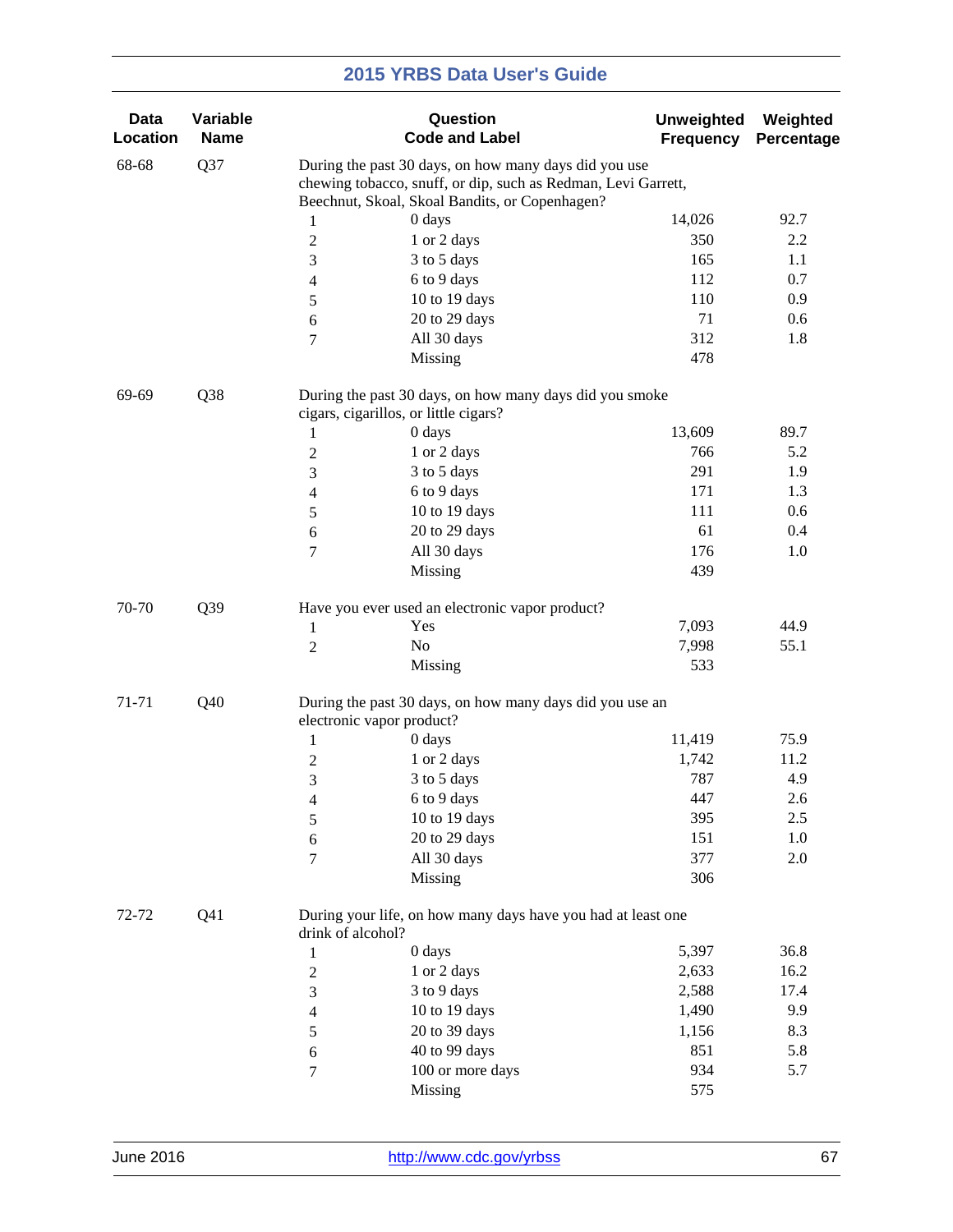| <b>Data</b><br>Location | Variable<br><b>Name</b> |                             | Question<br><b>Code and Label</b>                                                                                               | <b>Unweighted</b><br><b>Frequency</b> | Weighted<br>Percentage |
|-------------------------|-------------------------|-----------------------------|---------------------------------------------------------------------------------------------------------------------------------|---------------------------------------|------------------------|
| 73-73                   | Q42                     | other than a few sips?      | How old were you when you had your first drink of alcohol                                                                       |                                       |                        |
|                         |                         | $\mathbf{1}$                | I have never had a drink of alcohol<br>other than a few sips                                                                    | 5,790                                 | 39.1                   |
|                         |                         | $\overline{c}$              | 8 years old or younger                                                                                                          | 907                                   | 5.2                    |
|                         |                         | 3                           | 9 or 10 years old                                                                                                               | 658                                   | 3.9                    |
|                         |                         | 4                           | 11 or 12 years old                                                                                                              | 1,264                                 | 8.0                    |
|                         |                         | 5                           | 13 or 14 years old                                                                                                              | 2,921                                 | 18.7                   |
|                         |                         | 6                           | 15 or 16 years old                                                                                                              | 3,080                                 | 20.8                   |
|                         |                         | 7                           | 17 years old or older                                                                                                           | 637                                   | 4.3                    |
|                         |                         |                             | Missing                                                                                                                         | 367                                   |                        |
| 74-74                   | Q <sub>43</sub>         | least one drink of alcohol? | During the past 30 days, on how many days did you have at                                                                       |                                       |                        |
|                         |                         | $\mathbf{1}$                | 0 days                                                                                                                          | 9,455                                 | 67.2                   |
|                         |                         | $\overline{2}$              | 1 or 2 days                                                                                                                     | 2,441                                 | 17.6                   |
|                         |                         | 3                           | 3 to 5 days                                                                                                                     | 1,108                                 | 7.9                    |
|                         |                         | 4                           | 6 to 9 days                                                                                                                     | 600                                   | 4.4                    |
|                         |                         | 5                           | 10 to 19 days                                                                                                                   | 306                                   | 1.9                    |
|                         |                         | 6                           | 20 to 29 days                                                                                                                   | 77                                    | 0.4                    |
|                         |                         | 7                           | All 30 days                                                                                                                     | 127                                   | 0.7                    |
|                         |                         |                             | Missing                                                                                                                         | 1,510                                 |                        |
| 75-75                   | Q44                     | hours?                      | During the past 30 days, on how many days did you have 5 or<br>more drinks of alcohol in a row, that is, within a couple of     |                                       |                        |
|                         |                         | $\mathbf{1}$                | 0 days                                                                                                                          | 12,244                                | 82.3                   |
|                         |                         | 1 day<br>$\overline{c}$     |                                                                                                                                 | 1,070                                 | 7.1                    |
|                         |                         | 3                           | 2 days                                                                                                                          | 691                                   | 4.6                    |
|                         |                         | $\overline{4}$              | 3 to 5 days                                                                                                                     | 546                                   | 3.6                    |
|                         |                         | 5                           | 6 to 9 days                                                                                                                     | 214                                   | 1.4                    |
|                         |                         | 6                           | 10 to 19 days                                                                                                                   | 100                                   | 0.5                    |
|                         |                         | 7                           | 20 or more days                                                                                                                 | 102                                   | 0.5                    |
|                         |                         |                             | Missing                                                                                                                         | 657                                   |                        |
| 76-76                   | Q <sub>45</sub>         |                             | During the past 30 days, what is the largest number of alcoholic<br>drinks you had in a row, that is, within a couple of hours? |                                       |                        |
|                         |                         | 1                           | I did not drink alcohol during the past<br>30 days                                                                              | 7,773                                 | 67.2                   |
|                         |                         | 2                           | 1 or 2 drinks                                                                                                                   | 1,408                                 | 12.3                   |
|                         |                         | 3                           | 3 drinks                                                                                                                        | 405                                   | 3.4                    |
|                         |                         | 4                           | 4 drinks                                                                                                                        | 314                                   | 2.6                    |
|                         |                         | 5                           | 5 drinks                                                                                                                        | 401                                   | 3.7                    |
|                         |                         | 6                           | 6 or 7 drinks                                                                                                                   | 512                                   | 4.4                    |
|                         |                         | 7                           | 8 or 9 drinks                                                                                                                   | 245                                   | 2.1                    |
|                         |                         | 8                           | 10 or more drinks                                                                                                               | 539                                   | 4.3                    |
|                         |                         |                             | Missing                                                                                                                         | 4,027                                 |                        |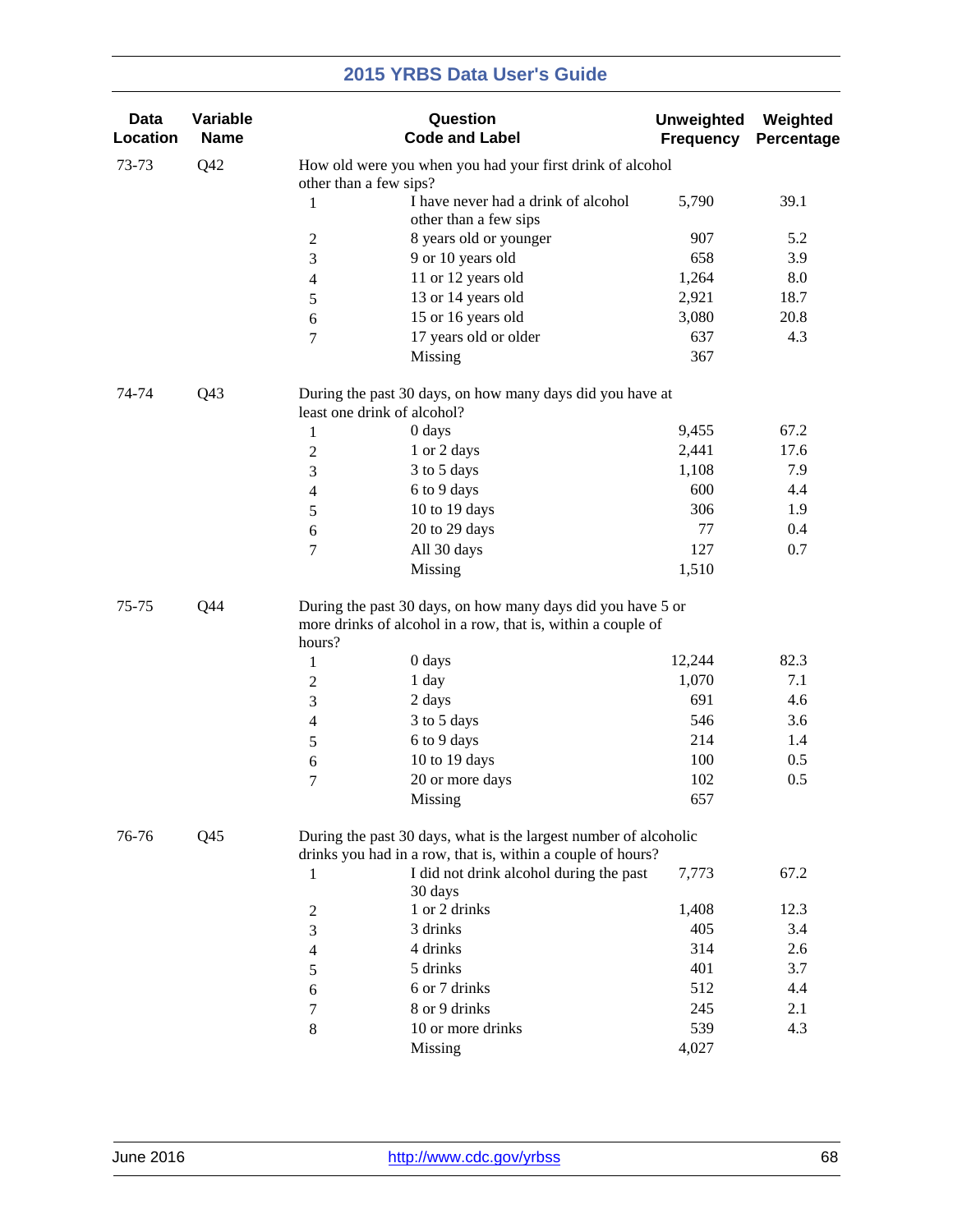| <b>Data</b><br>Location | Variable<br><b>Name</b> |                  | Question<br><b>Code and Label</b>                                                                                   | <b>Unweighted</b><br><b>Frequency</b> | Weighted<br>Percentage |
|-------------------------|-------------------------|------------------|---------------------------------------------------------------------------------------------------------------------|---------------------------------------|------------------------|
| 77-77                   | Q46                     | you drank?       | During the past 30 days, how did you usually get the alcohol                                                        |                                       |                        |
|                         |                         | 1                | I did not drink alcohol during the past<br>30 days                                                                  | 9,187                                 | 66.9                   |
|                         |                         | $\boldsymbol{2}$ | I bought it in a store such as a liquor<br>store, convenience store, supermarket,<br>discount store, or gas station | 246                                   | 1.6                    |
|                         |                         | 3                | I bought it at a restaurant, bar, or club                                                                           | 84                                    | 0.4                    |
|                         |                         | $\overline{4}$   | I bought it at a public event such as a<br>concert or sporting event                                                | 32                                    | 0.2                    |
|                         |                         | 5                | I gave someone else money to buy it<br>for me                                                                       | 910                                   | 7.2                    |
|                         |                         | 6                | Someone gave it to me                                                                                               | 1,978                                 | 14.4                   |
|                         |                         | 7                | I took it from a store or family member                                                                             | 461                                   | 3.3                    |
|                         |                         | $\,8\,$          | I got it some other way                                                                                             | 907                                   | 6.0                    |
|                         |                         |                  | Missing                                                                                                             | 1,819                                 |                        |
| 78-78                   | Q47                     |                  | During your life, how many times have you used marijuana?                                                           |                                       |                        |
|                         |                         | 1                | 0 times                                                                                                             | 9,107                                 | 61.4                   |
|                         |                         | $\boldsymbol{2}$ | 1 or 2 times                                                                                                        | 1,378                                 | 8.2                    |
|                         |                         | 3                | 3 to 9 times                                                                                                        | 1,199                                 | 7.8                    |
|                         |                         | $\overline{4}$   | 10 to 19 times                                                                                                      | 679                                   | 4.5                    |
|                         |                         | $\sqrt{5}$       | 20 to 39 times                                                                                                      | 643                                   | 4.2                    |
|                         |                         | 6                | 40 to 99 times                                                                                                      | 579                                   | 3.9                    |
|                         |                         | 7                | 100 or more times                                                                                                   | 1,572                                 | 9.9                    |
|                         |                         |                  | Missing                                                                                                             | 467                                   |                        |
| 79-79                   | Q48                     |                  | How old were you when you tried marijuana for the first time?                                                       |                                       |                        |
|                         |                         | 1                | I have never tried marijuana                                                                                        | 9,108                                 | 61.2                   |
|                         |                         | $\boldsymbol{2}$ | 8 years old or younger                                                                                              | 256                                   | 1.4                    |
|                         |                         | 3                | 9 or 10 years old                                                                                                   | 245                                   | 1.4                    |
|                         |                         | $\overline{4}$   | 11 or 12 years old                                                                                                  | 840                                   | 4.7                    |
|                         |                         | 5                | 13 or 14 years old                                                                                                  | 2,222                                 | 14.1                   |
|                         |                         | 6                | 15 or 16 years old                                                                                                  | 2,066                                 | 13.8                   |
|                         |                         | $\tau$           | 17 years old or older                                                                                               | 461                                   | 3.4                    |
|                         |                         |                  | Missing                                                                                                             | 426                                   |                        |
| 80-80                   | Q49                     | marijuana?       | During the past 30 days, how many times did you use                                                                 |                                       |                        |
|                         |                         | 1                | 0 times                                                                                                             | 11,895                                | 78.3                   |
|                         |                         | $\boldsymbol{2}$ | 1 or 2 times                                                                                                        | 1,104                                 | 7.0                    |
|                         |                         | 3                | 3 to 9 times                                                                                                        | 780                                   | 5.5                    |
|                         |                         | 4                | 10 to 19 times                                                                                                      | 457                                   | 2.9                    |
|                         |                         | 5                | 20 to 39 times                                                                                                      | 310                                   | 2.1                    |
|                         |                         | 6                | 40 or more times                                                                                                    | 704                                   | 4.2                    |
|                         |                         |                  | <b>Missing</b>                                                                                                      | 374                                   |                        |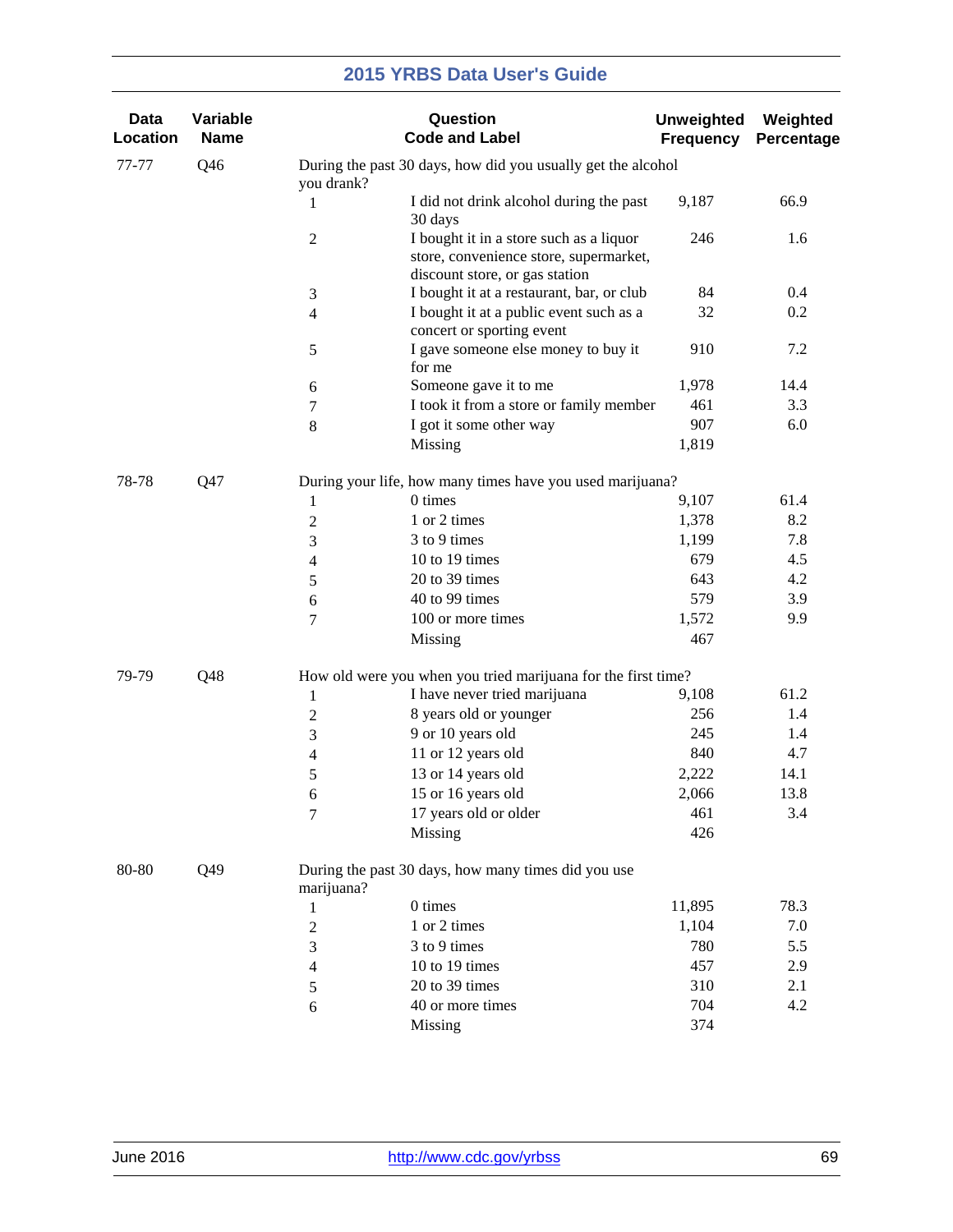| <b>Data</b><br>Location | Variable<br><b>Name</b> |                | Question<br><b>Code and Label</b>                                                                                      | <b>Unweighted</b><br><b>Frequency</b> | Weighted<br>Percentage |
|-------------------------|-------------------------|----------------|------------------------------------------------------------------------------------------------------------------------|---------------------------------------|------------------------|
| 81-81                   | Q50                     |                | During your life, how many times have you used any form of                                                             |                                       |                        |
|                         |                         |                | cocaine, including powder, crack, or freebase?                                                                         |                                       |                        |
|                         |                         | 1              | 0 times                                                                                                                | 14,515                                | 94.8                   |
|                         |                         | $\overline{2}$ | 1 or 2 times                                                                                                           | 425                                   | 2.3                    |
|                         |                         | 3              | 3 to 9 times                                                                                                           | 187                                   | 1.0                    |
|                         |                         | 4              | 10 to 19 times                                                                                                         | 94                                    | 0.5                    |
|                         |                         | 5              | 20 to 39 times                                                                                                         | 54                                    | 0.4                    |
|                         |                         | 6              | 40 or more times                                                                                                       | 157                                   | 0.9                    |
|                         |                         |                | Missing                                                                                                                | 192                                   |                        |
| 82-82                   | Q51                     |                | During your life, how many times have you sniffed glue,<br>breathed the contents of aerosol spray cans, or inhaled any |                                       |                        |
|                         |                         |                | paints or sprays to get high?                                                                                          |                                       |                        |
|                         |                         | 1              | 0 times                                                                                                                | 14,024                                | 93.0                   |
|                         |                         | $\overline{2}$ | 1 or 2 times                                                                                                           | 565                                   | 3.2                    |
|                         |                         | 3              | 3 to 9 times                                                                                                           | 265                                   | 1.9                    |
|                         |                         | 4              | 10 to 19 times                                                                                                         | 112                                   | 0.8                    |
|                         |                         | 5              | 20 to 39 times                                                                                                         | 53                                    | 0.3                    |
|                         |                         | 6              | 40 or more times                                                                                                       | 139                                   | 0.8                    |
|                         |                         |                | Missing                                                                                                                | 466                                   |                        |
| 83-83                   | Q52                     |                | During your life, how many times have you used heroin (also                                                            |                                       |                        |
|                         |                         |                | called smack, junk, or China White)?                                                                                   |                                       |                        |
|                         |                         | $\mathbf{1}$   | 0 times                                                                                                                | 15,048                                | 97.9                   |
|                         |                         | $\overline{c}$ | 1 or 2 times                                                                                                           | 128                                   | 0.6                    |
|                         |                         | 3              | 3 to 9 times                                                                                                           | 68                                    | 0.4                    |
|                         |                         | 4              | 10 to 19 times                                                                                                         | 33                                    | 0.2                    |
|                         |                         | 5              | 20 to 39 times                                                                                                         | 33                                    | 0.2                    |
|                         |                         | 6              | 40 or more times                                                                                                       | 114                                   | 0.6                    |
|                         |                         |                | Missing                                                                                                                | 200                                   |                        |
| 84-84                   | Q <sub>53</sub>         |                | During your life, how many times have you used<br>methamphetamines (also called speed, crystal, crank, or ice)?        |                                       |                        |
|                         |                         |                | 0 times                                                                                                                | 14,389                                | 97.0                   |
|                         |                         | 1              | 1 or 2 times                                                                                                           | 193                                   | 1.1                    |
|                         |                         | 2              | 3 to 9 times                                                                                                           | 86                                    | 0.6                    |
|                         |                         | 3              | 10 to 19 times                                                                                                         |                                       |                        |
|                         |                         | 4              |                                                                                                                        | 58                                    | 0.3                    |
|                         |                         | 5              | 20 to 39 times                                                                                                         | 30                                    | 0.2                    |
|                         |                         | 6              | 40 or more times                                                                                                       | 133                                   | $0.8\,$                |
|                         |                         |                | Missing                                                                                                                | 735                                   |                        |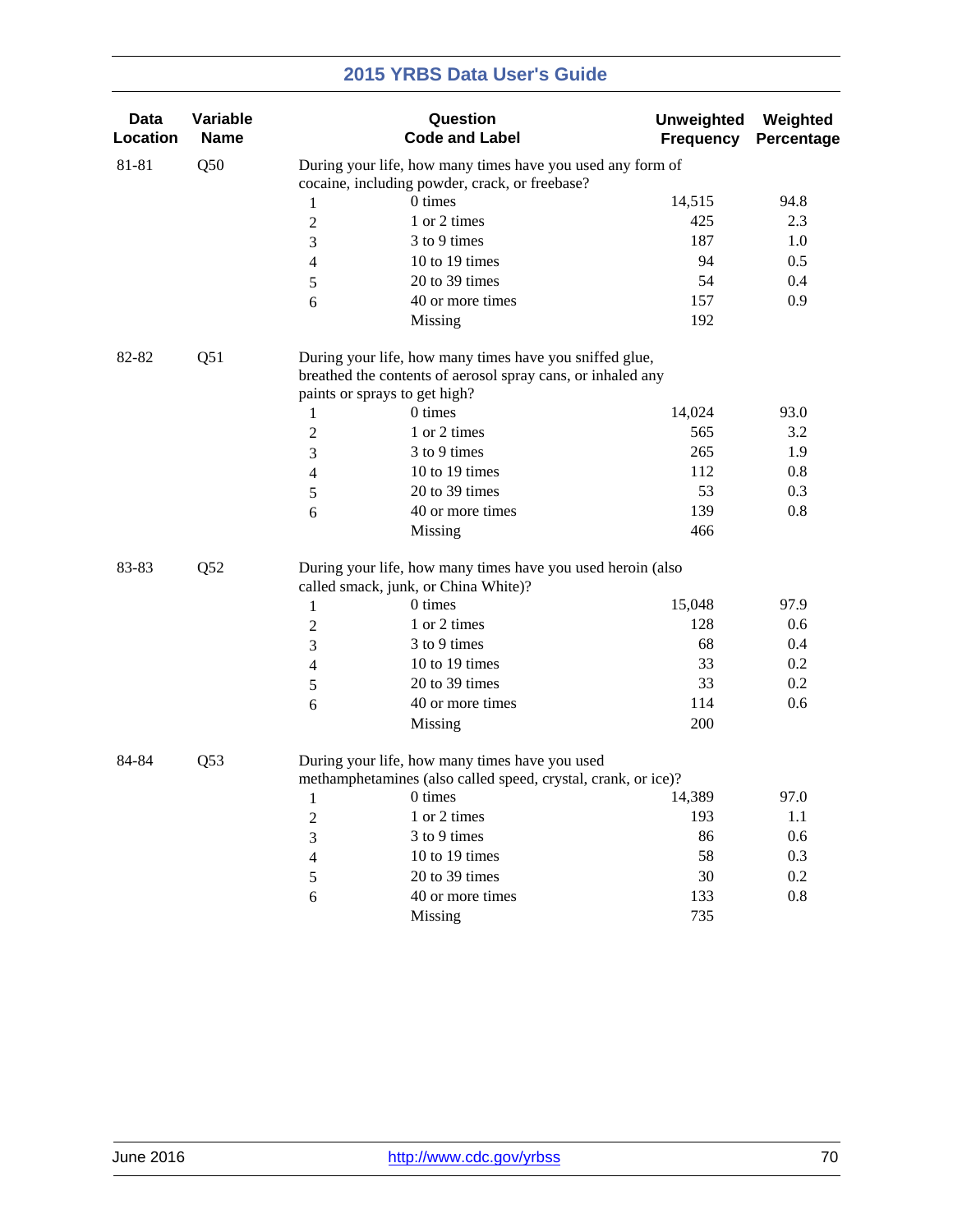| Data<br>Location | Variable<br><b>Name</b> |                  | Question<br><b>Code and Label</b>                                                                                                                                                       | <b>Unweighted</b><br><b>Frequency</b> | Weighted<br>Percentage |
|------------------|-------------------------|------------------|-----------------------------------------------------------------------------------------------------------------------------------------------------------------------------------------|---------------------------------------|------------------------|
| 85-85            | Q54                     | called MDMA)?    | During your life, how many times have you used ecstasy (also                                                                                                                            |                                       |                        |
|                  |                         | 1                | 0 times                                                                                                                                                                                 | 14,533                                | 95.0                   |
|                  |                         | 2                | 1 or 2 times                                                                                                                                                                            | 452                                   | 2.6                    |
|                  |                         | 3                | 3 to 9 times                                                                                                                                                                            | 168                                   | 1.0                    |
|                  |                         | 4                | 10 to 19 times                                                                                                                                                                          | 79                                    | 0.4                    |
|                  |                         | 5                | 20 to 39 times                                                                                                                                                                          | 41                                    | 0.2                    |
|                  |                         | 6                | 40 or more times                                                                                                                                                                        | 124                                   | 0.8                    |
|                  |                         |                  | Missing                                                                                                                                                                                 | 227                                   |                        |
| 86-86            | Q <sub>55</sub>         |                  | During your life, how many times have you used synthetic<br>marijuana (also called K2, Spice, fake weed, King Kong,<br>Yucatan Fire, Skunk, or Moon Rocks)?                             |                                       |                        |
|                  |                         | $\mathbf{1}$     | 0 times                                                                                                                                                                                 | 13,896                                | 90.8                   |
|                  |                         | $\overline{2}$   | 1 or 2 times                                                                                                                                                                            | 825                                   | 4.9                    |
|                  |                         | 3                | 3 to 9 times                                                                                                                                                                            | 321                                   | 2.0                    |
|                  |                         | 4                | 10 to 19 times                                                                                                                                                                          | 146                                   | 0.8                    |
|                  |                         | 5                | 20 to 39 times                                                                                                                                                                          | 91                                    | 0.4                    |
|                  |                         | 6                | 40 or more times                                                                                                                                                                        | 171                                   | 1.0                    |
|                  |                         |                  | Missing                                                                                                                                                                                 | 174                                   |                        |
| 87-87            | Q <sub>56</sub>         |                  | During your life, how many times have you taken steroid pills<br>or shots without a doctor's prescription?                                                                              |                                       |                        |
|                  |                         | $\mathbf{1}$     | 0 times                                                                                                                                                                                 | 14,571                                | 96.5                   |
|                  |                         | $\boldsymbol{2}$ | 1 or 2 times                                                                                                                                                                            | 240                                   | 1.4                    |
|                  |                         | 3                | 3 to 9 times                                                                                                                                                                            | 122                                   | 0.7                    |
|                  |                         | 4                | 10 to 19 times                                                                                                                                                                          | 62                                    | 0.4                    |
|                  |                         | 5                | 20 to 39 times                                                                                                                                                                          | 33                                    | 0.1                    |
|                  |                         | 6                | 40 or more times                                                                                                                                                                        | 137                                   | 0.9                    |
|                  |                         |                  | Missing                                                                                                                                                                                 | 459                                   |                        |
| 88-88            | Q57                     |                  | During your life, how many times have you taken a prescription<br>drug (such as OxyContin, Percocet, Vicodin, codeine, Adderall,<br>Ritalin, or Xanax) without a doctor's prescription? |                                       |                        |
|                  |                         | 1                | 0 times                                                                                                                                                                                 | 12,709                                | 83.2                   |
|                  |                         | 2                | 1 or 2 times                                                                                                                                                                            | 993                                   | 6.4                    |
|                  |                         | 3                | 3 to 9 times                                                                                                                                                                            | 713                                   | 4.2                    |
|                  |                         | 4                | 10 to 19 times                                                                                                                                                                          | 386                                   | 2.4                    |
|                  |                         | 5                | 20 to 39 times                                                                                                                                                                          | 201                                   | 1.4                    |
|                  |                         | 6                | 40 or more times                                                                                                                                                                        | 365                                   | 2.3                    |
|                  |                         |                  | Missing                                                                                                                                                                                 | 257                                   |                        |
| 89-89            | Q58                     |                  | During your life, how many times have you used a needle to<br>inject any illegal drug into your body?                                                                                   |                                       |                        |
|                  |                         | 1                | 0 times                                                                                                                                                                                 | 14,501                                | 98.2                   |
|                  |                         | $\overline{2}$   | 1 time                                                                                                                                                                                  | 119                                   | 0.7                    |
|                  |                         | 3                | 2 or more times                                                                                                                                                                         | 166                                   | 1.1                    |
|                  |                         |                  | Missing                                                                                                                                                                                 | 838                                   |                        |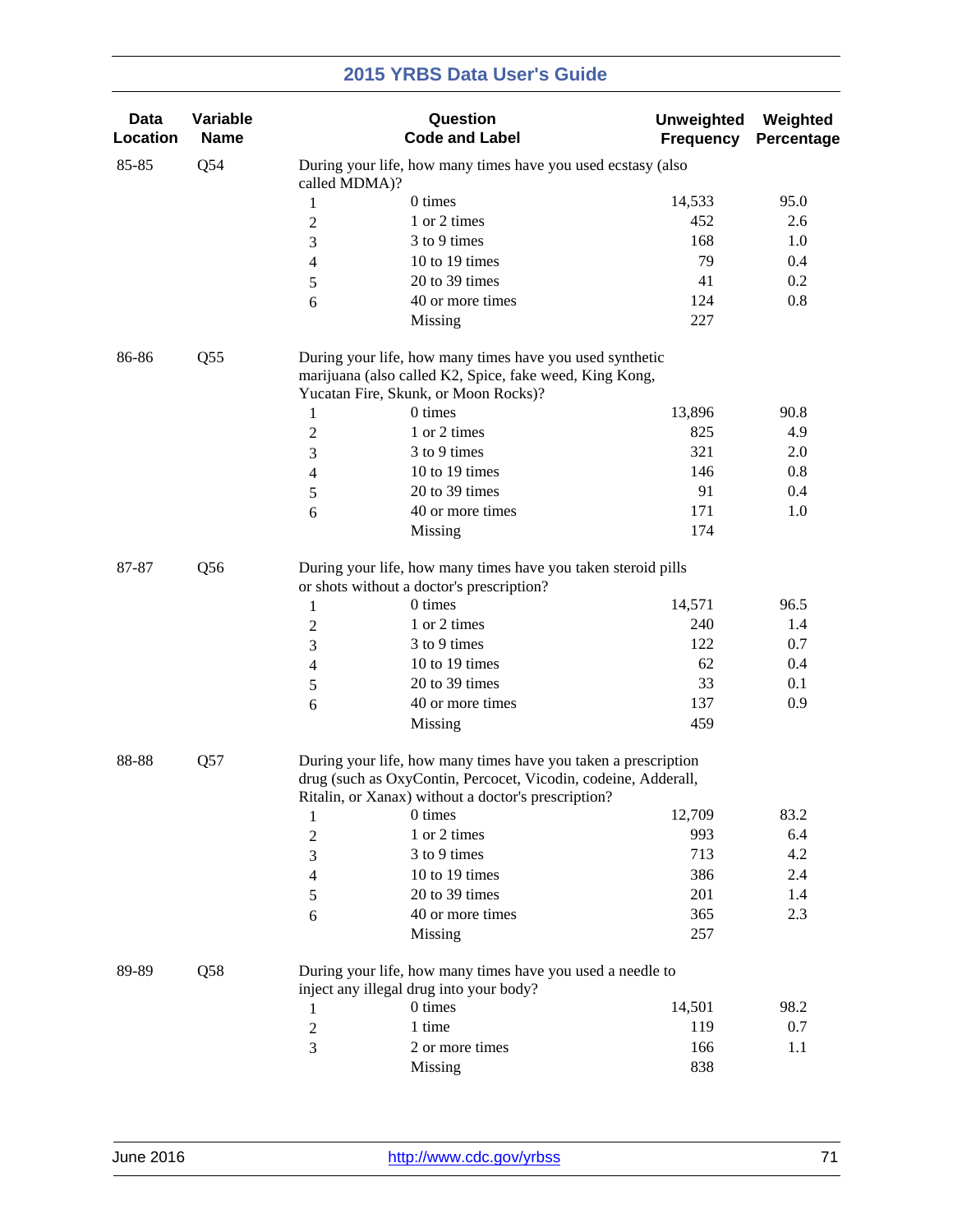| Data<br>Location | Variable<br><b>Name</b> |                     | Question<br><b>Code and Label</b>                              | <b>Unweighted</b><br><b>Frequency</b> | Weighted<br>Percentage |
|------------------|-------------------------|---------------------|----------------------------------------------------------------|---------------------------------------|------------------------|
| 90-90            | Q59                     |                     | During the past 12 months, has anyone offered, sold, or given  |                                       |                        |
|                  |                         |                     | you an illegal drug on school property?                        |                                       | 21.7                   |
|                  |                         | 1                   | Yes<br>No                                                      | 3,485                                 | 78.3                   |
|                  |                         | $\overline{2}$      | Missing                                                        | 11,311<br>828                         |                        |
|                  |                         |                     |                                                                |                                       |                        |
| 91-91            | Q60                     |                     | Have you ever had sexual intercourse?                          |                                       |                        |
|                  |                         | 1                   | Yes                                                            | 5,958                                 | 41.2                   |
|                  |                         | $\overline{2}$      | No                                                             | 8,030                                 | 58.8                   |
|                  |                         |                     | Missing                                                        | 1,636                                 |                        |
| 92-92            | Q61                     | time?               | How old were you when you had sexual intercourse for the first |                                       |                        |
|                  |                         | $\mathbf{1}$        | I have never had sexual intercourse                            | 8,010                                 | 58.9                   |
|                  |                         | $\mathbf{2}$        | 11 years old or younger                                        | 369                                   | 2.3                    |
|                  |                         | 3                   | 12 years old                                                   | 283                                   | 1.6                    |
|                  |                         | 4                   | 13 years old                                                   | 665                                   | 4.5                    |
|                  |                         | 5                   | 14 years old                                                   | 1,295                                 | 8.8                    |
|                  |                         | 6                   | 15 years old                                                   | 1,583                                 | 11.2                   |
|                  |                         | 7                   | 16 years old                                                   | 1,154                                 | 8.5                    |
|                  |                         | 8                   | 17 years old or older                                          | 573                                   | 4.3                    |
|                  |                         |                     | Missing                                                        | 1,692                                 |                        |
| 93-93            | Q <sub>62</sub>         | intercourse?        | During your life, with how many people have you had sexual     |                                       |                        |
|                  |                         | $\mathbf{1}$        | I have never had sexual intercourse                            | 8,009                                 | 58.9                   |
|                  |                         | $\mathbf{2}$        | 1 person                                                       | 2,397                                 | 16.5                   |
|                  |                         | 3                   | 2 people                                                       | 1,120                                 | 7.8                    |
|                  |                         | 4                   | 3 people                                                       | 777                                   | 5.3                    |
|                  |                         | 5                   | 4 people                                                       | 469                                   | 3.3                    |
|                  |                         | 6                   | 5 people                                                       | 297                                   | 2.2                    |
|                  |                         | 7                   | 6 or more people                                               | 841                                   | 6.0                    |
|                  |                         |                     | Missing                                                        | 1,714                                 |                        |
| 94-94            | Q63                     | sexual intercourse? | During the past 3 months, with how many people did you have    |                                       |                        |
|                  |                         | 1                   | I have never had sexual intercourse                            | 8,008                                 | 58.9                   |
|                  |                         | $\overline{2}$      | I have had sexual intercourse, but not                         | 1,598                                 | 11.0                   |
|                  |                         |                     | during the past 3 months                                       |                                       |                        |
|                  |                         | 3                   | 1 person                                                       | 3,294                                 | 23.1                   |
|                  |                         | 4                   | 2 people                                                       | 540                                   | 3.7                    |
|                  |                         | 5                   | 3 people                                                       | 206                                   | 1.4                    |
|                  |                         | 6                   | 4 people                                                       | 78                                    | 0.6                    |
|                  |                         | 7                   | 5 people                                                       | 37                                    | 0.3                    |
|                  |                         | 8                   | 6 or more people                                               | 149                                   | 1.0                    |
|                  |                         |                     | Missing                                                        | 1,714                                 |                        |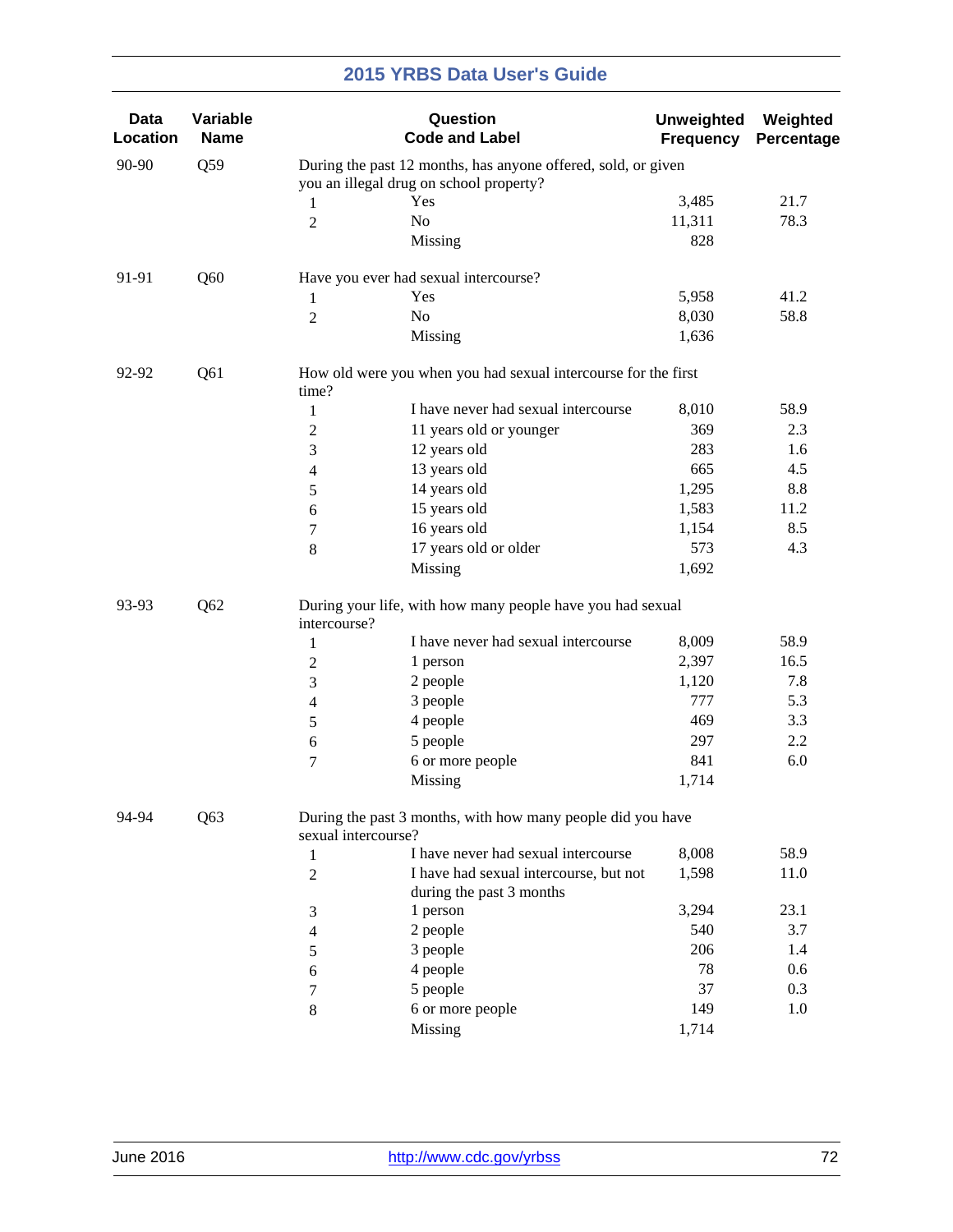| Data<br>Location | Variable<br><b>Name</b> |                                                                                        | Question<br><b>Code and Label</b>                                                                              | <b>Unweighted</b><br><b>Frequency</b> | Weighted<br>Percentage |  |  |
|------------------|-------------------------|----------------------------------------------------------------------------------------|----------------------------------------------------------------------------------------------------------------|---------------------------------------|------------------------|--|--|
| 95-95            | Q64                     | Did you drink alcohol or use drugs before you had sexual<br>intercourse the last time? |                                                                                                                |                                       |                        |  |  |
|                  |                         | 1                                                                                      | I have never had sexual intercourse                                                                            | 7,716                                 | 58.8                   |  |  |
|                  |                         | $\boldsymbol{2}$                                                                       | Yes                                                                                                            | 1,181                                 | 8.1                    |  |  |
|                  |                         | No<br>3                                                                                |                                                                                                                | 4,560                                 | 33.1                   |  |  |
|                  |                         |                                                                                        | Missing                                                                                                        | 2,167                                 |                        |  |  |
| 96-96            | Q65                     | partner use a condom?                                                                  | The last time you had sexual intercourse, did you or your                                                      |                                       |                        |  |  |
|                  |                         | 1                                                                                      | I have never had sexual intercourse                                                                            | 7,985                                 | 59.2                   |  |  |
|                  |                         | $\overline{2}$                                                                         | Yes                                                                                                            | 3,448                                 | 24.5                   |  |  |
|                  |                         | N <sub>0</sub><br>3                                                                    |                                                                                                                | 2,358                                 | 16.3                   |  |  |
|                  |                         |                                                                                        | Missing                                                                                                        | 1,833                                 |                        |  |  |
| 97-97            | Q66                     |                                                                                        | The last time you had sexual intercourse, what one method did<br>you or your partner use to prevent pregnancy? |                                       |                        |  |  |
|                  |                         | 1                                                                                      | I have never had sexual intercourse                                                                            | 8,001                                 | 59.8                   |  |  |
|                  |                         | $\boldsymbol{2}$                                                                       | No method was used to prevent                                                                                  | 867                                   | 5.6                    |  |  |
|                  |                         |                                                                                        | pregnancy                                                                                                      |                                       |                        |  |  |
|                  |                         | 3                                                                                      | Birth control pills                                                                                            | 856                                   | 6.4                    |  |  |
|                  |                         | $\overline{4}$                                                                         | Condoms                                                                                                        | 2,759                                 | 19.8                   |  |  |
|                  |                         | 5                                                                                      | An IUD (such as Mirena or ParaGard)<br>or implant (such as Implanon or<br>Nexplanon)                           | 144                                   | 1.1                    |  |  |
|                  |                         | 6                                                                                      | A shot (such as Depo-Provera), patch<br>(such as Ortho Evra), or birth control<br>ring (such as NuvaRing)      | 238                                   | 1.8                    |  |  |
|                  |                         | $\tau$                                                                                 | Withdrawal or some other method                                                                                | 593                                   | 4.2                    |  |  |
|                  |                         | 8                                                                                      | Not sure                                                                                                       | 199                                   | 1.3                    |  |  |
|                  |                         |                                                                                        | Missing                                                                                                        | 1,967                                 |                        |  |  |
| 98-98            | Q67                     |                                                                                        | During your life, with whom have you had sexual contact?                                                       |                                       |                        |  |  |
|                  |                         | 1                                                                                      | I have never had sexual contact                                                                                | 6,438                                 | 45.6                   |  |  |
|                  |                         | $\overline{2}$                                                                         | Females                                                                                                        | 4,042                                 | 28.1                   |  |  |
|                  |                         | 3                                                                                      | Males                                                                                                          | 3,187                                 | 21.6                   |  |  |
|                  |                         | 4                                                                                      | Females and males                                                                                              | 728                                   | 4.6                    |  |  |
|                  |                         |                                                                                        | Missing                                                                                                        | 1,229                                 |                        |  |  |
| 99-99            | Q68                     |                                                                                        | Which of the following best describes you?                                                                     |                                       |                        |  |  |
|                  |                         | 1                                                                                      | Heterosexual (straight)                                                                                        | 12,954                                | 88.8                   |  |  |
|                  |                         | $\boldsymbol{2}$                                                                       | Gay or lesbian                                                                                                 | 324                                   | 2.0                    |  |  |
|                  |                         | 3                                                                                      | Bisexual                                                                                                       | 922                                   | 6.0                    |  |  |
|                  |                         | $\overline{4}$                                                                         | Not sure                                                                                                       | 503                                   | 3.2                    |  |  |
|                  |                         |                                                                                        | Missing                                                                                                        | 921                                   |                        |  |  |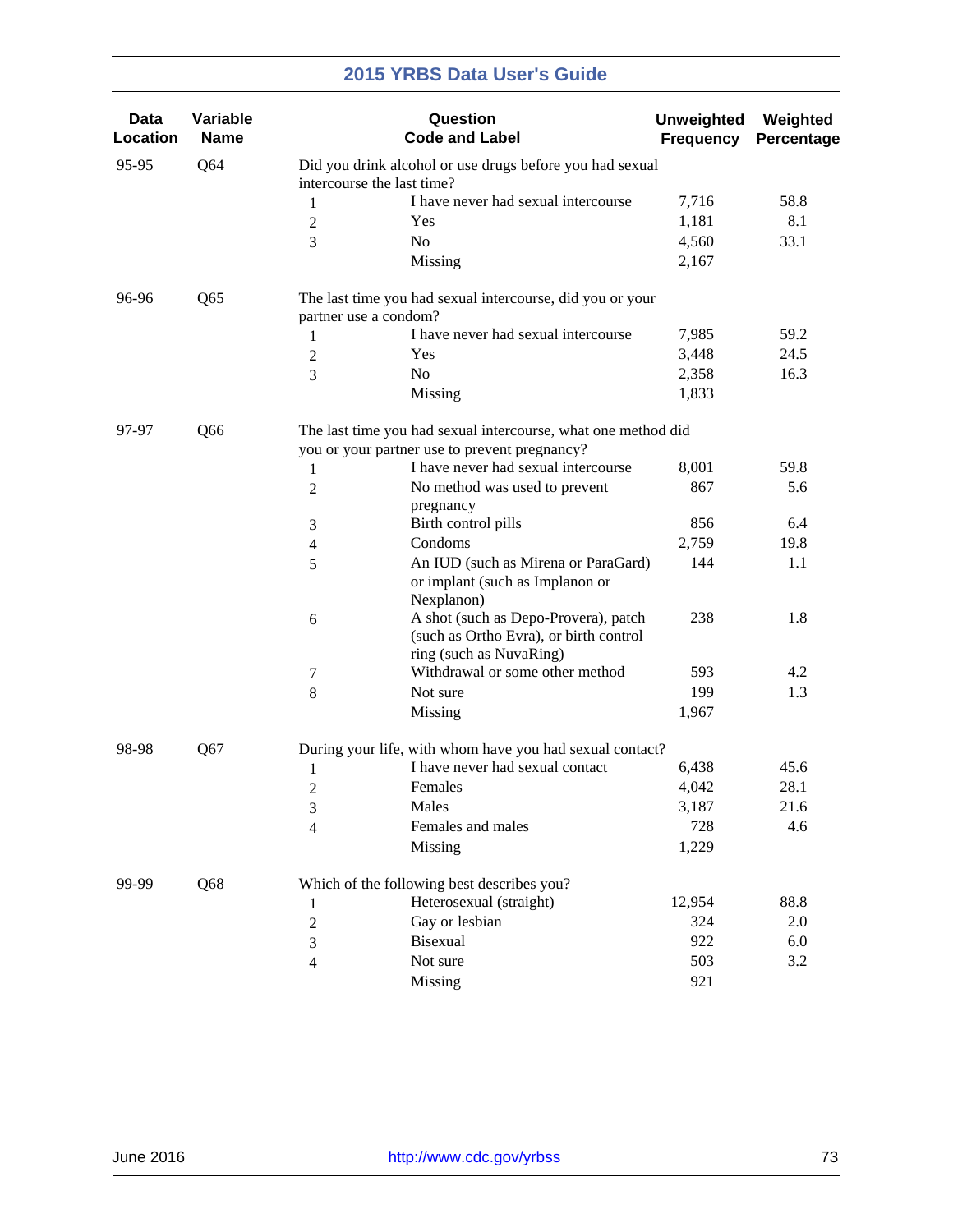| Data<br>Location | Variable<br><b>Name</b> |                                  | Question<br><b>Code and Label</b>                               | <b>Unweighted</b><br><b>Frequency</b> | Weighted<br>Percentage |
|------------------|-------------------------|----------------------------------|-----------------------------------------------------------------|---------------------------------------|------------------------|
| 100-100          | Q69                     | How do you describe your weight? |                                                                 |                                       |                        |
|                  |                         | 1                                | Very underweight                                                | 453                                   | 2.6                    |
|                  |                         | $\sqrt{2}$                       | Slightly underweight                                            | 1,832                                 | 12.0                   |
|                  |                         | 3                                | About the right weight                                          | 8,023                                 | 53.9                   |
|                  |                         | 4                                | Slightly overweight                                             | 4,174                                 | 26.8                   |
|                  |                         | 5                                | Very overweight                                                 | 838                                   | 4.7                    |
|                  |                         |                                  | Missing                                                         | 304                                   |                        |
| 101-101          | Q70                     |                                  | Which of the following are you trying to do about your weight?  |                                       |                        |
|                  |                         | 1                                | Lose weight                                                     | 6,676                                 | 45.6                   |
|                  |                         | $\sqrt{2}$                       | Gain weight                                                     | 2,439                                 | 18.3                   |
|                  |                         | $\mathfrak{Z}$                   | Stay the same weight                                            | 2,354                                 | 17.2                   |
|                  |                         | $\overline{4}$                   | I am not trying to do anything about<br>my weight               | 2,375                                 | 18.8                   |
|                  |                         |                                  | Missing                                                         | 1,780                                 |                        |
| 102-102          | Q71                     |                                  | During the past 7 days, how many times did you drink 100%       |                                       |                        |
|                  |                         |                                  | fruit juices such as orange juice, apple juice, or grape juice? |                                       |                        |
|                  |                         | 1                                | I did not drink 100% fruit juice during                         | 3,656                                 | 23.1                   |
|                  |                         |                                  | the past 7 days                                                 |                                       |                        |
|                  |                         | $\overline{c}$                   | 1 to 3 times during the past 7 days                             | 5,714                                 | 38.1                   |
|                  |                         | 3                                | 4 to 6 times during the past 7 days                             | 2,614                                 | 17.3                   |
|                  |                         | 4                                | 1 time per day                                                  | 1,026                                 | 6.9                    |
|                  |                         | 5                                | 2 times per day                                                 | 1,020                                 | 6.6                    |
|                  |                         | 6                                | 3 times per day                                                 | 481                                   | 3.1                    |
|                  |                         | 7                                | 4 or more times per day                                         | 850                                   | 5.0                    |
|                  |                         |                                  | Missing                                                         | 263                                   |                        |
| 103-103          | Q72                     |                                  | During the past 7 days, how many times did you eat fruit?       |                                       |                        |
|                  |                         | 1<br>days                        | I did not eat fruit during the past 7                           | 1,643                                 | 10.1                   |
|                  |                         | $\overline{c}$                   | 1 to 3 times during the past 7 days                             | 5,228                                 | 33.2                   |
|                  |                         | $\ensuremath{\mathfrak{Z}}$      | 4 to 6 times during the past 7 days                             | 3,396                                 | 22.3                   |
|                  |                         | $\overline{4}$                   | 1 time per day                                                  | 1,608                                 | 11.5                   |
|                  |                         | $\sqrt{5}$                       | 2 times per day                                                 | 1,659                                 | 11.5                   |
|                  |                         | 6                                | 3 times per day                                                 | 772                                   | 5.2                    |
|                  |                         | $\overline{7}$                   | 4 or more times per day                                         | 1,028                                 | 6.1                    |
|                  |                         |                                  | Missing                                                         | 290                                   |                        |
| 104-104          | Q73                     | salad?                           | During the past 7 days, how many times did you eat green        |                                       |                        |
|                  |                         | 1                                | I did not eat green salad during the<br>past 7 days             | 6,158                                 | 39.1                   |
|                  |                         | $\mathfrak{2}$                   | 1 to 3 times during the past 7 days                             | 5,854                                 | 38.2                   |
|                  |                         | 3                                | 4 to 6 times during the past 7 days                             | 1,518                                 | 10.8                   |
|                  |                         | $\overline{4}$                   | 1 time per day                                                  | 977                                   | 6.9                    |
|                  |                         | 5                                | 2 times per day                                                 | 365                                   | 2.4                    |
|                  |                         | 6                                | 3 times per day                                                 | 132                                   | 0.7                    |
|                  |                         | $\tau$                           | 4 or more times per day                                         | 305                                   | 1.9                    |
|                  |                         |                                  | Missing                                                         | 315                                   |                        |
|                  |                         |                                  |                                                                 |                                       |                        |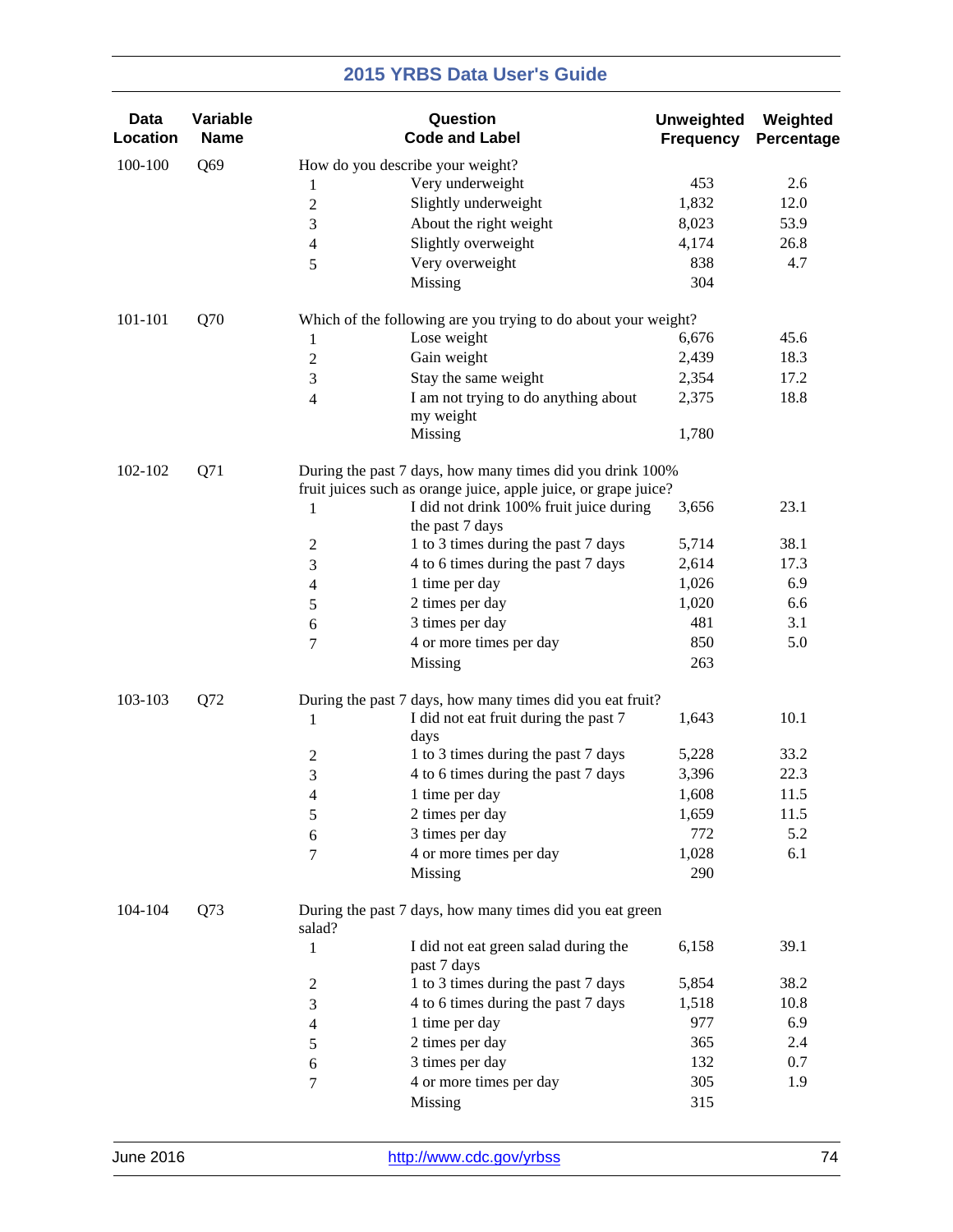| <b>Data</b><br>Location | Variable<br><b>Name</b> | Question<br><b>Code and Label</b>                                       |                                          | <b>Unweighted</b><br><b>Frequency</b> | Weighted<br>Percentage |
|-------------------------|-------------------------|-------------------------------------------------------------------------|------------------------------------------|---------------------------------------|------------------------|
| 105-105                 | Q74                     | During the past 7 days, how many times did you eat potatoes?            |                                          |                                       |                        |
|                         |                         | 1<br>days                                                               | I did not eat potatoes during the past 7 | 5,125                                 | 32.9                   |
|                         |                         | $\overline{c}$                                                          | 1 to 3 times during the past 7 days      | 7,280                                 | 49.1                   |
|                         |                         | $\mathfrak{Z}$                                                          | 4 to 6 times during the past 7 days      | 1,577                                 | 10.3                   |
|                         |                         | 1 time per day<br>$\overline{4}$                                        |                                          | 598                                   | 3.5                    |
|                         |                         | 2 times per day<br>$\sqrt{5}$                                           |                                          | 324                                   | 1.8                    |
|                         |                         | 3 times per day<br>6                                                    |                                          | 144                                   | 0.8                    |
|                         |                         | $\tau$                                                                  | 4 or more times per day                  | 285                                   | 1.7                    |
|                         |                         | Missing                                                                 |                                          | 291                                   |                        |
| 106-106                 | Q75                     | During the past 7 days, how many times did you eat carrots?             |                                          |                                       |                        |
|                         |                         | 1<br>days                                                               | I did not eat carrots during the past 7  | 8,001                                 | 51.3                   |
|                         |                         | $\mathbf{2}$                                                            | 1 to 3 times during the past 7 days      | 5,090                                 | 33.9                   |
|                         |                         | $\mathfrak{Z}$                                                          | 4 to 6 times during the past 7 days      | 1,086                                 | 7.6                    |
|                         |                         | 1 time per day<br>4                                                     |                                          | 562                                   | 3.8                    |
|                         |                         | 2 times per day<br>$\sqrt{5}$                                           |                                          | 220                                   | 1.3                    |
|                         |                         | 3 times per day<br>6                                                    |                                          | 115                                   | 0.7                    |
|                         |                         | $\tau$                                                                  | 4 or more times per day                  | 240                                   | 1.4                    |
|                         |                         | Missing                                                                 |                                          | 310                                   |                        |
| 107-107                 | Q76                     | During the past 7 days, how many times did you eat other<br>vegetables? |                                          |                                       |                        |
|                         |                         | 1<br>the past 7 days                                                    | I did not eat other vegetables during    | 3,101                                 | 18.7                   |
|                         |                         | $\overline{c}$                                                          | 1 to 3 times during the past 7 days      | 5,609                                 | 36.5                   |
|                         |                         | $\mathfrak{Z}$                                                          | 4 to 6 times during the past 7 days      | 3,365                                 | 22.3                   |
|                         |                         | 1 time per day<br>$\overline{4}$                                        |                                          | 1,457                                 | 10.3                   |
|                         |                         | 2 times per day<br>$\sqrt{5}$                                           |                                          | 941                                   | 6.7                    |
|                         |                         | 3 times per day<br>6                                                    |                                          | 368                                   | 2.6                    |
|                         |                         | $\boldsymbol{7}$                                                        | 4 or more times per day                  | 464                                   | 2.9                    |
|                         |                         | Missing                                                                 |                                          | 319                                   |                        |
| 108-108                 | Q77                     | During the past 7 days, how many times did you drink a can,             |                                          |                                       |                        |
|                         |                         | bottle, or glass of soda or pop, such as Coke, Pepsi, or Sprite?        |                                          |                                       |                        |
|                         |                         | 1<br>past 7 days                                                        | I did not drink soda or pop during the   | 3,734                                 | 26.2                   |
|                         |                         | $\boldsymbol{2}$                                                        | 1 to 3 times during the past 7 days      | 5,497                                 | 35.9                   |
|                         |                         | $\mathfrak{Z}$                                                          | 4 to 6 times during the past 7 days      | 2,648                                 | 17.5                   |
|                         |                         | 1 time per day<br>$\overline{4}$                                        |                                          | 1,171                                 | 7.4                    |
|                         |                         | 2 times per day<br>5                                                    |                                          | 976                                   | 5.9                    |
|                         |                         | 3 times per day<br>6                                                    |                                          | 489                                   | 2.8                    |
|                         |                         | $\boldsymbol{7}$                                                        | 4 or more times per day                  | 777                                   | 4.3                    |
|                         |                         | Missing                                                                 |                                          | 332                                   |                        |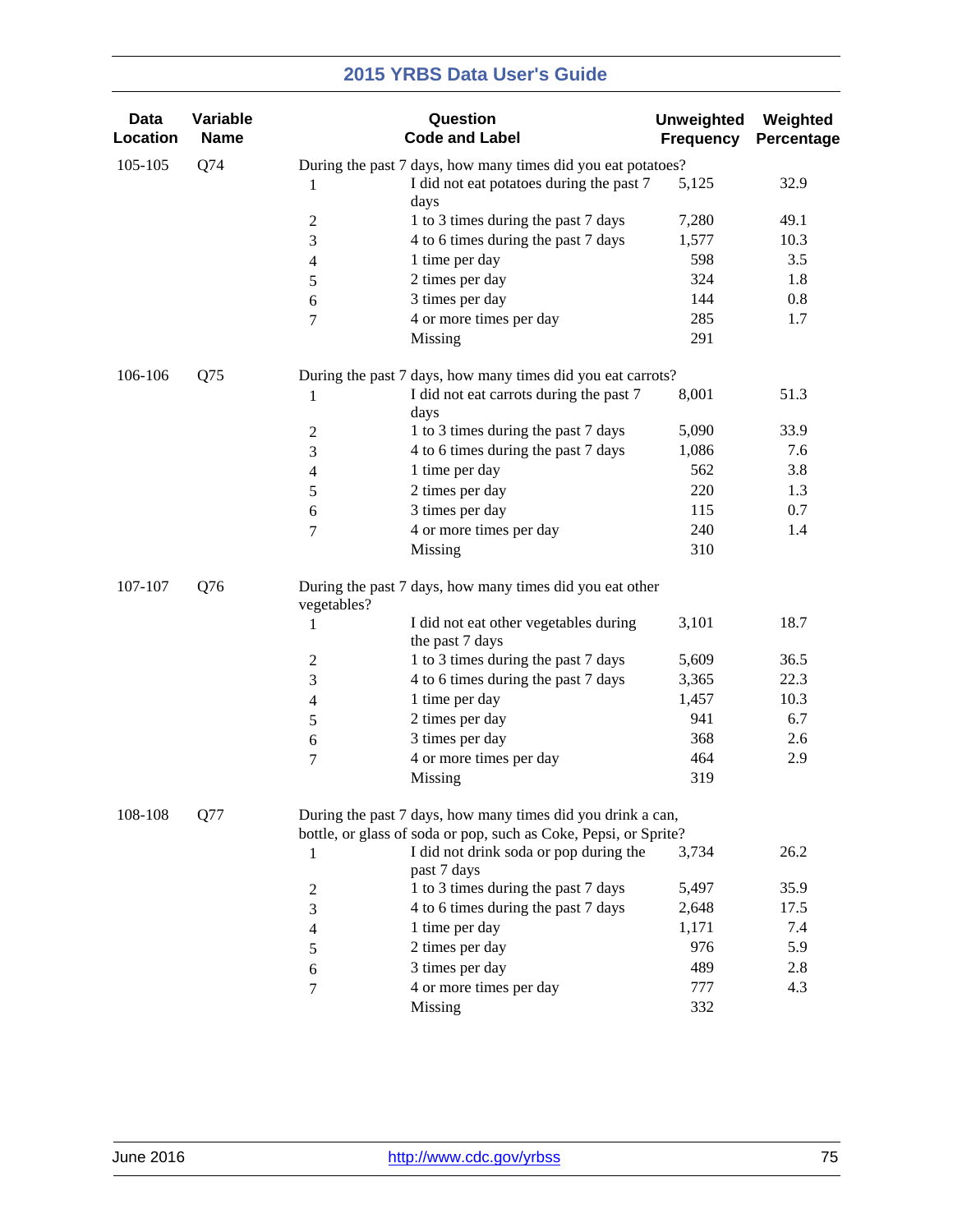| <b>Data</b><br>Location | Variable<br><b>Name</b> |                           | Question<br><b>Code and Label</b>                                                                                  | <b>Unweighted</b><br><b>Frequency</b> | Weighted<br>Percentage |
|-------------------------|-------------------------|---------------------------|--------------------------------------------------------------------------------------------------------------------|---------------------------------------|------------------------|
| 109-109                 | Q78                     | drink?                    | During the past 7 days, how many glasses of milk did you                                                           |                                       |                        |
|                         |                         | $\mathbf{1}$<br>days      | I did not drink milk during the past 7                                                                             | 2,832                                 | 21.5                   |
|                         |                         | $\boldsymbol{2}$          | 1 to 3 glasses during the past 7 days                                                                              | 3,555                                 | 26.1                   |
|                         |                         | 3                         | 4 to 6 glasses during the past 7 days                                                                              | 1,968                                 | 14.9                   |
|                         |                         | $\overline{4}$            | 1 glass per day                                                                                                    | 1,983                                 | 15.1                   |
|                         |                         | 5                         | 2 glasses per day                                                                                                  | 1,555                                 | 12.2                   |
|                         |                         | 6                         | 3 glasses per day                                                                                                  | 613                                   | 4.9                    |
|                         |                         | $\tau$                    | 4 or more glasses per day                                                                                          | 709                                   | 5.4                    |
|                         |                         |                           | Missing                                                                                                            | 2,409                                 |                        |
| 110-110                 | Q79                     | breakfast?                | During the past 7 days, on how many days did you eat                                                               |                                       |                        |
|                         |                         | 0 days<br>1               |                                                                                                                    | 1,959                                 | 13.8                   |
|                         |                         | 1 day<br>$\sqrt{2}$       |                                                                                                                    | 1,015                                 | 7.3                    |
|                         |                         | 2 days<br>3               |                                                                                                                    | 1,522                                 | 10.4                   |
|                         |                         | 3 days<br>$\overline{4}$  |                                                                                                                    | 1,458                                 | 10.1                   |
|                         |                         | $\sqrt{5}$<br>4 days      |                                                                                                                    | 1,134                                 | 8.0                    |
|                         |                         | 5 days<br>6               |                                                                                                                    | 1,220                                 | 8.3                    |
|                         |                         | 6 days<br>$\tau$          |                                                                                                                    | 748                                   | 5.7                    |
|                         |                         | 7 days<br>$\,8\,$         |                                                                                                                    | 4,800                                 | 36.3                   |
|                         |                         |                           | Missing                                                                                                            | 1,768                                 |                        |
| 111-111                 | Q80                     |                           | During the past 7 days, on how many days were you physically<br>active for a total of at least 60 minutes per day? |                                       |                        |
|                         |                         | 0 days<br>$\mathbf{1}$    |                                                                                                                    | 2,341                                 | 14.3                   |
|                         |                         | 1 day<br>$\boldsymbol{2}$ |                                                                                                                    | 1,126                                 | 6.5                    |
|                         |                         | 2 days<br>$\mathfrak{Z}$  |                                                                                                                    | 1,458                                 | 8.9                    |
|                         |                         | 3 days<br>$\overline{4}$  |                                                                                                                    | 1,745                                 | 11.5                   |
|                         |                         | 4 days<br>$\sqrt{5}$      |                                                                                                                    | 1,517                                 | 10.2                   |
|                         |                         | 5 days<br>6               |                                                                                                                    | 2,169                                 | 14.5                   |
|                         |                         | 6 days<br>7               |                                                                                                                    | 996                                   | 7.0                    |
|                         |                         | 7 days<br>8               |                                                                                                                    | 3,893                                 | 27.1                   |
|                         |                         |                           | Missing                                                                                                            | 379                                   |                        |
| 112-112                 | Q81                     |                           | On an average school day, how many hours do you watch TV?                                                          |                                       |                        |
|                         |                         | 1                         | I do not watch TV on an average<br>school day                                                                      | 2,871                                 | 19.2                   |
|                         |                         | $\boldsymbol{2}$          | Less than 1 hour per day                                                                                           | 2,978                                 | 20.3                   |
|                         |                         | $\mathfrak{Z}$            | 1 hour per day                                                                                                     | 2,297                                 | 15.9                   |
|                         |                         | $\overline{4}$            | 2 hours per day                                                                                                    | 2,958                                 | 19.9                   |
|                         |                         | 5                         | 3 hours per day                                                                                                    | 2,030                                 | 12.6                   |
|                         |                         | 6                         | 4 hours per day                                                                                                    | 844                                   | 5.2                    |
|                         |                         | $\tau$                    | 5 or more hours per day                                                                                            | 1,146                                 | 6.9                    |
|                         |                         |                           | Missing                                                                                                            | 500                                   |                        |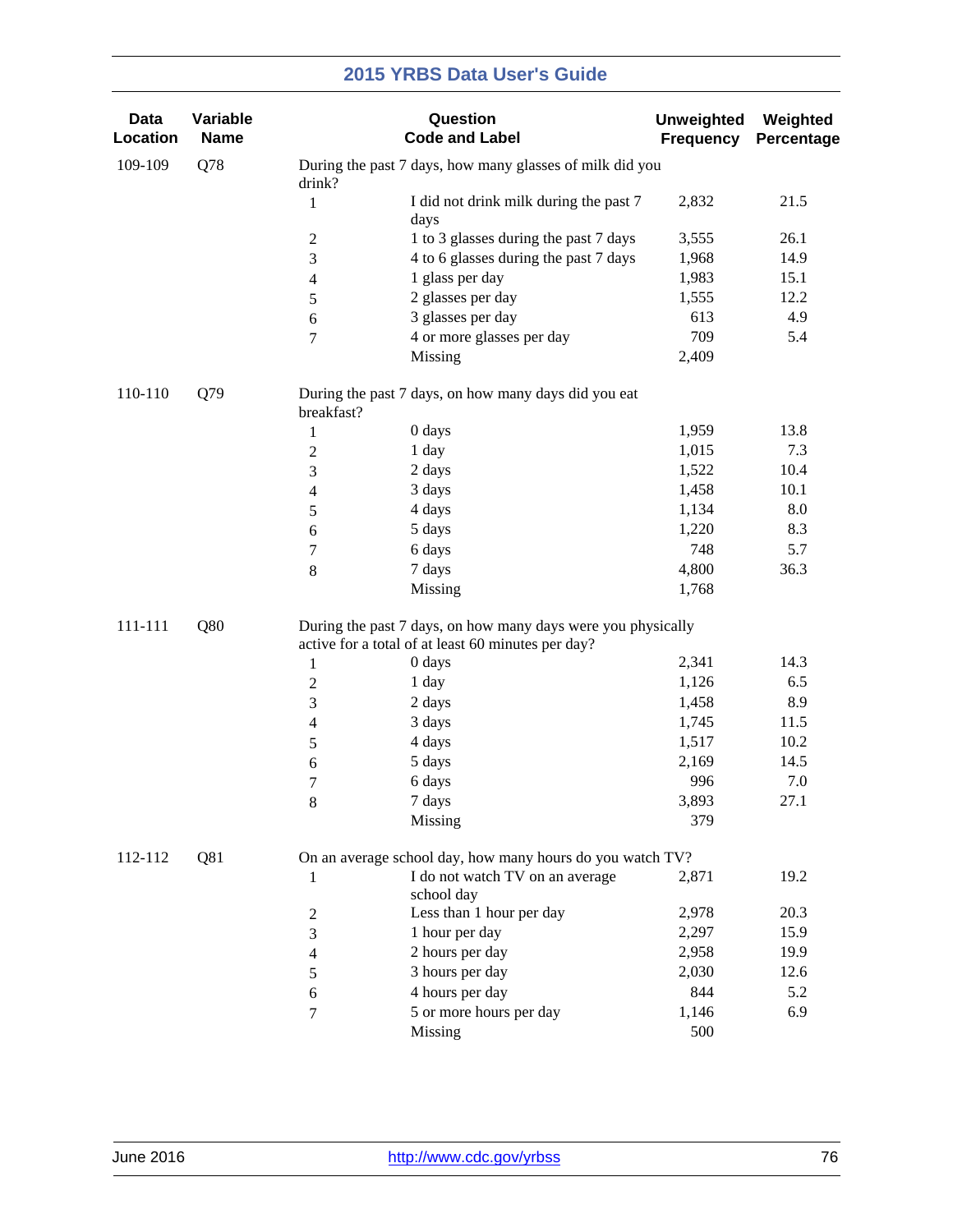| <b>Data</b><br>Location | Variable<br><b>Name</b> |                                                                                                                                             | Question<br><b>Code and Label</b>                                                                            | <b>Unweighted</b><br><b>Frequency</b> | Weighted<br>Percentage |  |  |
|-------------------------|-------------------------|---------------------------------------------------------------------------------------------------------------------------------------------|--------------------------------------------------------------------------------------------------------------|---------------------------------------|------------------------|--|--|
| 113-113                 | Q82                     | On an average school day, how many hours do you play video<br>or computer games or use a computer for something that is not<br>school work? |                                                                                                              |                                       |                        |  |  |
|                         |                         | $\mathbf{1}$                                                                                                                                | I do not play video or computer games<br>or use a computer for something that is<br>not school work          | 2,799                                 | 17.9                   |  |  |
|                         |                         | $\overline{c}$                                                                                                                              | Less than 1 hour per day                                                                                     | 1,999                                 | 13.7                   |  |  |
|                         |                         | 3                                                                                                                                           | 1 hour per day                                                                                               | 1,616                                 | 10.8                   |  |  |
|                         |                         | 4                                                                                                                                           | 2 hours per day                                                                                              | 2,235                                 | 15.8                   |  |  |
|                         |                         | 5                                                                                                                                           | 3 hours per day                                                                                              | 1,957                                 | 13.4                   |  |  |
|                         |                         | 6                                                                                                                                           | 4 hours per day                                                                                              | 1,400                                 | 8.9                    |  |  |
|                         |                         | 7                                                                                                                                           | 5 or more hours per day                                                                                      | 3,172                                 | 19.4                   |  |  |
|                         |                         |                                                                                                                                             | Missing                                                                                                      | 446                                   |                        |  |  |
| 114-114                 | Q83                     |                                                                                                                                             | In an average week when you are in school, on how many days<br>do you go to physical education (PE) classes? |                                       |                        |  |  |
|                         |                         | 1                                                                                                                                           | 0 days                                                                                                       | 7,217                                 | 48.4                   |  |  |
|                         |                         | $\overline{2}$                                                                                                                              | 1 day                                                                                                        | 454                                   | 2.8                    |  |  |
|                         |                         | 3                                                                                                                                           | 2 days                                                                                                       | 614                                   | 3.2                    |  |  |
|                         |                         | 4                                                                                                                                           | 3 days                                                                                                       | 1,571                                 | 9.1                    |  |  |
|                         |                         | 5                                                                                                                                           | 4 days                                                                                                       | 670                                   | 6.8                    |  |  |
|                         |                         | 6                                                                                                                                           | 5 days                                                                                                       | 4,646                                 | 29.8                   |  |  |
|                         |                         |                                                                                                                                             | Missing                                                                                                      | 452                                   |                        |  |  |
| 115-115                 | Q84                     | play?                                                                                                                                       | During the past 12 months, on how many sports teams did you                                                  |                                       |                        |  |  |
|                         |                         | 1                                                                                                                                           | 0 teams                                                                                                      | 6,103                                 | 42.4                   |  |  |
|                         |                         | $\overline{c}$                                                                                                                              | 1 team                                                                                                       | 3,342                                 | 24.6                   |  |  |
|                         |                         | 3                                                                                                                                           | 2 teams                                                                                                      | 2,139                                 | 17.7                   |  |  |
|                         |                         | $\overline{\mathcal{L}}$                                                                                                                    | 3 or more teams                                                                                              | 1,538                                 | 15.3                   |  |  |
|                         |                         |                                                                                                                                             | Missing                                                                                                      | 2,502                                 |                        |  |  |
| 116-116                 | Q85                     |                                                                                                                                             | Have you ever been tested for HIV, the virus that causes AIDS?                                               |                                       |                        |  |  |
|                         |                         | 1                                                                                                                                           | Yes                                                                                                          | 1,518                                 | 10.2                   |  |  |
|                         |                         | 2                                                                                                                                           | No                                                                                                           | 11,773                                | 79.9                   |  |  |
|                         |                         | 3                                                                                                                                           | Not sure                                                                                                     | 1,605                                 | 9.9                    |  |  |
|                         |                         |                                                                                                                                             | Missing                                                                                                      | 728                                   |                        |  |  |
| 117-117                 | Q86                     |                                                                                                                                             | When was the last time you saw a dentist for a check-up, exam,<br>teeth cleaning, or other dental work?      |                                       |                        |  |  |
|                         |                         | 1                                                                                                                                           | During the past 12 months                                                                                    | 10,606                                | 74.4                   |  |  |
|                         |                         | $\overline{c}$                                                                                                                              | Between 12 and 24 months ago                                                                                 | 1,872                                 | 11.6                   |  |  |
|                         |                         | 3                                                                                                                                           | More than 24 months ago                                                                                      | 896                                   | 5.6                    |  |  |
|                         |                         | 4                                                                                                                                           | Never                                                                                                        | 320                                   | 1.9                    |  |  |
|                         |                         | 5                                                                                                                                           | Not sure                                                                                                     | 1,161                                 | 6.6                    |  |  |
|                         |                         |                                                                                                                                             | <b>Missing</b>                                                                                               | 769                                   |                        |  |  |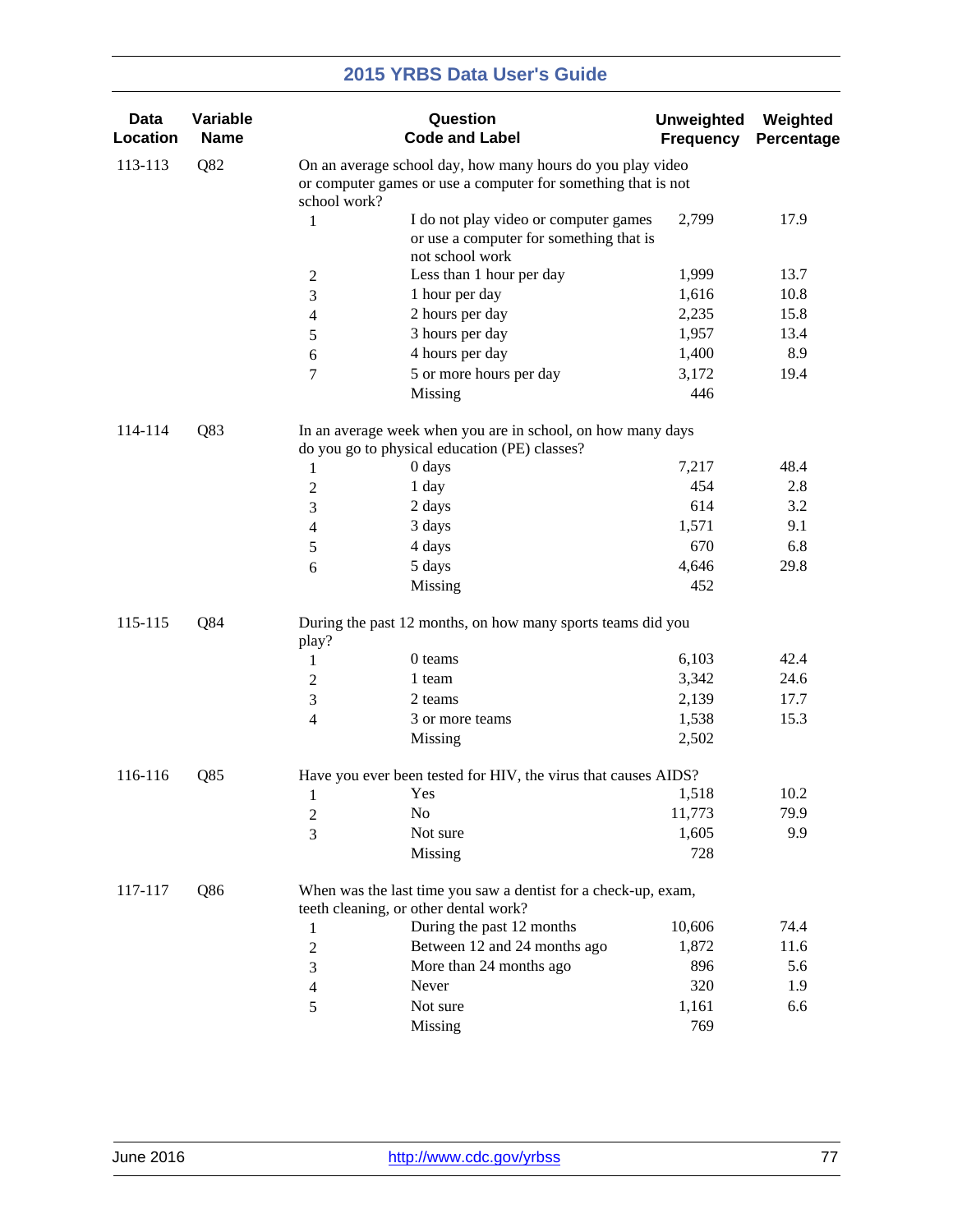| Data<br>Location | Variable<br><b>Name</b> |                   | Question<br><b>Code and Label</b>                              | <b>Unweighted</b><br><b>Frequency</b> | Weighted<br>Percentage |
|------------------|-------------------------|-------------------|----------------------------------------------------------------|---------------------------------------|------------------------|
| 118-118          | Q87                     |                   | Has a doctor or nurse ever told you that you have asthma?      |                                       |                        |
|                  |                         | 1                 | Yes                                                            | 3,230                                 | 22.8                   |
|                  |                         | $\boldsymbol{2}$  | No                                                             | 10,124                                | 72.8                   |
|                  |                         | $\overline{3}$    | Not sure                                                       | 658                                   | 4.4                    |
|                  |                         |                   | Missing                                                        | 1,612                                 |                        |
| 119-119          | Q88                     | get?              | On an average school night, how many hours of sleep do you     |                                       |                        |
|                  |                         | 1                 | 4 or less hours                                                | 1,171                                 | 7.5                    |
|                  |                         | 2                 | 5 hours                                                        | 1,770                                 | 12.6                   |
|                  |                         | 3                 | 6 hours                                                        | 3,334                                 | 22.9                   |
|                  |                         | 4                 | 7 hours                                                        | 4,173                                 | 29.7                   |
|                  |                         | 5                 | 8 hours                                                        | 3,049                                 | 20.6                   |
|                  |                         | 6                 | 9 hours                                                        | 775                                   | 5.0                    |
|                  |                         | $\tau$            | 10 or more hours                                               | 262                                   | 1.7                    |
|                  |                         |                   | Missing                                                        | 1,090                                 |                        |
| Q89<br>120-120   |                         | grades in school? | During the past 12 months, how would you describe your         |                                       |                        |
|                  |                         | $\mathbf{1}$      | Mostly A's                                                     | 4,661                                 | 34.6                   |
|                  |                         | $\overline{c}$    | Mostly B's                                                     | 5,660                                 | 37.7                   |
|                  |                         | 3                 | Mostly C's                                                     | 3,031                                 | 18.9                   |
|                  |                         | 4                 | Mostly D's                                                     | 563                                   | 3.7                    |
|                  |                         | 5                 | Mostly F's                                                     | 245                                   | 1.4                    |
|                  |                         | 6                 | None of these grades                                           | 103                                   | 0.6                    |
|                  |                         | 7                 | Not sure                                                       | 506                                   | 3.1                    |
|                  |                         |                   | Missing                                                        | 855                                   |                        |
| 121-121          | Q90                     |                   | During the past 30 days, how did you usually use marijuana?    |                                       |                        |
|                  |                         | $\mathbf{1}$      | I did not use marijuana during the past<br>30 days             | 8,496                                 | 77.3                   |
|                  |                         | $\overline{c}$    | I smoked it in a joint, bong, pipe, or<br>blunt                | 2,389                                 | 20.4                   |
|                  |                         | 3                 | I ate it in food such as brownies,<br>cakes, cookies, or candy | 122                                   | 0.8                    |
|                  |                         | $\overline{4}$    | I drank it in tea, cola, alcohol, or other<br>drinks           | 19                                    | 0.2                    |
|                  |                         | 5                 | I vaporized it                                                 | 70                                    | 0.7                    |
|                  |                         | 6                 | I used it some other way                                       | 50                                    | $0.6\,$                |
|                  |                         |                   | Missing                                                        | 4,478                                 |                        |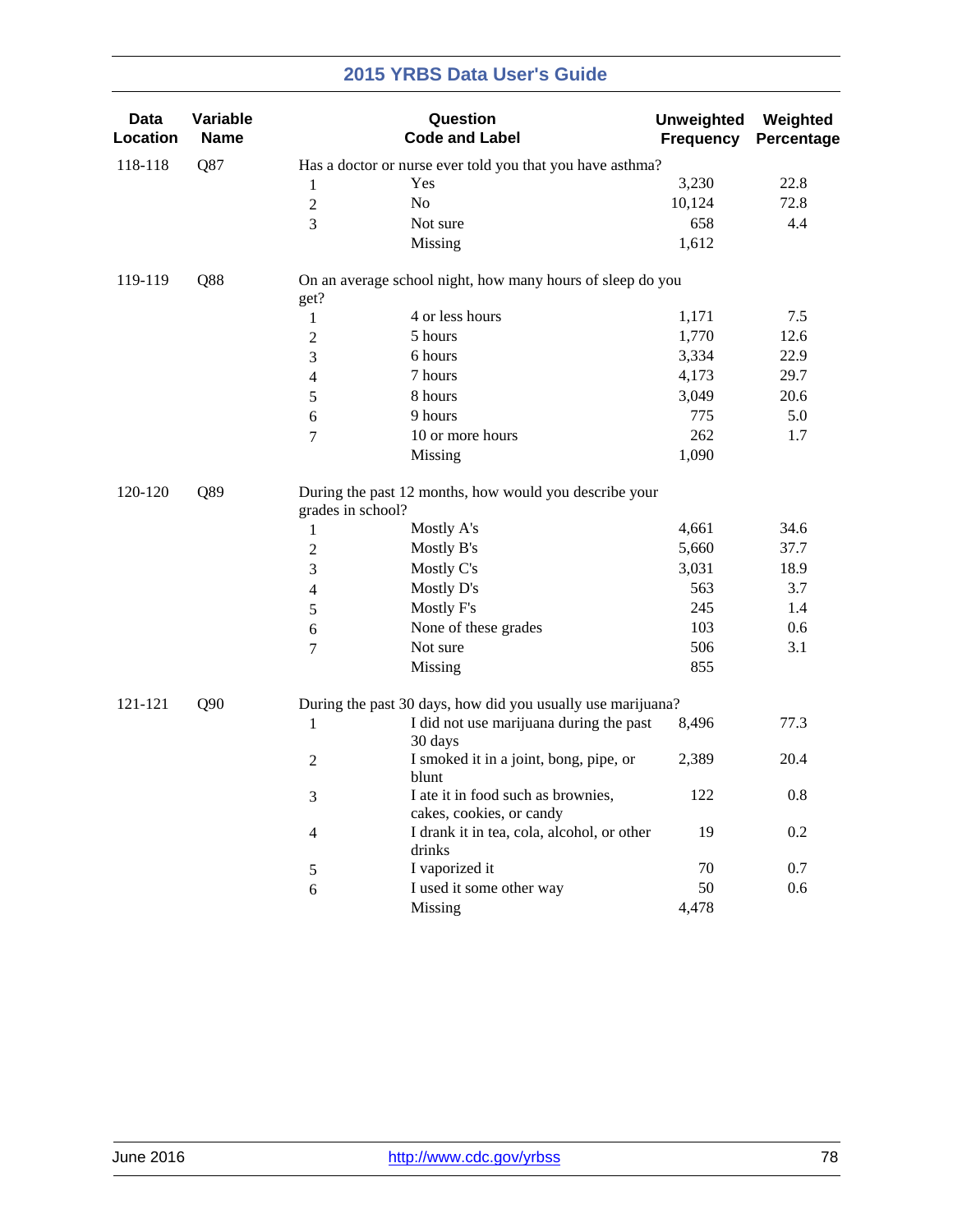| <b>Data</b><br>Location | Variable<br><b>Name</b> |                          | Question<br><b>Code and Label</b>                                                                                                                                                         | <b>Unweighted</b><br><b>Frequency</b> | Weighted<br>Percentage |
|-------------------------|-------------------------|--------------------------|-------------------------------------------------------------------------------------------------------------------------------------------------------------------------------------------|---------------------------------------|------------------------|
| 122-122                 | Q91                     | mushrooms?               | During your life, how many times have you used hallucinogenic<br>drugs, such as LSD, acid, PCP, angel dust, mescaline, or                                                                 |                                       |                        |
|                         |                         | 1                        | 0 times                                                                                                                                                                                   | 10,652                                | 93.6                   |
|                         |                         | $\overline{c}$           | 1 or 2 times                                                                                                                                                                              | 421                                   | 3.5                    |
|                         |                         | 3                        | 3 to 9 times                                                                                                                                                                              | 157                                   | 1.3                    |
|                         |                         | 4                        | 10 to 19 times                                                                                                                                                                            | 57                                    | 0.5                    |
|                         |                         | 5                        | 20 to 39 times                                                                                                                                                                            | 42                                    | 0.3                    |
|                         |                         | 6                        | 40 or more times                                                                                                                                                                          | 83                                    | 0.7                    |
|                         |                         |                          | Missing                                                                                                                                                                                   | 4,212                                 |                        |
| 123-123                 | Q <sub>92</sub>         |                          | During the past 7 days, how many times did you drink a can,                                                                                                                               |                                       |                        |
|                         |                         |                          | bottle, or glass of a sports drink such as Gatorade or PowerAde?                                                                                                                          |                                       |                        |
|                         |                         | 1                        | I did not drink sports drinks during the<br>past 7 days                                                                                                                                   | 4,538                                 | 42.4                   |
|                         |                         | $\overline{c}$           | 1 to 3 times during the past 7 days                                                                                                                                                       | 3,639                                 | 31.8                   |
|                         |                         | 3                        | 4 to 6 times during the past 7 days                                                                                                                                                       | 1,428                                 | 11.9                   |
|                         |                         | 4                        | 1 time per day                                                                                                                                                                            | 644                                   | 5.5                    |
|                         |                         | 5                        | 2 times per day                                                                                                                                                                           | 448                                   | 3.6                    |
|                         |                         | 6                        | 3 times per day                                                                                                                                                                           | 203                                   | 1.6                    |
|                         |                         | 7                        | 4 or more times per day                                                                                                                                                                   | 405                                   | 3.2                    |
|                         |                         |                          | Missing                                                                                                                                                                                   | 4,319                                 |                        |
| 124-124                 | Q93                     | or glass of plain water? | During the past 7 days, how many times did you drink a bottle                                                                                                                             |                                       |                        |
|                         |                         | 1                        | I did not drink water during the past 7<br>days                                                                                                                                           | 408                                   | 3.5                    |
|                         |                         | $\overline{c}$           | 1 to 3 times during the past 7 days                                                                                                                                                       | 1,214                                 | 9.9                    |
|                         |                         | 3                        | 4 to 6 times during the past 7 days                                                                                                                                                       | 1,518                                 | 13.0                   |
|                         |                         | 4                        | 1 time per day                                                                                                                                                                            | 969                                   | 9.3                    |
|                         |                         | $\mathfrak s$            | 2 times per day                                                                                                                                                                           | 1,635                                 | 14.8                   |
|                         |                         | 6                        | 3 times per day                                                                                                                                                                           | 1,828                                 | 16.9                   |
|                         |                         | 7                        | 4 or more times per day                                                                                                                                                                   | 3,778                                 | 32.6                   |
|                         |                         |                          | Missing                                                                                                                                                                                   | 4,274                                 |                        |
| 125-125                 | Q94                     |                          | Are there any foods that you have to avoid because eating the<br>food could cause an allergic reaction, like skin rashes, swelling,<br>itching, vomiting, coughing, or trouble breathing? |                                       |                        |
|                         |                         | 1                        | Yes                                                                                                                                                                                       | 1,755                                 | 16.0                   |
|                         |                         | 2                        | No                                                                                                                                                                                        | 8,295                                 | 74.8                   |
|                         |                         | 3                        | Not sure                                                                                                                                                                                  | 1,199                                 | 9.3                    |
|                         |                         |                          | <b>Missing</b>                                                                                                                                                                            | 4,375                                 |                        |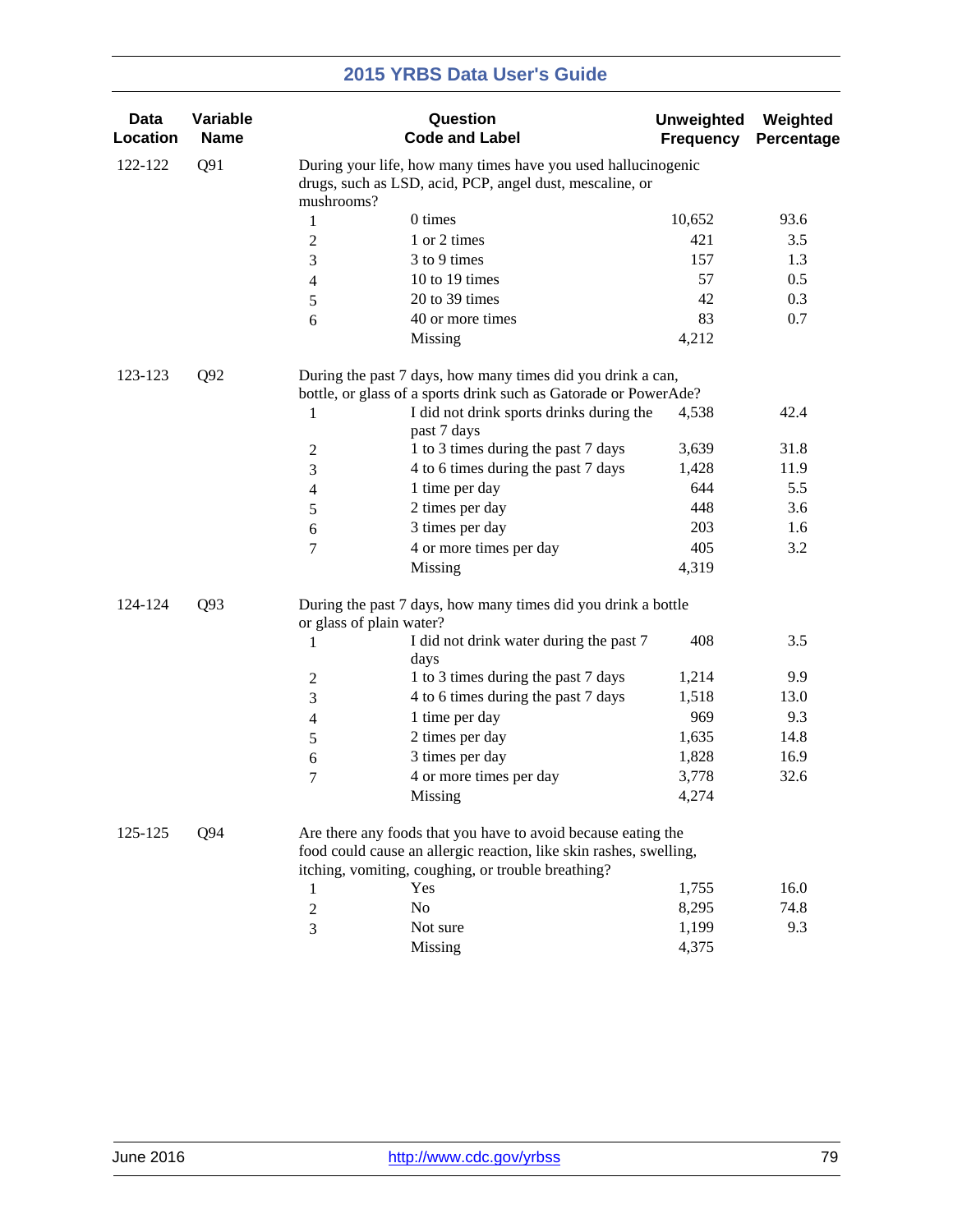| <b>Data</b><br>Location | Variable<br><b>Name</b> |                                                               | Question<br><b>Code and Label</b>                                                                                            | <b>Unweighted</b><br><b>Frequency</b> | Weighted<br>Percentage |  |  |
|-------------------------|-------------------------|---------------------------------------------------------------|------------------------------------------------------------------------------------------------------------------------------|---------------------------------------|------------------------|--|--|
| 126-126                 | Q95                     | During the past 7 days, on how many days did you do exercises |                                                                                                                              |                                       |                        |  |  |
|                         |                         | weight lifting?                                               | to strengthen or tone your muscles, such as push-ups, sit-ups, or                                                            |                                       |                        |  |  |
|                         |                         | 1                                                             | 0 days                                                                                                                       | 3,072                                 | 27.2                   |  |  |
|                         |                         | $\overline{c}$                                                | 1 day                                                                                                                        | 986                                   | 8.5                    |  |  |
|                         |                         | 3                                                             | 2 days                                                                                                                       | 1,306                                 | 11.0                   |  |  |
|                         |                         | 4                                                             | 3 days                                                                                                                       | 1,424                                 | 13.3                   |  |  |
|                         |                         | 5                                                             | 4 days                                                                                                                       | 1,018                                 | 9.1                    |  |  |
|                         |                         | 6                                                             | 5 days                                                                                                                       | 1,322                                 | 11.6                   |  |  |
|                         |                         | 7                                                             | 6 days                                                                                                                       | 501                                   | 4.6                    |  |  |
|                         |                         | $\,8\,$                                                       | 7 days                                                                                                                       | 1,691                                 | 14.8                   |  |  |
|                         |                         |                                                               | Missing                                                                                                                      | 4,304                                 |                        |  |  |
| 127-127                 | Q <sub>96</sub>         |                                                               | During the past 12 months, how many times did you use an                                                                     |                                       |                        |  |  |
|                         |                         | booth?                                                        | indoor tanning device such as a sunlamp, sunbed, or tanning                                                                  |                                       |                        |  |  |
|                         |                         | $\mathbf{1}$                                                  | 0 times                                                                                                                      | 10,438                                | 92.7                   |  |  |
|                         |                         | $\overline{2}$                                                | 1 or 2 times                                                                                                                 | 230                                   | 2.2                    |  |  |
|                         |                         | 3                                                             | 3 to 9 times                                                                                                                 | 198                                   | 2.0                    |  |  |
|                         |                         | 4                                                             | 10 to 19 times                                                                                                               | 142                                   | 1.3                    |  |  |
|                         |                         | 5                                                             | 20 to 39 times                                                                                                               | 100                                   | 0.9                    |  |  |
|                         |                         | 6                                                             | 40 or more times                                                                                                             | 89                                    | 0.9                    |  |  |
|                         |                         |                                                               | Missing                                                                                                                      | 4,427                                 |                        |  |  |
| 128-128                 | Q97                     | sunburn?                                                      | During the past 12 months, how many times have you had a                                                                     |                                       |                        |  |  |
|                         |                         |                                                               | 0 times                                                                                                                      | 5,389                                 | 44.2                   |  |  |
|                         |                         | $\mathbf{1}$<br>$\mathbf{2}$                                  | 1 time                                                                                                                       | 1,684                                 | 14.4                   |  |  |
|                         |                         | 3                                                             | 2 times                                                                                                                      | 1,653                                 | 16.0                   |  |  |
|                         |                         |                                                               | 3 times                                                                                                                      | 1,048                                 | 10.8                   |  |  |
|                         |                         | $\overline{4}$                                                | 4 times                                                                                                                      | 437                                   | 4.8                    |  |  |
|                         |                         | 5                                                             | 5 or more times                                                                                                              | 974                                   | 9.9                    |  |  |
|                         |                         | 6                                                             | Missing                                                                                                                      | 4,439                                 |                        |  |  |
|                         |                         |                                                               |                                                                                                                              |                                       |                        |  |  |
| 129-129                 | Q98                     | decisions?                                                    | Because of a physical, mental, or emotional problem, do you<br>have serious difficulty concentrating, remembering, or making |                                       |                        |  |  |
|                         |                         | 1                                                             | Yes                                                                                                                          | 3,507                                 | 29.9                   |  |  |
|                         |                         | $\overline{2}$                                                | No                                                                                                                           | 7,610                                 | 70.1                   |  |  |
|                         |                         |                                                               | Missing                                                                                                                      | 4,507                                 |                        |  |  |
| 130-130                 | Q99                     |                                                               | How well do you speak English?                                                                                               |                                       |                        |  |  |
|                         |                         | 1                                                             | Very well                                                                                                                    | 9,242                                 | 85.5                   |  |  |
|                         |                         | $\overline{c}$                                                | Well                                                                                                                         | 1,754                                 | 12.7                   |  |  |
|                         |                         | 3                                                             | Not well                                                                                                                     | 141                                   | 1.2                    |  |  |
|                         |                         | 4                                                             | Not at all                                                                                                                   | 76                                    | 0.7                    |  |  |
|                         |                         |                                                               | Missing                                                                                                                      | 4,411                                 |                        |  |  |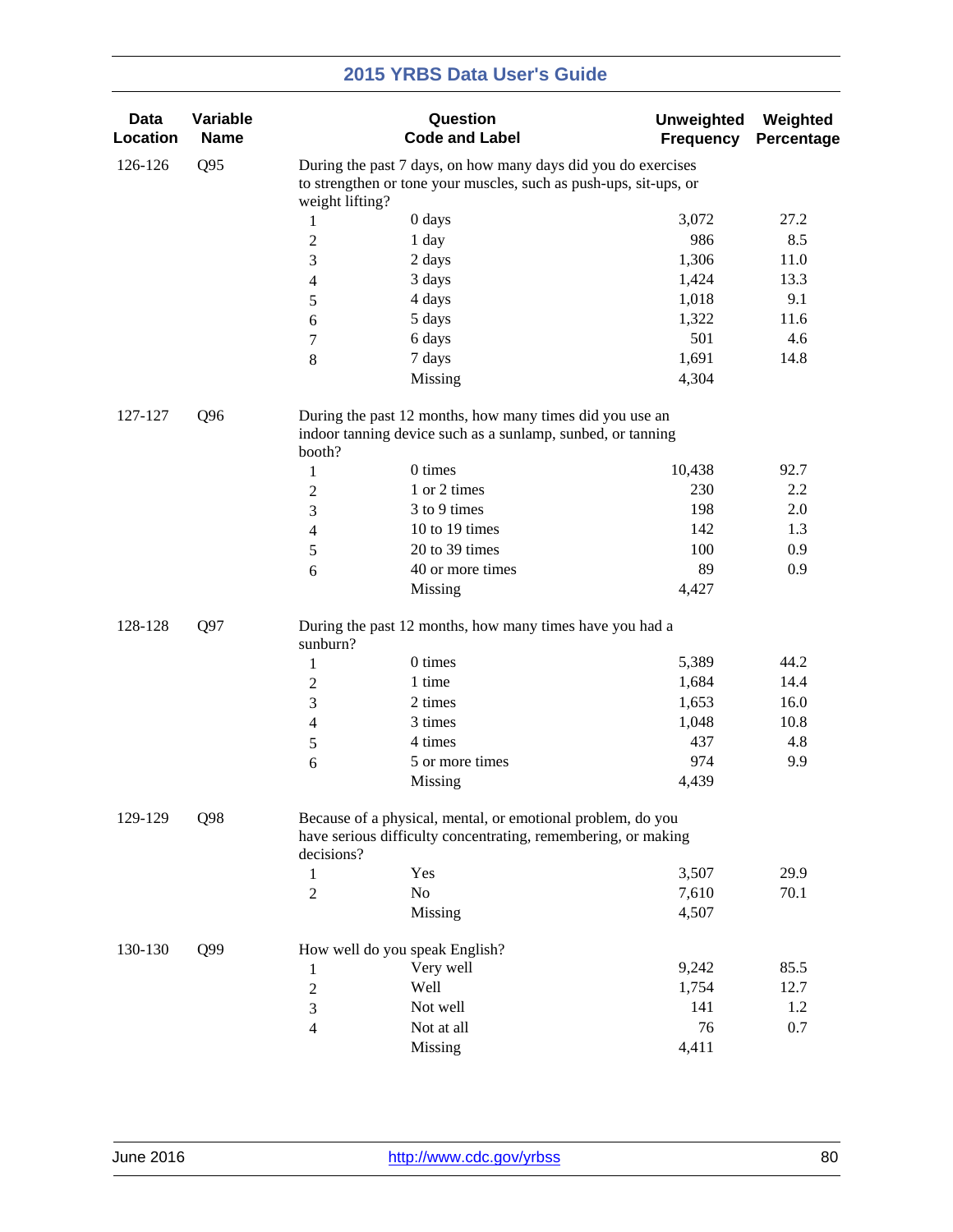| Data<br>Location | Variable<br><b>Name</b> |                | Question<br><b>Code and Label</b>                                                                                                                                                                                                                                        | <b>Unweighted</b><br><b>Frequency</b> | Weighted<br>Percentage |  |  |  |
|------------------|-------------------------|----------------|--------------------------------------------------------------------------------------------------------------------------------------------------------------------------------------------------------------------------------------------------------------------------|---------------------------------------|------------------------|--|--|--|
| 185-185          | QN8                     |                | Percentage of students who rarely or never wore a bicycle<br>helmet (among students who had ridden a bicycle during the 12<br>months before the survey)                                                                                                                  |                                       |                        |  |  |  |
|                  |                         | 1              | Yes                                                                                                                                                                                                                                                                      | 7,413                                 | 81.4                   |  |  |  |
|                  |                         | $\overline{2}$ | No                                                                                                                                                                                                                                                                       | 1,344                                 | 18.6                   |  |  |  |
|                  |                         |                | Missing                                                                                                                                                                                                                                                                  | 6,867                                 |                        |  |  |  |
| 186-186          | QN9                     |                | Percentage of students who rarely or never wore a seat belt                                                                                                                                                                                                              |                                       |                        |  |  |  |
|                  |                         |                | (when riding in a car driven by someone else)                                                                                                                                                                                                                            |                                       |                        |  |  |  |
|                  |                         | $\mathbf{1}$   | Yes                                                                                                                                                                                                                                                                      | 876                                   | 6.1                    |  |  |  |
|                  |                         | $\overline{c}$ | N <sub>o</sub>                                                                                                                                                                                                                                                           | 13,194                                | 93.9                   |  |  |  |
|                  |                         |                | Missing                                                                                                                                                                                                                                                                  | 1,554                                 |                        |  |  |  |
| 187-187          | QN10                    |                | Percentage of students who rode with a driver who had been<br>drinking alcohol (in a car or other vehicle one or more times                                                                                                                                              |                                       |                        |  |  |  |
|                  |                         |                | during the 30 days before the survey)                                                                                                                                                                                                                                    |                                       |                        |  |  |  |
|                  |                         | 1              | Yes                                                                                                                                                                                                                                                                      | 3,407                                 | 20.0                   |  |  |  |
|                  |                         | 2              | No                                                                                                                                                                                                                                                                       | 12,148                                | 80.0                   |  |  |  |
|                  |                         |                | Missing                                                                                                                                                                                                                                                                  | 69                                    |                        |  |  |  |
| 188-188          | QN11                    | 1<br>2         | Percentage of students who drove when drinking alcohol (one<br>or more times during the 30 days before the survey, among<br>students who had driven a car or other vehicle during the 30<br>days before the survey)<br>Yes<br>No<br>Missing                              | 754<br>7,678<br>7,192                 | 7.8<br>92.2            |  |  |  |
| 189-189          | QN12                    | 1<br>2         | Percentage of students who texted or e-mailed while driving a<br>car or other vehicle (on at least 1 day during the 30 days before<br>the survey, among students who had driven a car or other<br>vehicle during the 30 days before the survey)<br>Yes<br>N <sub>o</sub> | 3,451<br>5,337                        | 41.5<br>58.5           |  |  |  |
| 190-190          | QN13                    | survey)        | Missing<br>Percentage of students who carried a weapon (such as a gun,<br>knife, or club on at least 1 day during the 30 days before the                                                                                                                                 | 6,836                                 |                        |  |  |  |
|                  |                         | 1              | Yes                                                                                                                                                                                                                                                                      | 2,526                                 | 16.2                   |  |  |  |
|                  |                         | $\overline{c}$ | No                                                                                                                                                                                                                                                                       | 11,897                                | 83.8                   |  |  |  |
|                  |                         |                | Missing                                                                                                                                                                                                                                                                  | 1,201                                 |                        |  |  |  |
| 191-191          | QN14                    |                | Percentage of students who carried a gun (on at least 1 day<br>during the 30 days before the survey)                                                                                                                                                                     |                                       |                        |  |  |  |
|                  |                         | 1              | Yes                                                                                                                                                                                                                                                                      | 713                                   | 5.3                    |  |  |  |
|                  |                         | $\overline{c}$ | No                                                                                                                                                                                                                                                                       | 12,550                                | 94.7                   |  |  |  |
|                  |                         |                | Missing                                                                                                                                                                                                                                                                  | 2,361                                 |                        |  |  |  |
|                  |                         |                |                                                                                                                                                                                                                                                                          |                                       |                        |  |  |  |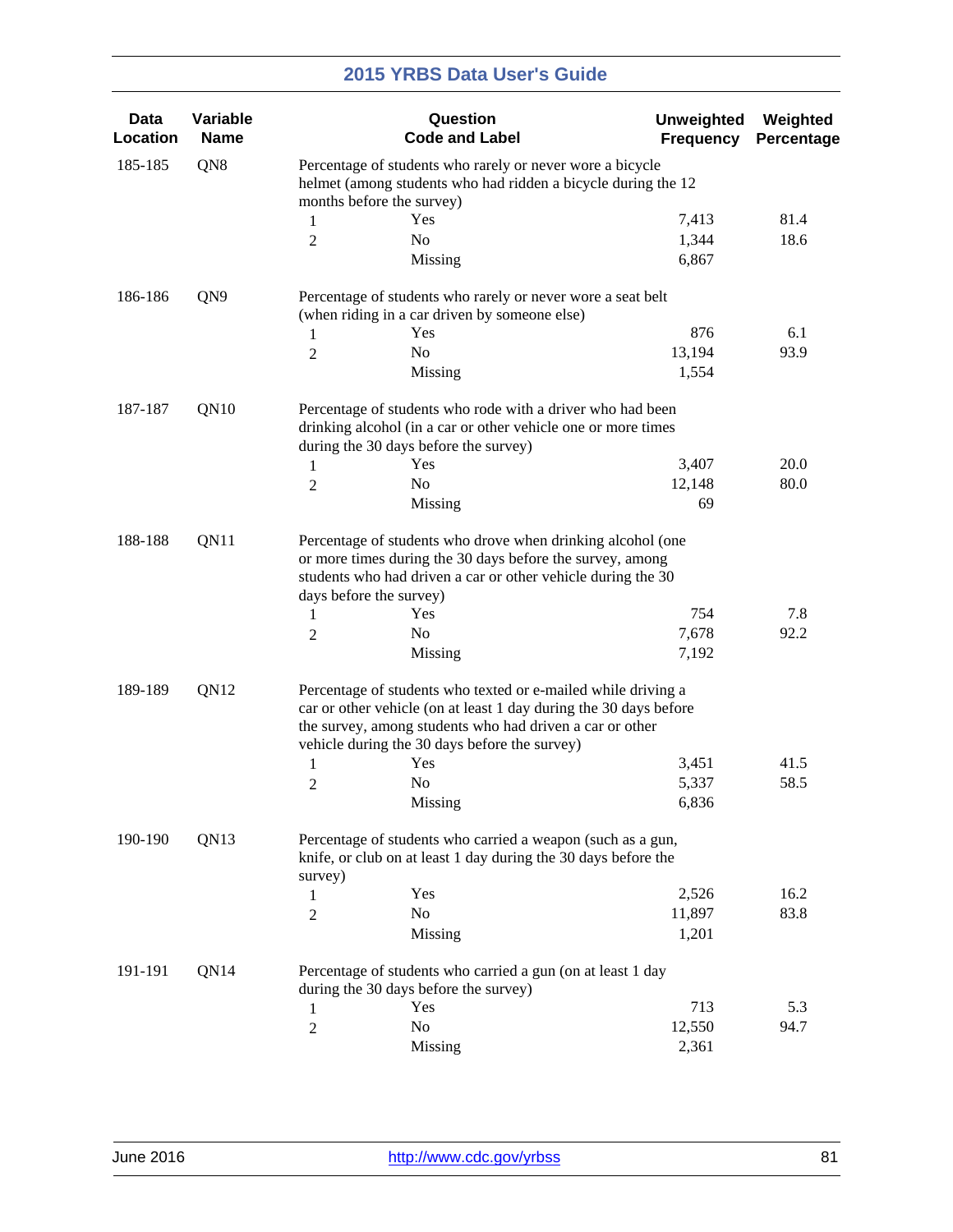| <b>Data</b><br>Location | Variable<br><b>Name</b> |                                                                                                                                                             | Question<br><b>Code and Label</b>                                                                                                                                                          | <b>Unweighted</b><br><b>Frequency</b> | Weighted<br>Percentage |  |  |
|-------------------------|-------------------------|-------------------------------------------------------------------------------------------------------------------------------------------------------------|--------------------------------------------------------------------------------------------------------------------------------------------------------------------------------------------|---------------------------------------|------------------------|--|--|
| 192-192                 | QN15                    | Percentage of students who carried a weapon on school property<br>(such as a gun, knife, or club on at least 1 day during the 30<br>days before the survey) |                                                                                                                                                                                            |                                       |                        |  |  |
|                         |                         | 1                                                                                                                                                           | Yes                                                                                                                                                                                        | 704                                   | 4.1                    |  |  |
|                         |                         |                                                                                                                                                             | No                                                                                                                                                                                         | 14,764                                | 95.9                   |  |  |
|                         |                         | 2                                                                                                                                                           | Missing                                                                                                                                                                                    | 156                                   |                        |  |  |
| 193-193                 | QN16                    | 1                                                                                                                                                           | Percentage of students who did not go to school because they<br>felt unsafe at school or on their way to or from school (on at<br>least 1 day during the 30 days before the survey)<br>Yes | 987                                   | 5.6                    |  |  |
|                         |                         | 2                                                                                                                                                           | No                                                                                                                                                                                         | 14,576                                | 94.4                   |  |  |
|                         |                         |                                                                                                                                                             | Missing                                                                                                                                                                                    | 61                                    |                        |  |  |
| 194-194                 | QN17                    |                                                                                                                                                             | Percentage of students who were threatened or injured with a<br>weapon on school property (such as a gun, knife, or club one or<br>more times during the 12 months before the survey)      |                                       |                        |  |  |
|                         |                         | 1                                                                                                                                                           | Yes                                                                                                                                                                                        | 950                                   | 6.0                    |  |  |
|                         |                         | 2                                                                                                                                                           | No                                                                                                                                                                                         | 14,043                                | 94.0                   |  |  |
|                         |                         |                                                                                                                                                             | Missing                                                                                                                                                                                    | 631                                   |                        |  |  |
| QN18<br>195-195         |                         | Percentage of students who were in a physical fight (one or<br>more times during the 12 months before the survey)                                           |                                                                                                                                                                                            |                                       |                        |  |  |
|                         |                         | 1                                                                                                                                                           | Yes                                                                                                                                                                                        | 2,881                                 | 22.6                   |  |  |
|                         |                         | 2                                                                                                                                                           | No                                                                                                                                                                                         | 10,243                                | 77.4                   |  |  |
|                         |                         |                                                                                                                                                             | Missing                                                                                                                                                                                    | 2,500                                 |                        |  |  |
| 196-196                 | QN19                    |                                                                                                                                                             | Percentage of students who were injured in a physical fight (one<br>or more times during the 12 months before the survey; injuries<br>had to be treated by a doctor or nurse)              |                                       |                        |  |  |
|                         |                         | 1                                                                                                                                                           | Yes                                                                                                                                                                                        | 397                                   | 2.9                    |  |  |
|                         |                         | 2                                                                                                                                                           | No                                                                                                                                                                                         | 12,943                                | 97.1                   |  |  |
|                         |                         |                                                                                                                                                             | Missing                                                                                                                                                                                    | 2,284                                 |                        |  |  |
| 197-197                 | QN20                    | survey)                                                                                                                                                     | Percentage of students who were in a physical fight on school<br>property (one or more times during the 12 months before the                                                               |                                       |                        |  |  |
|                         |                         | 1                                                                                                                                                           | Yes                                                                                                                                                                                        | 1,253                                 | 7.8                    |  |  |
|                         |                         | $\overline{c}$                                                                                                                                              | No                                                                                                                                                                                         | 14,079                                | 92.2                   |  |  |
|                         |                         |                                                                                                                                                             | Missing                                                                                                                                                                                    | 292                                   |                        |  |  |
| 198-198                 | QN21                    |                                                                                                                                                             | Percentage of students who were ever physically forced to have<br>sexual intercourse (when they did not want to)                                                                           |                                       |                        |  |  |
|                         |                         | 1                                                                                                                                                           | Yes                                                                                                                                                                                        | 1,119                                 | 6.7                    |  |  |
|                         |                         | $\overline{2}$                                                                                                                                              | No                                                                                                                                                                                         | 13,777                                | 93.3                   |  |  |
|                         |                         |                                                                                                                                                             | Missing                                                                                                                                                                                    | 728                                   |                        |  |  |
|                         |                         |                                                                                                                                                             |                                                                                                                                                                                            |                                       |                        |  |  |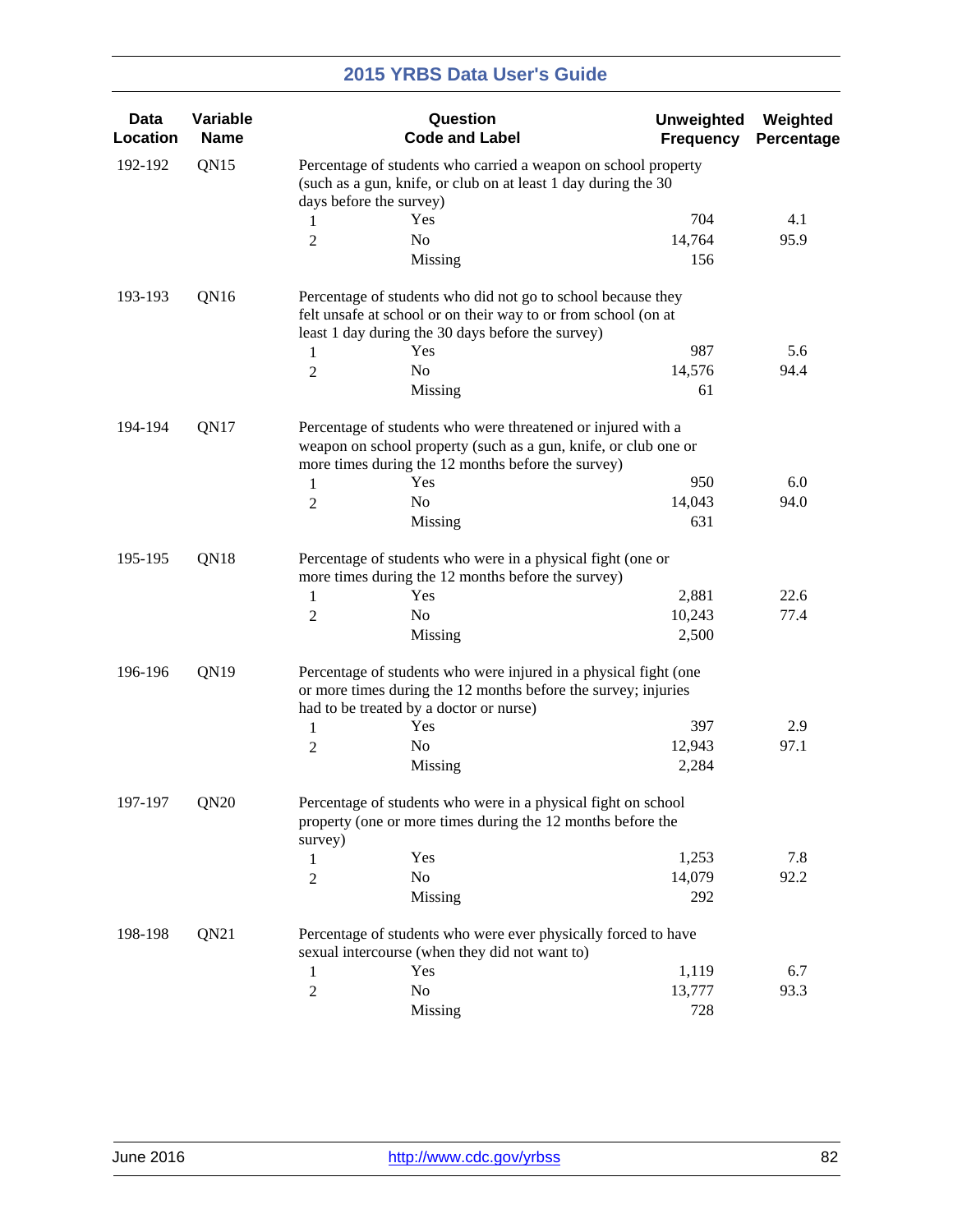| <b>Data</b><br>Location | Variable<br><b>Name</b> |                     | Question<br><b>Code and Label</b>                                                                                                                                                                                                                                                                                                                                                                                    | <b>Unweighted</b><br><b>Frequency</b> | Weighted<br>Percentage |
|-------------------------|-------------------------|---------------------|----------------------------------------------------------------------------------------------------------------------------------------------------------------------------------------------------------------------------------------------------------------------------------------------------------------------------------------------------------------------------------------------------------------------|---------------------------------------|------------------------|
| 199-199                 | QN <sub>22</sub>        | 1                   | Percentage of students who experienced physical dating<br>violence (one or more times during the 12 months before the<br>survey, including being hit, slammed into something, or injured<br>with an object or weapon on purpose by someone they were<br>dating or going out with among students who dated or went out<br>with someone during the 12 months before the survey)<br>Yes                                 | 1,068                                 | 9.6                    |
|                         |                         | 2                   | N <sub>o</sub><br>Missing                                                                                                                                                                                                                                                                                                                                                                                            | 9,433<br>5,123                        | 90.4                   |
| 200-200                 | QN23                    | 1<br>$\overline{2}$ | Percentage of students who experienced sexual dating violence<br>(one or more times during the 12 months before the survey,<br>including kissing, touching, or being physically forced to have<br>sexual intercourse when they did not want to by someone they<br>were dating or going out with among students who dated or<br>went out with someone during the 12 months before the survey)<br>Yes<br>No<br>Missing | 1,082<br>9,098<br>5,444               | 10.6<br>89.4           |
|                         |                         |                     |                                                                                                                                                                                                                                                                                                                                                                                                                      |                                       |                        |
| 201-201                 | QN24                    | 1<br>2              | Percentage of students who were bullied on school property<br>(during the 12 months before the survey)<br>Yes<br>No<br>Missing                                                                                                                                                                                                                                                                                       | 2,956<br>12,492<br>176                | 20.2<br>79.8           |
| 202-202                 | QN <sub>25</sub>        | survey)<br>1<br>2   | Percentage of students who were electronically bullied<br>(including being bullied through e-mail, chat rooms, instant<br>messaging, websites, or texting during the 12 months before the<br>Yes<br>No<br>Missing                                                                                                                                                                                                    | 2,268<br>13,197<br>159                | 15.5<br>84.5           |
| 203-203                 | QN26                    | 1<br>$\overline{c}$ | Percentage of students who felt sad or hopeless (almost every<br>day for 2 or more weeks in a row so that they stopped doing<br>some usual activities during the 12 months before the survey)<br>Yes<br>No<br>Missing                                                                                                                                                                                                | 4,789<br>10,666<br>169                | 29.9<br>70.1           |
| 204-204                 | QN27                    |                     | Percentage of students who seriously considered attempting                                                                                                                                                                                                                                                                                                                                                           |                                       |                        |
|                         |                         |                     | suicide (during the 12 months before the survey)                                                                                                                                                                                                                                                                                                                                                                     |                                       |                        |
|                         |                         | 1                   | Yes<br>N <sub>o</sub>                                                                                                                                                                                                                                                                                                                                                                                                | 2,808<br>12,626                       | 17.7<br>82.3           |
|                         |                         | $\boldsymbol{2}$    | Missing                                                                                                                                                                                                                                                                                                                                                                                                              | 190                                   |                        |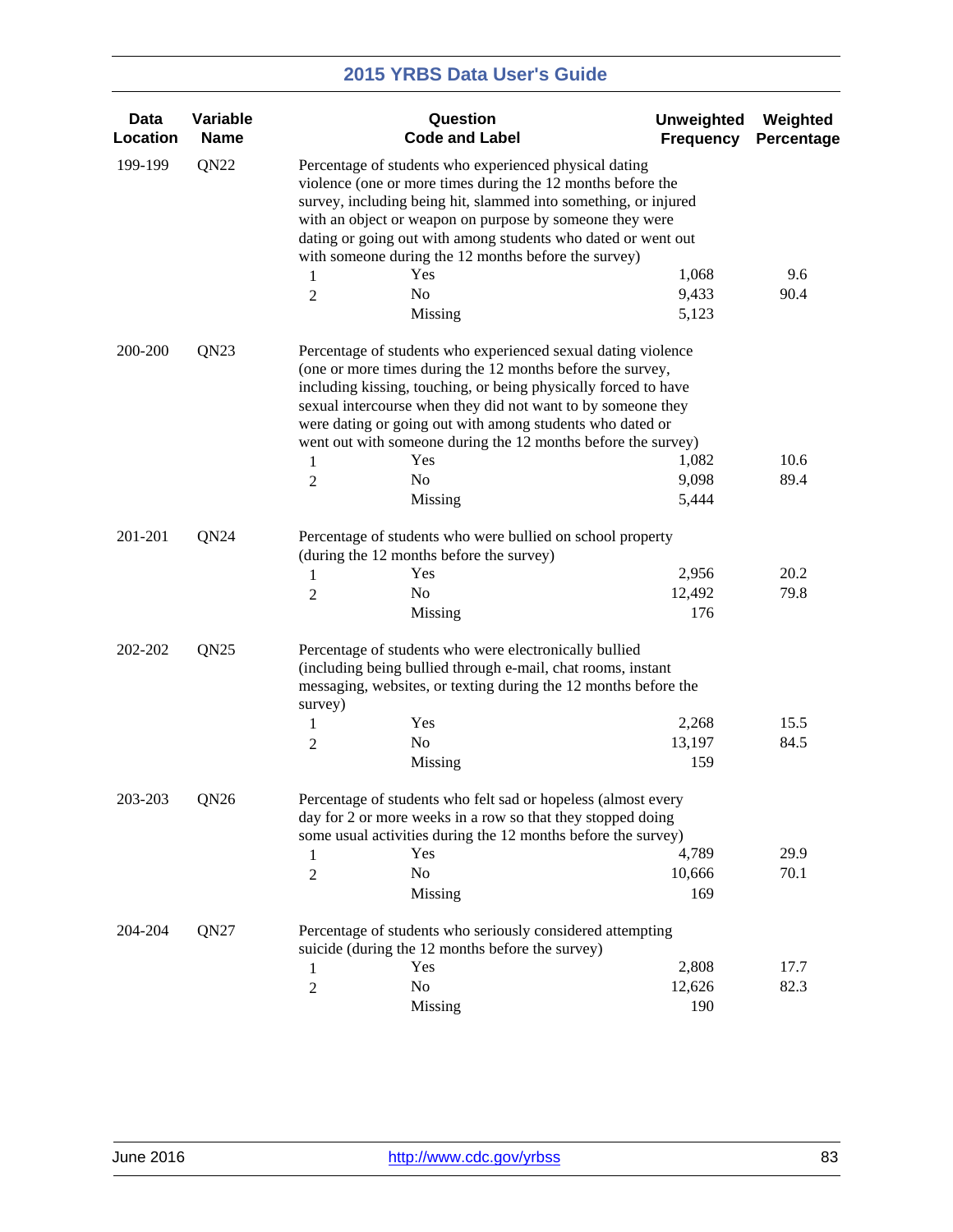| <b>Data</b><br>Location | Variable<br><b>Name</b> |                                                                                                                               | Question<br><b>Code and Label</b>                                                                                                                                                                                                    | <b>Unweighted</b><br><b>Frequency</b> | Weighted<br>Percentage |  |  |
|-------------------------|-------------------------|-------------------------------------------------------------------------------------------------------------------------------|--------------------------------------------------------------------------------------------------------------------------------------------------------------------------------------------------------------------------------------|---------------------------------------|------------------------|--|--|
| 205-205                 | QN <sub>28</sub>        |                                                                                                                               | Percentage of students who made a plan about how they would<br>attempt suicide (during the 12 months before the survey)                                                                                                              |                                       |                        |  |  |
|                         |                         | $\mathbf{1}$                                                                                                                  | Yes                                                                                                                                                                                                                                  | 2,331                                 | 14.6                   |  |  |
|                         |                         | $\overline{2}$                                                                                                                | No                                                                                                                                                                                                                                   | 12,810                                | 85.4                   |  |  |
|                         |                         |                                                                                                                               | Missing                                                                                                                                                                                                                              | 483                                   |                        |  |  |
| 206-206                 | QN29                    |                                                                                                                               | Percentage of students who attempted suicide (one or more                                                                                                                                                                            |                                       |                        |  |  |
|                         |                         |                                                                                                                               | times during the 12 months before the survey)                                                                                                                                                                                        |                                       |                        |  |  |
|                         |                         | $\mathbf{1}$                                                                                                                  | Yes<br>N <sub>o</sub>                                                                                                                                                                                                                | 1,203<br>11,364                       | 8.6<br>91.4            |  |  |
|                         |                         | 2                                                                                                                             | Missing                                                                                                                                                                                                                              | 3,057                                 |                        |  |  |
| 207-207                 | QN30                    |                                                                                                                               | Percentage of students who attempted suicide that resulted in an<br>injury, poisoning, or overdose that had to be treated by a doctor                                                                                                |                                       |                        |  |  |
|                         |                         |                                                                                                                               | or nurse (during the 12 months before the survey)<br>Yes                                                                                                                                                                             | 399                                   | 2.8                    |  |  |
|                         |                         | $\mathbf{1}$                                                                                                                  | No                                                                                                                                                                                                                                   |                                       | 97.2                   |  |  |
|                         |                         | 2                                                                                                                             | Missing                                                                                                                                                                                                                              | 11,932<br>3,293                       |                        |  |  |
|                         |                         |                                                                                                                               |                                                                                                                                                                                                                                      |                                       |                        |  |  |
| 208-208                 | QN31                    | one or two puffs)                                                                                                             | Percentage of students who ever tried cigarette smoking (even                                                                                                                                                                        |                                       |                        |  |  |
|                         |                         | 1                                                                                                                             | Yes                                                                                                                                                                                                                                  | 4,651                                 | 32.3                   |  |  |
|                         |                         | 2                                                                                                                             | No                                                                                                                                                                                                                                   | 9,148                                 | 67.7                   |  |  |
|                         |                         |                                                                                                                               | Missing                                                                                                                                                                                                                              | 1,825                                 |                        |  |  |
| 209-209<br>QN32         |                         | Percentage of students who smoked a whole cigarette before age<br>13 years (for the first time)                               |                                                                                                                                                                                                                                      |                                       |                        |  |  |
|                         |                         | 1                                                                                                                             | Yes                                                                                                                                                                                                                                  | 1,113                                 | 6.6                    |  |  |
|                         |                         | 2                                                                                                                             | No                                                                                                                                                                                                                                   | 13,706                                | 93.4                   |  |  |
|                         |                         |                                                                                                                               | Missing                                                                                                                                                                                                                              | 805                                   |                        |  |  |
| 210-210<br>QN33         |                         | Percentage of students who currently smoked cigarettes (on at<br>least 1 day during the 30 days before the survey)            |                                                                                                                                                                                                                                      |                                       |                        |  |  |
|                         |                         | $\mathbf{1}$                                                                                                                  | Yes                                                                                                                                                                                                                                  | 1,645                                 | 10.8                   |  |  |
|                         |                         | $\overline{c}$                                                                                                                | No                                                                                                                                                                                                                                   | 13,344                                | 89.2                   |  |  |
|                         |                         |                                                                                                                               | Missing                                                                                                                                                                                                                              | 635                                   |                        |  |  |
| 211-211                 | QN34                    | Percentage of students who smoked more than 10 cigarettes per<br>day (during the 30 days before the survey among students who |                                                                                                                                                                                                                                      |                                       |                        |  |  |
|                         |                         |                                                                                                                               | currently smoked cigarettes on the days they smoked)                                                                                                                                                                                 |                                       |                        |  |  |
|                         |                         | 1                                                                                                                             | Yes                                                                                                                                                                                                                                  | 139                                   | 7.9                    |  |  |
|                         |                         | $\overline{2}$                                                                                                                | No<br>Missing                                                                                                                                                                                                                        | 1,472<br>14,013                       | 92.1                   |  |  |
|                         |                         |                                                                                                                               |                                                                                                                                                                                                                                      |                                       |                        |  |  |
| 212-212                 | QN35                    |                                                                                                                               | Percentage of students who usually obtained their own<br>cigarettes by buying them in a store or gas station (during the 30<br>days before the survey among students who currently smoked<br>cigarettes and who were aged <18 years) |                                       |                        |  |  |
|                         |                         | 1                                                                                                                             | Yes                                                                                                                                                                                                                                  | 156                                   | 12.6                   |  |  |
|                         |                         | $\overline{2}$                                                                                                                | No                                                                                                                                                                                                                                   | 1,042                                 | 87.4                   |  |  |
|                         |                         |                                                                                                                               | Missing                                                                                                                                                                                                                              | 14,426                                |                        |  |  |
|                         |                         |                                                                                                                               |                                                                                                                                                                                                                                      |                                       |                        |  |  |

| June 2016 |  |
|-----------|--|
|-----------|--|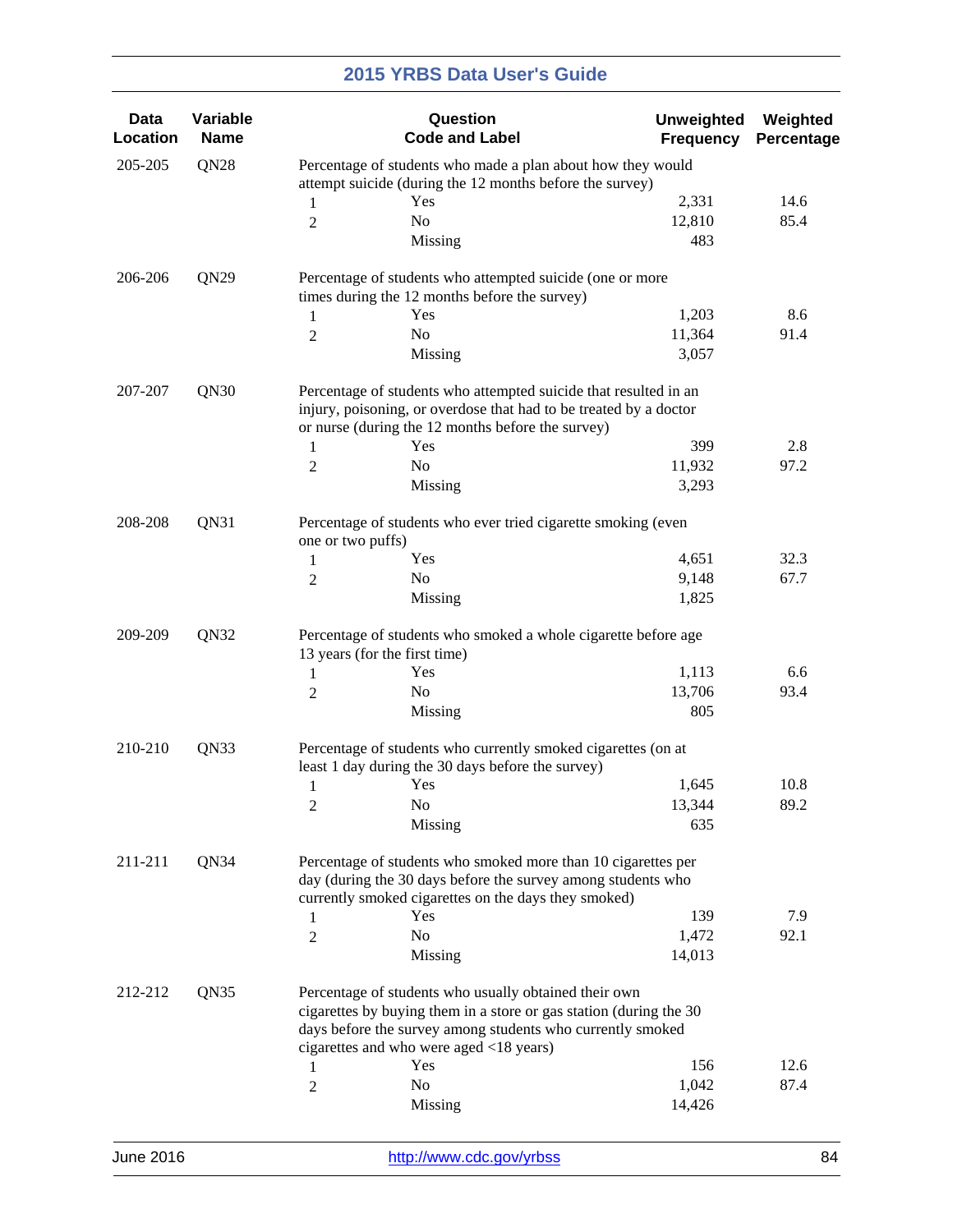| <b>Data</b><br>Location | Variable<br><b>Name</b> |                | Question<br><b>Code and Label</b>                                                                                                                                                                                                                         | <b>Unweighted</b><br><b>Frequency</b> | Weighted<br>Percentage |  |  |
|-------------------------|-------------------------|----------------|-----------------------------------------------------------------------------------------------------------------------------------------------------------------------------------------------------------------------------------------------------------|---------------------------------------|------------------------|--|--|
| 213-213                 | QN36                    |                | Percentage of students who tried to quit smoking cigarettes<br>(among students who currently smoked cigarettes during the 12<br>months before the survey)                                                                                                 |                                       |                        |  |  |
|                         |                         |                | Yes                                                                                                                                                                                                                                                       | 625                                   | 45.4                   |  |  |
|                         |                         | 1              | No                                                                                                                                                                                                                                                        | 701                                   | 54.6                   |  |  |
|                         |                         | $\overline{2}$ | Missing                                                                                                                                                                                                                                                   | 14,298                                |                        |  |  |
| 214-214                 | QN37                    |                | Percentage of students who currently used smokeless tobacco<br>(chewing tobacco, snuff, or dip on at least 1 day during the 30<br>days before the survey)                                                                                                 |                                       |                        |  |  |
|                         |                         | 1              | Yes                                                                                                                                                                                                                                                       | 1,120                                 | 7.3                    |  |  |
|                         |                         | 2              | No                                                                                                                                                                                                                                                        | 14,026                                | 92.7                   |  |  |
|                         |                         |                | Missing                                                                                                                                                                                                                                                   | 478                                   |                        |  |  |
| 215-215                 | QN38                    |                | Percentage of students who currently smoked cigars (cigars,<br>cigarillos, or little cigars on at least 1 day during the 30 days<br>before the survey)                                                                                                    |                                       |                        |  |  |
|                         |                         | 1              | Yes                                                                                                                                                                                                                                                       | 1,576                                 | 10.3                   |  |  |
|                         |                         | 2              | No                                                                                                                                                                                                                                                        | 13,609                                | 89.7                   |  |  |
|                         |                         |                | Missing                                                                                                                                                                                                                                                   | 439                                   |                        |  |  |
| 216-216                 | QN39                    | 1<br>2         | Percentage of students who ever used electronic vapor products<br>(e-cigarettes, e-cigars, e-pipes, vape pipes, vaping pens,<br>e-hookahs, and hookah pens such as blu, NJOY, or Starbuzz)<br>Yes<br>No                                                   | 7,093<br>7,998                        | 44.9<br>55.1           |  |  |
|                         |                         |                | Missing                                                                                                                                                                                                                                                   | 533                                   |                        |  |  |
| 217-217                 | QN40                    |                | Percentage of students who currently used electronic vapor<br>products (e-cigarettes, e-cigars, e-pipes, vape pipes, vaping<br>pens, e-hookahs, and hookah pens such as blu, NJOY, or<br>Starbuzz on at least 1 day during the 30 days before the survey) |                                       |                        |  |  |
|                         |                         | 1              | Yes                                                                                                                                                                                                                                                       | 3,899                                 | 24.1                   |  |  |
|                         |                         | 2              | No                                                                                                                                                                                                                                                        | 11,419                                | 75.9                   |  |  |
|                         |                         |                | Missing                                                                                                                                                                                                                                                   | 306                                   |                        |  |  |
| 218-218                 | QN41                    |                | Percentage of students who ever drank alcohol (at least one<br>drink of alcohol on at least 1 day during their life)                                                                                                                                      |                                       |                        |  |  |
|                         |                         | 1              | Yes                                                                                                                                                                                                                                                       | 9,652                                 | 63.2                   |  |  |
|                         |                         | $\overline{2}$ | No                                                                                                                                                                                                                                                        | 5,397                                 | 36.8                   |  |  |
|                         |                         |                | Missing                                                                                                                                                                                                                                                   | 575                                   |                        |  |  |
| 219-219                 | QN42                    |                | Percentage of students who drank alcohol before age 13 years<br>(for the first time other than a few sips)                                                                                                                                                |                                       |                        |  |  |
|                         |                         | 1              | Yes                                                                                                                                                                                                                                                       | 2,829                                 | 17.2                   |  |  |
|                         |                         | $\overline{c}$ | No                                                                                                                                                                                                                                                        | 12,428                                | 82.8                   |  |  |
|                         |                         |                | Missing                                                                                                                                                                                                                                                   | 367                                   |                        |  |  |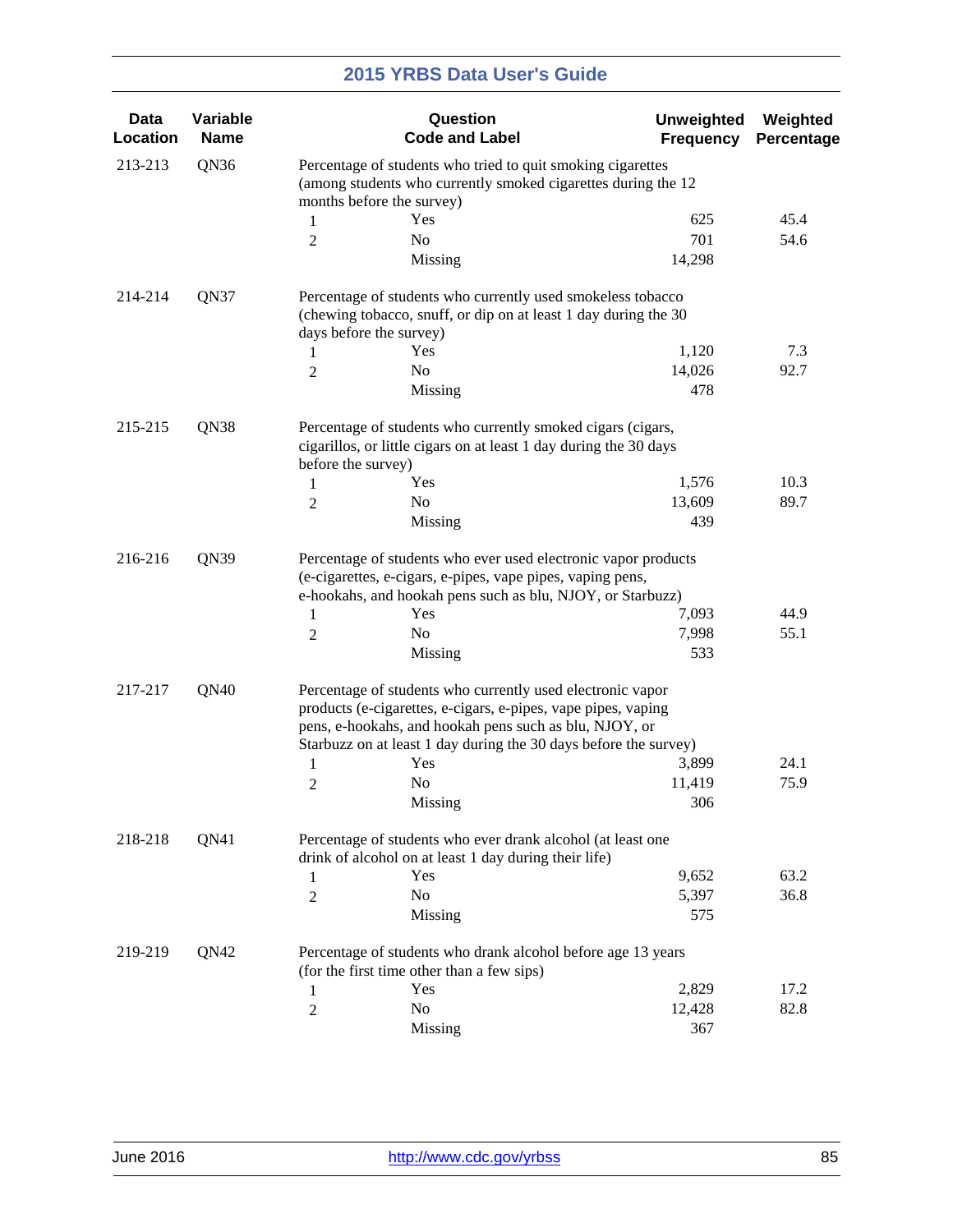| Data<br>Location | Variable<br><b>Name</b> |                                                                                                                                                                              | Question<br><b>Code and Label</b>                                                                                                                                | <b>Unweighted</b><br><b>Frequency</b> | Weighted<br>Percentage |  |
|------------------|-------------------------|------------------------------------------------------------------------------------------------------------------------------------------------------------------------------|------------------------------------------------------------------------------------------------------------------------------------------------------------------|---------------------------------------|------------------------|--|
| 220-220          | QN43                    |                                                                                                                                                                              | Percentage of students who currently drank alcohol (at least one<br>drink of alcohol on at least 1 day during the 30 days before the                             |                                       |                        |  |
|                  |                         | survey)                                                                                                                                                                      | Yes                                                                                                                                                              | 4,659                                 | 32.8                   |  |
|                  |                         | $\mathbf{1}$<br>$\overline{2}$                                                                                                                                               | No                                                                                                                                                               | 9,455                                 | 67.2                   |  |
|                  |                         |                                                                                                                                                                              | Missing                                                                                                                                                          | 1,510                                 |                        |  |
| 221-221          | QN44                    |                                                                                                                                                                              | Percentage of students who drank five or more drinks of alcohol<br>in a row (within a couple of hours on at least 1 day during the<br>30 days before the survey) |                                       |                        |  |
|                  |                         | $\mathbf{1}$                                                                                                                                                                 | Yes                                                                                                                                                              | 2,723                                 | 17.7                   |  |
|                  |                         | $\overline{2}$                                                                                                                                                               | No                                                                                                                                                               | 12,244                                | 82.3                   |  |
|                  |                         |                                                                                                                                                                              | Missing                                                                                                                                                          | 657                                   |                        |  |
| 222-222          | QN45                    | Percentage of students who reported that the largest number of<br>drinks they had in a row was 10 or more (within a couple of<br>hours during the 30 days before the survey) |                                                                                                                                                                  |                                       |                        |  |
|                  |                         | 1                                                                                                                                                                            | Yes                                                                                                                                                              | 539                                   | 4.3                    |  |
|                  |                         | $\overline{2}$                                                                                                                                                               | N <sub>o</sub>                                                                                                                                                   | 11,058                                | 95.7                   |  |
|                  |                         |                                                                                                                                                                              | Missing                                                                                                                                                          | 4,027                                 |                        |  |
| QN46<br>223-223  |                         |                                                                                                                                                                              | Percentage of students who usually obtained the alcohol they<br>drank by someone giving it to them (among students who<br>currently drank alcohol)               |                                       |                        |  |
|                  |                         | $\mathbf{1}$                                                                                                                                                                 | Yes                                                                                                                                                              | 1,932                                 | 44.1                   |  |
|                  |                         | $\overline{2}$                                                                                                                                                               | N <sub>o</sub>                                                                                                                                                   | 2,504                                 | 55.9                   |  |
|                  |                         |                                                                                                                                                                              | Missing                                                                                                                                                          | 11,188                                |                        |  |
| 224-224          | QN47                    | Percentage of students who ever used marijuana (one or more<br>times during their life)                                                                                      |                                                                                                                                                                  |                                       |                        |  |
|                  |                         | 1                                                                                                                                                                            | Yes                                                                                                                                                              | 6,050                                 | 38.6                   |  |
|                  |                         | 2                                                                                                                                                                            | No                                                                                                                                                               | 9,107                                 | 61.4                   |  |
|                  |                         |                                                                                                                                                                              | Missing                                                                                                                                                          | 467                                   |                        |  |
| 225-225          | QN48                    | (for the first time)                                                                                                                                                         | Percentage of students who tried marijuana before age 13 years                                                                                                   |                                       |                        |  |
|                  |                         | 1                                                                                                                                                                            | Yes                                                                                                                                                              | 1,341                                 | 7.5                    |  |
|                  |                         | $\overline{2}$                                                                                                                                                               | No                                                                                                                                                               | 13,857                                | 92.5                   |  |
|                  |                         |                                                                                                                                                                              | Missing                                                                                                                                                          | 426                                   |                        |  |
| 226-226          | QN49                    |                                                                                                                                                                              | Percentage of students who currently used marijuana (one or<br>more times during the 30 days before the survey)                                                  |                                       |                        |  |
|                  |                         | $\mathbf{1}$                                                                                                                                                                 | Yes                                                                                                                                                              | 3,355                                 | 21.7                   |  |
|                  |                         | $\overline{2}$                                                                                                                                                               | No                                                                                                                                                               | 11,895                                | 78.3                   |  |
|                  |                         |                                                                                                                                                                              | Missing                                                                                                                                                          | 374                                   |                        |  |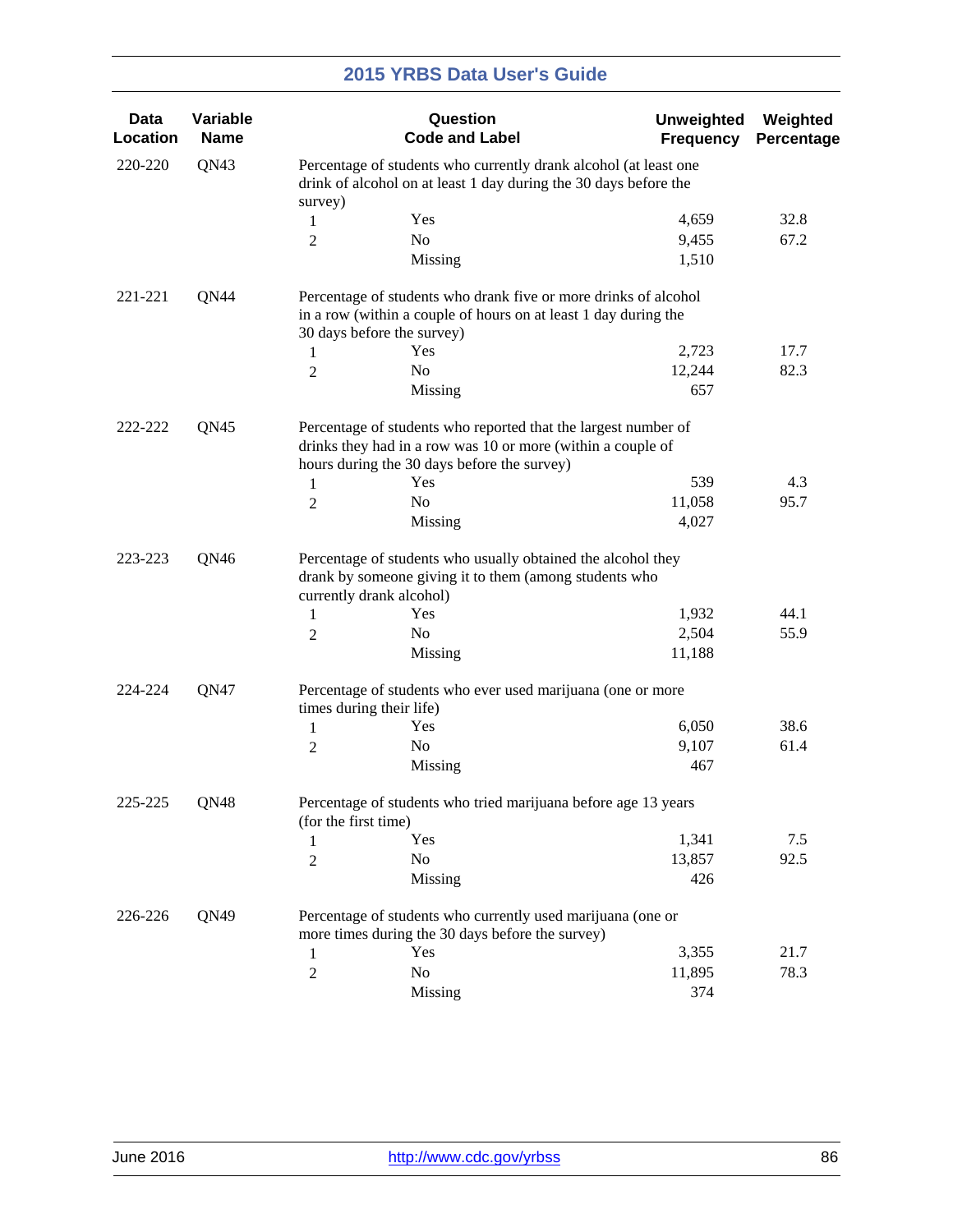| <b>Data</b><br>Location | Variable<br><b>Name</b> |                                                                                                                                                      | Question<br><b>Code and Label</b>                                                                                                                                                                         | <b>Unweighted</b><br><b>Frequency</b> | Weighted<br>Percentage |  |  |
|-------------------------|-------------------------|------------------------------------------------------------------------------------------------------------------------------------------------------|-----------------------------------------------------------------------------------------------------------------------------------------------------------------------------------------------------------|---------------------------------------|------------------------|--|--|
| 227-227                 | QN50                    | during their life)                                                                                                                                   | Percentage of students who ever used cocaine (any form of<br>cocaine, such as powder, crack, or freebase, one or more times                                                                               |                                       |                        |  |  |
|                         |                         | 1                                                                                                                                                    | Yes                                                                                                                                                                                                       | 917                                   | 5.2                    |  |  |
|                         |                         | $\overline{2}$                                                                                                                                       | No                                                                                                                                                                                                        | 14,515                                | 94.8                   |  |  |
|                         |                         |                                                                                                                                                      | Missing                                                                                                                                                                                                   | 192                                   |                        |  |  |
| 228-228                 | QN51                    | 1                                                                                                                                                    | Percentage of students who ever used inhalants (sniffed glue,<br>breathed the contents of aerosol spray cans, or inhaled any<br>paints or sprays to get high, one or more times during their life)<br>Yes | 1,134                                 | 7.0                    |  |  |
|                         |                         | $\mathfrak{2}$                                                                                                                                       | No                                                                                                                                                                                                        | 14,024                                | 93.0                   |  |  |
|                         |                         |                                                                                                                                                      | Missing                                                                                                                                                                                                   | 466                                   |                        |  |  |
| 229-229                 | QN52                    | their life)                                                                                                                                          | Percentage of students who ever used heroin (also called<br>"smack," "junk," or "China white," one or more times during                                                                                   |                                       |                        |  |  |
|                         |                         | 1                                                                                                                                                    | Yes                                                                                                                                                                                                       | 376                                   | 2.1                    |  |  |
|                         |                         | 2                                                                                                                                                    | No                                                                                                                                                                                                        | 15,048                                | 97.9                   |  |  |
|                         |                         |                                                                                                                                                      | Missing                                                                                                                                                                                                   | 200                                   |                        |  |  |
| QN53<br>230-230         |                         | Percentage of students who ever used methamphetamines (also<br>called "speed," "crystal," "crank," or "ice," one or more times<br>during their life) |                                                                                                                                                                                                           |                                       |                        |  |  |
|                         |                         | 1                                                                                                                                                    | Yes                                                                                                                                                                                                       | 500                                   | 3.0                    |  |  |
|                         |                         | $\mathfrak{2}$                                                                                                                                       | No                                                                                                                                                                                                        | 14,389                                | 97.0                   |  |  |
|                         |                         |                                                                                                                                                      | Missing                                                                                                                                                                                                   | 735                                   |                        |  |  |
| 231-231                 | QN54                    |                                                                                                                                                      | Percentage of students who ever used ecstasy (also called<br>"MDMA," one or more times during their life)                                                                                                 |                                       |                        |  |  |
|                         |                         | 1                                                                                                                                                    | Yes                                                                                                                                                                                                       | 864                                   | 5.0                    |  |  |
|                         |                         | $\overline{c}$                                                                                                                                       | No                                                                                                                                                                                                        | 14,533                                | 95.0                   |  |  |
|                         |                         |                                                                                                                                                      | Missing                                                                                                                                                                                                   | 227                                   |                        |  |  |
| 232-232                 | QN55                    | their life)                                                                                                                                          | Percentage of students who ever used synthetic marijuana (also<br>called "K2", "Spice", "fake weed", "King Kong", "Yucatan<br>Fire", "Skunk", or "Moon Rocks", one or more times during                   |                                       |                        |  |  |
|                         |                         | 1                                                                                                                                                    | Yes                                                                                                                                                                                                       | 1,554                                 | 9.2                    |  |  |
|                         |                         | $\mathfrak{2}$                                                                                                                                       | No                                                                                                                                                                                                        | 13,896                                | 90.8                   |  |  |
|                         |                         |                                                                                                                                                      | Missing                                                                                                                                                                                                   | 174                                   |                        |  |  |
| 233-233                 | QN56                    |                                                                                                                                                      | Percentage of students who ever took steroids without a doctor's<br>prescription (pills or shots, one or more times during their life)                                                                    |                                       |                        |  |  |
|                         |                         | 1                                                                                                                                                    | Yes                                                                                                                                                                                                       | 594                                   | 3.5                    |  |  |
|                         |                         | $\mathfrak{2}$                                                                                                                                       | No                                                                                                                                                                                                        | 14,571                                | 96.5                   |  |  |
|                         |                         |                                                                                                                                                      | Missing                                                                                                                                                                                                   | 459                                   |                        |  |  |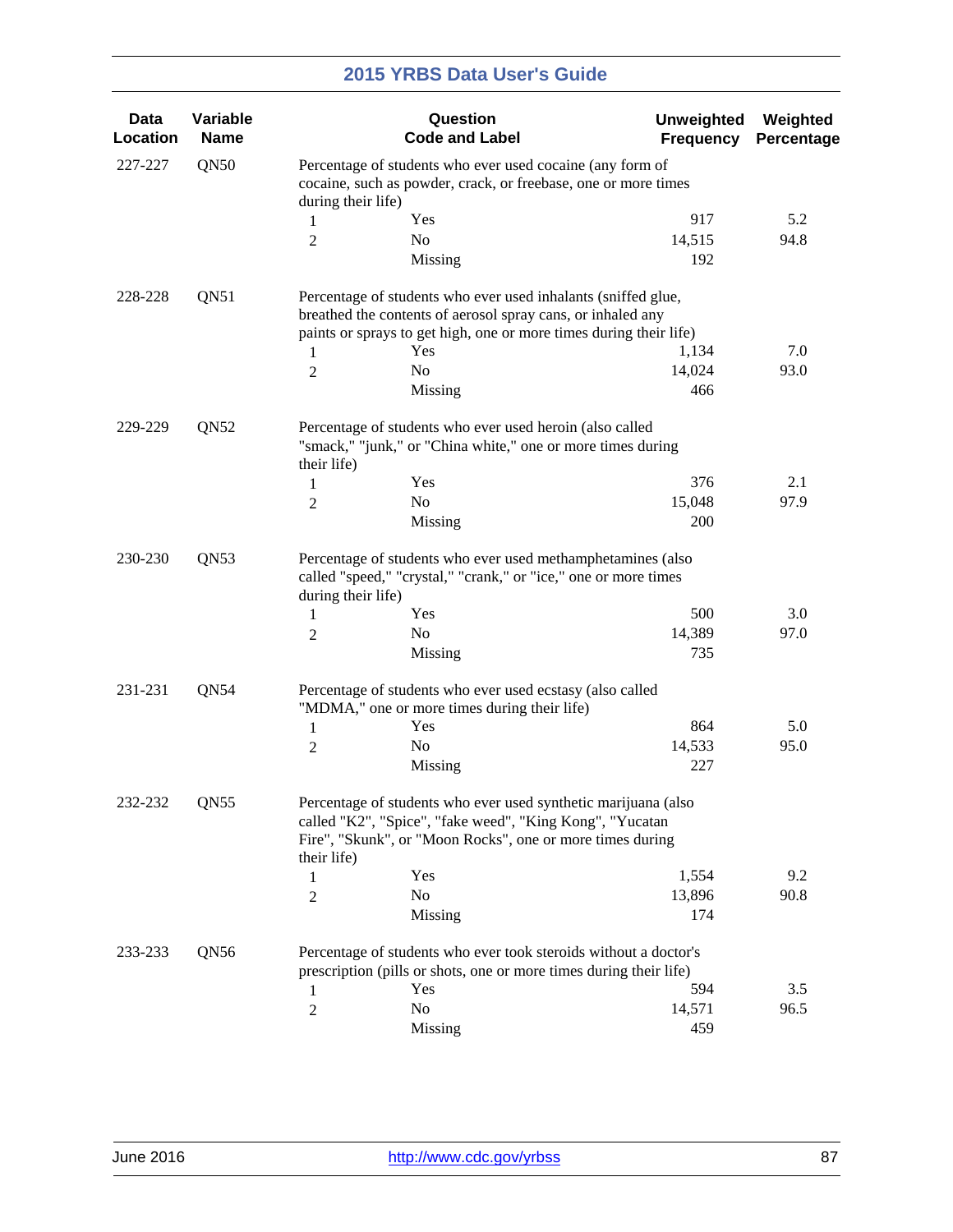| <b>Data</b><br>Location | Variable<br><b>Name</b> |                                                                                                                                                                                                     | Question<br><b>Code and Label</b>                                                                                                  | <b>Unweighted</b><br><b>Frequency</b> | Weighted<br>Percentage |  |  |
|-------------------------|-------------------------|-----------------------------------------------------------------------------------------------------------------------------------------------------------------------------------------------------|------------------------------------------------------------------------------------------------------------------------------------|---------------------------------------|------------------------|--|--|
| 234-234                 | QN57                    | Percentage of students who ever took prescription drugs without<br>a doctor's prescription (such as OxyContin, Percocet, Vicodin,<br>codeine, Adderall, Ritalin, or Xanax, one or more times during |                                                                                                                                    |                                       |                        |  |  |
|                         |                         | their life)<br>$\mathbf{1}$                                                                                                                                                                         | Yes                                                                                                                                | 2,658                                 | 16.8                   |  |  |
|                         |                         | $\mathfrak{2}$                                                                                                                                                                                      | N <sub>o</sub>                                                                                                                     | 12,709                                | 83.2                   |  |  |
|                         |                         |                                                                                                                                                                                                     | Missing                                                                                                                            | 257                                   |                        |  |  |
| 235-235                 | QN58                    | times during their life)                                                                                                                                                                            | Percentage of students who ever injected any illegal drug (used<br>a needle to inject any illegal drug into their body one or more |                                       |                        |  |  |
|                         |                         | 1                                                                                                                                                                                                   | Yes                                                                                                                                | 285                                   | 1.8                    |  |  |
|                         |                         | 2                                                                                                                                                                                                   | No                                                                                                                                 | 14,501                                | 98.2                   |  |  |
|                         |                         |                                                                                                                                                                                                     | Missing                                                                                                                            | 838                                   |                        |  |  |
| QN59<br>236-236         |                         | survey)                                                                                                                                                                                             | Percentage of students who were offered, sold, or given an<br>illegal drug on school property (during the 12 months before the     |                                       |                        |  |  |
|                         |                         | 1                                                                                                                                                                                                   | Yes                                                                                                                                | 3,485                                 | 21.7                   |  |  |
|                         |                         | $\overline{c}$                                                                                                                                                                                      | No                                                                                                                                 | 11,311                                | 78.3                   |  |  |
|                         |                         |                                                                                                                                                                                                     | Missing                                                                                                                            | 828                                   |                        |  |  |
| 237-237                 | QN60                    |                                                                                                                                                                                                     | Percentage of students who ever had sexual intercourse                                                                             |                                       |                        |  |  |
|                         |                         | 1                                                                                                                                                                                                   | Yes                                                                                                                                | 5,958                                 | 41.2                   |  |  |
|                         |                         | $\mathfrak{2}$                                                                                                                                                                                      | No                                                                                                                                 | 8,030                                 | 58.8                   |  |  |
|                         |                         |                                                                                                                                                                                                     | Missing                                                                                                                            | 1,636                                 |                        |  |  |
| 238-238                 | QN61                    | 13 years (for the first time)                                                                                                                                                                       | Percentage of students who had sexual intercourse before age                                                                       |                                       |                        |  |  |
|                         |                         | 1                                                                                                                                                                                                   | Yes                                                                                                                                | 652                                   | 3.9                    |  |  |
|                         |                         | $\mathfrak{2}$                                                                                                                                                                                      | No                                                                                                                                 | 13,280                                | 96.1                   |  |  |
|                         |                         |                                                                                                                                                                                                     | Missing                                                                                                                            | 1,692                                 |                        |  |  |
| 239-239                 | QN62                    |                                                                                                                                                                                                     | Percentage of students who had sexual intercourse with four or<br>more persons (during their life)                                 |                                       |                        |  |  |
|                         |                         | 1                                                                                                                                                                                                   | Yes                                                                                                                                | 1,607                                 | 11.5                   |  |  |
|                         |                         | $\overline{2}$                                                                                                                                                                                      | No                                                                                                                                 | 12,303                                | 88.5                   |  |  |
|                         |                         |                                                                                                                                                                                                     | Missing                                                                                                                            | 1,714                                 |                        |  |  |
| 240-240                 | QN63                    |                                                                                                                                                                                                     | Percentage of students who were currently sexually active<br>(sexual intercourse with at least one person during the 3 months      |                                       |                        |  |  |
|                         |                         | before the survey)                                                                                                                                                                                  | Yes                                                                                                                                | 4,304                                 | 30.1                   |  |  |
|                         |                         | $\mathbf{1}$                                                                                                                                                                                        | No                                                                                                                                 | 9,606                                 | 69.9                   |  |  |
|                         |                         | $\overline{2}$                                                                                                                                                                                      | Missing                                                                                                                            | 1,714                                 |                        |  |  |
|                         |                         |                                                                                                                                                                                                     |                                                                                                                                    |                                       |                        |  |  |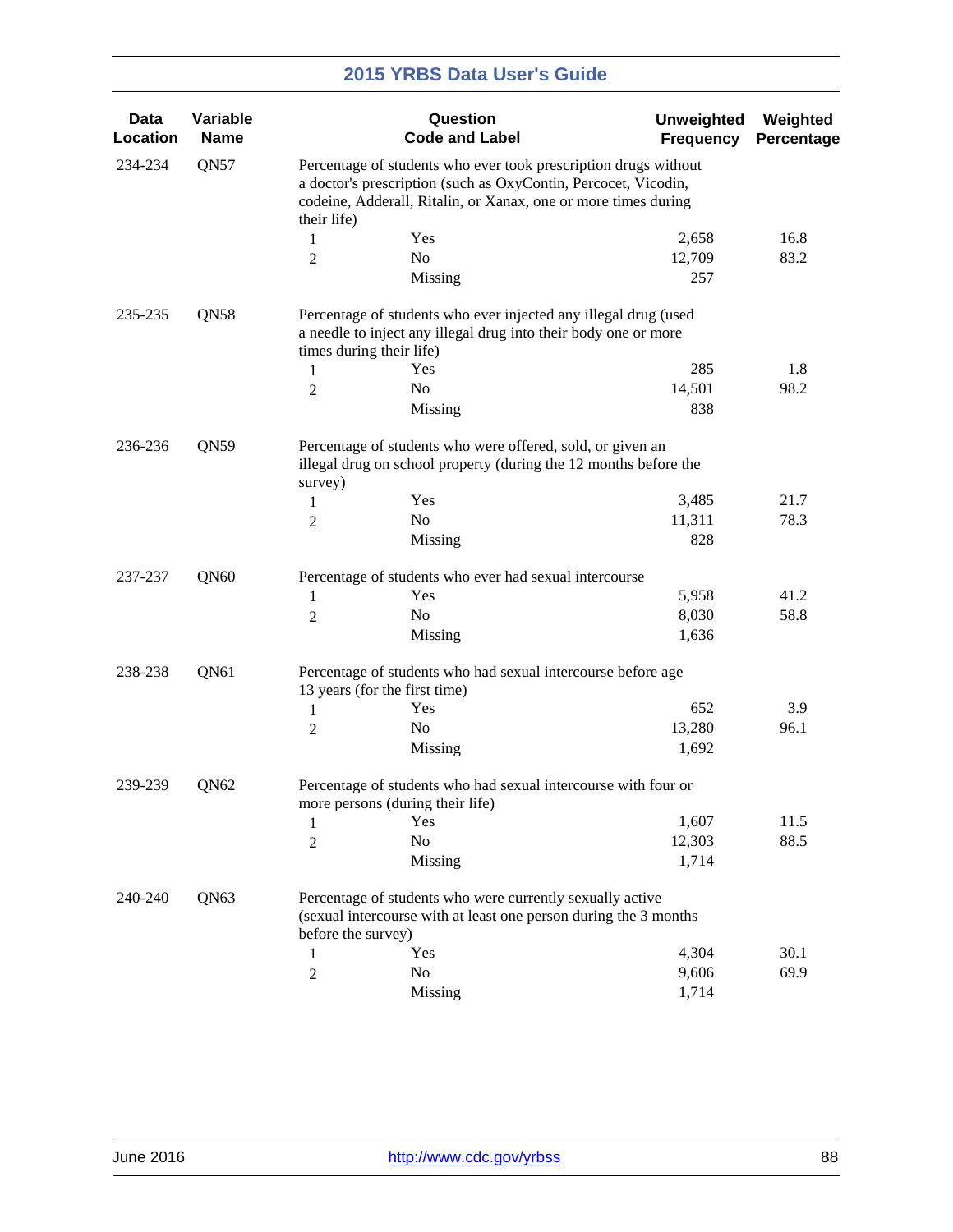| <b>Data</b><br>Location | Variable<br><b>Name</b> |                                                                                                                                | Question<br><b>Code and Label</b>                                                                                                 | <b>Unweighted</b><br><b>Frequency</b> | Weighted<br>Percentage |  |  |
|-------------------------|-------------------------|--------------------------------------------------------------------------------------------------------------------------------|-----------------------------------------------------------------------------------------------------------------------------------|---------------------------------------|------------------------|--|--|
| 241-241                 | QN64                    | sexually active)                                                                                                               | Percentage of students who drank alcohol or used drugs before<br>last sexual intercourse (among students who were currently       |                                       |                        |  |  |
|                         |                         | 1                                                                                                                              | Yes                                                                                                                               | 902                                   | 20.6                   |  |  |
|                         |                         | $\overline{c}$                                                                                                                 | N <sub>o</sub>                                                                                                                    | 3,258                                 | 79.4                   |  |  |
|                         |                         |                                                                                                                                | Missing                                                                                                                           | 11,464                                |                        |  |  |
| 242-242                 | QN65                    |                                                                                                                                | Percentage of students who used a condom (during last sexual                                                                      |                                       |                        |  |  |
|                         |                         |                                                                                                                                | intercourse among students who were currently sexually active)                                                                    |                                       |                        |  |  |
|                         |                         | $\mathbf{1}$                                                                                                                   | Yes                                                                                                                               | 2,335                                 | 56.9                   |  |  |
|                         |                         | 2                                                                                                                              | N <sub>o</sub>                                                                                                                    | 1,861                                 | 43.1                   |  |  |
|                         |                         |                                                                                                                                | Missing                                                                                                                           | 11,428                                |                        |  |  |
| 243-243                 | QN66                    | Percentage of students who used birth control pills (before last<br>sexual intercourse to prevent pregnancy among students who |                                                                                                                                   |                                       |                        |  |  |
|                         |                         |                                                                                                                                | were currently sexually active)<br>Yes                                                                                            | 711                                   | 18.2                   |  |  |
|                         |                         | $\mathbf{1}$                                                                                                                   | N <sub>o</sub>                                                                                                                    | 3,360                                 |                        |  |  |
|                         |                         | 2                                                                                                                              |                                                                                                                                   |                                       | 81.8                   |  |  |
|                         |                         |                                                                                                                                | Missing                                                                                                                           | 11,553                                |                        |  |  |
| 246-246<br>QN69         |                         | Percentage of students who described themselves as slightly or<br>very overweight                                              |                                                                                                                                   |                                       |                        |  |  |
|                         |                         | 1                                                                                                                              | Yes                                                                                                                               | 5,012                                 | 31.5                   |  |  |
|                         |                         | 2                                                                                                                              | N <sub>o</sub>                                                                                                                    | 10,308                                | 68.5                   |  |  |
|                         |                         |                                                                                                                                | Missing                                                                                                                           | 304                                   |                        |  |  |
| 247-247                 | QN70                    |                                                                                                                                | Percentage of students who were trying to lose weight                                                                             |                                       |                        |  |  |
|                         |                         | 1                                                                                                                              | Yes                                                                                                                               | 6,676                                 | 45.6                   |  |  |
|                         |                         | $\overline{c}$                                                                                                                 | No                                                                                                                                | 7,168                                 | 54.4                   |  |  |
|                         |                         |                                                                                                                                | Missing                                                                                                                           | 1,780                                 |                        |  |  |
| 248-248                 | QN71                    |                                                                                                                                | Percentage of students who did not drink fruit juice (100% fruit<br>juices one or more times during the 7 days before the survey) |                                       |                        |  |  |
|                         |                         | 1                                                                                                                              | Yes                                                                                                                               | 3,656                                 | 23.1                   |  |  |
|                         |                         | $\overline{c}$                                                                                                                 | $\rm No$                                                                                                                          | 11,705                                | 76.9                   |  |  |
|                         |                         |                                                                                                                                | Missing                                                                                                                           | 263                                   |                        |  |  |
| 249-249                 | QN72                    |                                                                                                                                | Percentage of students who did not eat fruit (one or more times<br>during the 7 days before the survey)                           |                                       |                        |  |  |
|                         |                         |                                                                                                                                | Yes                                                                                                                               | 1,643                                 | 10.1                   |  |  |
|                         |                         | 1                                                                                                                              | N <sub>o</sub>                                                                                                                    | 13,691                                | 89.9                   |  |  |
|                         |                         | $\overline{2}$                                                                                                                 | Missing                                                                                                                           | 290                                   |                        |  |  |
| 250-250                 | QN73                    |                                                                                                                                | Percentage of students who did not eat salad (during the 7 days                                                                   |                                       |                        |  |  |
|                         |                         | before the survey)                                                                                                             |                                                                                                                                   |                                       |                        |  |  |
|                         |                         | 1                                                                                                                              | Yes                                                                                                                               | 6,158                                 | 39.1                   |  |  |
|                         |                         | 2                                                                                                                              | No                                                                                                                                | 9,151                                 | 60.9                   |  |  |
|                         |                         |                                                                                                                                | Missing                                                                                                                           | 315                                   |                        |  |  |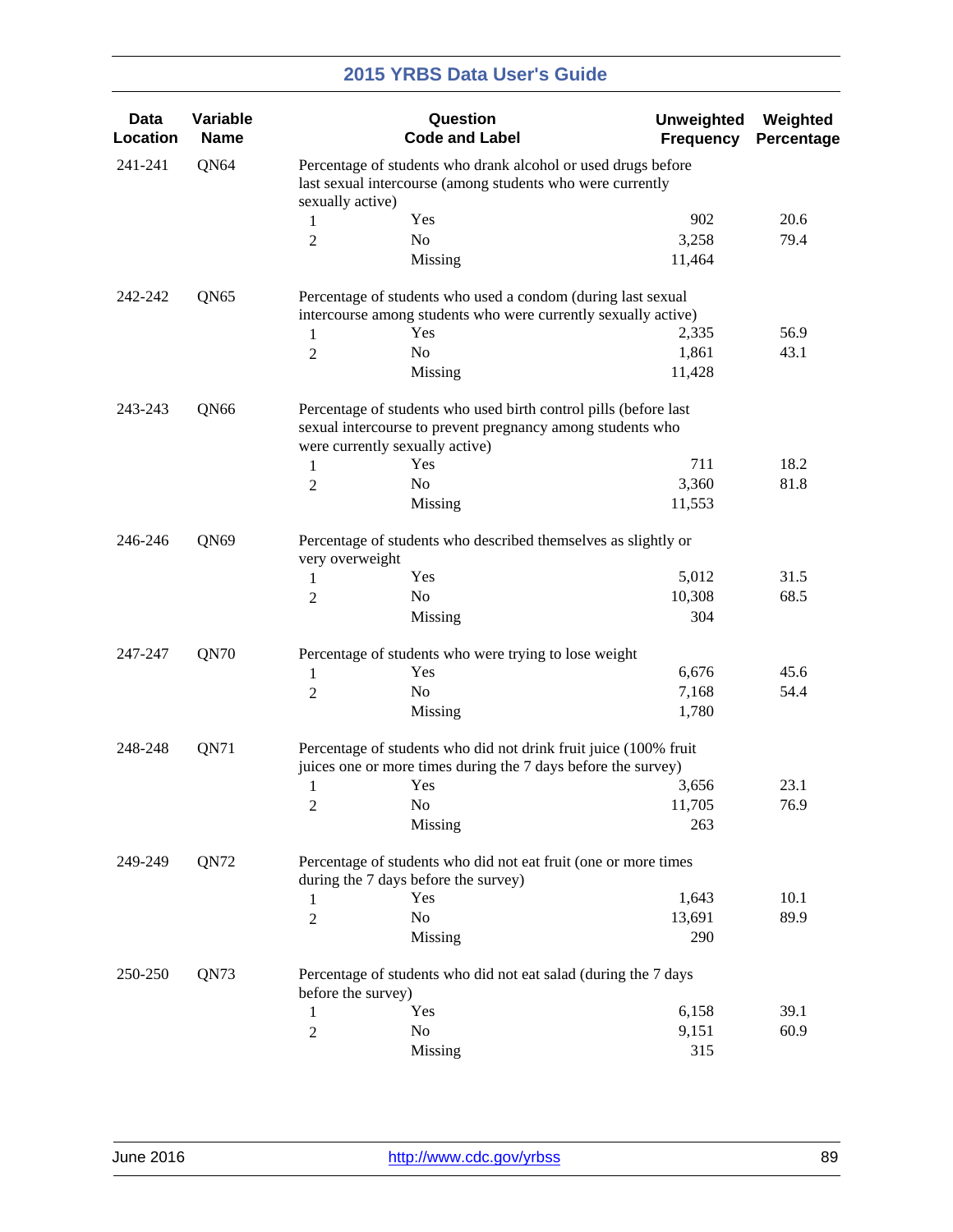| <b>Data</b><br>Location | Variable<br><b>Name</b> |                                                                                                                                       | Question<br><b>Code and Label</b>                                                                                                                                                                                                                              | <b>Unweighted</b><br><b>Frequency</b> | Weighted<br>Percentage |  |
|-------------------------|-------------------------|---------------------------------------------------------------------------------------------------------------------------------------|----------------------------------------------------------------------------------------------------------------------------------------------------------------------------------------------------------------------------------------------------------------|---------------------------------------|------------------------|--|
| 251-251                 | QN74                    |                                                                                                                                       | Percentage of students who did not eat potatoes (during the 7<br>days before the survey)                                                                                                                                                                       |                                       |                        |  |
|                         |                         | 1                                                                                                                                     | Yes                                                                                                                                                                                                                                                            | 5,125                                 | 32.9                   |  |
|                         |                         | $\overline{2}$                                                                                                                        | No                                                                                                                                                                                                                                                             | 10,208                                | 67.1                   |  |
|                         |                         |                                                                                                                                       | Missing                                                                                                                                                                                                                                                        | 291                                   |                        |  |
| 252-252                 | QN75                    |                                                                                                                                       | Percentage of students who did not eat carrots (during the 7<br>days before the survey)                                                                                                                                                                        |                                       |                        |  |
|                         |                         | 1                                                                                                                                     | Yes                                                                                                                                                                                                                                                            | 8,001                                 | 51.3                   |  |
|                         |                         | $\overline{2}$                                                                                                                        | No                                                                                                                                                                                                                                                             | 7,313                                 | 48.7                   |  |
|                         |                         |                                                                                                                                       | Missing                                                                                                                                                                                                                                                        | 310                                   |                        |  |
| 253-253                 | QN76                    |                                                                                                                                       | Percentage of students who did not eat other vegetables (during<br>the 7 days before the survey)                                                                                                                                                               |                                       |                        |  |
|                         |                         | 1                                                                                                                                     | Yes                                                                                                                                                                                                                                                            | 3,101                                 | 18.7                   |  |
|                         |                         | $\overline{2}$                                                                                                                        | No                                                                                                                                                                                                                                                             | 12,204                                | 81.3                   |  |
|                         |                         |                                                                                                                                       | Missing                                                                                                                                                                                                                                                        | 319                                   |                        |  |
| QN77<br>254-254         |                         | Percentage of students who did not drink a can, bottle, or glass<br>of soda or pop (not including diet soda or diet pop, during the 7 |                                                                                                                                                                                                                                                                |                                       |                        |  |
|                         |                         |                                                                                                                                       | days before the survey)                                                                                                                                                                                                                                        |                                       |                        |  |
|                         |                         | 1                                                                                                                                     | Yes                                                                                                                                                                                                                                                            | 3,734                                 | 26.2                   |  |
|                         |                         | 2                                                                                                                                     | No                                                                                                                                                                                                                                                             | 11,558                                | 73.8                   |  |
|                         |                         |                                                                                                                                       | Missing                                                                                                                                                                                                                                                        | 332                                   |                        |  |
| QN78<br>255-255         |                         |                                                                                                                                       | Percentage of students who did not drink milk (during the 7<br>days before the survey)                                                                                                                                                                         |                                       |                        |  |
|                         |                         | 1                                                                                                                                     | Yes                                                                                                                                                                                                                                                            | 2,832                                 | 21.5                   |  |
|                         |                         | $\overline{2}$                                                                                                                        | No                                                                                                                                                                                                                                                             | 10,383                                | 78.5                   |  |
|                         |                         |                                                                                                                                       | Missing                                                                                                                                                                                                                                                        | 2,409                                 |                        |  |
| 256-256                 | QN79                    |                                                                                                                                       | Percentage of students who did not eat breakfast (during the 7<br>days before the survey)                                                                                                                                                                      |                                       |                        |  |
|                         |                         | 1                                                                                                                                     | Yes                                                                                                                                                                                                                                                            | 1,959                                 | 13.8                   |  |
|                         |                         | $\sqrt{2}$                                                                                                                            | No                                                                                                                                                                                                                                                             | 11,897                                | 86.2                   |  |
|                         |                         |                                                                                                                                       | Missing                                                                                                                                                                                                                                                        | 1,768                                 |                        |  |
| 257-257                 | QN80                    |                                                                                                                                       | Percentage of students who were physically active at least 60<br>minutes per day on 5 or more days (doing any kind of physical<br>activity that increased their heart rate and made them breathe<br>hard some of the time during the 7 days before the survey) |                                       |                        |  |
|                         |                         |                                                                                                                                       | Yes                                                                                                                                                                                                                                                            | 7,058                                 | 48.6                   |  |
|                         |                         | 1                                                                                                                                     | No                                                                                                                                                                                                                                                             | 8,187                                 | 51.4                   |  |
|                         |                         | $\overline{2}$                                                                                                                        | Missing                                                                                                                                                                                                                                                        | 379                                   |                        |  |
| 258-258                 | QN81                    |                                                                                                                                       | Percentage of students who watched television 3 or more hours                                                                                                                                                                                                  |                                       |                        |  |
|                         |                         |                                                                                                                                       | per day (on an average school day)<br>Yes                                                                                                                                                                                                                      | 4,020                                 | 24.7                   |  |
|                         |                         | 1                                                                                                                                     | No                                                                                                                                                                                                                                                             | 11,104                                | 75.3                   |  |
|                         |                         | $\overline{c}$                                                                                                                        | Missing                                                                                                                                                                                                                                                        | 500                                   |                        |  |
|                         |                         |                                                                                                                                       |                                                                                                                                                                                                                                                                |                                       |                        |  |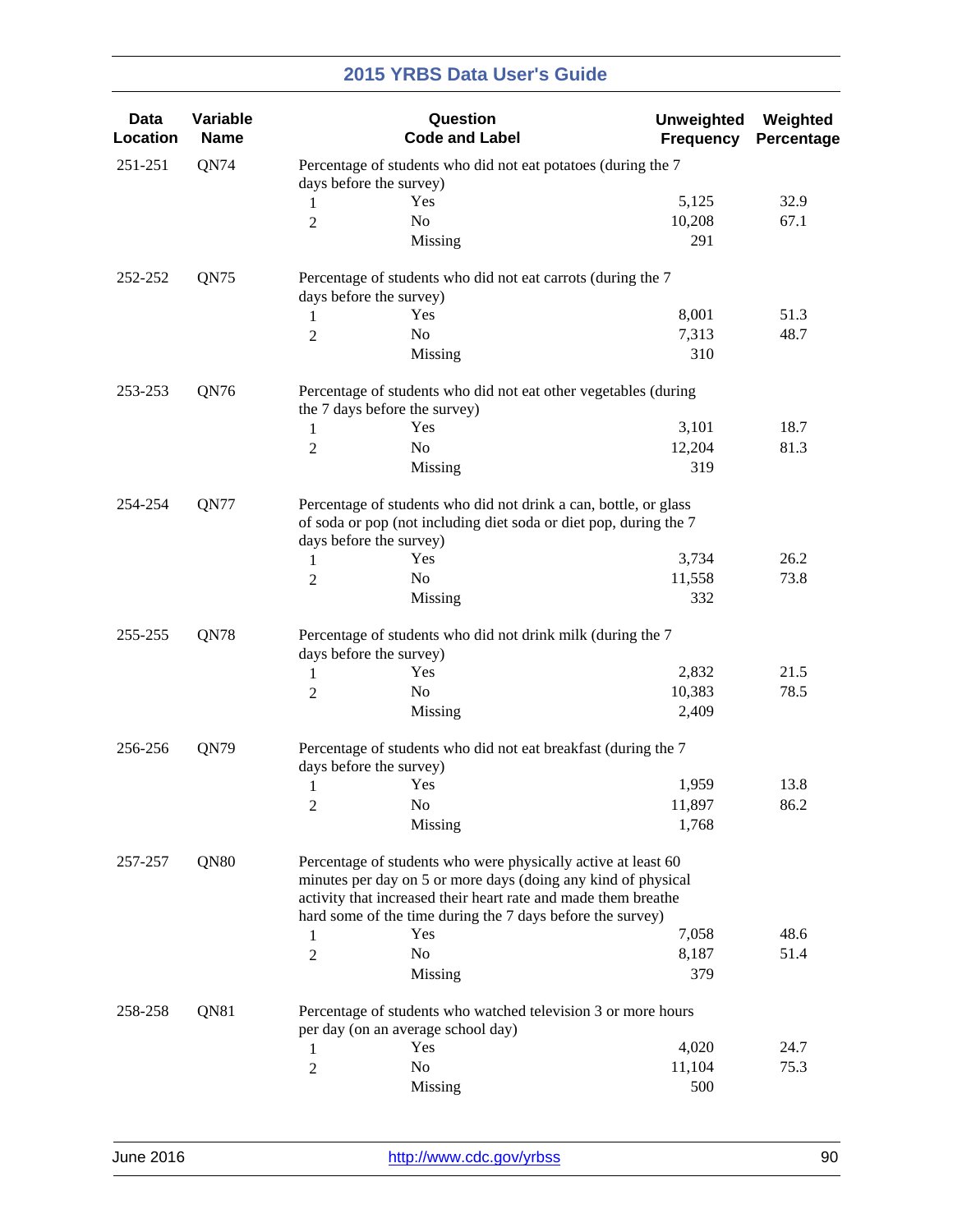| Data<br>Location | Variable<br><b>Name</b> |                                                                                                                                                                              | Question<br><b>Code and Label</b>                                                                                              | <b>Unweighted</b><br><b>Frequency</b> | Weighted<br>Percentage |  |  |
|------------------|-------------------------|------------------------------------------------------------------------------------------------------------------------------------------------------------------------------|--------------------------------------------------------------------------------------------------------------------------------|---------------------------------------|------------------------|--|--|
| 259-259          | QN82                    | Percentage of students who played video or computer games or<br>used a computer 3 or more hours per day (for something that<br>was not school work on an average school day) |                                                                                                                                |                                       |                        |  |  |
|                  |                         | $\mathbf{1}$                                                                                                                                                                 | Yes                                                                                                                            | 6,529                                 | 41.7                   |  |  |
|                  |                         | $\overline{2}$                                                                                                                                                               | No                                                                                                                             | 8,649                                 | 58.3                   |  |  |
|                  |                         |                                                                                                                                                                              | Missing                                                                                                                        | 446                                   |                        |  |  |
| 260-260          | QN83                    | school)                                                                                                                                                                      | Percentage of students who attended physical education classes<br>on 1 or more days (in an average week when they were in      |                                       |                        |  |  |
|                  |                         | $\mathbf{1}$                                                                                                                                                                 | Yes                                                                                                                            | 7,955                                 | 51.6                   |  |  |
|                  |                         | $\overline{2}$                                                                                                                                                               | No                                                                                                                             | 7,217                                 | 48.4                   |  |  |
|                  |                         |                                                                                                                                                                              | Missing                                                                                                                        | 452                                   |                        |  |  |
| 261-261          | QN84                    | before the survey)                                                                                                                                                           | Percentage of students who played on at least one sports team<br>(run by their school or community groups during the 12 months |                                       |                        |  |  |
|                  |                         | 1                                                                                                                                                                            | Yes                                                                                                                            | 7,019                                 | 57.6                   |  |  |
|                  |                         | $\overline{2}$                                                                                                                                                               | N <sub>o</sub>                                                                                                                 | 6,103                                 | 42.4                   |  |  |
|                  |                         |                                                                                                                                                                              | Missing                                                                                                                        | 2,502                                 |                        |  |  |
| QN85<br>262-262  |                         | Percentage of students who were ever tested for HIV (not<br>including tests done when donating blood)                                                                        |                                                                                                                                |                                       |                        |  |  |
|                  |                         | 1                                                                                                                                                                            | Yes                                                                                                                            | 1,518                                 | 10.2                   |  |  |
|                  |                         | 2                                                                                                                                                                            | No                                                                                                                             | 13,378                                | 89.8                   |  |  |
|                  |                         |                                                                                                                                                                              | Missing                                                                                                                        | 728                                   |                        |  |  |
| QN86<br>263-263  |                         | Percentage of students who saw a dentist (for a check-up, exam,<br>teeth cleaning, or other dental work during the 12 months before<br>the survey)                           |                                                                                                                                |                                       |                        |  |  |
|                  |                         | 1                                                                                                                                                                            | Yes                                                                                                                            | 10,606                                | 74.4                   |  |  |
|                  |                         | 2                                                                                                                                                                            | No                                                                                                                             | 4,249                                 | 25.6                   |  |  |
|                  |                         |                                                                                                                                                                              | Missing                                                                                                                        | 769                                   |                        |  |  |
| 264-264          | QN87                    | Percentage of students who had ever been told by a doctor or<br>nurse that they had asthma                                                                                   |                                                                                                                                |                                       |                        |  |  |
|                  |                         | 1                                                                                                                                                                            | Yes                                                                                                                            | 3,230                                 | 22.8                   |  |  |
|                  |                         | $\overline{2}$                                                                                                                                                               | No                                                                                                                             | 10,782                                | 77.2                   |  |  |
|                  |                         |                                                                                                                                                                              | Missing                                                                                                                        | 1,612                                 |                        |  |  |
| 265-265          | QN88                    | Percentage of students who had 8 or more hours of sleep (on an<br>average school night)                                                                                      |                                                                                                                                |                                       |                        |  |  |
|                  |                         | $\mathbf{1}$                                                                                                                                                                 | Yes                                                                                                                            | 4,086                                 | 27.3                   |  |  |
|                  |                         | $\overline{2}$                                                                                                                                                               | No                                                                                                                             | 10,448                                | 72.7                   |  |  |
|                  |                         |                                                                                                                                                                              | Missing                                                                                                                        | 1,090                                 |                        |  |  |
| 266-266          | QN89                    |                                                                                                                                                                              | Percentage of students who made mostly A's or B's in school<br>(during the 12 months before the survey)                        |                                       |                        |  |  |
|                  |                         | $\mathbf{1}$                                                                                                                                                                 | Yes                                                                                                                            | 10,321                                | 72.3                   |  |  |
|                  |                         | $\overline{2}$                                                                                                                                                               | No                                                                                                                             | 4,448                                 | 27.7                   |  |  |
|                  |                         |                                                                                                                                                                              | Missing                                                                                                                        | 855                                   |                        |  |  |
|                  |                         |                                                                                                                                                                              |                                                                                                                                |                                       |                        |  |  |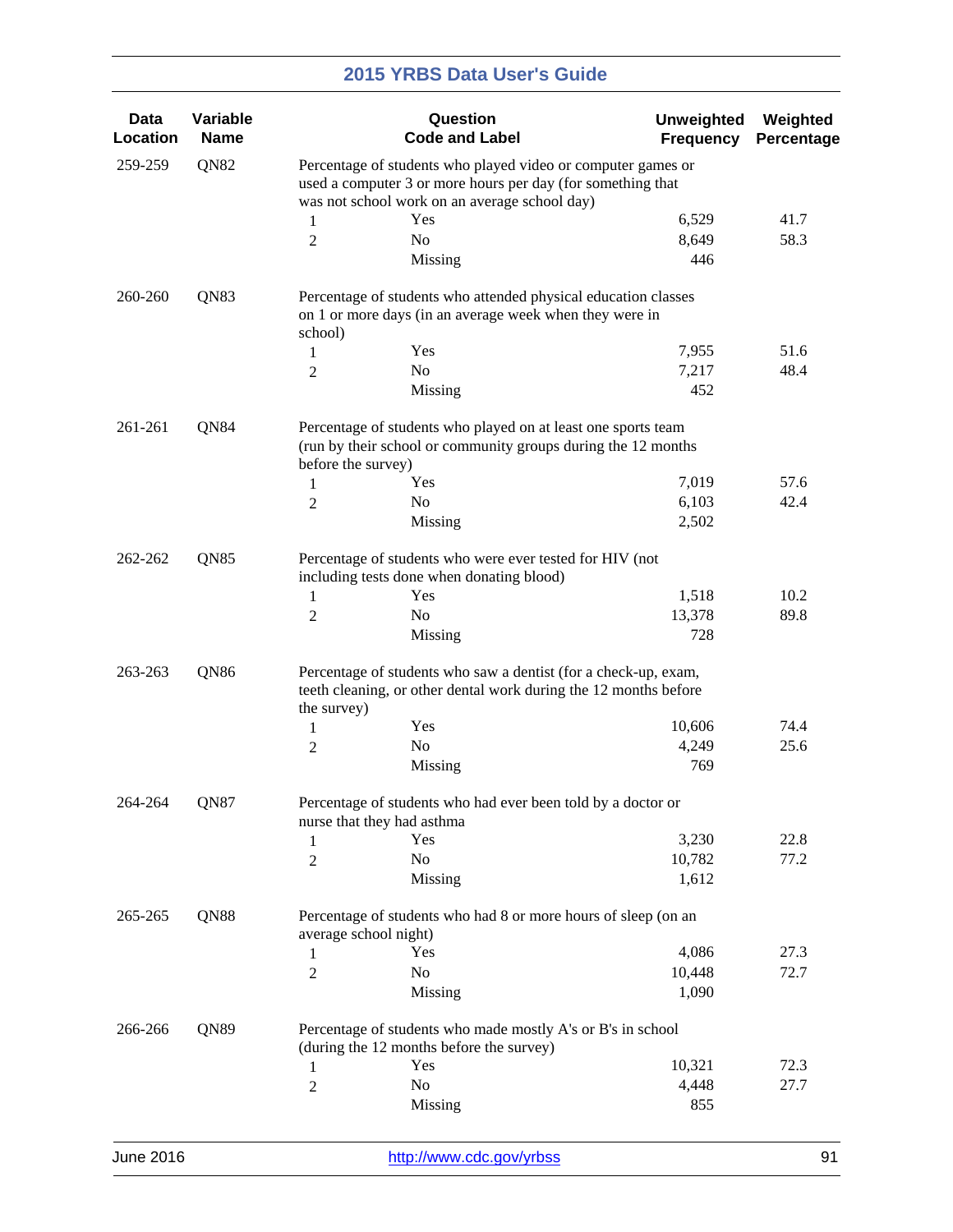| <b>Data</b><br>Location | Variable<br><b>Name</b> |                                                                                                                                                                                                                               | Question<br><b>Code and Label</b>                                                                                                                                                                 | <b>Unweighted</b><br><b>Frequency</b> | Weighted<br>Percentage |  |
|-------------------------|-------------------------|-------------------------------------------------------------------------------------------------------------------------------------------------------------------------------------------------------------------------------|---------------------------------------------------------------------------------------------------------------------------------------------------------------------------------------------------|---------------------------------------|------------------------|--|
| 267-267                 | QN90                    |                                                                                                                                                                                                                               | Percentage of students who usually used marijuana by smoking<br>it in a joint, bong, pipe, or blunt (during the 30 days before the<br>survey, among students who used marijuana)                  |                                       |                        |  |
|                         |                         | 1                                                                                                                                                                                                                             | Yes                                                                                                                                                                                               | 2,389                                 | 90.0                   |  |
|                         |                         | $\overline{2}$                                                                                                                                                                                                                | No                                                                                                                                                                                                | 261                                   | 10.0                   |  |
|                         |                         |                                                                                                                                                                                                                               | Missing                                                                                                                                                                                           | 12,974                                |                        |  |
| 268-268                 | QN91                    | Percentage of students who used hallucinogenic drugs (such as<br>LSD, acid, PCP, angel dust, mescaline, or mushrooms, one or<br>more times during their life)                                                                 |                                                                                                                                                                                                   |                                       |                        |  |
|                         |                         | 1                                                                                                                                                                                                                             | Yes                                                                                                                                                                                               | 760                                   | 6.4                    |  |
|                         |                         | $\overline{c}$                                                                                                                                                                                                                | N <sub>0</sub>                                                                                                                                                                                    | 10,652                                | 93.6                   |  |
|                         |                         |                                                                                                                                                                                                                               | Missing                                                                                                                                                                                           | 4,212                                 |                        |  |
| 269-269                 | QN92                    | Percentage of students who did not drink a can, bottle, or glass<br>of a sports drink (such as Gatorade or PowerAde, not including<br>low-calorie sports drinks such as Propel or G2, during the 7<br>days before the survey) |                                                                                                                                                                                                   |                                       |                        |  |
|                         |                         | 1                                                                                                                                                                                                                             | Yes                                                                                                                                                                                               | 4,538                                 | 42.4                   |  |
|                         |                         | 2                                                                                                                                                                                                                             | No                                                                                                                                                                                                | 6,767                                 | 57.6                   |  |
|                         |                         |                                                                                                                                                                                                                               | Missing                                                                                                                                                                                           | 4,319                                 |                        |  |
| QN93<br>270-270         |                         | Percentage of students who did not drink a bottle or glass of<br>plain water (including tap, bottled, and unflavored sparkling<br>water, during the 7 days before the survey)                                                 |                                                                                                                                                                                                   |                                       |                        |  |
|                         |                         | 1                                                                                                                                                                                                                             | Yes                                                                                                                                                                                               | 408                                   | 3.5                    |  |
|                         |                         | $\overline{c}$                                                                                                                                                                                                                | No                                                                                                                                                                                                | 10,942                                | 96.5                   |  |
|                         |                         |                                                                                                                                                                                                                               | Missing                                                                                                                                                                                           | 4,274                                 |                        |  |
| QN94<br>271-271         |                         | Percentage of students who have to avoid some foods because<br>eating the food could cause an allergic reaction (such as skin<br>rashes, swelling, itching, vomiting, coughing, or trouble<br>breathing)                      |                                                                                                                                                                                                   |                                       |                        |  |
|                         |                         | 1                                                                                                                                                                                                                             | Yes                                                                                                                                                                                               | 1,755                                 | 16.0                   |  |
|                         |                         | $\overline{c}$                                                                                                                                                                                                                | No                                                                                                                                                                                                | 9,494                                 | 84.0                   |  |
|                         |                         |                                                                                                                                                                                                                               | Missing                                                                                                                                                                                           | 4,375                                 |                        |  |
| 272-272                 | QN95                    |                                                                                                                                                                                                                               | Percentage of students who did exercises to strengthen or tone<br>their muscles (such as push-ups, sit-ups, or weight lifting, on<br>three or more days during the 7 days before the survey)      |                                       |                        |  |
|                         |                         | 1                                                                                                                                                                                                                             | Yes                                                                                                                                                                                               | 5,956                                 | 53.4                   |  |
|                         |                         | $\overline{2}$                                                                                                                                                                                                                | No                                                                                                                                                                                                | 5,364                                 | 46.6                   |  |
|                         |                         |                                                                                                                                                                                                                               | Missing                                                                                                                                                                                           | 4,304                                 |                        |  |
| 273-273                 | QN96                    | the survey)                                                                                                                                                                                                                   | Percentage of students who used an indoor tanning device (such<br>as a sunlamp, sunbed, or tanning booth [not including getting a<br>spray-on tan], one or more times during the 12 months before |                                       |                        |  |
|                         |                         | 1                                                                                                                                                                                                                             | Yes                                                                                                                                                                                               | 759                                   | 7.3                    |  |
|                         |                         | $\overline{2}$                                                                                                                                                                                                                | No                                                                                                                                                                                                | 10,438                                | 92.7                   |  |
|                         |                         |                                                                                                                                                                                                                               | Missing                                                                                                                                                                                           | 4,427                                 |                        |  |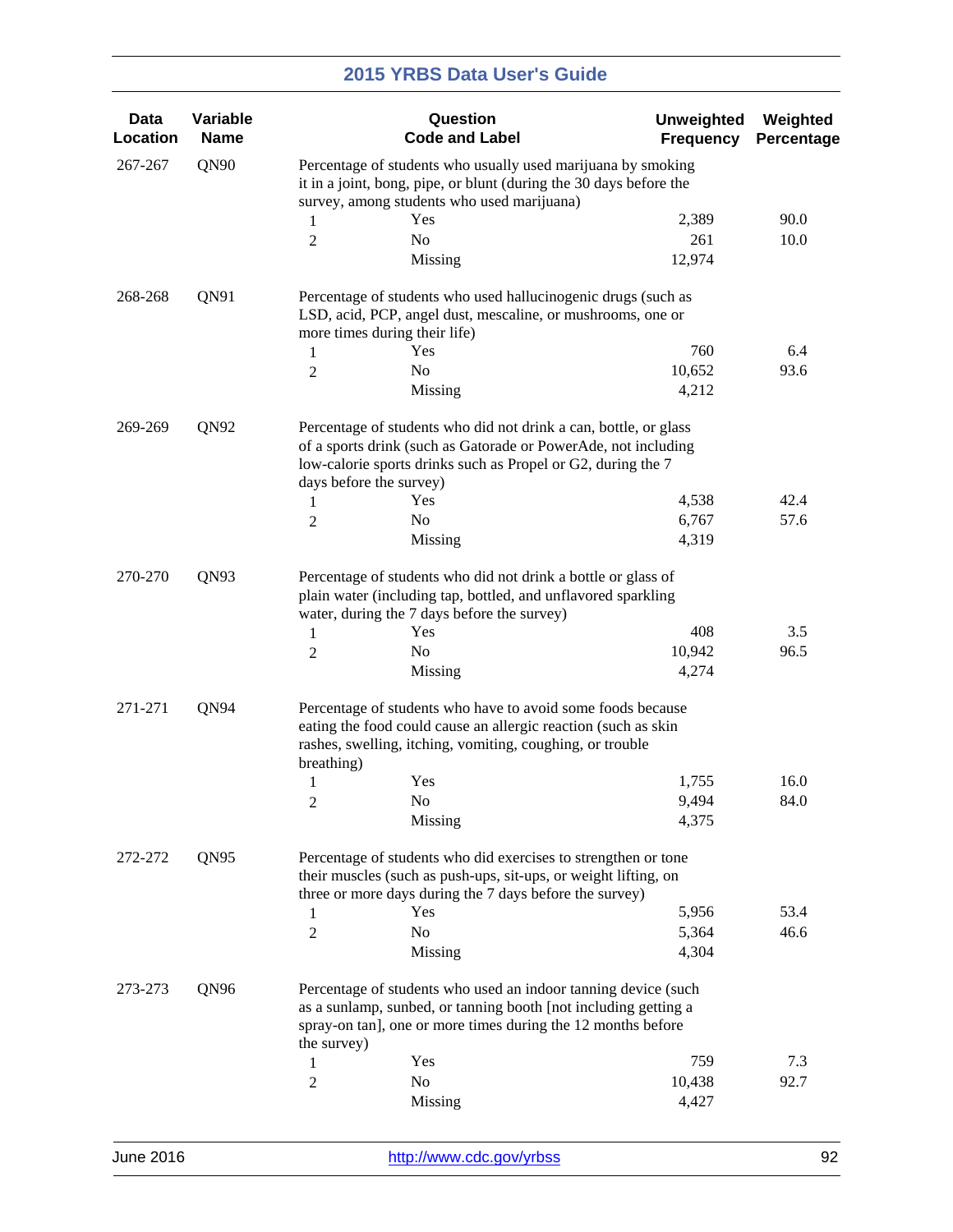| Data<br>Location | Variable<br><b>Name</b> |                                                                                                                                                                                                                                                                                             | Question<br><b>Code and Label</b>                                                                                                                                                                                     | <b>Unweighted</b><br><b>Frequency</b> | Weighted<br>Percentage |  |  |
|------------------|-------------------------|---------------------------------------------------------------------------------------------------------------------------------------------------------------------------------------------------------------------------------------------------------------------------------------------|-----------------------------------------------------------------------------------------------------------------------------------------------------------------------------------------------------------------------|---------------------------------------|------------------------|--|--|
| 274-274          | QN97                    | Percentage of students who had a sunburn (including even a<br>small part of the skin turning red or hurting for 12 hours or<br>more after being outside in the sun or after using a sunlamp or<br>other indoor tanning device, one or more times during the 12<br>months before the survey) |                                                                                                                                                                                                                       |                                       |                        |  |  |
|                  |                         | 1                                                                                                                                                                                                                                                                                           | Yes                                                                                                                                                                                                                   | 5,796                                 | 55.8                   |  |  |
|                  |                         | $\overline{2}$                                                                                                                                                                                                                                                                              | N <sub>0</sub>                                                                                                                                                                                                        | 5,389                                 | 44.2                   |  |  |
|                  |                         |                                                                                                                                                                                                                                                                                             | Missing                                                                                                                                                                                                               | 4,439                                 |                        |  |  |
| 275-275          | QN98                    |                                                                                                                                                                                                                                                                                             | Percentage of students who have serious difficulty<br>concentrating, remembering, or making decisions (because of a<br>physical, mental, or emotional problem)                                                        |                                       |                        |  |  |
|                  |                         | 1                                                                                                                                                                                                                                                                                           | Yes                                                                                                                                                                                                                   | 3,507                                 | 29.9                   |  |  |
|                  |                         | $\overline{c}$                                                                                                                                                                                                                                                                              | No                                                                                                                                                                                                                    | 7,610                                 | 70.1                   |  |  |
|                  |                         |                                                                                                                                                                                                                                                                                             | Missing                                                                                                                                                                                                               | 4,507                                 |                        |  |  |
| 276-276          | QN99                    |                                                                                                                                                                                                                                                                                             | Percentage of students who speak English well or very well                                                                                                                                                            |                                       |                        |  |  |
|                  |                         | 1                                                                                                                                                                                                                                                                                           | Yes                                                                                                                                                                                                                   | 10,996                                | 98.1                   |  |  |
|                  |                         | $\overline{c}$                                                                                                                                                                                                                                                                              | N <sub>o</sub>                                                                                                                                                                                                        | 217                                   | 1.9                    |  |  |
|                  |                         |                                                                                                                                                                                                                                                                                             | Missing                                                                                                                                                                                                               | 4,411                                 |                        |  |  |
| 350-350          | QNFRCIG                 | Percentage of students who currently frequently smoked<br>cigarettes (on 20 or more days during the 30 days before the<br>survey)                                                                                                                                                           |                                                                                                                                                                                                                       |                                       |                        |  |  |
|                  |                         | 1                                                                                                                                                                                                                                                                                           | Yes                                                                                                                                                                                                                   | 491                                   | 3.4                    |  |  |
|                  |                         | 2                                                                                                                                                                                                                                                                                           | No                                                                                                                                                                                                                    | 14,498                                | 96.6                   |  |  |
|                  |                         |                                                                                                                                                                                                                                                                                             | Missing                                                                                                                                                                                                               | 635                                   |                        |  |  |
| 351-351          | QNDAYCIG                |                                                                                                                                                                                                                                                                                             | Percentage of students who currently smoked cigarettes daily<br>(on all 30 days during the 30 days before the survey)                                                                                                 |                                       |                        |  |  |
|                  |                         | 1                                                                                                                                                                                                                                                                                           | Yes                                                                                                                                                                                                                   | 356                                   | 2.3                    |  |  |
|                  |                         | 2                                                                                                                                                                                                                                                                                           | No                                                                                                                                                                                                                    | 14,633                                | 97.7                   |  |  |
|                  |                         |                                                                                                                                                                                                                                                                                             | Missing                                                                                                                                                                                                               | 635                                   |                        |  |  |
| 352-352          | QNCIGINT                |                                                                                                                                                                                                                                                                                             | Percentage of students who usually obtained their own<br>cigarettes by buying on the internet (during the 30 days before<br>the survey among students who currently smoked cigarettes and<br>who were aged <18 years) |                                       |                        |  |  |
|                  |                         | 1                                                                                                                                                                                                                                                                                           | Yes                                                                                                                                                                                                                   | 16                                    | 1.0                    |  |  |
|                  |                         | $\overline{2}$                                                                                                                                                                                                                                                                              | No                                                                                                                                                                                                                    | 1,182                                 | 99.0                   |  |  |
|                  |                         |                                                                                                                                                                                                                                                                                             | Missing                                                                                                                                                                                                               | 14,426                                |                        |  |  |
| 353-353          | QNTOB4                  | Percentage of students who currently used tobacco (current<br>cigarette, smokeless tobacco, cigar, or electronic vapor product<br>use on at least 1 day during the 30 days before the survey)                                                                                               |                                                                                                                                                                                                                       |                                       |                        |  |  |
|                  |                         | 1                                                                                                                                                                                                                                                                                           | Yes                                                                                                                                                                                                                   | 4,926                                 | 31.4                   |  |  |
|                  |                         | $\overline{2}$                                                                                                                                                                                                                                                                              | No                                                                                                                                                                                                                    | 10,106                                | 68.6                   |  |  |
|                  |                         |                                                                                                                                                                                                                                                                                             | <b>Missing</b>                                                                                                                                                                                                        | 592                                   |                        |  |  |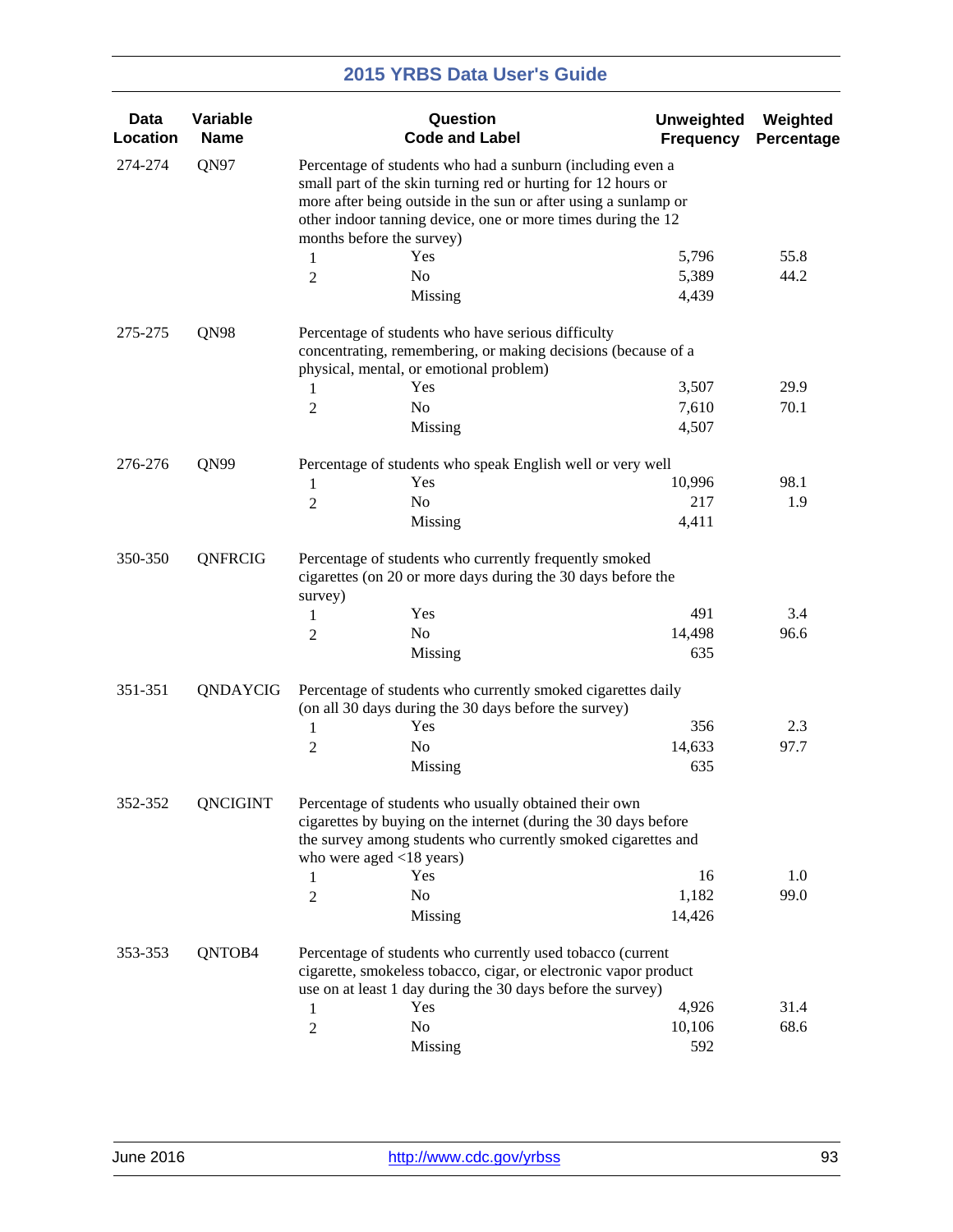| Data<br>Location | Variable<br><b>Name</b> |                                                                                                                                                   | Question<br><b>Code and Label</b>                                                                                                                                                                                           | <b>Unweighted</b><br><b>Frequency</b> | Weighted<br>Percentage |  |
|------------------|-------------------------|---------------------------------------------------------------------------------------------------------------------------------------------------|-----------------------------------------------------------------------------------------------------------------------------------------------------------------------------------------------------------------------------|---------------------------------------|------------------------|--|
| 354-354          | QNTOB3                  | Percentage of students who currently used cigarettes, cigars, or<br>smokeless tobacco (on at least 1 day during the 30 days before<br>the survey) |                                                                                                                                                                                                                             |                                       |                        |  |
|                  |                         | 1                                                                                                                                                 | Yes                                                                                                                                                                                                                         | 2,771                                 | 18.5                   |  |
|                  |                         | 2                                                                                                                                                 | No                                                                                                                                                                                                                          | 12,112                                | 81.5                   |  |
|                  |                         |                                                                                                                                                   | Missing                                                                                                                                                                                                                     | 741                                   |                        |  |
| 355-355          | QNTOB2                  |                                                                                                                                                   | Percentage of students who currently smoked cigarettes or<br>cigars (on at least 1 day during the 30 days before the survey)                                                                                                |                                       |                        |  |
|                  |                         | 1                                                                                                                                                 | Yes                                                                                                                                                                                                                         | 2,368                                 | 16.0                   |  |
|                  |                         | 2                                                                                                                                                 | No                                                                                                                                                                                                                          | 12,498                                | 84.0                   |  |
|                  |                         |                                                                                                                                                   | Missing                                                                                                                                                                                                                     | 758                                   |                        |  |
| 356-356          | QNNOTOB4                |                                                                                                                                                   | Percentage of students who did not currently use tobacco                                                                                                                                                                    |                                       |                        |  |
|                  |                         | survey)                                                                                                                                           | (current cigarette, smokeless tobacco, cigar, or electronic vapor<br>product use on at least 1 day during the 30 days before the                                                                                            |                                       |                        |  |
|                  |                         | 1                                                                                                                                                 | Yes                                                                                                                                                                                                                         | 10,106                                | 70.6                   |  |
|                  |                         | 2                                                                                                                                                 | No                                                                                                                                                                                                                          | 4,380                                 | 29.4                   |  |
|                  |                         |                                                                                                                                                   | Missing                                                                                                                                                                                                                     | 1,138                                 |                        |  |
| 357-357          | QNNOTOB3                | days before the survey)                                                                                                                           | Percentage of students who did not currently use cigarettes,<br>cigars, or smokeless tobacco (on at least 1 day during the 30                                                                                               |                                       |                        |  |
|                  |                         | 1                                                                                                                                                 | Yes                                                                                                                                                                                                                         | 12,112                                | 83.0                   |  |
|                  |                         | 2                                                                                                                                                 | No                                                                                                                                                                                                                          | 2,457                                 | 17.0                   |  |
|                  |                         |                                                                                                                                                   | Missing                                                                                                                                                                                                                     | 1,055                                 |                        |  |
| 358-358          | QNNOTOB2                |                                                                                                                                                   | Percentage of students who did not currently smoke cigarettes                                                                                                                                                               |                                       |                        |  |
|                  |                         | 1                                                                                                                                                 | or cigars (on at least 1 day during the 30 days before the survey)<br>Yes                                                                                                                                                   | 12,498                                | 85.3                   |  |
|                  |                         | 2                                                                                                                                                 | No                                                                                                                                                                                                                          | 2,123                                 | 14.7                   |  |
|                  |                         |                                                                                                                                                   | Missing                                                                                                                                                                                                                     | 1,003                                 |                        |  |
| 359-359          | QNIUDIMP                |                                                                                                                                                   | Percentage of students who used an IUD (e.g., Mirena or<br>ParaGard) or implant (e.g., Implanon or Nexplanon) (before last<br>sexual intercourse to prevent pregnancy among students who<br>were currently sexually active) |                                       |                        |  |
|                  |                         | 1                                                                                                                                                 | Yes                                                                                                                                                                                                                         | 128                                   | 3.3                    |  |
|                  |                         | $\overline{c}$                                                                                                                                    | No                                                                                                                                                                                                                          | 3,943                                 | 96.7                   |  |
|                  |                         |                                                                                                                                                   | Missing                                                                                                                                                                                                                     | 11,553                                |                        |  |
| 360-360          | QNSHPARG                |                                                                                                                                                   | Percentage of students who used a shot (e.g., Depo-Provera),<br>patch (e.g., OrthoEvra), or birth control ring (e.g., NuvaRing)<br>(during last sexual intercourse among students who were<br>currently sexually active)    |                                       |                        |  |
|                  |                         | 1                                                                                                                                                 | Yes                                                                                                                                                                                                                         | 201                                   | 5.3                    |  |
|                  |                         | $\overline{c}$                                                                                                                                    | No                                                                                                                                                                                                                          | 3,870                                 | 94.7                   |  |
|                  |                         |                                                                                                                                                   | Missing                                                                                                                                                                                                                     | 11,553                                |                        |  |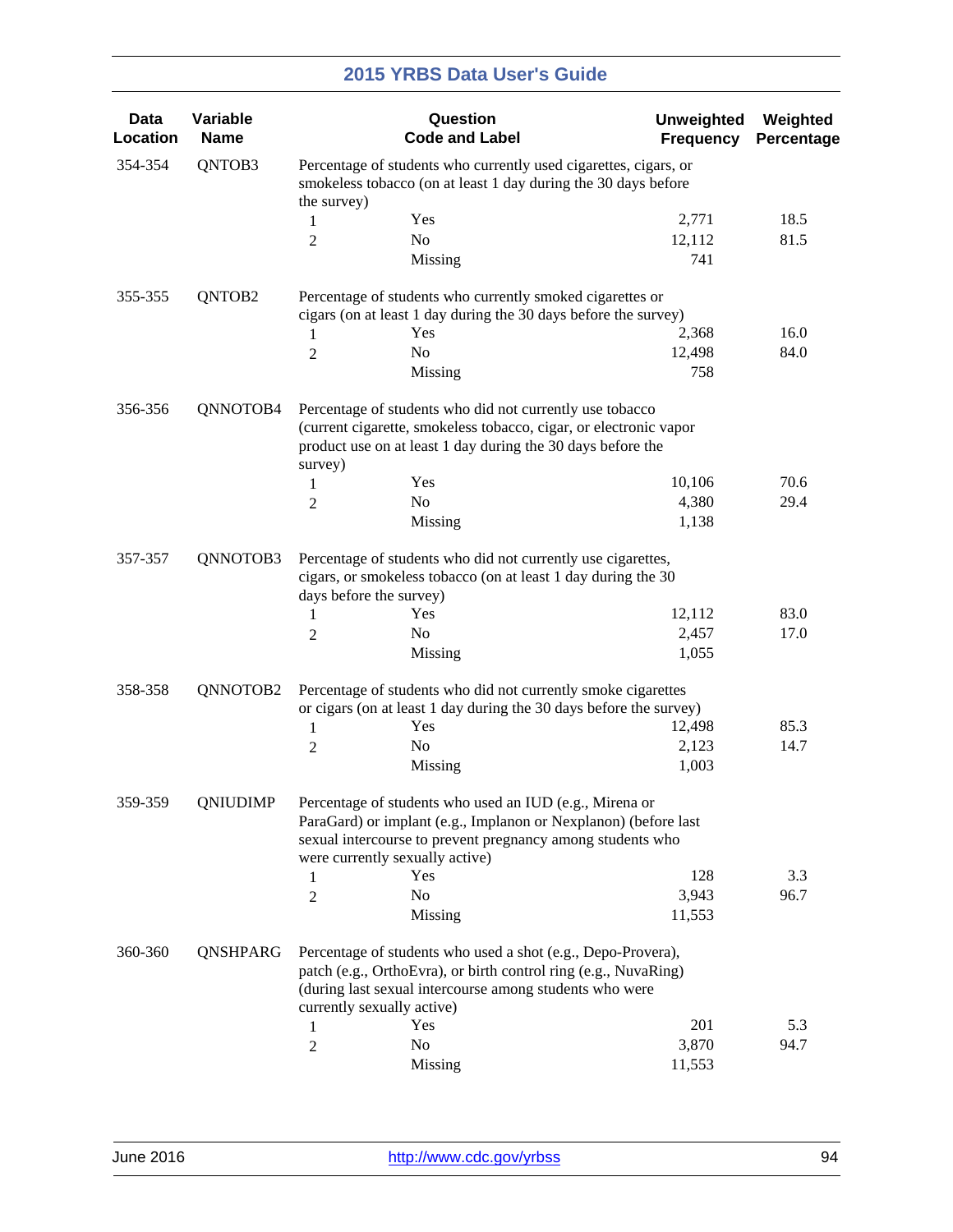| Data<br>Location | Variable<br><b>Name</b> |                                                                                                                                                                                                    | Question<br><b>Code and Label</b>                                                                                                                                                                 | <b>Unweighted</b><br><b>Frequency</b> | Weighted<br>Percentage |  |  |
|------------------|-------------------------|----------------------------------------------------------------------------------------------------------------------------------------------------------------------------------------------------|---------------------------------------------------------------------------------------------------------------------------------------------------------------------------------------------------|---------------------------------------|------------------------|--|--|
| 361-361          | <b>QNOTHHPL</b>         | Percentage of students who used birth control pills; an IUD or<br>implant; or a shot, patch, or birth control ring (before last sexual<br>intercourse to prevent pregnancy among students who were |                                                                                                                                                                                                   |                                       |                        |  |  |
|                  |                         | currently sexually active)                                                                                                                                                                         |                                                                                                                                                                                                   |                                       |                        |  |  |
|                  |                         | 1                                                                                                                                                                                                  | Yes                                                                                                                                                                                               | 1,040                                 | 26.8                   |  |  |
|                  |                         | $\overline{2}$                                                                                                                                                                                     | N <sub>0</sub>                                                                                                                                                                                    | 3,031                                 | 73.2                   |  |  |
|                  |                         |                                                                                                                                                                                                    | Missing                                                                                                                                                                                           | 11,553                                |                        |  |  |
| 362-362          | QNDUALBC                |                                                                                                                                                                                                    | Percentage of students who used both a condom during and<br>birth control pills; an IUD or implant; or a shot, patch, or birth<br>control ring before last sexual intercourse (to prevent STD and |                                       |                        |  |  |
|                  |                         |                                                                                                                                                                                                    | pregnancy among students who were currently sexually active)                                                                                                                                      |                                       |                        |  |  |
|                  |                         | 1                                                                                                                                                                                                  | Yes                                                                                                                                                                                               | 326                                   | 8.8                    |  |  |
|                  |                         | $\overline{2}$                                                                                                                                                                                     | N <sub>0</sub>                                                                                                                                                                                    | 3,718                                 | 91.2                   |  |  |
|                  |                         |                                                                                                                                                                                                    | Missing                                                                                                                                                                                           | 11,580                                |                        |  |  |
| 363-363          | <b>QNBCNONE</b>         |                                                                                                                                                                                                    | Percentage of students who did not use any method to prevent<br>pregnancy (during last sexual intercourse among students who<br>were currently sexually active)                                   |                                       |                        |  |  |
|                  |                         | 1                                                                                                                                                                                                  | Yes                                                                                                                                                                                               | 612                                   | 13.8                   |  |  |
|                  |                         | $\overline{2}$                                                                                                                                                                                     | No                                                                                                                                                                                                | 3,459                                 | 86.2                   |  |  |
|                  |                         |                                                                                                                                                                                                    | Missing                                                                                                                                                                                           | 11,553                                |                        |  |  |
| 364-364          | QNFR <sub>0</sub>       |                                                                                                                                                                                                    | Percentage of students who did not eat fruit or drink 100% fruit<br>juices (during the 7 days before the survey)                                                                                  |                                       |                        |  |  |
|                  |                         | 1                                                                                                                                                                                                  | Yes                                                                                                                                                                                               | 864                                   | 5.2                    |  |  |
|                  |                         | $\overline{2}$                                                                                                                                                                                     | N <sub>0</sub>                                                                                                                                                                                    | 14,437                                | 94.8                   |  |  |
|                  |                         |                                                                                                                                                                                                    | Missing                                                                                                                                                                                           | 323                                   |                        |  |  |
| 365-365          | QNFR1                   |                                                                                                                                                                                                    | Percentage of students who ate fruit or drank 100% fruit juices                                                                                                                                   |                                       |                        |  |  |
|                  |                         |                                                                                                                                                                                                    | one or more times per day (during the 7 days before the survey)<br>Yes                                                                                                                            | 9,493                                 | 63.3                   |  |  |
|                  |                         | 1                                                                                                                                                                                                  | No                                                                                                                                                                                                | 5,808                                 | 36.7                   |  |  |
|                  |                         | $\overline{2}$                                                                                                                                                                                     | Missing                                                                                                                                                                                           | 323                                   |                        |  |  |
| 366-366          | QNFR2                   |                                                                                                                                                                                                    | Percentage of students who ate fruit or drank 100% fruit juices<br>two or more times per day (during the 7 days before the survey)                                                                |                                       |                        |  |  |
|                  |                         | 1                                                                                                                                                                                                  | Yes                                                                                                                                                                                               | 4,772                                 | 31.5                   |  |  |
|                  |                         | $\overline{2}$                                                                                                                                                                                     | No                                                                                                                                                                                                | 10,529                                | 68.5                   |  |  |
|                  |                         |                                                                                                                                                                                                    | <b>Missing</b>                                                                                                                                                                                    | 323                                   |                        |  |  |
| 367-367          | QNFR3                   |                                                                                                                                                                                                    | Percentage of students who ate fruit or drank 100% fruit juices<br>three or more times per day (during the 7 days before the                                                                      |                                       |                        |  |  |
|                  |                         | survey)                                                                                                                                                                                            | Yes                                                                                                                                                                                               | 3,102                                 | 20.0                   |  |  |
|                  |                         | 1                                                                                                                                                                                                  | No                                                                                                                                                                                                | 12,199                                | 80.0                   |  |  |
|                  |                         | $\boldsymbol{2}$                                                                                                                                                                                   |                                                                                                                                                                                                   | 323                                   |                        |  |  |
|                  |                         |                                                                                                                                                                                                    | <b>Missing</b>                                                                                                                                                                                    |                                       |                        |  |  |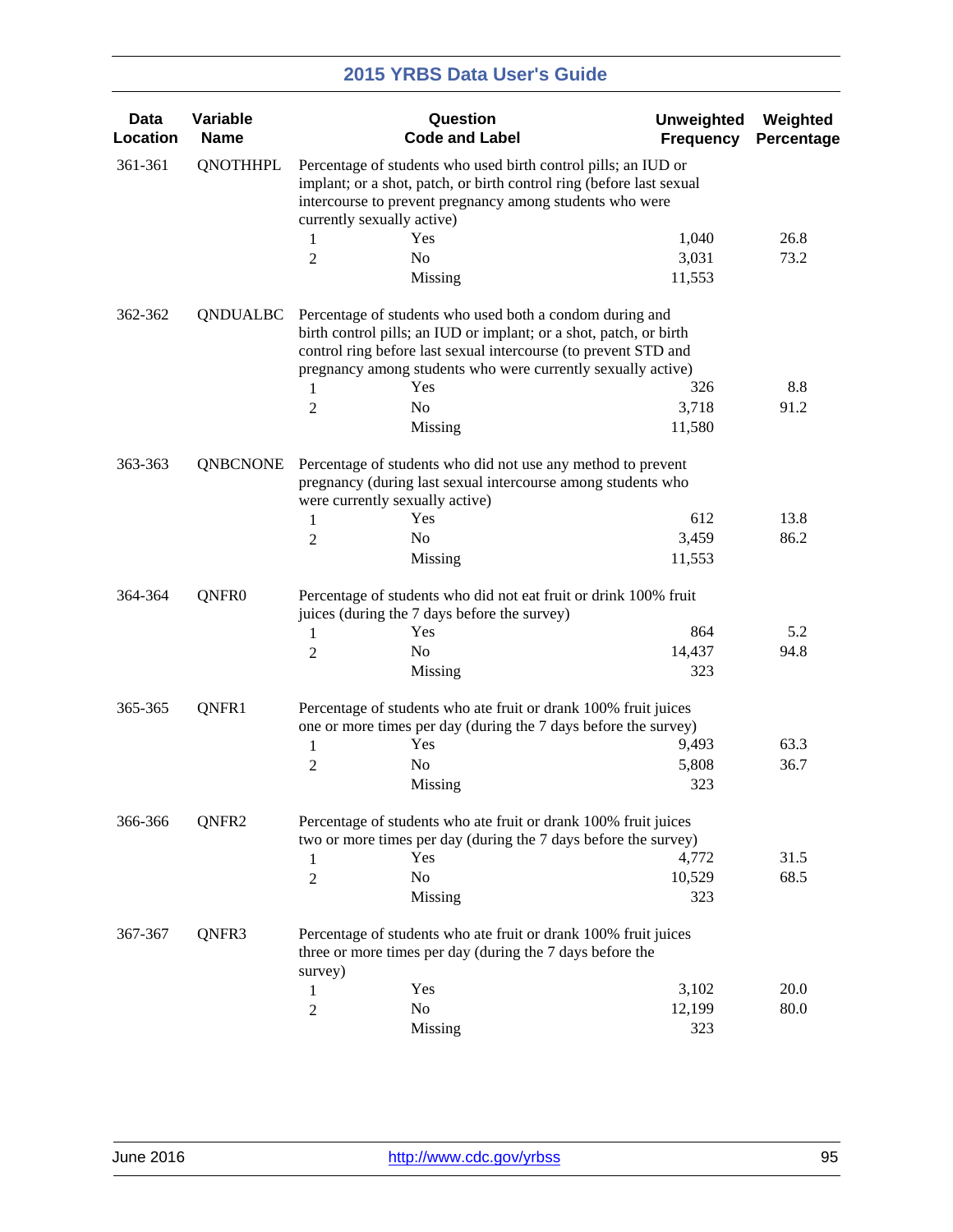| <b>Data</b><br>Location | Variable<br><b>Name</b> |                                                                                                                                                                                                                 | Question<br><b>Code and Label</b>                                                                                                                                                                                                                           | <b>Unweighted</b><br><b>Frequency</b> | Weighted<br>Percentage |  |  |
|-------------------------|-------------------------|-----------------------------------------------------------------------------------------------------------------------------------------------------------------------------------------------------------------|-------------------------------------------------------------------------------------------------------------------------------------------------------------------------------------------------------------------------------------------------------------|---------------------------------------|------------------------|--|--|
| 368-368                 | QNVEG0                  | Percentage of students who did not eat vegetables (green salad,<br>potatoes [excluding French fries, fried potatoes, or potato<br>chips], carrots, or other vegetables, during the 7 days before the<br>survey) |                                                                                                                                                                                                                                                             |                                       |                        |  |  |
|                         |                         | 1                                                                                                                                                                                                               | Yes                                                                                                                                                                                                                                                         | 1,128                                 | 6.7                    |  |  |
|                         |                         | 2                                                                                                                                                                                                               | No                                                                                                                                                                                                                                                          | 14,051                                | 93.3                   |  |  |
|                         |                         |                                                                                                                                                                                                                 | Missing                                                                                                                                                                                                                                                     | 445                                   |                        |  |  |
| 369-369                 | QNVEG1                  |                                                                                                                                                                                                                 | Percentage of students who ate vegetables one or more times<br>per day (green salad, potatoes [excluding French fries, fried<br>potatoes, or potato chips], carrots, or other vegetables, during<br>the 7 days before the survey)                           |                                       |                        |  |  |
|                         |                         | 1                                                                                                                                                                                                               | Yes                                                                                                                                                                                                                                                         | 9,043                                 | 61.0                   |  |  |
|                         |                         | 2                                                                                                                                                                                                               | N <sub>0</sub>                                                                                                                                                                                                                                              | 6,136                                 | 39.0                   |  |  |
|                         |                         |                                                                                                                                                                                                                 | Missing                                                                                                                                                                                                                                                     | 445                                   |                        |  |  |
| 370-370<br>QNVEG2       |                         | 1                                                                                                                                                                                                               | Percentage of students who ate vegetables two or more times<br>per day (green salad, potatoes [excluding French fries, fried<br>potatoes, or potato chips], carrots, or other vegetables, during<br>the 7 days before the survey)<br>Yes                    | 4,136                                 | 28.0                   |  |  |
|                         |                         | 2                                                                                                                                                                                                               | N <sub>0</sub>                                                                                                                                                                                                                                              | 11,043                                | 72.0                   |  |  |
|                         |                         |                                                                                                                                                                                                                 | Missing                                                                                                                                                                                                                                                     | 445                                   |                        |  |  |
| 371-371                 | QNVEG3                  | 1<br>2                                                                                                                                                                                                          | Percentage of students who ate vegetables three or more times<br>per day (green salad, potatoes [excluding French fries, fried<br>potatoes, or potato chips], carrots, or other vegetables, during<br>the 7 days before the survey)<br>Yes<br>No<br>Missing | 2,265<br>12,914<br>445                | 14.8<br>85.2           |  |  |
| 372-372                 | QNSODA1                 |                                                                                                                                                                                                                 | Percentage of students who drank a can, bottle, or glass of soda<br>or pop one or more times per day (not including diet soda or<br>diet pop, during the 7 days before the survey)                                                                          |                                       |                        |  |  |
|                         |                         | 1                                                                                                                                                                                                               | Yes                                                                                                                                                                                                                                                         | 3,413                                 | 20.4                   |  |  |
|                         |                         | 2                                                                                                                                                                                                               | N <sub>o</sub>                                                                                                                                                                                                                                              | 11,879                                | 79.6                   |  |  |
|                         |                         |                                                                                                                                                                                                                 | Missing                                                                                                                                                                                                                                                     | 332                                   |                        |  |  |
| 373-373                 | QNSODA2                 |                                                                                                                                                                                                                 | Percentage of students who drank a can, bottle, or glass of soda<br>or pop two or more times per day (not including diet soda or<br>diet pop, during the 7 days before the survey)                                                                          |                                       |                        |  |  |
|                         |                         | 1                                                                                                                                                                                                               | Yes                                                                                                                                                                                                                                                         | 2,242                                 | 13.0                   |  |  |
|                         |                         | $\overline{c}$                                                                                                                                                                                                  | No                                                                                                                                                                                                                                                          | 13,050                                | 87.0                   |  |  |
|                         |                         |                                                                                                                                                                                                                 | <b>Missing</b>                                                                                                                                                                                                                                              | 332                                   |                        |  |  |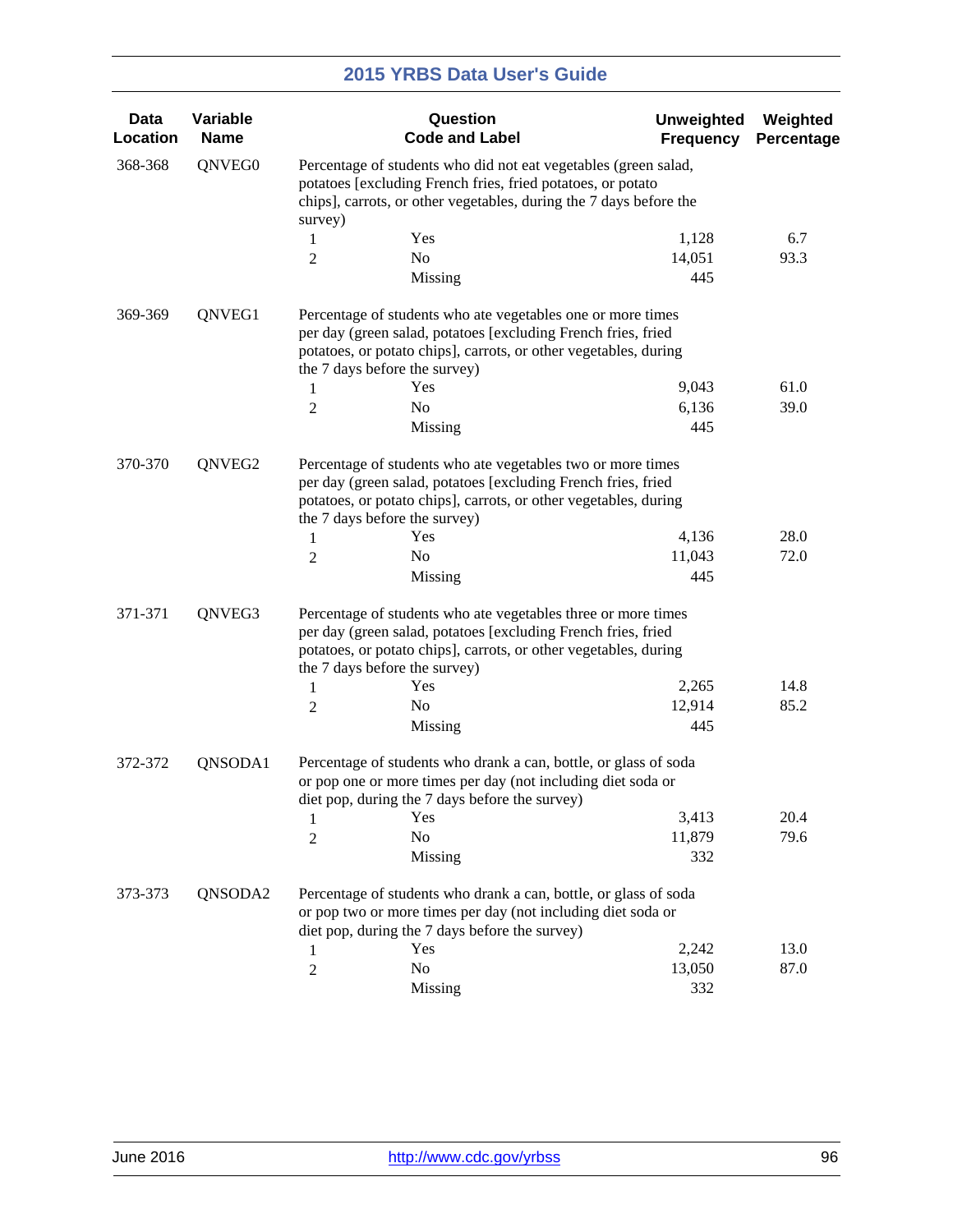| <b>Data</b><br>Location | Variable<br><b>Name</b> |                                                                                                                                    | Question<br><b>Code and Label</b>                                                                                                                                                                                                                                   | <b>Unweighted</b><br><b>Frequency</b> | Weighted<br>Percentage |  |  |
|-------------------------|-------------------------|------------------------------------------------------------------------------------------------------------------------------------|---------------------------------------------------------------------------------------------------------------------------------------------------------------------------------------------------------------------------------------------------------------------|---------------------------------------|------------------------|--|--|
| 374-374                 | QNSODA3                 | Percentage of students who drank a can, bottle, or glass of soda<br>or pop three or more times per day (not including diet soda or |                                                                                                                                                                                                                                                                     |                                       |                        |  |  |
|                         |                         |                                                                                                                                    | diet pop, during the 7 days before the survey)                                                                                                                                                                                                                      |                                       |                        |  |  |
|                         |                         | 1                                                                                                                                  | Yes                                                                                                                                                                                                                                                                 | 1,266                                 | 7.1<br>92.9            |  |  |
|                         |                         | $\overline{2}$                                                                                                                     | No<br>Missing                                                                                                                                                                                                                                                       | 14,026<br>332                         |                        |  |  |
| 375-375                 | QNMILK1                 |                                                                                                                                    | Percentage of students who drank one or more glasses per day                                                                                                                                                                                                        |                                       |                        |  |  |
|                         |                         | of milk (during the 7 days before the survey)                                                                                      |                                                                                                                                                                                                                                                                     |                                       |                        |  |  |
|                         |                         | 1                                                                                                                                  | Yes                                                                                                                                                                                                                                                                 | 4,860                                 | 37.5                   |  |  |
|                         |                         | 2                                                                                                                                  | No                                                                                                                                                                                                                                                                  | 8,355                                 | 62.5                   |  |  |
|                         |                         |                                                                                                                                    | Missing                                                                                                                                                                                                                                                             | 2,409                                 |                        |  |  |
| 376-376                 | QNMILK2                 |                                                                                                                                    | Percentage of students who drank two or more glasses per day<br>of milk (during the 7 days before the survey)                                                                                                                                                       |                                       |                        |  |  |
|                         |                         | 1                                                                                                                                  | Yes                                                                                                                                                                                                                                                                 | 2,877                                 | 22.4                   |  |  |
|                         |                         | 2                                                                                                                                  | No                                                                                                                                                                                                                                                                  | 10,338                                | 77.6                   |  |  |
|                         |                         |                                                                                                                                    | Missing                                                                                                                                                                                                                                                             | 2,409                                 |                        |  |  |
| 377-377                 | QNMILK3                 | Percentage of students who drank three or more glasses per day<br>of milk (during the 7 days before the survey)                    |                                                                                                                                                                                                                                                                     |                                       |                        |  |  |
|                         |                         | 1                                                                                                                                  | Yes                                                                                                                                                                                                                                                                 | 1,322                                 | 10.2                   |  |  |
|                         |                         | 2                                                                                                                                  | No                                                                                                                                                                                                                                                                  | 11,893                                | 89.8                   |  |  |
|                         |                         |                                                                                                                                    | Missing                                                                                                                                                                                                                                                             | 2,409                                 |                        |  |  |
| 378-378                 | QNBK7DAY                | the 7 days before the survey)                                                                                                      | Percentage of students who ate breakfast on all 7 days (during                                                                                                                                                                                                      |                                       |                        |  |  |
|                         |                         | 1                                                                                                                                  | Yes                                                                                                                                                                                                                                                                 | 4,800                                 | 36.3                   |  |  |
|                         |                         | 2                                                                                                                                  | No                                                                                                                                                                                                                                                                  | 9,056                                 | 63.7                   |  |  |
|                         |                         |                                                                                                                                    | Missing                                                                                                                                                                                                                                                             | 1,768                                 |                        |  |  |
| 379-379                 | <b>ONPAODAY</b>         | survey)                                                                                                                            | Percentage of students who did not participate in at least 60<br>minutes of physical activity on at least 1 day (doing any kind of<br>physical activity that increased their heart rate and made them<br>breathe hard some of the time during the 7 days before the |                                       |                        |  |  |
|                         |                         | 1                                                                                                                                  | Yes                                                                                                                                                                                                                                                                 | 2,341                                 | 14.3                   |  |  |
|                         |                         | 2                                                                                                                                  | No                                                                                                                                                                                                                                                                  | 12,904                                | 85.7                   |  |  |
|                         |                         |                                                                                                                                    | Missing                                                                                                                                                                                                                                                             | 379                                   |                        |  |  |
| 380-380                 | QNPA7DAY                |                                                                                                                                    | Percentage of students who were physically active at least 60<br>minutes per day on all 7 days (doing any kind of physical<br>activity that increased their heart rate and made them breathe<br>hard some of the time (during the 7 days before the survey)         |                                       |                        |  |  |
|                         |                         | 1                                                                                                                                  | Yes                                                                                                                                                                                                                                                                 | 3,893                                 | 27.1                   |  |  |
|                         |                         | $\overline{c}$                                                                                                                     | No                                                                                                                                                                                                                                                                  | 11,352                                | 72.9                   |  |  |
|                         |                         |                                                                                                                                    | Missing                                                                                                                                                                                                                                                             | 379                                   |                        |  |  |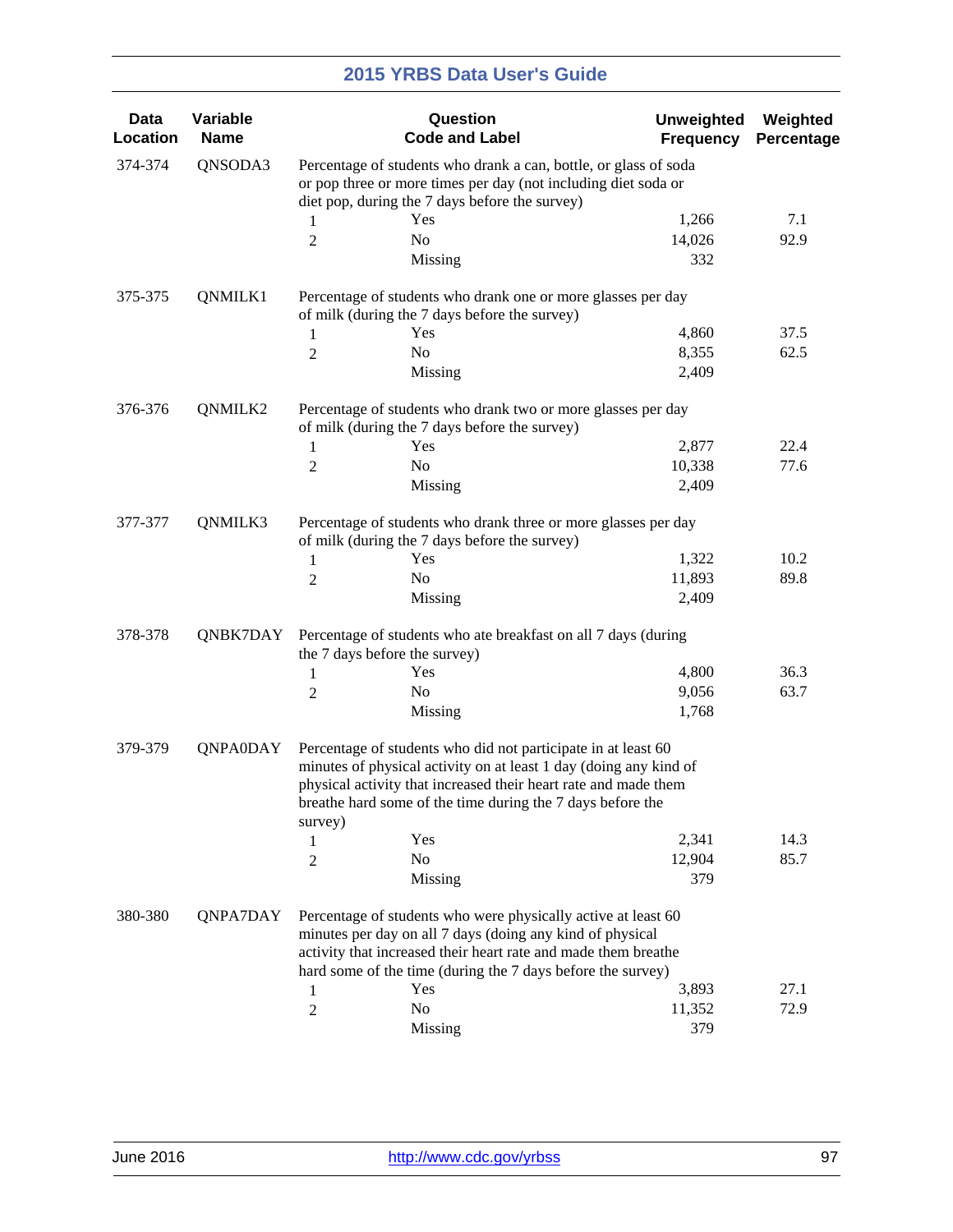| Data<br>Location | Variable<br><b>Name</b>                                                                                                    |                                                                                                                                                                                             | Question<br><b>Code and Label</b>                                                                                                                                                                    | <b>Unweighted</b><br><b>Frequency</b> | Weighted<br>Percentage |  |
|------------------|----------------------------------------------------------------------------------------------------------------------------|---------------------------------------------------------------------------------------------------------------------------------------------------------------------------------------------|------------------------------------------------------------------------------------------------------------------------------------------------------------------------------------------------------|---------------------------------------|------------------------|--|
| 381-381          | QNDLYPE                                                                                                                    | Percentage of students who attended physical education classes                                                                                                                              |                                                                                                                                                                                                      |                                       |                        |  |
|                  |                                                                                                                            |                                                                                                                                                                                             | on all 5 days (in an average week when they were in school)                                                                                                                                          |                                       |                        |  |
|                  |                                                                                                                            | 1                                                                                                                                                                                           | Yes                                                                                                                                                                                                  | 4,646                                 | 29.8                   |  |
|                  |                                                                                                                            | 2                                                                                                                                                                                           | No                                                                                                                                                                                                   | 10,526                                | 70.2                   |  |
|                  |                                                                                                                            |                                                                                                                                                                                             | Missing                                                                                                                                                                                              | 452                                   |                        |  |
| 382-382          | QNSPDRK1                                                                                                                   | Percentage of students who drank a can, bottle, or glass of a<br>sports drink one or more times per day (not including low<br>calorie sports drinks such as Propel or G2, during the 7 days |                                                                                                                                                                                                      |                                       |                        |  |
|                  |                                                                                                                            | before the survey)                                                                                                                                                                          |                                                                                                                                                                                                      |                                       |                        |  |
|                  |                                                                                                                            | 1                                                                                                                                                                                           | Yes                                                                                                                                                                                                  | 1,700                                 | 13.8                   |  |
|                  |                                                                                                                            | 2                                                                                                                                                                                           | No                                                                                                                                                                                                   | 9,605                                 | 86.2                   |  |
|                  |                                                                                                                            |                                                                                                                                                                                             | Missing                                                                                                                                                                                              | 4,319                                 |                        |  |
| 383-383          | QNSPDRK2                                                                                                                   | before the survey)                                                                                                                                                                          | Percentage of students who drank a can, bottle, or glass of a<br>sports drink two or more times per day (not including low<br>calorie sports drinks such as Propel or G2, during the 7 days          |                                       |                        |  |
|                  |                                                                                                                            | 1                                                                                                                                                                                           | Yes                                                                                                                                                                                                  | 1,056                                 | 8.3                    |  |
|                  |                                                                                                                            | 2                                                                                                                                                                                           | No                                                                                                                                                                                                   | 10,249                                | 91.7                   |  |
|                  |                                                                                                                            |                                                                                                                                                                                             | Missing                                                                                                                                                                                              | 4,319                                 |                        |  |
| 384-384          | QNSPDRK3                                                                                                                   | before the survey)<br>1                                                                                                                                                                     | Percentage of students who drank a can, bottle, or glass of a<br>sports drink three or more times per day (not including low<br>calorie sports drinks such as Propel or G2, during the 7 days<br>Yes | 608                                   | 4.8                    |  |
|                  |                                                                                                                            | 2                                                                                                                                                                                           | No                                                                                                                                                                                                   | 10,697                                | 95.2                   |  |
|                  |                                                                                                                            |                                                                                                                                                                                             | Missing                                                                                                                                                                                              | 4,319                                 |                        |  |
| 385-385          | QNWATER1                                                                                                                   |                                                                                                                                                                                             | Percentage of students who drank one or more glasses per day<br>of water (during the 7 days before the survey)                                                                                       |                                       |                        |  |
|                  |                                                                                                                            | 1                                                                                                                                                                                           | Yes                                                                                                                                                                                                  | 8,210                                 | 73.6                   |  |
|                  |                                                                                                                            | 2                                                                                                                                                                                           | No                                                                                                                                                                                                   | 3,140                                 | 26.4                   |  |
|                  |                                                                                                                            |                                                                                                                                                                                             | Missing                                                                                                                                                                                              | 4,274                                 |                        |  |
| 386-386          | QNWATER2<br>Percentage of students who drank two or more glasses per day<br>of water (during the 7 days before the survey) |                                                                                                                                                                                             |                                                                                                                                                                                                      |                                       |                        |  |
|                  |                                                                                                                            | 1                                                                                                                                                                                           | Yes                                                                                                                                                                                                  | 7,241                                 | 64.3                   |  |
|                  |                                                                                                                            | $\overline{c}$                                                                                                                                                                              | No                                                                                                                                                                                                   | 4,109                                 | 35.7                   |  |
|                  |                                                                                                                            |                                                                                                                                                                                             | Missing                                                                                                                                                                                              | 4,274                                 |                        |  |
| 387-387          | QNWATER3                                                                                                                   |                                                                                                                                                                                             | Percentage of students who drank three or more glasses per day<br>of water (during the 7 days before the survey)                                                                                     |                                       |                        |  |
|                  |                                                                                                                            | 1                                                                                                                                                                                           | Yes                                                                                                                                                                                                  | 5,606                                 | 49.5                   |  |
|                  |                                                                                                                            | $\overline{c}$                                                                                                                                                                              | No                                                                                                                                                                                                   | 5,744                                 | 50.5                   |  |
|                  |                                                                                                                            |                                                                                                                                                                                             | Missing                                                                                                                                                                                              | 4,274                                 |                        |  |
|                  |                                                                                                                            |                                                                                                                                                                                             |                                                                                                                                                                                                      |                                       |                        |  |